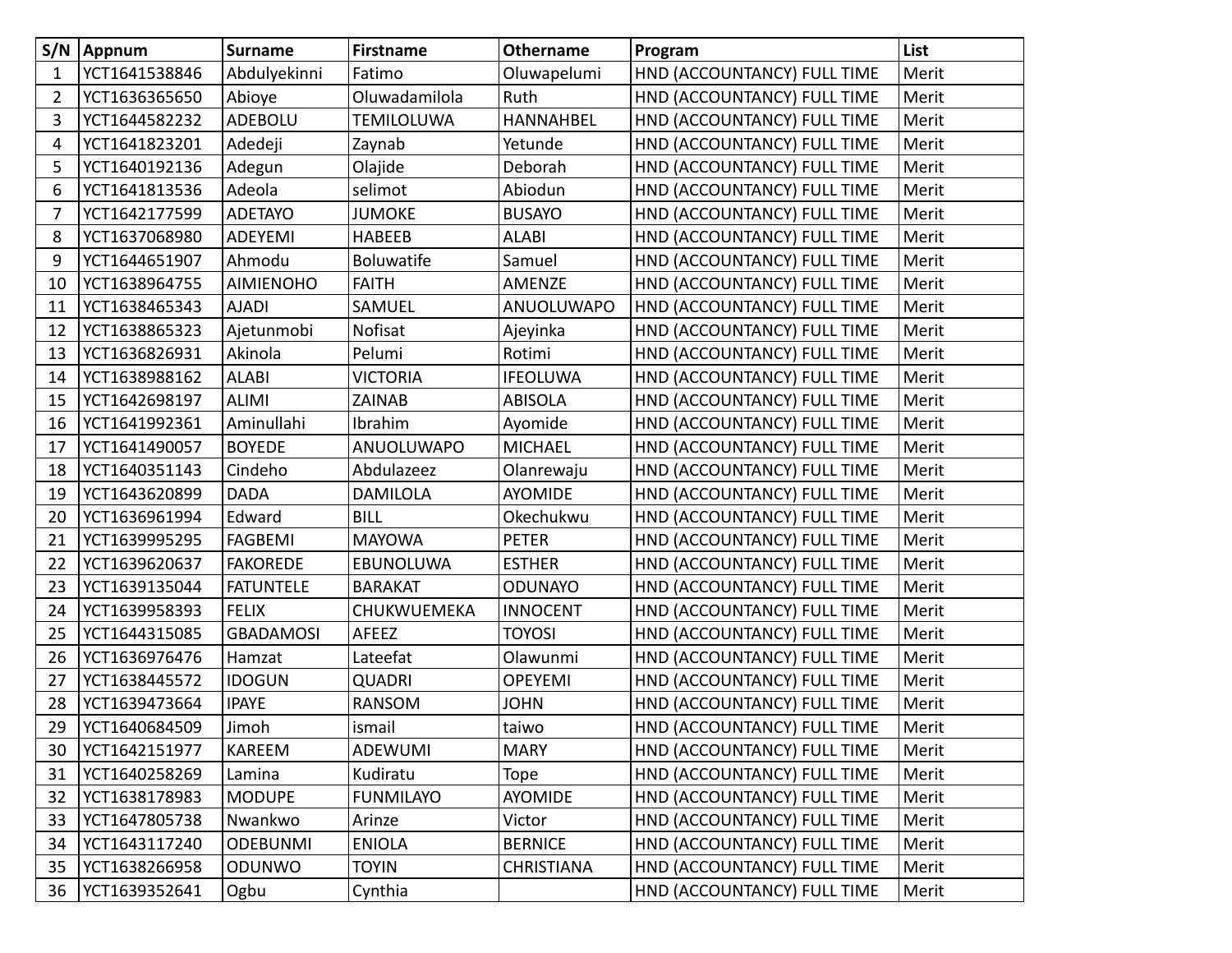| 37 | YCT1640076109 | Oguntayo        | Akinbobola        | Joshua            | HND (ACCOUNTANCY) FULL TIME | Merit |
|----|---------------|-----------------|-------------------|-------------------|-----------------------------|-------|
| 38 | YCT1645372629 | Oguntegbe       | Kikelomo          | Felicity          | HND (ACCOUNTANCY) FULL TIME | Merit |
| 39 | YCT1641653768 | <b>OIO</b>      | <b>MARY</b>       | OLUWABUKOLA       | HND (ACCOUNTANCY) FULL TIME | Merit |
| 40 | YCT1643124743 | <b>OKEAGBA</b>  | <b>SEWEDO</b>     | <b>AYOBAMI</b>    | HND (ACCOUNTANCY) FULL TIME | Merit |
| 41 | YCT1638030460 | <b>OKEKE</b>    | <b>AMARACHI</b>   |                   | HND (ACCOUNTANCY) FULL TIME | Merit |
| 42 | YCT1644749316 | <b>OKESOLA</b>  | <b>AKINTOMIDE</b> | <b>DAVID</b>      | HND (ACCOUNTANCY) FULL TIME | Merit |
| 43 | YCT1637408623 | <b>OKOYE</b>    | <b>DEBORAH</b>    | <b>CHIDINMA</b>   | HND (ACCOUNTANCY) FULL TIME | Merit |
| 44 | YCT1641736407 | Okunlola        | Oluwafeyikemi     | Rachael           | HND (ACCOUNTANCY) FULL TIME | Merit |
| 45 | YCT1643797225 | <b>OLANIRAN</b> | OLUWADAMILOLA     | <b>TOLUWANIMI</b> | HND (ACCOUNTANCY) FULL TIME | Merit |
| 46 | YCT1637141582 | Orji            | Oluchi            | Ruth              | HND (ACCOUNTANCY) FULL TIME | Merit |
| 47 | YCT1640266617 | <b>OWOEYE</b>   | <b>JOHN</b>       | <b>ADEBOLA</b>    | HND (ACCOUNTANCY) FULL TIME | Merit |
| 48 | YCT1637420703 | Owotutu         | Halimat           | Oyindamola        | HND (ACCOUNTANCY) FULL TIME | Merit |
| 49 | YCT1639349505 | Raji            | Muritala          | Afeez             | HND (ACCOUNTANCY) FULL TIME | Merit |
| 50 | YCT1647815817 | Salaudeen       | Adedayo           | Gabriel           | HND (ACCOUNTANCY) FULL TIME | Merit |
| 51 | YCT1639243047 | <b>SHERIFF</b>  | <b>SULAIMON</b>   | <b>ADETUNJI</b>   | HND (ACCOUNTANCY) FULL TIME | Merit |
| 52 | YCT1642612977 | <b>SHODIYA</b>  | <b>OLUWABUNMI</b> |                   | HND (ACCOUNTANCY) FULL TIME | Merit |
| 53 | YCT1637231244 | Stephen-Mordi   | Chukwuemeka       | Ikenna            | HND (ACCOUNTANCY) FULL TIME | Merit |
| 54 | YCT1640773790 | Usifo           | Esther            | Chigoziem         | HND (ACCOUNTANCY) FULL TIME | Merit |
|    |               |                 |                   |                   | HND (AGRICULTURAL EXTENSION |       |
| 55 | YCT1641926841 | ABE             | <b>OLAMIDE</b>    | <b>DAMILOLA</b>   | AND MANAGEMENT) FULL TIME   | Merit |
|    |               |                 |                   |                   | HND (AGRICULTURAL EXTENSION |       |
| 56 | YCT1643192612 | Bolarinde       | Ayomide           | Dimeji            | AND MANAGEMENT) FULL TIME   | Merit |
|    |               |                 |                   |                   | HND (AGRICULTURAL EXTENSION |       |
| 57 | YCT1644667261 | <b>EZEH</b>     | <b>FLORENCE</b>   | <b>EBERE</b>      | AND MANAGEMENT) FULL TIME   | Merit |
|    |               |                 |                   |                   | HND (AGRICULTURAL EXTENSION |       |
| 58 | YCT1638351926 | <b>INYA</b>     | <b>URO</b>        | <b>MICHAEL</b>    | AND MANAGEMENT) FULL TIME   | Merit |
|    |               |                 |                   |                   | HND (AGRICULTURAL EXTENSION |       |
| 59 | YCT1638353629 | <b>OJUKWU</b>   | SOMTOCHUKWU       | <b>EDITH</b>      | AND MANAGEMENT) FULL TIME   | Merit |
|    |               |                 |                   |                   | HND (AGRICULTURAL EXTENSION |       |
| 60 | YCT1643464358 | <b>OKEEGBE</b>  | <b>ABISOLA</b>    | <b>AZEEZAT</b>    | AND MANAGEMENT) FULL TIME   | Merit |
|    |               |                 |                   |                   | HND (AGRICULTURAL EXTENSION |       |
| 61 | YCT1646256410 | <b>OLOWE</b>    | SAMUEL            | OLUSEGUN          | AND MANAGEMENT) FULL TIME   | Merit |
|    |               |                 |                   |                   | HND (AGRICULTURAL EXTENSION |       |
| 62 | YCT1646392590 | Rufus           | Gloria            | Ezinwanne         | AND MANAGEMENT) FULL TIME   | Merit |
|    |               |                 |                   |                   | HND (AGRICULTURAL EXTENSION |       |
| 63 | YCT1637060896 | <b>SEIGHA</b>   | <b>NAOMI</b>      |                   | AND MANAGEMENT) FULL TIME   | Merit |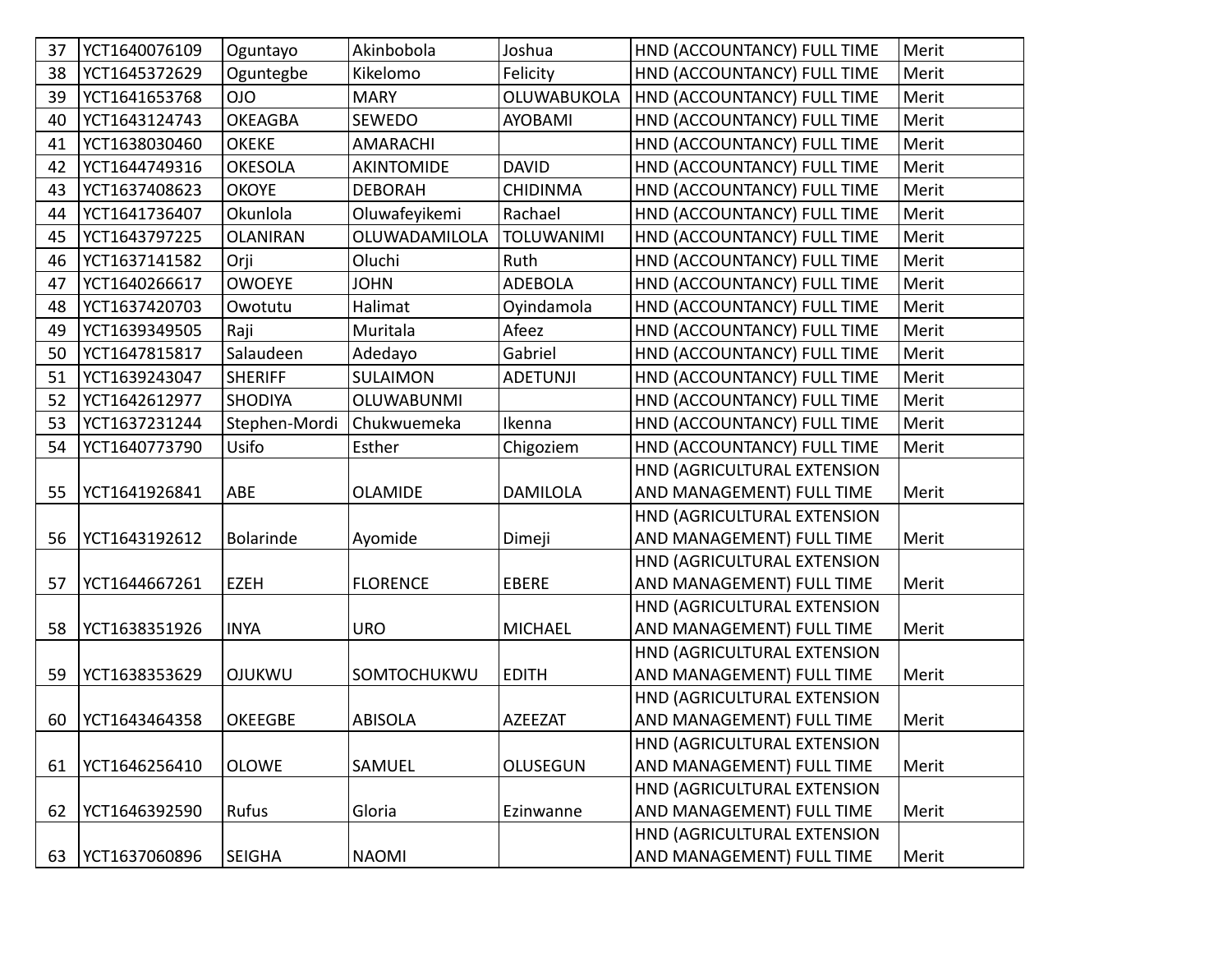|    |               |                  |                 |                    | HND (ANIMAL PRODUCTION       |       |
|----|---------------|------------------|-----------------|--------------------|------------------------------|-------|
| 64 | YCT1644579074 | <b>ADEAGBO</b>   | <b>ADAM</b>     | <b>SEGUN</b>       | <b>TECHNOLOGY) FULL TIME</b> | Merit |
|    |               |                  |                 |                    | HND (ANIMAL PRODUCTION       |       |
| 65 | YCT1646053469 | <b>ADEBOWALE</b> | <b>AISHAT</b>   | <b>OYINDAMOLA</b>  | <b>TECHNOLOGY) FULL TIME</b> | Merit |
|    |               |                  |                 |                    | HND (ANIMAL PRODUCTION       |       |
| 66 | YCT1638367098 | <b>ADENIRAN</b>  | <b>BARAKAT</b>  | <b>YETUNDE</b>     | <b>TECHNOLOGY) FULL TIME</b> | Merit |
|    |               |                  |                 |                    | HND (ANIMAL PRODUCTION       |       |
| 67 | YCT1641778918 | <b>BADAR</b>     | <b>HAOLAT</b>   | <b>OMOLOLA</b>     | <b>TECHNOLOGY) FULL TIME</b> | Merit |
|    |               |                  |                 |                    | HND (ANIMAL PRODUCTION       |       |
| 68 | YCT1637682641 | <b>BANKOLE</b>   | <b>JOHN</b>     | <b>NUNAYON</b>     | <b>TECHNOLOGY) FULL TIME</b> | Merit |
|    |               |                  |                 |                    | HND (ANIMAL PRODUCTION       |       |
| 69 | YCT1643538058 | Bashorun         | Sofiat          | Ajoke              | <b>TECHNOLOGY) FULL TIME</b> | Merit |
|    |               |                  |                 |                    | HND (ANIMAL PRODUCTION       |       |
| 70 | YCT1644850612 | <b>BUHARI</b>    | <b>MUBARAK</b>  | <b>OLAYINKA</b>    | <b>TECHNOLOGY) FULL TIME</b> | Merit |
|    |               |                  |                 |                    | HND (ANIMAL PRODUCTION       |       |
| 71 | YCT1641862553 | <b>FOLORUNSO</b> | <b>PRAISE</b>   | <b>ABIODUN</b>     | <b>TECHNOLOGY) FULL TIME</b> | Merit |
|    |               |                  |                 |                    | HND (ANIMAL PRODUCTION       |       |
| 72 | YCT1645132472 | Kolawole         | Moyosore        | Nurudeen           | <b>TECHNOLOGY) FULL TIME</b> | Merit |
|    |               |                  |                 | <b>OKEOGHENETA</b> | HND (ANIMAL PRODUCTION       |       |
| 73 | YCT1641848915 | <b>MACAULAY</b>  | <b>SILAS</b>    | <b>RHI</b>         | TECHNOLOGY) FULL TIME        | Merit |
|    |               |                  |                 |                    | HND (ANIMAL PRODUCTION       |       |
| 74 | YCT1637571015 | oduleye          | basit           | adedayo            | <b>TECHNOLOGY) FULL TIME</b> | Merit |
|    |               |                  |                 |                    | HND (ANIMAL PRODUCTION       |       |
| 75 | YCT1642941859 | Oke              | Ezekiel         | Damilola           | <b>TECHNOLOGY) FULL TIME</b> | Merit |
|    |               |                  |                 |                    | HND (ANIMAL PRODUCTION       |       |
| 76 | YCT1643738010 | <b>OKOLIE</b>    | <b>LIANY</b>    | <b>IFEYINWA</b>    | <b>TECHNOLOGY) FULL TIME</b> | Merit |
|    |               |                  |                 |                    | HND (ANIMAL PRODUCTION       |       |
| 77 | YCT1641465924 | Oladipupo        | Ismail          | Majekodunmi        | <b>TECHNOLOGY) FULL TIME</b> | Merit |
|    |               |                  |                 |                    | HND (ANIMAL PRODUCTION       |       |
| 78 | YCT1642084978 | Olufowobi        | Akorede         | Tolu               | <b>TECHNOLOGY) FULL TIME</b> | Merit |
|    |               |                  |                 |                    | HND (ANIMAL PRODUCTION       |       |
| 79 | YCT1641846778 | Oluloro          | Adeola          | Oluwagbenga        | <b>TECHNOLOGY) FULL TIME</b> | Merit |
|    |               |                  |                 |                    | HND (ANIMAL PRODUCTION       |       |
| 80 | YCT1641404590 | <b>ORESILE</b>   | <b>TEMIDAYO</b> | <b>TIMOTHY</b>     | <b>TECHNOLOGY) FULL TIME</b> | Merit |
|    |               |                  |                 |                    | HND (ANIMAL PRODUCTION       |       |
| 81 | YCT1645694962 | <b>TOBUN</b>     | LATEEF          | <b>OLATUNBOSUN</b> | <b>TECHNOLOGY) FULL TIME</b> | Merit |
| 82 | YCT1644575168 | adekunle         | kehinde         | raymond            | HND (ARCHITECTURE) FULL TIME | Merit |
| 83 | YCT1638180120 | Adeyemi          | Victor          | Adeola             | HND (ARCHITECTURE) FULL TIME | Merit |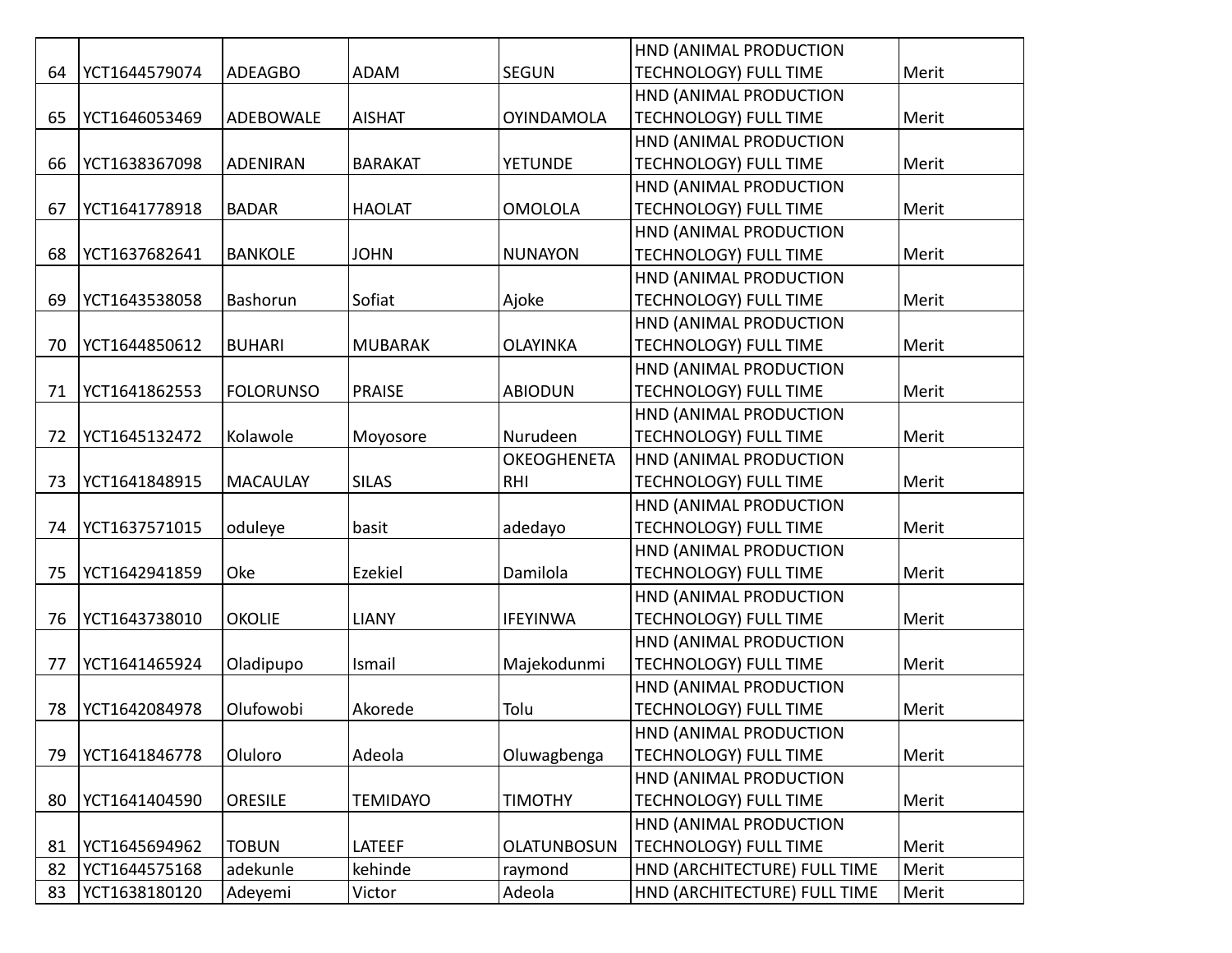| 84  | YCT1644672976       | Alfred            | Babatope             | Elijah             | HND (ARCHITECTURE) FULL TIME | Merit |
|-----|---------------------|-------------------|----------------------|--------------------|------------------------------|-------|
| 85  | YCT1638967058       | ANI               | <b>CHIDIMMA</b>      | <b>JENNIFER</b>    | HND (ARCHITECTURE) FULL TIME | Merit |
| 86  | YCT1636455263       | <b>ANONYE</b>     | <b>OGOCHUKWU</b>     | <b>JEFFERY</b>     | HND (ARCHITECTURE) FULL TIME | Merit |
| 87  | YCT1646680836       | Arowolo           | Arowolo              | Oluwafemi          | HND (ARCHITECTURE) FULL TIME | Merit |
| 88  | YCT1645175559       | <b>AYODELE</b>    | <b>IDICHA</b>        | <b>ELIZABETH</b>   | HND (ARCHITECTURE) FULL TIME | Merit |
| 89  | YCT1637323200       | <b>BOLARINWA</b>  | <b>IBRAHIM</b>       | <b>TEWOGBADE</b>   | HND (ARCHITECTURE) FULL TIME | Merit |
| 90  | YCT1644221052       | Dairo             | Damola               | Israel             | HND (ARCHITECTURE) FULL TIME | Merit |
| 91  | YCT1641502645       | Edema             | Samson               | Ayomide            | HND (ARCHITECTURE) FULL TIME | Merit |
| 92  | YCT1642509785       | <b>GBADEYAN</b>   | <b>DAVID</b>         | <b>AYODEJI</b>     | HND (ARCHITECTURE) FULL TIME | Merit |
| 93  | YCT1642688433       | <b>IDOWU</b>      | <b>FORTUNE</b>       | <b>OLAMIDE</b>     | HND (ARCHITECTURE) FULL TIME | Merit |
| 94  | YCT1641655987       | Ilavbare          | Farida               | Adesuwa            | HND (ARCHITECTURE) FULL TIME | Merit |
| 95  | YCT1642534982       | <b>ILESANMI</b>   | <b>FIYINFUNOLUWA</b> | <b>VICTOR</b>      | HND (ARCHITECTURE) FULL TIME | Merit |
| 96  | YCT1641658779       | <b>JIMOH</b>      | AHMED                | <b>ADEOLA</b>      | HND (ARCHITECTURE) FULL TIME | Merit |
| 97  | YCT1646070285       | Kazeem            | Qudus                | Agbolade           | HND (ARCHITECTURE) FULL TIME | Merit |
| 98  | YCT1641470370       | <b>KUFORIJI</b>   | <b>MODUPE</b>        | <b>ZAINAB</b>      | HND (ARCHITECTURE) FULL TIME | Merit |
| 99  | YCT1644575484       | <b>NJOAGWUANI</b> | <b>ALLEN</b>         | <b>UGOKOJORDOH</b> | HND (ARCHITECTURE) FULL TIME | Merit |
| 100 | YCT1643838725       | <b>NUTAYI</b>     | <b>JOEL</b>          | <b>SEIDO</b>       | HND (ARCHITECTURE) FULL TIME | Merit |
| 101 | YCT1638189064       | <b>NWODOM</b>     | Godspower            | <b>CHIMA</b>       | HND (ARCHITECTURE) FULL TIME | Merit |
| 102 | YCT1641995533       | Obianke           | Jephthah             | Omoruyi            | HND (ARCHITECTURE) FULL TIME | Merit |
| 103 | YCT1642242861       | <b>ODUNTAN</b>    | <b>OREOLUWA</b>      | <b>DANIEL</b>      | HND (ARCHITECTURE) FULL TIME | Merit |
|     | 104   YCT1635969448 | Ogbonnaya         | Uchechukwu           | Victory            | HND (ARCHITECTURE) FULL TIME | Merit |
| 105 | YCT1641992254       | <b>OIO</b>        | <b>AJIBOLA</b>       | <b>IYANU</b>       | HND (ARCHITECTURE) FULL TIME | Merit |
|     | 106   YCT1639049182 | <b>OIO</b>        | <b>MAYOWA</b>        | <b>FELIX</b>       | HND (ARCHITECTURE) FULL TIME | Merit |
| 107 | YCT1636637705       | Okeleji           | Kolapo               | Emmanuel           | HND (ARCHITECTURE) FULL TIME | Merit |
| 108 | YCT1645100561       | Olafimihan        | Emmanuel             | Ishola             | HND (ARCHITECTURE) FULL TIME | Merit |
| 109 | YCT1645449034       | Olajire           | Mojeed               | Ajani              | HND (ARCHITECTURE) FULL TIME | Merit |
| 110 | YCT1643200452       | <b>ONIYITAN</b>   | <b>STEPHEN</b>       | <b>ADEBOLA</b>     | HND (ARCHITECTURE) FULL TIME | Merit |
| 111 | YCT1639568276       | <b>OSHOFOWORA</b> | <b>ALABA</b>         | <b>GBENGA</b>      | HND (ARCHITECTURE) FULL TIME | Merit |
| 112 | YCT1642606179       | RAJI              | AYINDE               | <b>TAOHEED</b>     | HND (ARCHITECTURE) FULL TIME | Merit |
|     | 113 YCT1646471374   | Richard           | David                | Oluwatobi          | HND (ARCHITECTURE) FULL TIME | Merit |
|     | 114   YCT1639555950 | SALAKO            | <b>AYOMIDE</b>       | <b>MUBARAK</b>     | HND (ARCHITECTURE) FULL TIME | Merit |
|     | 115   YCT1642906946 | Taiwo             | Samuel               | Tosin              | HND (ARCHITECTURE) FULL TIME | Merit |
|     | 116   YCT1639935140 | <b>UDOH</b>       | <b>GEORGE</b>        | <b>WILLIAMS</b>    | HND (ARCHITECTURE) FULL TIME | Merit |
| 117 | YCT1641844968       | <b>ULIKHIFUN</b>  | <b>DANIEL</b>        | <b>OSAZE</b>       | HND (ARCHITECTURE) FULL TIME | Merit |
|     |                     |                   |                      |                    | HND (BANKING & FINANCE) FULL |       |
|     | 118   YCT1643376480 | Adebayo           | Racheal              | Olamide            | <b>TIME</b>                  | Merit |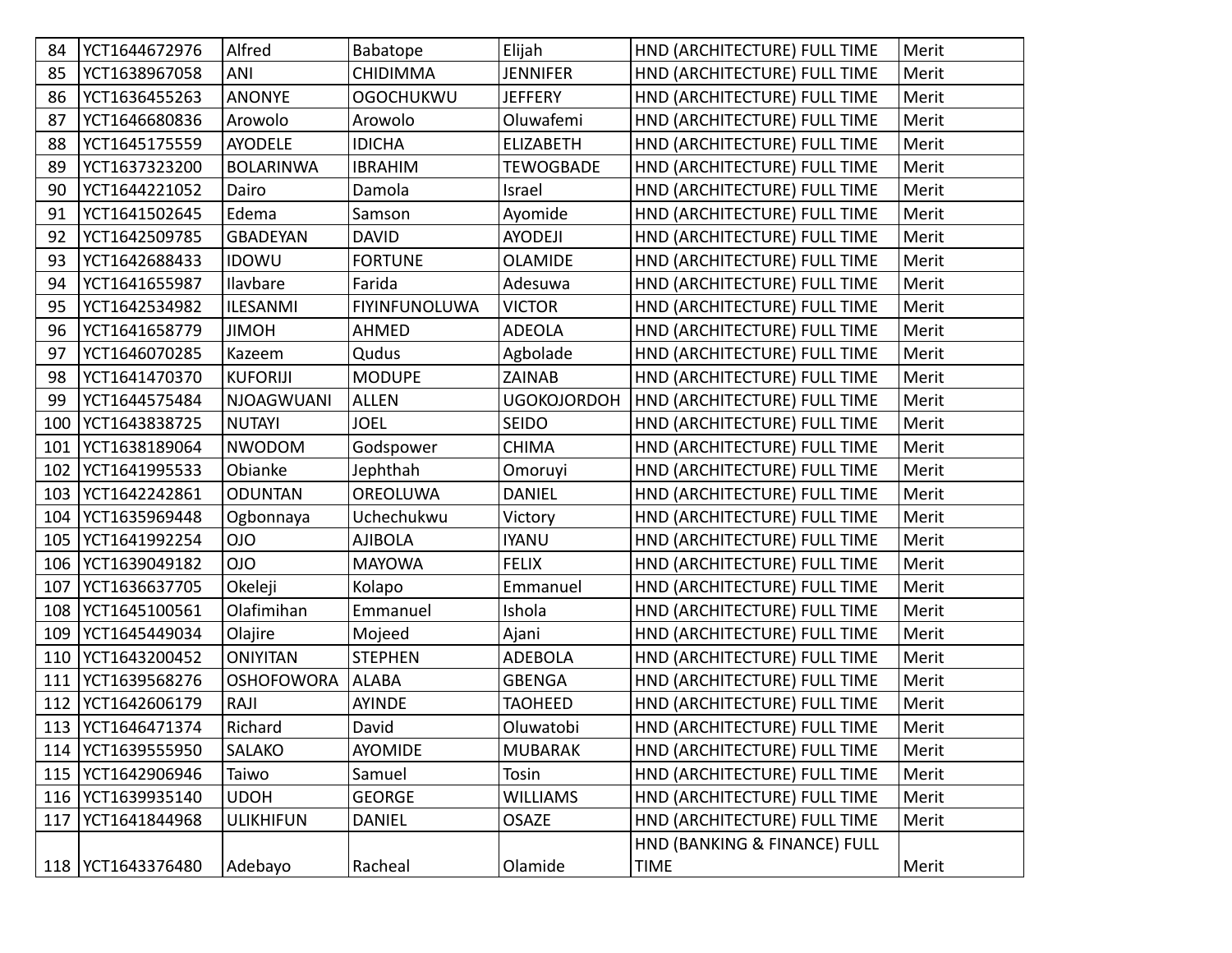|     |               |                   |                  |                  | HND (BANKING & FINANCE) FULL |       |
|-----|---------------|-------------------|------------------|------------------|------------------------------|-------|
| 119 | YCT1638865063 | Adedeji           | Aderinsola       | <b>Becky</b>     | <b>TIME</b>                  | Merit |
|     |               |                   |                  |                  | HND (BANKING & FINANCE) FULL |       |
| 120 | YCT1640098525 | Adekunte          | Lateef           | Folorunsho       | <b>TIME</b>                  | Merit |
|     |               |                   |                  |                  | HND (BANKING & FINANCE) FULL |       |
| 121 | YCT1639561923 | <b>AGUGUO</b>     | <b>CHIZOBA</b>   | <b>ESTHER</b>    | <b>TIME</b>                  | Merit |
|     |               |                   |                  |                  | HND (BANKING & FINANCE) FULL |       |
| 122 | YCT1645615349 | <b>AKINTUNDE</b>  | <b>MISTURA</b>   | <b>OMOTOYOSI</b> | <b>TIME</b>                  | Merit |
|     |               |                   |                  |                  | HND (BANKING & FINANCE) FULL |       |
| 123 | YCT1642278006 | <b>AMOO</b>       | <b>OLAYINKA</b>  | <b>HIQMAH</b>    | <b>TIME</b>                  | Merit |
|     |               |                   |                  |                  | HND (BANKING & FINANCE) FULL |       |
| 124 | YCT1644320014 | <b>BALOGUN</b>    | <b>OLUWATOBI</b> | <b>SERAH</b>     | <b>TIME</b>                  | Merit |
|     |               |                   |                  |                  | HND (BANKING & FINANCE) FULL |       |
| 125 | YCT1639995999 | <b>BELLO</b>      | <b>AKINOLA</b>   | <b>EMMANUEL</b>  | <b>TIME</b>                  | Merit |
|     |               |                   |                  |                  | HND (BANKING & FINANCE) FULL |       |
| 126 | YCT1636802195 | <b>EKPA</b>       | CALEB            | <b>OJIMAOJO</b>  | <b>TIME</b>                  | Merit |
|     |               |                   |                  |                  | HND (BANKING & FINANCE) FULL |       |
| 127 | YCT1643734004 | <b>FARUQ</b>      | <b>GANIYAT</b>   | <b>OLAYINKA</b>  | <b>TIME</b>                  | Merit |
|     |               |                   |                  |                  | HND (BANKING & FINANCE) FULL |       |
| 128 | YCT1643998372 | Ishola            | Olaide           | Mary             | <b>TIME</b>                  | Merit |
|     |               |                   |                  |                  | HND (BANKING & FINANCE) FULL |       |
| 129 | YCT1646053710 | isikhuemen        | ruth             | osebhajajeme     | <b>TIME</b>                  | Merit |
|     |               |                   |                  |                  | HND (BANKING & FINANCE) FULL |       |
| 130 | YCT1638807705 | <b>IZEVBEKHAI</b> | <b>REBECCA</b>   | <b>AIMALOHI</b>  | <b>TIME</b>                  | Merit |
|     |               |                   |                  |                  | HND (BANKING & FINANCE) FULL |       |
| 131 | YCT1638884822 | Jones             | Mercy            | Egwuono          | <b>TIME</b>                  | Merit |
|     |               |                   |                  |                  | HND (BANKING & FINANCE) FULL |       |
| 132 | YCT1643125982 | <b>MAXSON</b>     | <b>JOY</b>       | <b>IDARA</b>     | <b>TIME</b>                  | Merit |
|     |               |                   |                  |                  | HND (BANKING & FINANCE) FULL |       |
| 133 | YCT1637069519 | <b>MBAH</b>       | <b>HAVILAH</b>   | <b>CHISOM</b>    | <b>TIME</b>                  | Merit |
|     |               |                   |                  |                  | HND (BANKING & FINANCE) FULL |       |
| 134 | YCT1641808092 | Monday            | Happiness        |                  | <b>TIME</b>                  | Merit |
|     |               |                   |                  |                  | HND (BANKING & FINANCE) FULL |       |
| 135 | YCT1637323392 | <b>OCHUKO</b>     | <b>KELVIN</b>    | <b>IKECHUKWU</b> | <b>TIME</b>                  | Merit |
|     |               |                   |                  |                  | HND (BANKING & FINANCE) FULL |       |
| 136 | YCT1643561981 | Okenyi            | Esther           | Oluchi           | <b>TIME</b>                  | Merit |
|     |               |                   |                  |                  | HND (BANKING & FINANCE) FULL |       |
| 137 | YCT1641557630 | okoroafor         | ikechukwu        | emmanuel         | <b>TIME</b>                  | Merit |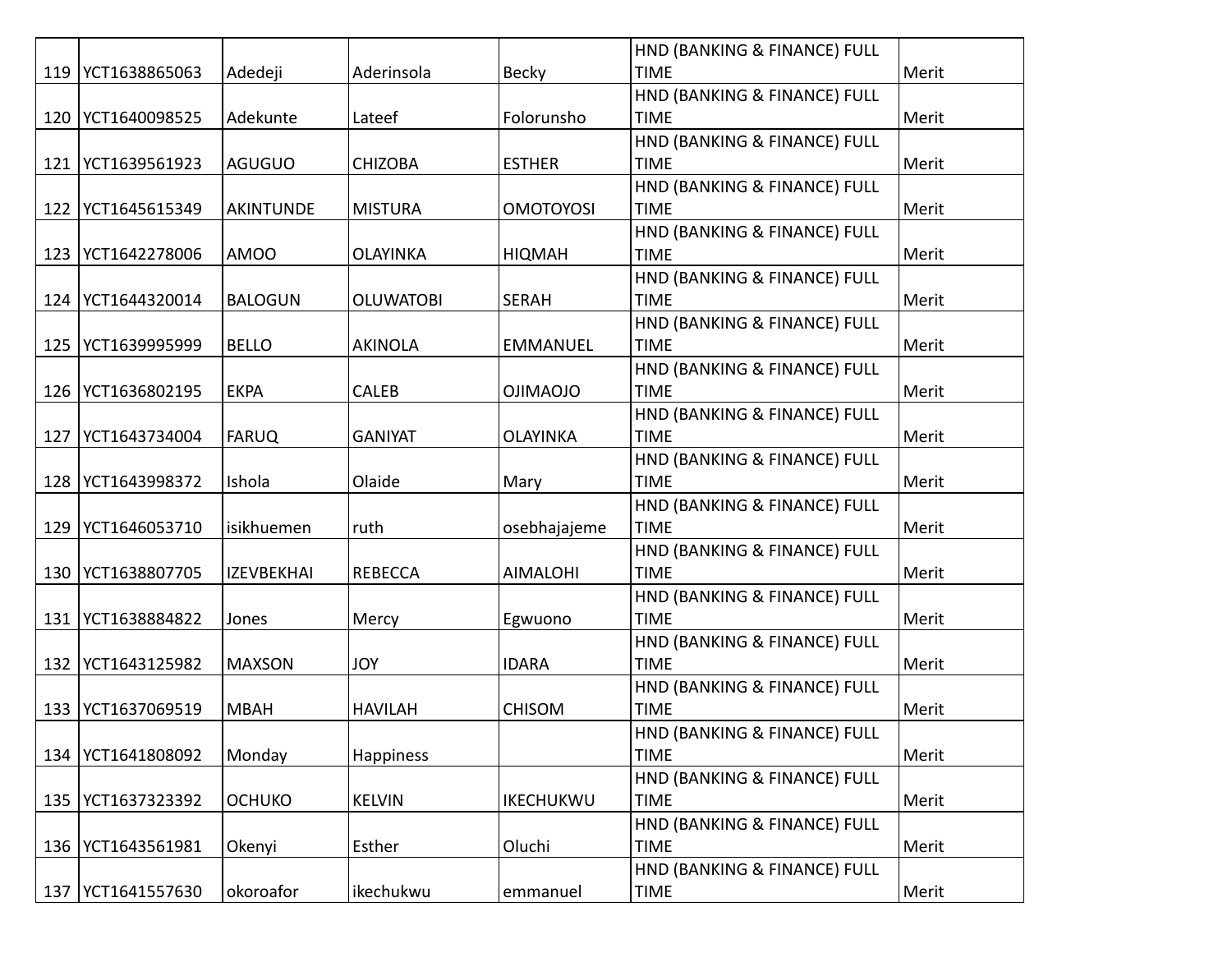|     |                     |                  |                    |                    | HND (BANKING & FINANCE) FULL |       |
|-----|---------------------|------------------|--------------------|--------------------|------------------------------|-------|
|     | 138   YCT1647383460 | <b>OKWOLI</b>    | <b>ENE</b>         | <b>ROSEMARY</b>    | <b>TIME</b>                  | Merit |
|     |                     |                  |                    |                    | HND (BANKING & FINANCE) FULL |       |
| 139 | YCT1643893437       | Olisa            | Festus             | Chiadika           | <b>TIME</b>                  | Merit |
|     |                     |                  |                    |                    | HND (BANKING & FINANCE) FULL |       |
| 140 | YCT1639646304       | <b>ONYEMA</b>    | <b>OGECHI</b>      | <b>JENNIFER</b>    | <b>TIME</b>                  | Merit |
|     |                     |                  |                    |                    | HND (BANKING & FINANCE) FULL |       |
| 141 | YCT1642684233       | OREMOSU          | <b>MARIAM</b>      | ADEBIMPE           | <b>TIME</b>                  | Merit |
|     |                     |                  |                    |                    | HND (BANKING & FINANCE) FULL |       |
| 142 | YCT1642138512       | <b>QUADRI</b>    | <b>SULIYAT</b>     | <b>OMOLARA</b>     | <b>TIME</b>                  | Merit |
|     |                     |                  |                    |                    | HND (BANKING & FINANCE) FULL |       |
| 143 | YCT1641482171       | Shogbayi         | Dolapo             | Emmanuel           | <b>TIME</b>                  | Merit |
|     |                     |                  |                    |                    | HND (BANKING & FINANCE) FULL |       |
| 144 | YCT1644491983       | <b>WAHEED</b>    | <b>SHAKIRAH</b>    | <b>OMOWUNMI</b>    | <b>TIME</b>                  | Merit |
| 145 | YCT1646924101       | <b>ADEAGBO</b>   | <b>OLUWATOYOSI</b> | <b>CHRISTIANAH</b> | HND (BIOCHEMISTRY) FULL TIME | Merit |
| 146 | YCT1643700630       | Adebanjo         | Adebusola          | Abigail            | HND (BIOCHEMISTRY) FULL TIME | Merit |
| 147 | YCT1640290259       | Adekunle         | Adeyoyin           | Higmot             | HND (BIOCHEMISTRY) FULL TIME | Merit |
| 148 | YCT1637157396       | <b>ADEWALE</b>   | <b>VICTORIA</b>    | OREOLUWA           | HND (BIOCHEMISTRY) FULL TIME | Merit |
| 149 | YCT1643195109       | Adewusi          | Oluwafemi          | Anuoluwapo         | HND (BIOCHEMISTRY) FULL TIME | Merit |
| 150 | YCT1636962747       | <b>AFOLABI</b>   | <b>LEKAN</b>       | <b>OWOLABI</b>     | HND (BIOCHEMISTRY) FULL TIME | Merit |
| 151 | YCT1637072574       | Alphonsus        | Patience           | Patrick            | HND (BIOCHEMISTRY) FULL TIME | Merit |
| 152 | YCT1644834341       | Amaukwu          | Peculiar           | Chiwendu           | HND (BIOCHEMISTRY) FULL TIME | Merit |
| 153 | YCT1636726767       | <b>ANTAI</b>     | SAMUEL             | <b>ETIM</b>        | HND (BIOCHEMISTRY) FULL TIME | Merit |
| 154 | YCT1639683668       | AYOBAMI          | <b>TOYIN</b>       | <b>RACHEAL</b>     | HND (BIOCHEMISTRY) FULL TIME | Merit |
| 155 | YCT1640267371       | Ibrahim          | Kafilat            | Abiodun            | HND (BIOCHEMISTRY) FULL TIME | Merit |
|     |                     |                  |                    | OLUWADAMILA        |                              |       |
| 156 | YCT1637246658       | <b>OGUNLANA</b>  | SAMUEL             | <b>RE</b>          | HND (BIOCHEMISTRY) FULL TIME | Merit |
| 157 | YCT1643042208       | <b>OGUNYEMI</b>  | ANUOLUWAPO         | <b>ESTHER</b>      | HND (BIOCHEMISTRY) FULL TIME | Merit |
| 158 | YCT1640092197       | <b>OLUWAFEMI</b> | ADURAGBEMI         | <b>ISAIAH</b>      | HND (BIOCHEMISTRY) FULL TIME | Merit |
| 159 | YCT1641303755       | <b>ONOMOWO</b>   | <b>ELIZABETH</b>   | DAMILARE           | HND (BIOCHEMISTRY) FULL TIME | Merit |
|     | 160 YCT1636384879   | <b>OPARA</b>     | <b>IFEOMA</b>      | JOY                | HND (BIOCHEMISTRY) FULL TIME | Merit |
| 161 | YCT1646756062       | Owolabi          | Oyindamola         | Anike              | HND (BIOCHEMISTRY) FULL TIME | Merit |
| 162 | YCT1645794441       | Ugbaje           | Ann                | Ufedo              | HND (BIOCHEMISTRY) FULL TIME | Merit |
|     |                     |                  |                    |                    | HND (BOOK PUBLISHING) FULL   |       |
| 163 | YCT1639486241       | <b>ABIDOYE</b>   | <b>TOLULOPE</b>    | ABOSEDE            | <b>TIME</b>                  | Merit |
|     |                     |                  |                    |                    | HND (BOOK PUBLISHING) FULL   |       |
| 164 | YCT1642062815       | ADU              | <b>OLALEYE</b>     | <b>CHRISTOPHER</b> | <b>TIME</b>                  | Merit |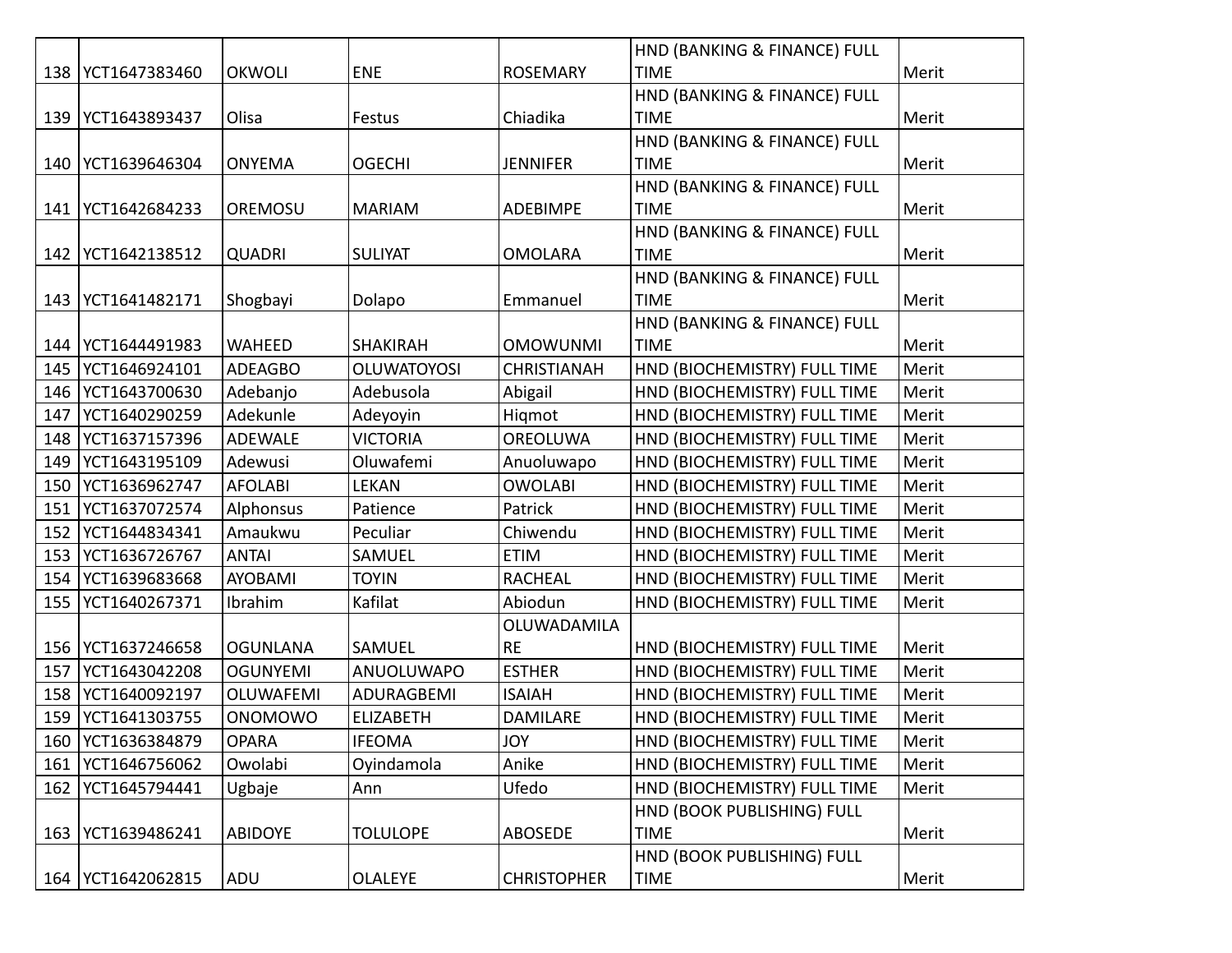|     |               |                  |                  |                    | HND (BOOK PUBLISHING) FULL |       |
|-----|---------------|------------------|------------------|--------------------|----------------------------|-------|
| 165 | YCT1642421594 | <b>AKPAN</b>     | <b>JOSHUA</b>    | <b>DANIEL</b>      | <b>TIME</b>                | Merit |
|     |               |                  |                  |                    | HND (BOOK PUBLISHING) FULL |       |
| 166 | YCT1636466935 | <b>ALABI</b>     | <b>KHADIJAT</b>  | <b>OMOTAYO</b>     | <b>TIME</b>                | Merit |
|     |               |                  |                  |                    | HND (BOOK PUBLISHING) FULL |       |
| 167 | YCT1642085067 | <b>ALONGE</b>    | <b>ADEDOYIN</b>  | SARAH              | <b>TIME</b>                | Merit |
|     |               |                  |                  |                    | HND (BOOK PUBLISHING) FULL |       |
| 168 | YCT1636732369 | <b>BELLO</b>     | SAMIAT           | <b>AJOKE</b>       | <b>TIME</b>                | Merit |
|     |               |                  |                  |                    | HND (BOOK PUBLISHING) FULL |       |
| 169 | YCT1638988489 | <b>DAVID</b>     | <b>GIFT</b>      | <b>GLORY</b>       | <b>TIME</b>                | Merit |
|     |               |                  |                  |                    | HND (BOOK PUBLISHING) FULL |       |
| 170 | YCT1638991818 | <b>DOSU</b>      | <b>CLARA</b>     | OLUWAKEMI          | <b>TIME</b>                | Merit |
|     |               |                  |                  |                    | HND (BOOK PUBLISHING) FULL |       |
| 171 | YCT1641384933 | <b>EHIMIKA</b>   | <b>DEBORAH</b>   | EFE                | <b>TIME</b>                | Merit |
|     |               |                  |                  |                    | HND (BOOK PUBLISHING) FULL |       |
| 172 | YCT1642678320 | <b>FOLARANMI</b> | <b>OLAMINIYI</b> | <b>ABIDEMI</b>     | <b>TIME</b>                | Merit |
|     |               |                  |                  |                    | HND (BOOK PUBLISHING) FULL |       |
| 173 | YCT1639513370 | ODUNEWU          | <b>NELSON</b>    | <b>ISMAILA</b>     | <b>TIME</b>                | Merit |
|     |               |                  |                  |                    | HND (BOOK PUBLISHING) FULL |       |
| 174 | YCT1638201456 | <b>OGUNSEYE</b>  | <b>JOSEPH</b>    | <b>AYOBAMI</b>     | <b>TIME</b>                | Merit |
|     |               |                  |                  |                    | HND (BOOK PUBLISHING) FULL |       |
| 175 | YCT1641815866 | <b>OKUOMA</b>    | <b>GOSPEL</b>    | <b>CHUKWUEBUKA</b> | <b>TIME</b>                | Merit |
|     |               |                  |                  |                    | HND (BOOK PUBLISHING) FULL |       |
| 176 | YCT1642782589 | <b>OLEKA</b>     | <b>JESSICA</b>   | <b>CHIAMAKA</b>    | <b>TIME</b>                | Merit |
|     |               |                  |                  |                    | HND (BOOK PUBLISHING) FULL |       |
| 177 | YCT1636468881 | <b>OLUWAFEMI</b> | <b>KAYODE</b>    | <b>GABRIEL</b>     | <b>TIME</b>                | Merit |
|     |               |                  |                  |                    | HND (BOOK PUBLISHING) FULL |       |
| 178 | YCT1642671124 | saka             | blessing         | toluwalope         | <b>TIME</b>                | Merit |
|     |               |                  |                  |                    | HND (BOOK PUBLISHING) FULL |       |
| 179 | YCT1638993545 | SALAKO           | OLUWATIMILEHIN   | <b>ISAIAH</b>      | <b>TIME</b>                | Merit |
|     |               |                  |                  |                    | HND (BOOK PUBLISHING) FULL |       |
| 180 | YCT1638609129 | Sulaimon         | Fathiat          | Gbemisola          | <b>TIME</b>                | Merit |
|     |               |                  |                  |                    | HND (BUILDING TECHNOLOGY)  |       |
| 181 | YCT1644529574 | ABASS            | OLAREWAJU        | WASIU              | <b>FULL TIME</b>           | Merit |
|     |               |                  |                  |                    | HND (BUILDING TECHNOLOGY)  |       |
| 182 | YCT1638881452 | Abiona           | Gbolahan         | Aduragbemi         | <b>FULL TIME</b>           | Merit |
|     |               |                  |                  |                    | HND (BUILDING TECHNOLOGY)  |       |
| 183 | YCT1638792223 | <b>ADEBULE</b>   | AZEEZ            | ADEYEMI            | <b>FULL TIME</b>           | Merit |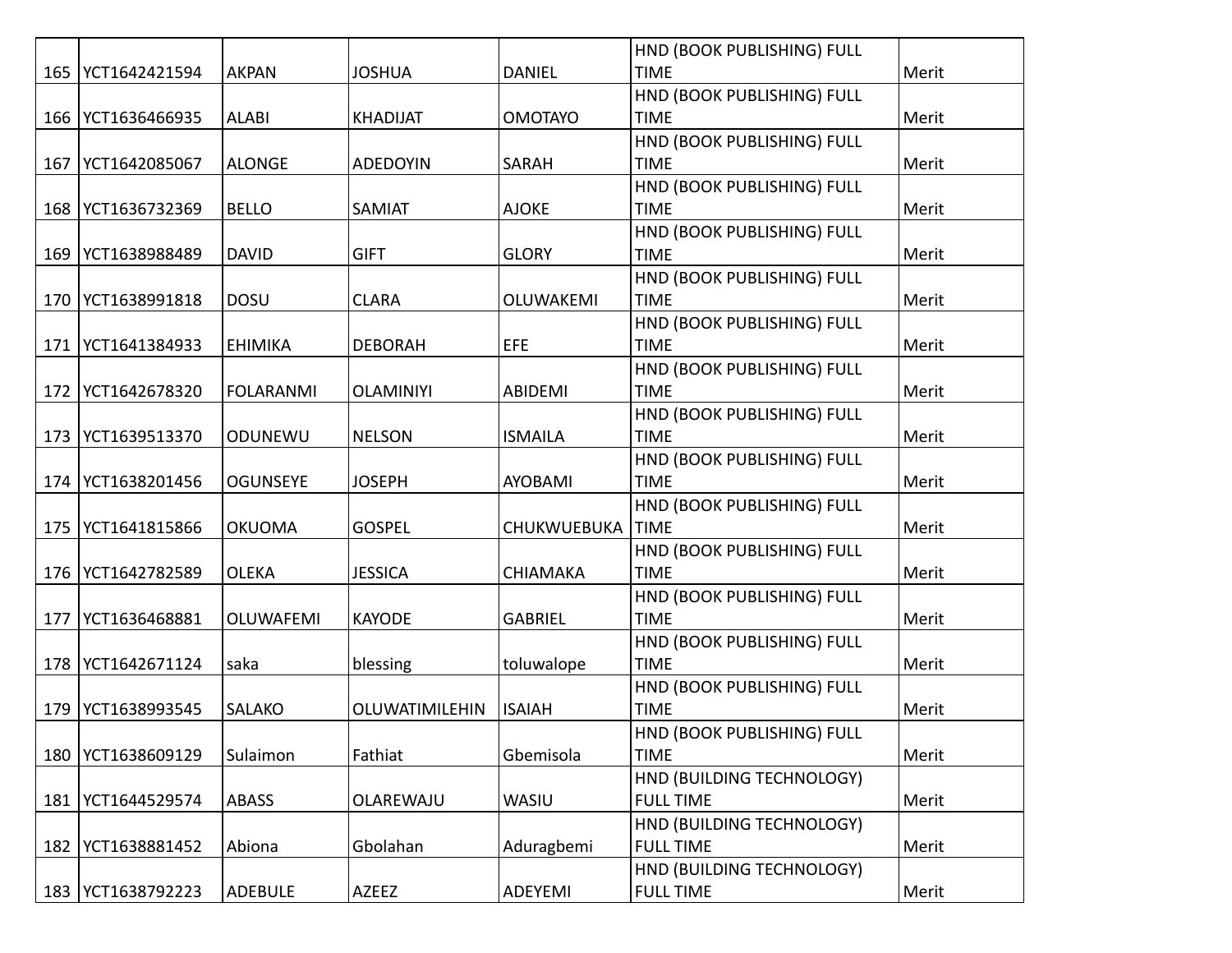|     |               |                   |                  |                 | HND (BUILDING TECHNOLOGY) |       |
|-----|---------------|-------------------|------------------|-----------------|---------------------------|-------|
| 184 | YCT1639760483 | adekunjo          | nurudeen         | adeyemi         | <b>FULL TIME</b>          | Merit |
|     |               |                   |                  | OLUWADAMILA     | HND (BUILDING TECHNOLOGY) |       |
| 185 | YCT1638552471 | <b>ADENIYI</b>    | SAMUEL           | <b>RE</b>       | <b>FULL TIME</b>          | Merit |
|     |               |                   |                  |                 | HND (BUILDING TECHNOLOGY) |       |
| 186 | YCT1638615909 | <b>ADIO-ALAGA</b> | <b>RIDWAN</b>    | <b>DAMOLA</b>   | <b>FULL TIME</b>          | Merit |
|     |               |                   |                  |                 | HND (BUILDING TECHNOLOGY) |       |
| 187 | YCT1638614711 | <b>AJEIGBE</b>    | <b>OKIKIOLA</b>  | <b>YAKUBU</b>   | <b>FULL TIME</b>          | Merit |
|     |               |                   |                  |                 | HND (BUILDING TECHNOLOGY) |       |
| 188 | YCT1646991858 | AKINGUNSOLA       | <b>GODSPOWER</b> | <b>TAIWO</b>    | <b>FULL TIME</b>          | Merit |
|     |               |                   |                  |                 | HND (BUILDING TECHNOLOGY) |       |
| 189 | YCT1641291686 | <b>AKINOLA</b>    | OLUWABUSAYO      | D               | <b>FULL TIME</b>          | Merit |
|     |               |                   |                  |                 | HND (BUILDING TECHNOLOGY) |       |
| 190 | YCT1638464587 | <b>AWUNI</b>      | ABDULMUJEEB      | <b>DAMILOLA</b> | <b>FULL TIME</b>          | Merit |
|     |               |                   |                  |                 | HND (BUILDING TECHNOLOGY) |       |
| 191 | YCT1641297803 | AYENIMELO         | <b>MICHEAL</b>   | <b>AYOTUNDE</b> | <b>FULL TIME</b>          | Merit |
|     |               |                   |                  |                 | HND (BUILDING TECHNOLOGY) |       |
| 192 | YCT1638877102 | <b>FILATEI</b>    | SAMUEL           | AYOMIDE         | <b>FULL TIME</b>          | Merit |
|     |               |                   |                  |                 | HND (BUILDING TECHNOLOGY) |       |
| 193 | YCT1638379668 | Folagbade         | Ganiyu           | Omosanya        | <b>FULL TIME</b>          | Merit |
|     |               |                   |                  |                 | HND (BUILDING TECHNOLOGY) |       |
| 194 | YCT1639648046 | <b>GANIYU</b>     | <b>ADEOLA</b>    | <b>ADAMS</b>    | <b>FULL TIME</b>          | Merit |
|     |               |                   |                  |                 | HND (BUILDING TECHNOLOGY) |       |
| 195 | YCT1637685185 | <b>IKOLABA</b>    | <b>YUSUF</b>     | <b>JIMOH</b>    | <b>FULL TIME</b>          | Merit |
|     |               |                   |                  |                 | HND (BUILDING TECHNOLOGY) |       |
| 196 | YCT1642516069 | <b>ILESANMI</b>   | <b>ISRAEL</b>    | <b>ADAMS</b>    | <b>FULL TIME</b>          | Merit |
|     |               |                   |                  |                 | HND (BUILDING TECHNOLOGY) |       |
| 197 | YCT1643906796 | Isabor            | Gideon           | Gbenga          | <b>FULL TIME</b>          | Merit |
|     |               |                   |                  |                 | HND (BUILDING TECHNOLOGY) |       |
| 198 | YCT1645524315 | KILASO            | OLUWAPELUMI      | <b>IFEOLUWA</b> | <b>FULL TIME</b>          | Merit |
|     |               |                   |                  |                 | HND (BUILDING TECHNOLOGY) |       |
| 199 | YCT1638618908 | KUWHEDE           | <b>LAWRENCE</b>  | <b>MAUTON</b>   | <b>FULL TIME</b>          | Merit |
|     |               |                   |                  |                 | HND (BUILDING TECHNOLOGY) |       |
| 200 | YCT1638442979 | LASISI            | <b>OPEYEMI</b>   | <b>TAOFEEK</b>  | <b>FULL TIME</b>          | Merit |
|     |               |                   |                  |                 | HND (BUILDING TECHNOLOGY) |       |
| 201 | YCT1639064185 | <b>MILKON</b>     | <b>JOSEPH</b>    | <b>TARIQ</b>    | <b>FULL TIME</b>          | Merit |
|     |               | <b>OBANEYE-</b>   |                  |                 | HND (BUILDING TECHNOLOGY) |       |
| 202 | YCT1638970876 | ADENUGA           | YEWANDE          | <b>AFUSAT</b>   | <b>FULL TIME</b>          | Merit |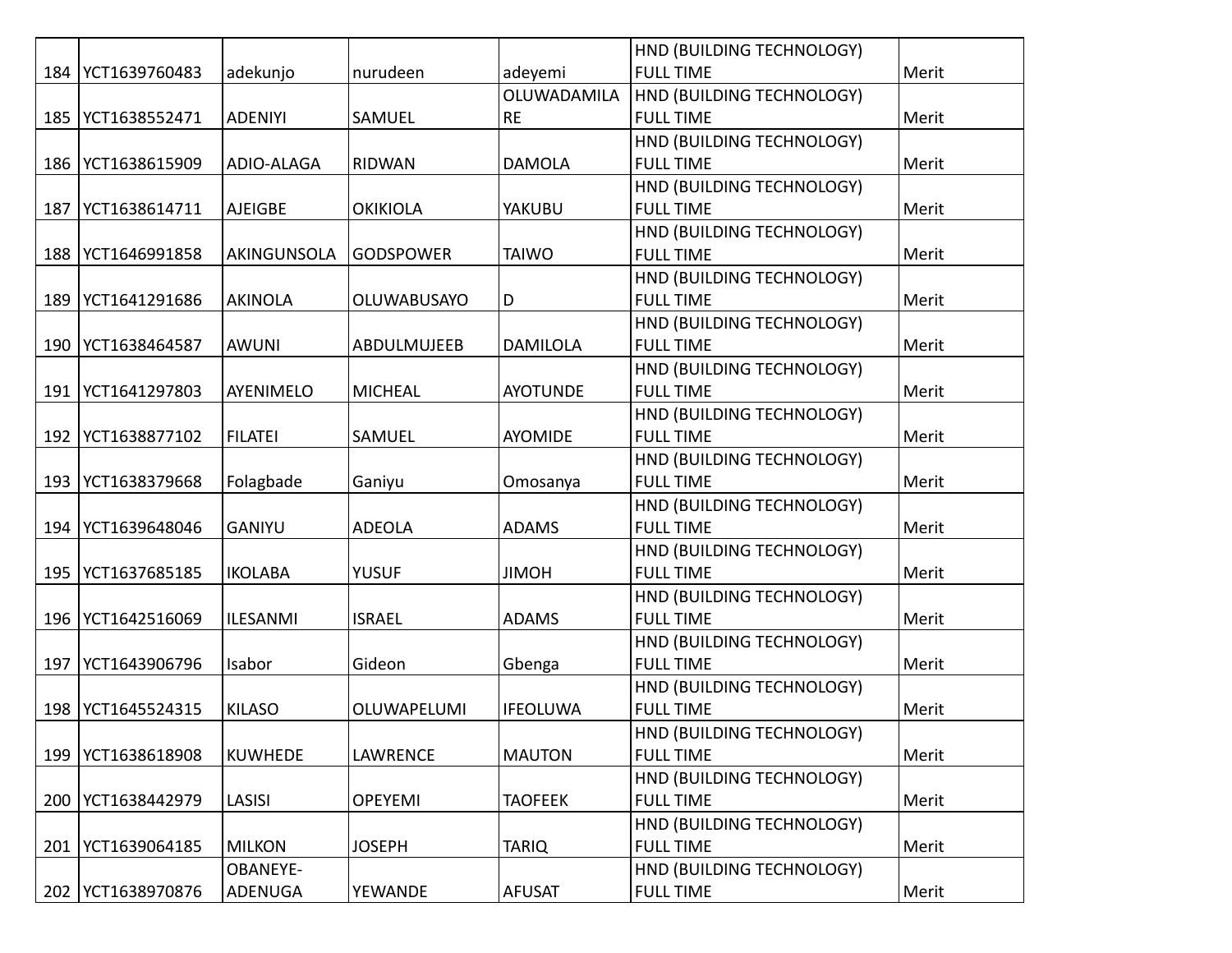|     |                     |                   |                   |                           | HND (BUILDING TECHNOLOGY)     |       |
|-----|---------------------|-------------------|-------------------|---------------------------|-------------------------------|-------|
| 203 | YCT1638879634       | <b>OBASANYA</b>   | <b>BOLUWATIFE</b> | <b>ISEOLUWA</b>           | <b>FULL TIME</b>              | Merit |
|     |                     |                   |                   |                           | HND (BUILDING TECHNOLOGY)     |       |
| 204 | YCT1638878230       | <b>OCHIGBO</b>    | <b>ENOCH</b>      | <b>AYOMIDE</b>            | <b>FULL TIME</b>              | Merit |
|     |                     |                   |                   |                           | HND (BUILDING TECHNOLOGY)     |       |
| 205 | YCT1638892707       | <b>ODUNUGA</b>    | OLANREWAJU        | <b>OLUWAKOYA</b>          | <b>FULL TIME</b>              | Merit |
|     |                     |                   |                   |                           | HND (BUILDING TECHNOLOGY)     |       |
| 206 | YCT1643277849       | <b>OGUNBAYODE</b> | OLUWAFEMI         | SAMSON                    | <b>FULL TIME</b>              | Merit |
|     |                     |                   |                   |                           | HND (BUILDING TECHNOLOGY)     |       |
| 207 | YCT1647777398       | Okwudarue         | Emmanuel          | Chukwuagoziem   FULL TIME |                               | Merit |
|     |                     |                   |                   |                           | HND (BUILDING TECHNOLOGY)     |       |
| 208 | YCT1646051185       | Omitogun          | Ibrahim           | Tomilola                  | <b>FULL TIME</b>              | Merit |
|     |                     |                   |                   |                           | HND (BUILDING TECHNOLOGY)     |       |
| 209 | YCT1640555978       | Onifade           | Ridwan            | Olanrewaju                | <b>FULL TIME</b>              | Merit |
|     |                     |                   |                   |                           | HND (BUILDING TECHNOLOGY)     |       |
| 210 | YCT1641912178       | <b>OSIBA</b>      | <b>PROMISE</b>    | <b>OLUSEGUN</b>           | <b>FULL TIME</b>              | Merit |
|     |                     |                   |                   |                           | HND (BUILDING TECHNOLOGY)     |       |
| 211 | YCT1643727779       | Osoba             | Stephen           | Oluwasegun                | <b>FULL TIME</b>              | Merit |
|     |                     |                   |                   |                           | HND (BUILDING TECHNOLOGY)     |       |
| 212 | YCT1642590858       | <b>OTESANYA</b>   | OLUWATIMILEHIN    | <b>OLUWATOSIN</b>         | <b>FULL TIME</b>              | Merit |
|     |                     |                   |                   |                           | HND (BUILDING TECHNOLOGY)     |       |
| 213 | YCT1638874386       | Salau             | Wasiu             | Babatunde                 | <b>FULL TIME</b>              | Merit |
|     |                     |                   |                   |                           | HND (BUILDING TECHNOLOGY)     |       |
|     | 214   YCT1643283486 | SALIU             | <b>KOFOWOROLA</b> | <b>HAFSAT</b>             | <b>FULL TIME</b>              | Merit |
|     |                     |                   |                   |                           | HND (BUILDING TECHNOLOGY)     |       |
| 215 | YCT1646225441       | SOLUADE           | <b>ADEJOKE</b>    | <b>GRACE</b>              | <b>FULL TIME</b>              | Merit |
|     |                     |                   |                   |                           | HND (BUILDING TECHNOLOGY)     |       |
| 216 | YCT1642414021       | <b>UKAH</b>       | ORJI              | <b>CLEMENT</b>            | <b>FULL TIME</b>              | Merit |
|     |                     |                   |                   |                           | HND (BUSINESS ADMINISTRATION) |       |
| 217 | YCT1636702588       | Abdulmumin        | Awwal             | Onimisi                   | <b>FULL TIME</b>              | Merit |
|     |                     |                   |                   |                           | HND (BUSINESS ADMINISTRATION) |       |
| 218 | YCT1633428484       | ABDULSALAM        | <b>ZAINAB</b>     | <b>AJIKE</b>              | <b>FULL TIME</b>              | Merit |
|     |                     |                   |                   |                           | HND (BUSINESS ADMINISTRATION) |       |
| 219 | YCT1642764356       | ADEBAYO           | <b>JOHN</b>       | OLUWATUMISE               | <b>FULL TIME</b>              | Merit |
|     |                     |                   |                   |                           | HND (BUSINESS ADMINISTRATION) |       |
| 220 | YCT1644775021       | ADEBAYO           | <b>AJANI</b>      | <b>ISMAIL</b>             | <b>FULL TIME</b>              | Merit |
|     |                     |                   |                   |                           | HND (BUSINESS ADMINISTRATION) |       |
| 221 | YCT1642099362       | Adebisi           | Modupe            | khadijat                  | <b>FULL TIME</b>              | Merit |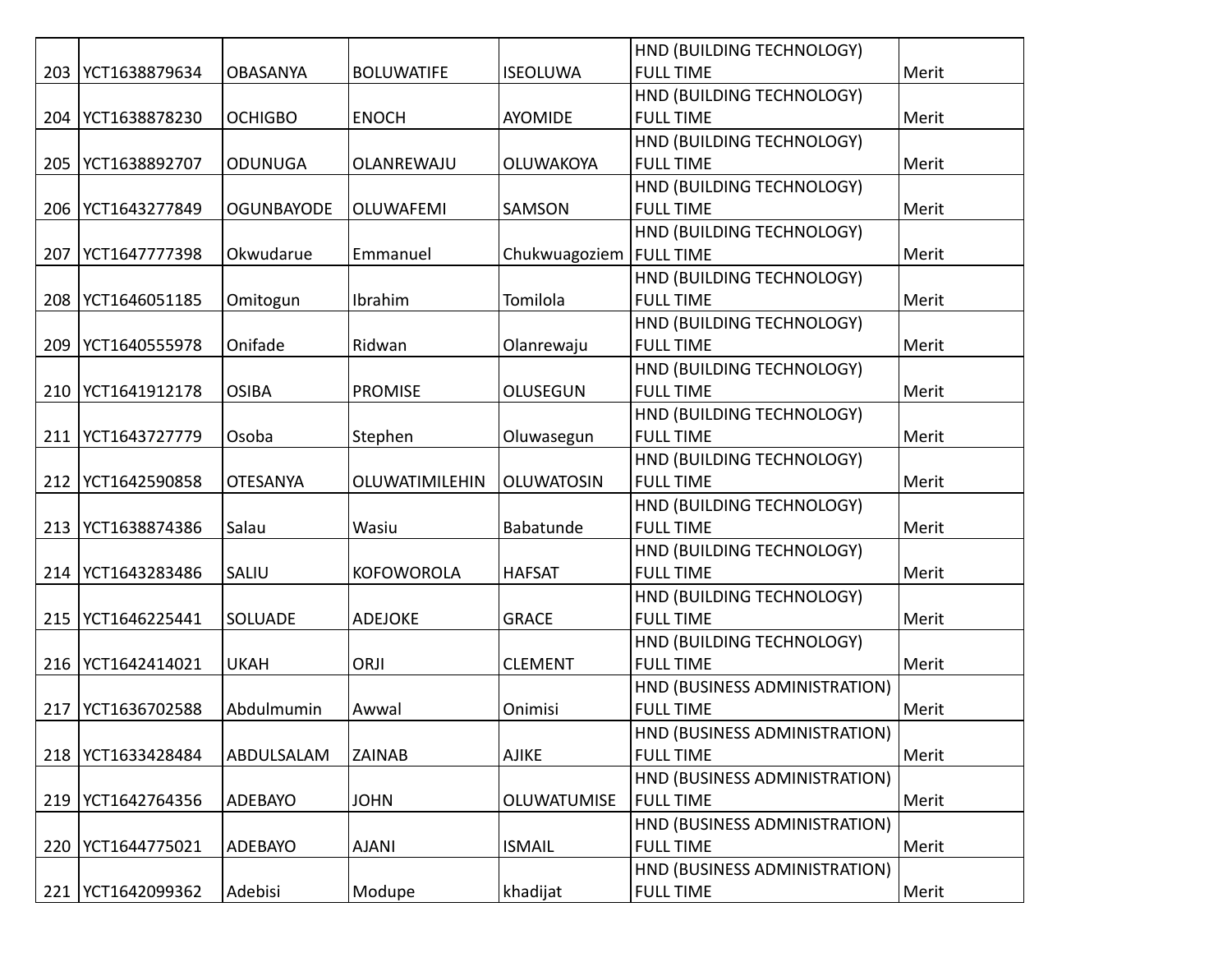|     |                     |                  |                  |                 | HND (BUSINESS ADMINISTRATION) |       |
|-----|---------------------|------------------|------------------|-----------------|-------------------------------|-------|
| 222 | YCT1642248197       | Adebiyi          | Hakeem           | Babatunde       | <b>FULL TIME</b>              | Merit |
|     |                     |                  |                  |                 | HND (BUSINESS ADMINISTRATION) |       |
| 223 | YCT1643713873       | ADEBOWALE        | <b>AYODELE</b>   | <b>THOMAS</b>   | <b>FULL TIME</b>              | Merit |
|     |                     |                  |                  |                 | HND (BUSINESS ADMINISTRATION) |       |
|     | 224   YCT1633688836 | ADEDOKUN         | <b>MARIAM</b>    | <b>ADENIKE</b>  | <b>FULL TIME</b>              | Merit |
|     |                     |                  |                  |                 | HND (BUSINESS ADMINISTRATION) |       |
| 225 | YCT1637656143       | <b>ADEJUMOBI</b> | <b>SUKURAT</b>   | <b>OMOWUNMI</b> | <b>FULL TIME</b>              | Merit |
|     |                     |                  |                  |                 | HND (BUSINESS ADMINISTRATION) |       |
| 226 | YCT1643630263       | Adeniji          | imoleayo         | Rebecca         | <b>FULL TIME</b>              | Merit |
|     |                     |                  |                  |                 | HND (BUSINESS ADMINISTRATION) |       |
| 227 | YCT1633607211       | <b>ADENIYI</b>   | <b>OMOTOYOSI</b> | <b>FLORENCE</b> | <b>FULL TIME</b>              | Merit |
|     |                     |                  |                  |                 | HND (BUSINESS ADMINISTRATION) |       |
| 228 | YCT1641215329       | Adeniyi          | Oluwatobi        | Adeyemi         | <b>FULL TIME</b>              | Merit |
|     |                     |                  |                  |                 | HND (BUSINESS ADMINISTRATION) |       |
| 229 | YCT1641988822       | Adeniyi          | Jide             | Sunday          | <b>FULL TIME</b>              | Merit |
|     |                     |                  |                  | Oluwatunminin   | HND (BUSINESS ADMINISTRATION) |       |
| 230 | YCT1643389572       | Adetayo          | Abibat           | u               | <b>FULL TIME</b>              | Merit |
|     |                     |                  |                  |                 | HND (BUSINESS ADMINISTRATION) |       |
| 231 | YCT1643977618       | <b>ADEWALE</b>   | <b>ISMAIL</b>    | <b>OMOTOLA</b>  | <b>FULL TIME</b>              | Merit |
|     |                     |                  |                  |                 | HND (BUSINESS ADMINISTRATION) |       |
| 232 | YCT1640273790       | Adeyeye          | Hannah           |                 | <b>FULL TIME</b>              | Merit |
|     |                     |                  |                  |                 | HND (BUSINESS ADMINISTRATION) |       |
|     | 233   YCT1643364023 | <b>ADEYINA</b>   | <b>HANNAH</b>    | DAMILOLA        | <b>FULL TIME</b>              | Merit |
|     |                     |                  |                  |                 | HND (BUSINESS ADMINISTRATION) |       |
| 234 | YCT1641826501       | Adjovi           | Obed             | Pascal          | <b>FULL TIME</b>              | Merit |
|     |                     |                  |                  |                 | HND (BUSINESS ADMINISTRATION) |       |
| 235 | YCT1645187722       | <b>AIGBOBO</b>   | PAUL             | <b>AZENGBE</b>  | <b>FULL TIME</b>              | Merit |
|     |                     |                  |                  |                 | HND (BUSINESS ADMINISTRATION) |       |
| 236 | YCT1642419885       | <b>AJASA</b>     | SODIQ            | <b>ADIO</b>     | <b>FULL TIME</b>              | Merit |
|     |                     |                  |                  |                 | HND (BUSINESS ADMINISTRATION) |       |
| 237 | YCT1645203790       | AKE              | <b>JUDITH</b>    | ORUMEH          | <b>FULL TIME</b>              | Merit |
|     |                     |                  |                  |                 | HND (BUSINESS ADMINISTRATION) |       |
| 238 | YCT1638387369       | AKINBODU         | AYOMIDE          | <b>ENIOLA</b>   | <b>FULL TIME</b>              | Merit |
|     |                     |                  |                  |                 | HND (BUSINESS ADMINISTRATION) |       |
| 239 | Yct1642506080       | Akinsola         | Ololade          | Folawewo        | <b>FULL TIME</b>              | Merit |
|     |                     |                  |                  |                 | HND (BUSINESS ADMINISTRATION) |       |
|     | 240   YCT1639227646 | <b>ALEGE</b>     | <b>FAUSAT</b>    | <b>OPEYEMI</b>  | <b>FULL TIME</b>              | Merit |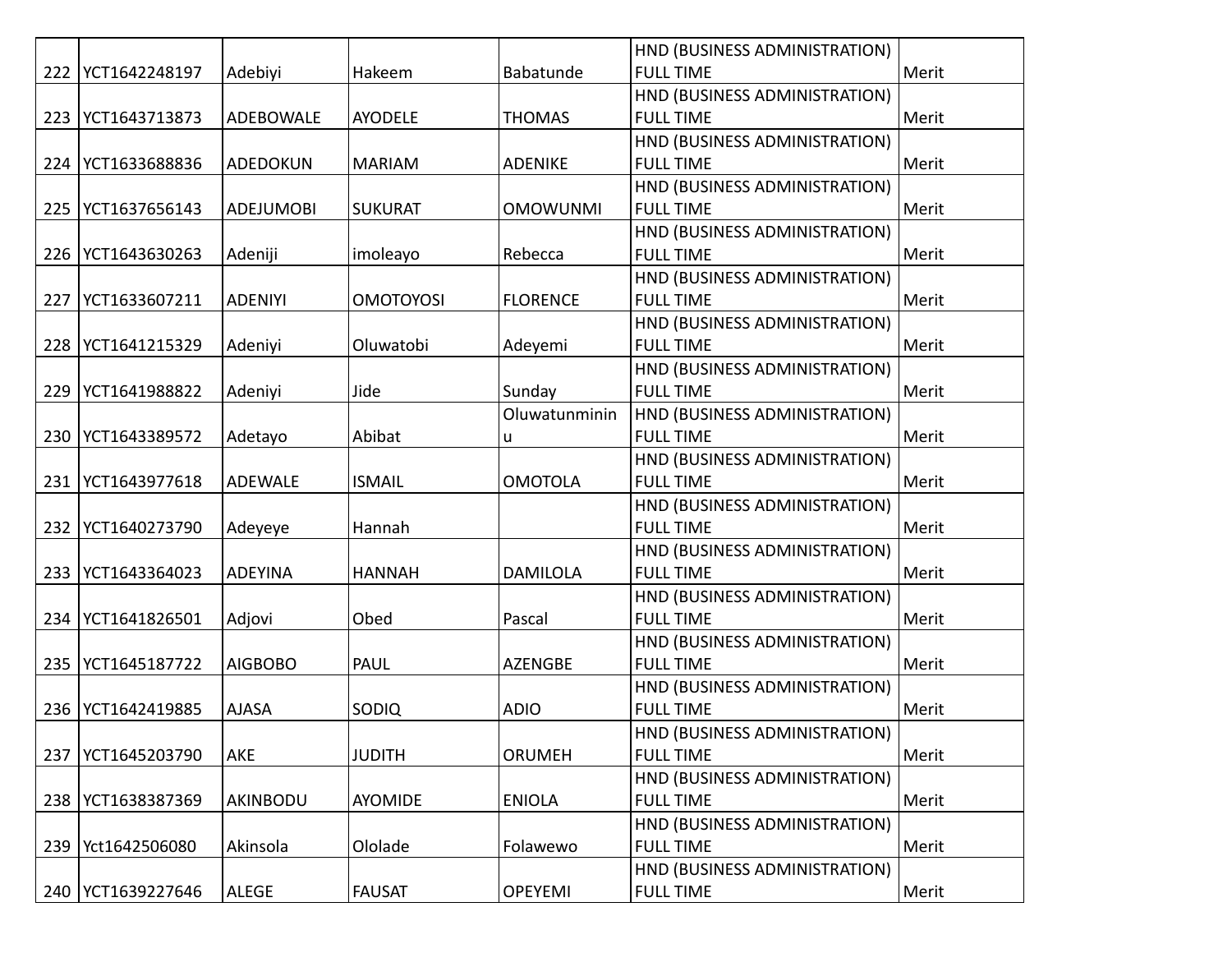|     |                     |                 |                   |                            | HND (BUSINESS ADMINISTRATION) |       |
|-----|---------------------|-----------------|-------------------|----------------------------|-------------------------------|-------|
| 241 | YCT1639086967       | Alli            | Morenikeji        | Oluwafunmilayo   FULL TIME |                               | Merit |
|     |                     |                 |                   |                            | HND (BUSINESS ADMINISTRATION) |       |
| 242 | YCT1642684984       | <b>AROBIEKE</b> | <b>ESTHER</b>     | <b>FIYINFOLUWA</b>         | <b>FULL TIME</b>              | Merit |
|     |                     |                 |                   |                            | HND (BUSINESS ADMINISTRATION) |       |
|     | 243   YCT1637316657 | Asiwaju         | Michael           | Adekunle                   | <b>FULL TIME</b>              | Merit |
|     |                     |                 |                   |                            | HND (BUSINESS ADMINISTRATION) |       |
| 244 | YCT1638784690       | <b>AYODELE</b>  | OLUWASEUN         | <b>MARIA</b>               | <b>FULL TIME</b>              | Merit |
|     |                     |                 |                   |                            | HND (BUSINESS ADMINISTRATION) |       |
| 245 | YCT1644605430       | <b>BABAWALE</b> | OLUWASEGUN        | <b>EZEKIEL</b>             | <b>FULL TIME</b>              | Merit |
|     |                     |                 |                   |                            | HND (BUSINESS ADMINISTRATION) |       |
| 246 | YCT1642594479       | <b>BALOGUN</b>  | <b>OLUWATOSIN</b> | <b>ZAINAB</b>              | <b>FULL TIME</b>              | Merit |
|     |                     |                 |                   |                            | HND (BUSINESS ADMINISTRATION) |       |
| 247 | YCT1643131685       | <b>BALOGUN</b>  | <b>RAHMAT</b>     | OLUWASEUN                  | <b>FULL TIME</b>              | Merit |
|     |                     |                 |                   |                            | HND (BUSINESS ADMINISTRATION) |       |
| 248 | YCT1640952688       | <b>BAMBI</b>    | <b>ADENIKE</b>    | <b>OPEYEMI</b>             | <b>FULL TIME</b>              | Merit |
|     |                     |                 |                   |                            | HND (BUSINESS ADMINISTRATION) |       |
| 249 | YCT1640694699       | Bassey          | Peace             | Hope                       | <b>FULL TIME</b>              | Merit |
|     |                     |                 |                   |                            | HND (BUSINESS ADMINISTRATION) |       |
| 250 | YCT1644486184       | <b>BEN</b>      | <b>CECILIA</b>    | <b>UDOH</b>                | <b>FULL TIME</b>              | Merit |
|     |                     |                 |                   |                            | HND (BUSINESS ADMINISTRATION) |       |
| 251 | YCT1642003659       | <b>BENSON</b>   | <b>MODUPE</b>     | <b>OLAOLUWA</b>            | <b>FULL TIME</b>              | Merit |
|     |                     |                 |                   |                            | HND (BUSINESS ADMINISTRATION) |       |
| 252 | YCT1638780092       | <b>BUHARI</b>   | <b>ZAINAB</b>     | <b>OPEYEMI</b>             | <b>FULL TIME</b>              | Merit |
|     |                     |                 |                   |                            | HND (BUSINESS ADMINISTRATION) |       |
| 253 | YCT1638458774       | Chukwudebe      | Onyinyechi        | Joy                        | <b>FULL TIME</b>              | Merit |
|     |                     |                 |                   |                            | HND (BUSINESS ADMINISTRATION) |       |
| 254 | YCT1642761656       | Chukwuma        | Peace             | Ogadinma                   | <b>FULL TIME</b>              | Merit |
|     |                     |                 |                   |                            | HND (BUSINESS ADMINISTRATION) |       |
| 255 | YCT1644482720       | <b>DAUDA</b>    | <b>ROFIAT</b>     | <b>OMOWUNMI</b>            | <b>FULL TIME</b>              | Merit |
|     |                     |                 |                   |                            | HND (BUSINESS ADMINISTRATION) |       |
| 256 | YCT1642773026       | <b>EMOJORO</b>  | <b>FAITH</b>      | <b>GIFT</b>                | <b>FULL TIME</b>              | Merit |
|     |                     |                 |                   |                            | HND (BUSINESS ADMINISTRATION) |       |
| 257 | YCT1640682639       | <b>EYISI</b>    | <b>FAITH</b>      | <b>CHINAZA</b>             | <b>FULL TIME</b>              | Merit |
|     |                     |                 |                   |                            | HND (BUSINESS ADMINISTRATION) |       |
| 258 | YCT1644853554       | <b>EZEJI</b>    | <b>OYINIECHI</b>  | <b>CHINENYE</b>            | <b>FULL TIME</b>              | Merit |
|     |                     |                 |                   |                            | HND (BUSINESS ADMINISTRATION) |       |
|     | 259   YCT1644673939 | <b>EZEKIEL</b>  | <b>PRECIOUS</b>   | <b>EKENE</b>               | <b>FULL TIME</b>              | Merit |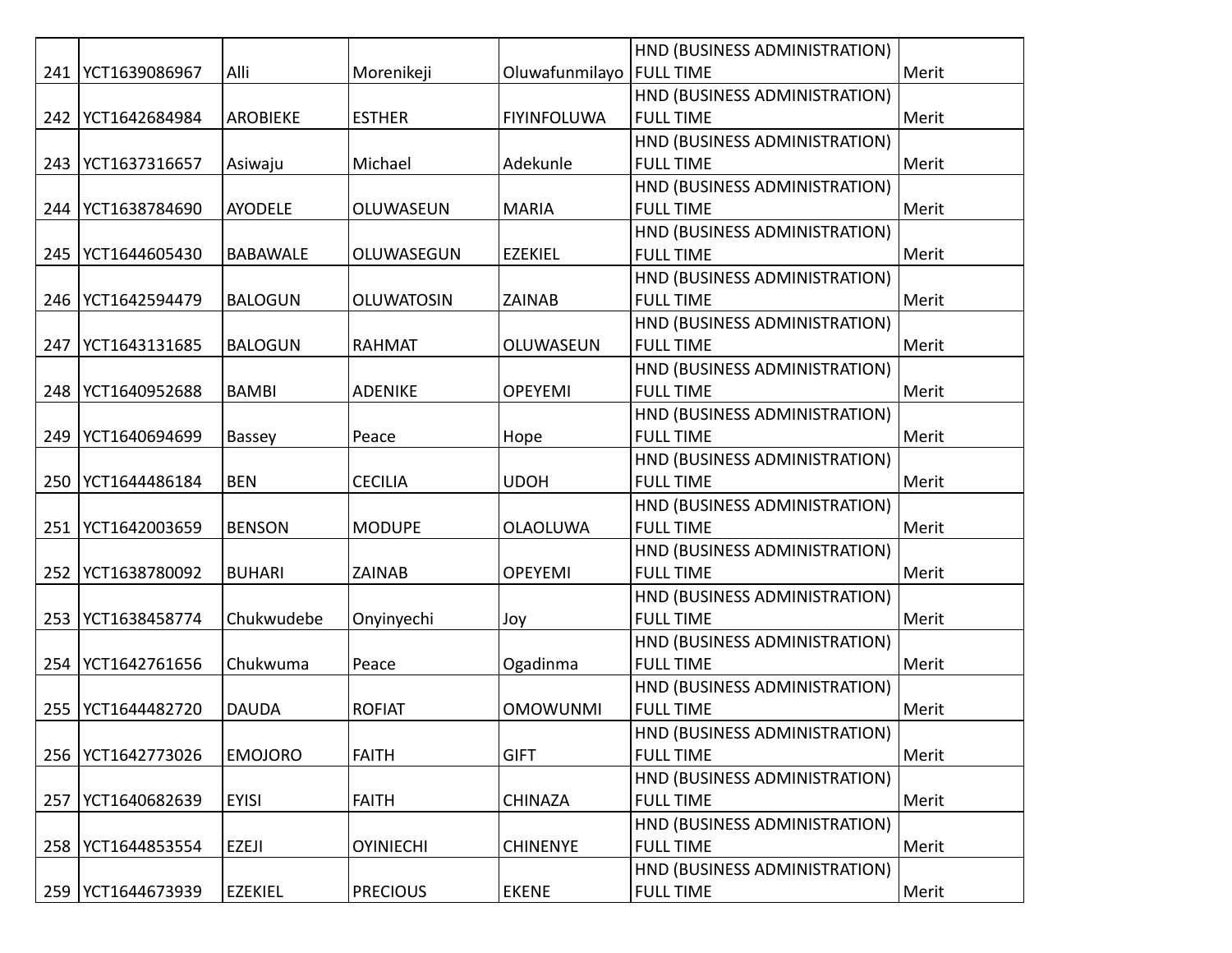|     |               |                   |                    |                    | HND (BUSINESS ADMINISTRATION) |       |
|-----|---------------|-------------------|--------------------|--------------------|-------------------------------|-------|
| 260 | YCT1644252250 | <b>EZEONUEGBU</b> | <b>CHIDOZIE</b>    | <b>HENRY</b>       | <b>FULL TIME</b>              | Merit |
|     |               |                   |                    |                    | HND (BUSINESS ADMINISTRATION) |       |
| 261 | YCT1638547734 | <b>FALEYE</b>     | <b>BIDEMI</b>      | <b>CHRISTIANAH</b> | <b>FULL TIME</b>              | Merit |
|     |               |                   |                    |                    | HND (BUSINESS ADMINISTRATION) |       |
| 262 | YCT1639468046 | <b>FASHINA</b>    | SALIMOT            | <b>TITILAYO</b>    | <b>FULL TIME</b>              | Merit |
|     |               |                   |                    |                    | HND (BUSINESS ADMINISTRATION) |       |
| 263 | YCT1637836768 | <b>FOLAWEWO</b>   | OLUWAPELUMI        | <b>YUSUF</b>       | <b>FULL TIME</b>              | Merit |
|     |               |                   |                    |                    | HND (BUSINESS ADMINISTRATION) |       |
| 264 | YCT1641211896 | Gbadamosi         | Shakirullahi       | Oluwatimileyin     | <b>FULL TIME</b>              | Merit |
|     |               |                   |                    |                    | HND (BUSINESS ADMINISTRATION) |       |
| 265 | YCT1641556133 | Gbajabiamila      | Oreoluwa           | Ayomi              | <b>FULL TIME</b>              | Merit |
|     |               |                   |                    |                    | HND (BUSINESS ADMINISTRATION) |       |
| 266 | YCT1638726915 | HAMMED            | <b>WALIYAT</b>     | ADEDAMOLA          | <b>FULL TIME</b>              | Merit |
|     |               |                   |                    |                    | HND (BUSINESS ADMINISTRATION) |       |
| 267 | YCT1636460763 | Hussein           | Kofoworola         | Zainab             | <b>FULL TIME</b>              | Merit |
|     |               |                   |                    |                    | HND (BUSINESS ADMINISTRATION) |       |
| 268 | YCT1641338174 | <b>IDOKO</b>      | <b>SUSAN</b>       | <b>ENE</b>         | <b>FULL TIME</b>              | Merit |
|     |               |                   |                    |                    | HND (BUSINESS ADMINISTRATION) |       |
| 269 | YCT1638281209 | <b>IMAM</b>       | <b>MUJEEBAT</b>    | <b>AVOSUAHI</b>    | <b>FULL TIME</b>              | Merit |
|     |               |                   |                    |                    | HND (BUSINESS ADMINISTRATION) |       |
| 270 | YCT1647354656 | <b>JENTY</b>      | <b>DUBAMOBOWEI</b> | <b>BENJAMIN</b>    | <b>FULL TIME</b>              | Merit |
|     |               |                   |                    |                    | HND (BUSINESS ADMINISTRATION) |       |
| 271 | YCT1640687882 | Jimoh             | Kehinde            | Ibrahim            | <b>FULL TIME</b>              | Merit |
|     |               |                   |                    |                    | HND (BUSINESS ADMINISTRATION) |       |
| 272 | YCT1637308438 | <b>JOHN LINUS</b> | <b>IFEOMA</b>      | <b>BLESSING</b>    | <b>FULL TIME</b>              | Merit |
|     |               |                   |                    |                    | HND (BUSINESS ADMINISTRATION) |       |
| 273 | YCT1645099501 | <b>KAYODE</b>     | <b>TIMILEHIN</b>   | <b>JOSHUA</b>      | <b>FULL TIME</b>              | Merit |
|     |               |                   |                    |                    | HND (BUSINESS ADMINISTRATION) |       |
| 274 | YCT1638875479 | Kazeem            | Latifat            | Omonike            | <b>FULL TIME</b>              | Merit |
|     |               |                   |                    |                    | HND (BUSINESS ADMINISTRATION) |       |
| 275 | YCT1643881799 | Kehinde           | Hameed             | Olawale            | <b>FULL TIME</b>              | Merit |
|     |               |                   |                    |                    | HND (BUSINESS ADMINISTRATION) |       |
| 276 | YCT1642420592 | <b>KILANKO</b>    | <b>HAFUSAT</b>     | <b>OYINDAMOLA</b>  | <b>FULL TIME</b>              | Merit |
|     |               |                   |                    |                    | HND (BUSINESS ADMINISTRATION) |       |
| 277 | YCT1641910014 | Lawal             | Babatunde          | Isiaka             | <b>FULL TIME</b>              | Merit |
|     |               |                   |                    |                    | HND (BUSINESS ADMINISTRATION) |       |
| 278 | YCT1640766749 | <b>MUFUTAU</b>    | <b>TOYYIB</b>      | <b>OLAJIDE</b>     | <b>FULL TIME</b>              | Merit |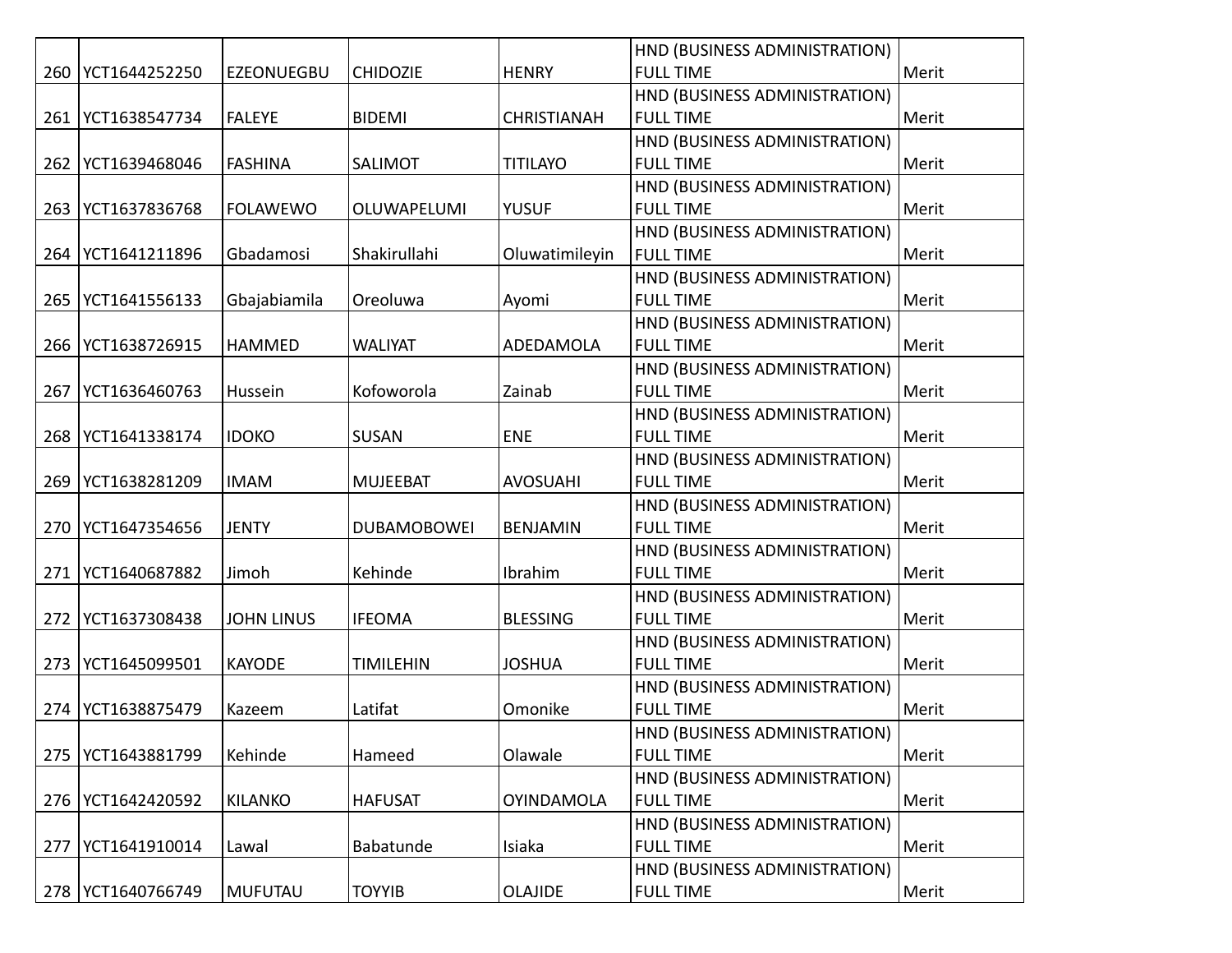|     |               |                   |                   |                 | HND (BUSINESS ADMINISTRATION) |       |
|-----|---------------|-------------------|-------------------|-----------------|-------------------------------|-------|
| 279 | YCT1642595990 | <b>NJOKU</b>      | <b>AGNES</b>      | <b>OGECHI</b>   | <b>FULL TIME</b>              | Merit |
|     |               |                   |                   |                 | HND (BUSINESS ADMINISTRATION) |       |
| 280 | YCT1643901613 | <b>NOUMADO</b>    | <b>OWOLABI</b>    | <b>VICTOR</b>   | <b>FULL TIME</b>              | Merit |
|     |               |                   |                   |                 | HND (BUSINESS ADMINISTRATION) |       |
| 281 | YCT1644229935 | <b>NTAH</b>       | <b>UGOCHUKWU</b>  | <b>CAMILLUS</b> | <b>FULL TIME</b>              | Merit |
|     |               |                   |                   |                 | HND (BUSINESS ADMINISTRATION) |       |
| 282 | YCT1644218185 | Nwankwo           | Ifeoma            | Juliet          | <b>FULL TIME</b>              | Merit |
|     |               |                   |                   |                 | HND (BUSINESS ADMINISTRATION) |       |
| 283 | YCT1642533920 | Ofoegbu           | Chiamaka          | Vivian          | <b>FULL TIME</b>              | Merit |
|     |               |                   |                   |                 | HND (BUSINESS ADMINISTRATION) |       |
| 284 | YCT1642146299 | <b>OGBONNA</b>    | <b>ONYINYECHI</b> | <b>FAVOUR</b>   | <b>FULL TIME</b>              | Merit |
|     |               |                   |                   |                 | HND (BUSINESS ADMINISTRATION) |       |
| 285 | YCT1646819182 | Ogowuikwu         | Judith            | Chima           | <b>FULL TIME</b>              | Merit |
|     |               |                   |                   |                 | HND (BUSINESS ADMINISTRATION) |       |
| 286 | YCT1639737466 | Ogungbemi         | Micheal           | Ebunoluwa       | <b>FULL TIME</b>              | Merit |
|     |               |                   |                   |                 | HND (BUSINESS ADMINISTRATION) |       |
| 287 | YCT1643043811 | <b>OGUNNIKA</b>   | <b>TUNDE</b>      | <b>RAPHAEL</b>  | <b>FULL TIME</b>              | Merit |
|     |               |                   |                   |                 | HND (BUSINESS ADMINISTRATION) |       |
| 288 | YCT1636379832 | <b>OGUNSHAKIN</b> | <b>DAMILOLA</b>   | <b>ENIOLA</b>   | <b>FULL TIME</b>              | Merit |
|     |               |                   |                   |                 | HND (BUSINESS ADMINISTRATION) |       |
| 289 | YCT1641314685 | <b>OJEDELE</b>    | <b>ELIZABETH</b>  | <b>FISAYO</b>   | <b>FULL TIME</b>              | Merit |
|     |               |                   |                   |                 | HND (BUSINESS ADMINISTRATION) |       |
| 290 | YCT1644318317 | <b>OJUMU</b>      | <b>PATRICIA</b>   | <b>NNENNA</b>   | <b>FULL TIME</b>              | Merit |
|     |               |                   |                   |                 | HND (BUSINESS ADMINISTRATION) |       |
| 291 | YCT1641298806 | <b>OKAEME</b>     | <b>BLESSING</b>   | ONWUEGBUZIE     | <b>FULL TIME</b>              | Merit |
|     |               |                   |                   |                 | HND (BUSINESS ADMINISTRATION) |       |
| 292 | YCT1642599203 | <b>OKONDO</b>     | <b>GIFT</b>       | <b>EBAIDE</b>   | <b>FULL TIME</b>              | Merit |
|     |               |                   |                   |                 | HND (BUSINESS ADMINISTRATION) |       |
| 293 | YCT1639498957 | <b>OKORIEOCHA</b> | <b>BENITA</b>     | <b>CHIAMAKA</b> | <b>FULL TIME</b>              | Merit |
|     |               |                   |                   |                 | HND (BUSINESS ADMINISTRATION) |       |
| 294 | YCT1642848012 | <b>OKORONKWO</b>  | <b>MIRACLE</b>    |                 | <b>FULL TIME</b>              | Merit |
|     |               |                   |                   |                 | HND (BUSINESS ADMINISTRATION) |       |
| 295 | YCT1639580495 | <b>OKOYE</b>      | <b>CHINELO</b>    | <b>LINDA</b>    | <b>FULL TIME</b>              | Merit |
|     |               |                   |                   |                 | HND (BUSINESS ADMINISTRATION) |       |
| 296 | YCT1642599814 | <b>OKWUMO</b>     | <b>IFEOMA</b>     | <b>PEACE</b>    | <b>FULL TIME</b>              | Merit |
|     |               |                   |                   |                 | HND (BUSINESS ADMINISTRATION) |       |
| 297 | YCT1639038066 | Oladeji           | Ololade           | Barakat         | <b>FULL TIME</b>              | Merit |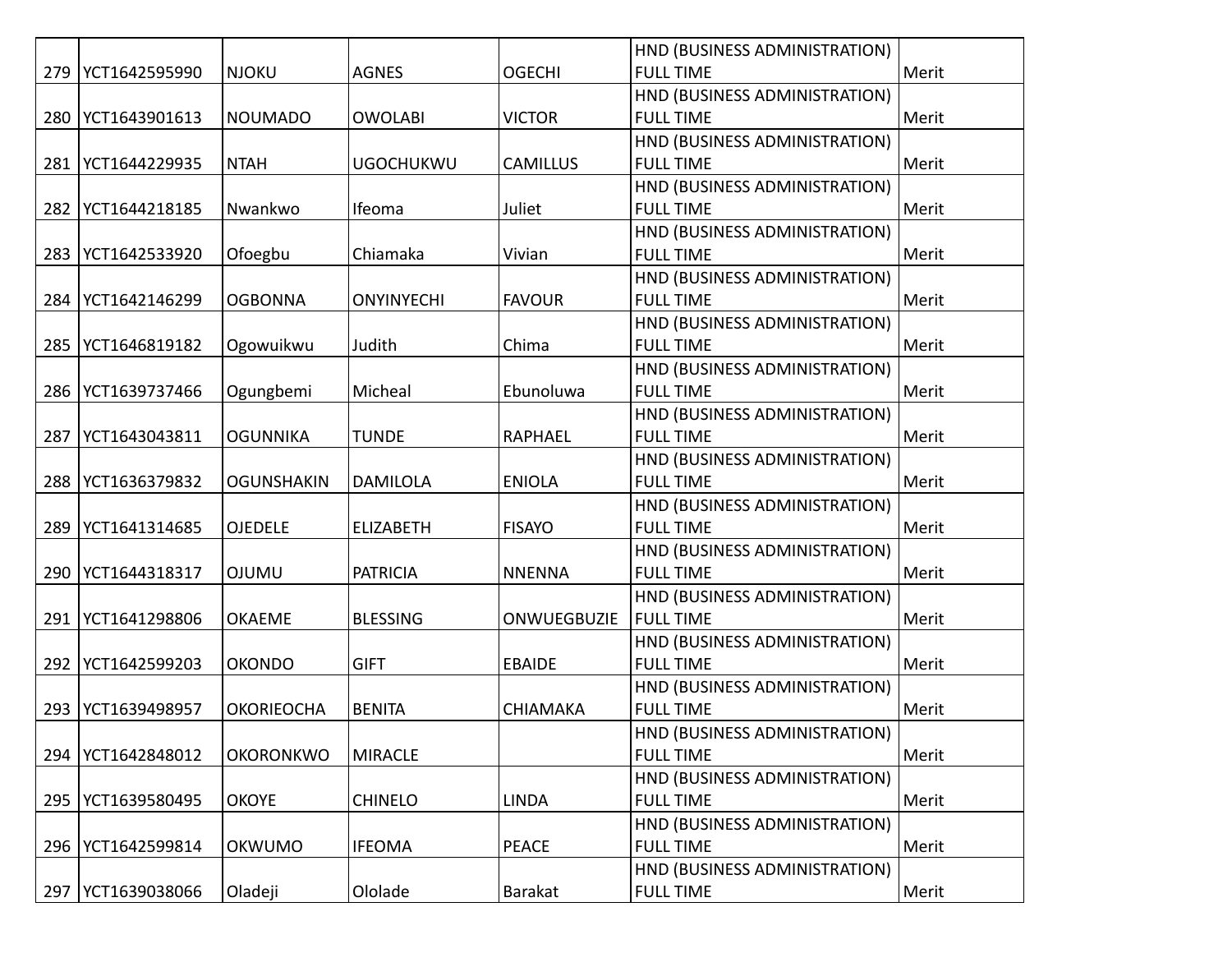|     |                     |                  |                   |                   | HND (BUSINESS ADMINISTRATION) |       |
|-----|---------------------|------------------|-------------------|-------------------|-------------------------------|-------|
| 298 | YCT1647528030       | <b>OLADIMEJI</b> | <b>OLAOLUWA</b>   | <b>MOSES</b>      | <b>FULL TIME</b>              | Merit |
|     |                     |                  |                   |                   | HND (BUSINESS ADMINISTRATION) |       |
| 299 | YCT1644406579       | Olajide          | <b>Balikis</b>    | Temilola          | <b>FULL TIME</b>              | Merit |
|     |                     |                  |                   |                   | HND (BUSINESS ADMINISTRATION) |       |
| 300 | YCT1646748772       | <b>OLUAJO</b>    | <b>TOFUNMI</b>    | <b>DANIEL</b>     | <b>FULL TIME</b>              | Merit |
|     |                     |                  |                   |                   | HND (BUSINESS ADMINISTRATION) |       |
| 301 | YCT1645184902       | <b>OLUMOYE</b>   | ABOSEDE           | ADEBUKANLA        | <b>FULL TIME</b>              | Merit |
|     |                     |                  |                   |                   | HND (BUSINESS ADMINISTRATION) |       |
| 302 | YCT1636455615       | <b>OMONUGO</b>   | <b>OTEGA</b>      | <b>PROSPER</b>    | <b>FULL TIME</b>              | Merit |
|     |                     |                  |                   |                   | HND (BUSINESS ADMINISTRATION) |       |
| 303 | YCT1638016449       | Omosanya         | Quadri            | Adebayo           | <b>FULL TIME</b>              | Merit |
|     |                     |                  |                   |                   | HND (BUSINESS ADMINISTRATION) |       |
| 304 | YCT1642777064       | <b>OMOYINMI</b>  | <b>OLUWATOSIN</b> | <b>ELIZABETH</b>  | <b>FULL TIME</b>              | Merit |
|     |                     |                  |                   |                   | HND (BUSINESS ADMINISTRATION) |       |
| 305 | YCT1643635965       | Onyenwe          | Gift              | Onyinyechi        | <b>FULL TIME</b>              | Merit |
|     |                     |                  |                   |                   | HND (BUSINESS ADMINISTRATION) |       |
| 306 | YCT1642688189       | <b>OSENI</b>     | <b>TAIWO</b>      | <b>AYOMIDE</b>    | <b>FULL TIME</b>              | Merit |
|     |                     |                  |                   |                   | HND (BUSINESS ADMINISTRATION) |       |
| 307 | YCT1644579263       | <b>OSHINUGA</b>  | <b>IBRAHIM</b>    | <b>ISHOLA</b>     | <b>FULL TIME</b>              | Merit |
|     |                     |                  |                   |                   | HND (BUSINESS ADMINISTRATION) |       |
| 308 | YCT1638187637       | <b>OSIKOYA</b>   | <b>ESTHER</b>     | <b>OYINDAMOLA</b> | <b>FULL TIME</b>              | Merit |
|     |                     |                  |                   |                   | HND (BUSINESS ADMINISTRATION) |       |
| 309 | YCT1641550086       | <b>OWOLABI</b>   | <b>OLUWATOSIN</b> | <b>VICTORIA</b>   | <b>FULL TIME</b>              | Merit |
|     |                     |                  |                   |                   | HND (BUSINESS ADMINISTRATION) |       |
| 310 | YCT1642594309       | <b>OYEGOKE</b>   | <b>MOJIRADE</b>   | <b>HANNAH</b>     | <b>FULL TIME</b>              | Merit |
|     |                     |                  |                   |                   | HND (BUSINESS ADMINISTRATION) |       |
|     | 311   YCT1640249268 | <b>OYERINDE</b>  | <b>JUMAI</b>      | <b>OLOLADE</b>    | <b>FULL TIME</b>              | Merit |
|     |                     |                  |                   |                   | HND (BUSINESS ADMINISTRATION) |       |
| 312 | YCT1639222620       | <b>OYETUNJI</b>  | <b>OLUBAYO</b>    | <b>TEMITOPE</b>   | <b>FULL TIME</b>              | Merit |
|     |                     |                  |                   |                   | HND (BUSINESS ADMINISTRATION) |       |
| 313 | YCT1636483716       | <b>OYEWOLE</b>   | OLAMILEKAN        | <b>KELVIN</b>     | <b>FULL TIME</b>              | Merit |
|     |                     |                  |                   |                   | HND (BUSINESS ADMINISTRATION) |       |
| 314 | YCT1641834668       | SALAUDEEN        | <b>QAWIYAT</b>    | <b>OZAVIZE</b>    | <b>FULL TIME</b>              | Merit |
|     |                     |                  |                   |                   | HND (BUSINESS ADMINISTRATION) |       |
| 315 | YCT1643121709       | SEIDU            | <b>HADIZA</b>     |                   | <b>FULL TIME</b>              | Merit |
|     |                     |                  |                   |                   | HND (BUSINESS ADMINISTRATION) |       |
| 316 | YCT1638803143       | Shoetan          | Mosunmola         | Damilola          | <b>FULL TIME</b>              | Merit |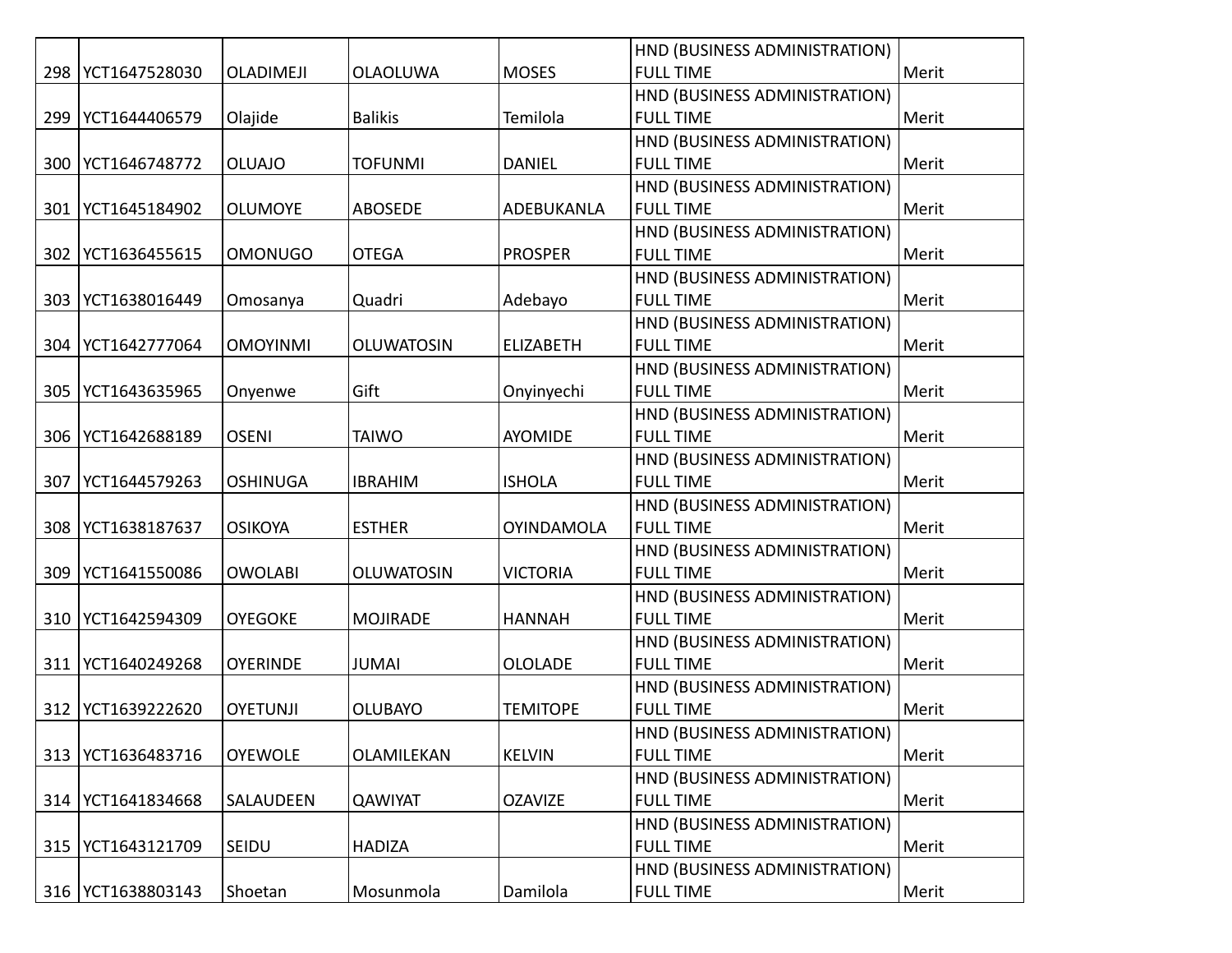|     |                     |                  |                    |                  | HND (BUSINESS ADMINISTRATION) |       |
|-----|---------------------|------------------|--------------------|------------------|-------------------------------|-------|
| 317 | YCT1637583192       | Shonola          | Salem              | Eniola           | <b>FULL TIME</b>              | Merit |
|     |                     |                  |                    |                  | HND (BUSINESS ADMINISTRATION) |       |
| 318 | YCT1639385208       | <b>SUNDAY</b>    | <b>IDORENYIN</b>   | <b>GODWIN</b>    | <b>FULL TIME</b>              | Merit |
|     |                     |                  |                    |                  | HND (BUSINESS ADMINISTRATION) |       |
|     | 319   YCT1642589560 | <b>SUNDAY</b>    | <b>DAMILOLA</b>    | <b>MARY</b>      | <b>FULL TIME</b>              | Merit |
|     |                     |                  |                    |                  | HND (BUSINESS ADMINISTRATION) |       |
| 320 | YCT1642585701       | <b>TIJANI</b>    | <b>WAHAB</b>       | <b>OLOLADE</b>   | <b>FULL TIME</b>              | Merit |
|     |                     |                  |                    |                  | HND (BUSINESS ADMINISTRATION) |       |
|     | 321   YCT1643016327 | <b>UCHE</b>      | CHUKWUEMEKA        | <b>NELSON</b>    | <b>FULL TIME</b>              | Merit |
|     |                     |                  |                    |                  | HND (BUSINESS ADMINISTRATION) |       |
| 322 | YCT1636387134       | Udo              | Peace              | Bassey           | <b>FULL TIME</b>              | Merit |
|     |                     |                  |                    |                  | HND (BUSINESS ADMINISTRATION) |       |
| 323 | YCT1646143999       | Uneke            | Obianuju           | Martha           | <b>FULL TIME</b>              | Merit |
|     |                     |                  |                    |                  | HND (BUSINESS ADMINISTRATION) |       |
| 324 | YCT1642677492       | <b>YISA</b>      | SARAH              | OLUWAKEMI        | <b>FULL TIME</b>              | Merit |
|     |                     |                  |                    | Moyinoluwalog    |                               |       |
| 325 | YCT1639745078       | Abiodun          | Joy                | 0                | HND (CHEMISTRY) FULL TIME     | Merit |
| 326 | YCT1637695106       | Abu              | Paul               |                  | HND (CHEMISTRY) FULL TIME     | Merit |
| 327 | YCT1639391742       | Agbogun          | Abdullateef        | Okikiola         | HND (CHEMISTRY) FULL TIME     | Merit |
| 328 | YCT1643725328       | Agboniyukome     | Glory              | Aderonke         | HND (CHEMISTRY) FULL TIME     | Merit |
| 329 | YCT1642534482       | <b>AGBOOLA</b>   | <b>ABIBAT</b>      | <b>MOBEREOLA</b> | HND (CHEMISTRY) FULL TIME     | Merit |
| 330 | YCT1637844321       | <b>AKPAN</b>     | MAGDALENE          | <b>THOMAS</b>    | HND (CHEMISTRY) FULL TIME     | Merit |
| 331 | YCT1638529246       | <b>AKPAN</b>     | <b>ENIEBIET</b>    | <b>EDET</b>      | HND (CHEMISTRY) FULL TIME     | Merit |
| 332 | YCT1640257365       | <b>ALABI</b>     | <b>FATIMOH</b>     | <b>OMOLOLA</b>   | HND (CHEMISTRY) FULL TIME     | Merit |
| 333 | YCT1636541606       | <b>EMAMERE</b>   | <b>DEBORAH</b>     | NWACHUKWU        | HND (CHEMISTRY) FULL TIME     | Merit |
| 334 | YCT1643282262       | <b>FATUNMISE</b> | <b>OLUMIDE</b>     | <b>ISAAC</b>     | HND (CHEMISTRY) FULL TIME     | Merit |
| 335 | YCT1637405066       | <b>IBIKUNLE</b>  | <b>IMOLEAYO</b>    | <b>VICTORIA</b>  | HND (CHEMISTRY) FULL TIME     | Merit |
| 336 | YCT1637679500       | <b>ISIANI</b>    | <b>NZUBE</b>       | <b>PEACE</b>     | HND (CHEMISTRY) FULL TIME     | Merit |
| 337 | YCT1636027166       | KAZEEM           | <b>BARAKAT</b>     | <b>ADEBISI</b>   | HND (CHEMISTRY) FULL TIME     | Merit |
| 338 | YCT1638019919       | <b>MALIK</b>     | <b>KEHINDE</b>     | <b>MARUFAT</b>   | HND (CHEMISTRY) FULL TIME     | Merit |
| 339 | YCT1639744843       | <b>OBASI</b>     | NKEMJIKA           | <b>LOVETH</b>    | HND (CHEMISTRY) FULL TIME     | Merit |
| 340 | YCT1640270409       | Olumbori         | Tosin              | Elizabeth        | HND (CHEMISTRY) FULL TIME     | Merit |
| 341 | YCT1643209227       | <b>TIJANI</b>    | ZAINAB             | ADETEJU          | HND (CHEMISTRY) FULL TIME     | Merit |
|     |                     |                  |                    |                  | HND (CIVIL ENGINEERING) FULL  |       |
| 342 | YCT1647254827       | ADEBAYO          | <b>JESUTOFUNMI</b> | <b>ESTHER</b>    | <b>TIME</b>                   | Merit |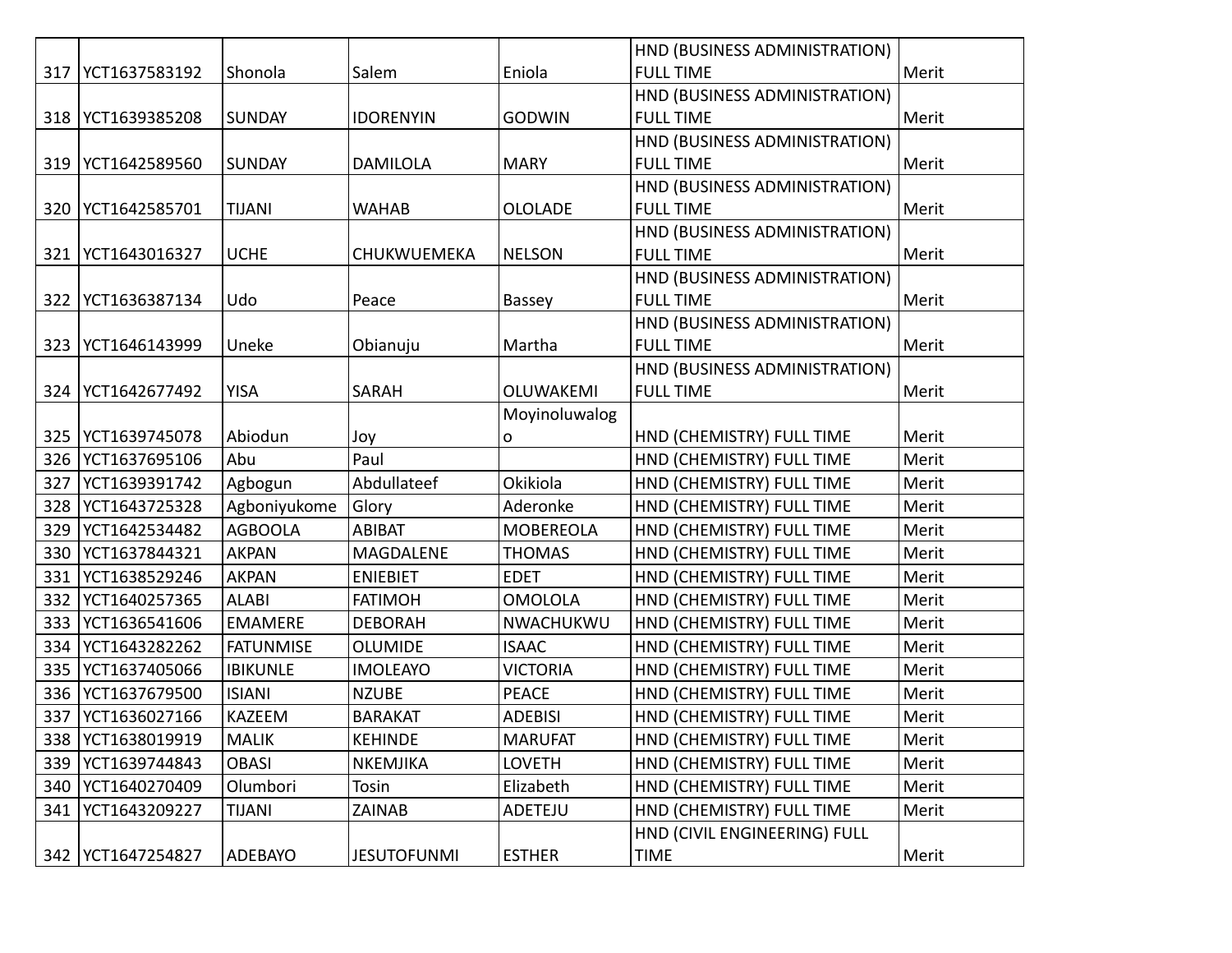|     |               |                 |                 |                   | HND (CIVIL ENGINEERING) FULL |       |
|-----|---------------|-----------------|-----------------|-------------------|------------------------------|-------|
| 343 | YCT1639663005 | <b>ADESHINA</b> | <b>IFEOLUWA</b> | ABEL              | <b>TIME</b>                  | Merit |
|     |               |                 |                 |                   | HND (CIVIL ENGINEERING) FULL |       |
| 344 | YCT1638844383 | Adeyemi         | Waheed          | Opeyemi           | <b>TIME</b>                  | Merit |
|     |               |                 |                 |                   | HND (CIVIL ENGINEERING) FULL |       |
| 345 | YCT1639657742 | <b>AFOLABI</b>  | <b>OLAWALE</b>  | <b>OLUWATOSIN</b> | <b>TIME</b>                  | Merit |
|     |               |                 |                 |                   | HND (CIVIL ENGINEERING) FULL |       |
| 346 | YCT1641833678 | Ajanaku         | Hassan          | Olamilekan        | <b>TIME</b>                  | Merit |
|     |               |                 |                 |                   | HND (CIVIL ENGINEERING) FULL |       |
| 347 | YCT1637929764 | <b>AZEEZ</b>    | <b>QUADRI</b>   | <b>BABATUNDE</b>  | <b>TIME</b>                  | Merit |
|     |               |                 |                 |                   | HND (CIVIL ENGINEERING) FULL |       |
| 348 | YCT1637226507 | Aziaya          | Hellen          | <b>Blessing</b>   | <b>TIME</b>                  | Merit |
|     |               |                 |                 |                   | HND (CIVIL ENGINEERING) FULL |       |
| 349 | YCT1638617432 | <b>BABAWALE</b> | <b>RIANAT</b>   | <b>AJIBIKE</b>    | <b>TIME</b>                  | Merit |
|     |               |                 |                 |                   | HND (CIVIL ENGINEERING) FULL |       |
| 350 | YCT1638785065 | <b>BASHIRU</b>  | <b>YUSUF</b>    | <b>OLATUNJI</b>   | <b>TIME</b>                  | Merit |
|     |               |                 |                 |                   | HND (CIVIL ENGINEERING) FULL |       |
| 351 | YCT1636405960 | Chidokwe        | <b>JAMES</b>    | Chukwukadibia     | <b>TIME</b>                  | Merit |
|     |               |                 |                 |                   | HND (CIVIL ENGINEERING) FULL |       |
| 352 | YCT1639833912 | <b>IBEANU</b>   | <b>VIVIAN</b>   | <b>CHINAZA</b>    | <b>TIME</b>                  | Merit |
|     |               |                 |                 |                   | HND (CIVIL ENGINEERING) FULL |       |
| 353 | YCT1639671897 | Ibrahim         | Moroof          | Oyewale           | <b>TIME</b>                  | Merit |
|     |               |                 |                 |                   | HND (CIVIL ENGINEERING) FULL |       |
| 354 | YCT1639807771 | Idowu           | Shukurat        | Opeyemi           | <b>TIME</b>                  | Merit |
|     |               |                 |                 |                   | HND (CIVIL ENGINEERING) FULL |       |
| 355 | YCT1639585641 | <b>KADIRI</b>   | AFEEZ           | ABAYOMI           | <b>TIME</b>                  | Merit |
|     |               |                 |                 |                   | HND (CIVIL ENGINEERING) FULL |       |
| 356 | YCT1640000431 | Kehinde         | Mubarak         | Hamzat            | <b>TIME</b>                  | Merit |
|     |               |                 |                 |                   | HND (CIVIL ENGINEERING) FULL |       |
| 357 | YCT1644847296 | Kolade          | Ibrahim         | Sunday            | <b>TIME</b>                  | Merit |
|     |               |                 |                 |                   | HND (CIVIL ENGINEERING) FULL |       |
| 358 | YCT1642769746 | <b>KOLAWOLE</b> | SAMAD           | <b>BANKOLE</b>    | <b>TIME</b>                  | Merit |
|     |               |                 |                 |                   | HND (CIVIL ENGINEERING) FULL |       |
| 359 | YCT1638439047 | <b>MACAULAY</b> | <b>PRINCESS</b> | <b>ANITA</b>      | <b>TIME</b>                  | Merit |
|     |               |                 |                 |                   | HND (CIVIL ENGINEERING) FULL |       |
| 360 | YCT1641329728 | Odekeye         | Olawale         | Micheal           | <b>TIME</b>                  | Merit |
|     |               |                 |                 |                   | HND (CIVIL ENGINEERING) FULL |       |
| 361 | YCT1641485951 | <b>ODEWUNMI</b> | <b>QUADRI</b>   | <b>ISHOLA</b>     | <b>TIME</b>                  | Merit |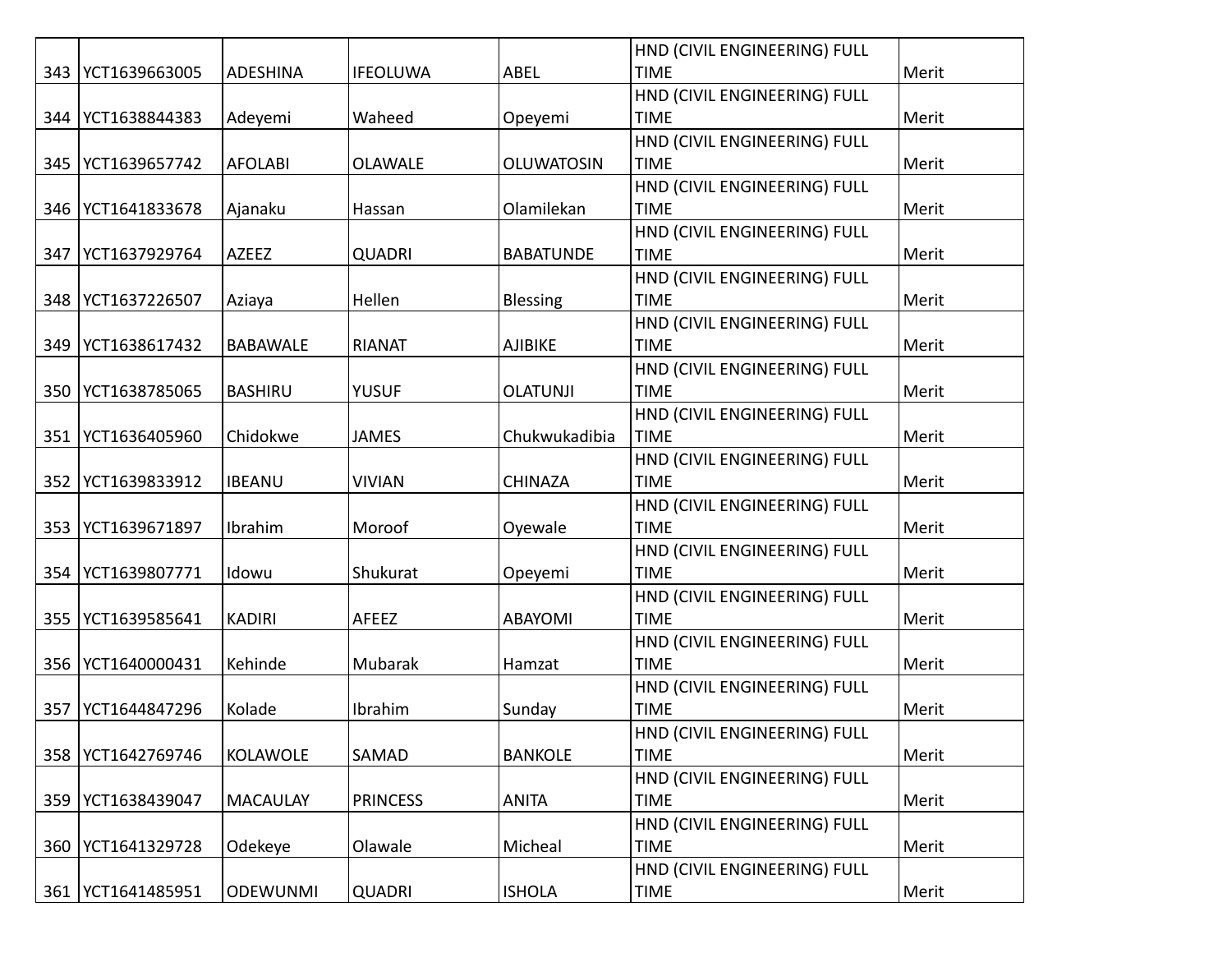|     |               |                         |                     |                    | HND (CIVIL ENGINEERING) FULL |       |
|-----|---------------|-------------------------|---------------------|--------------------|------------------------------|-------|
| 362 | YCT1644498340 | <b>ODEYEMI</b>          | <b>OLUWABUKUNMI</b> | <b>MISHAEL</b>     | <b>TIME</b>                  | Merit |
|     |               |                         |                     |                    | HND (CIVIL ENGINEERING) FULL |       |
| 363 | YCT1640252604 | <b>OJOMOLADE</b>        | <b>TOYOSI</b>       | <b>ISAAC</b>       | <b>TIME</b>                  | Merit |
|     |               |                         |                     |                    | HND (CIVIL ENGINEERING) FULL |       |
| 364 | YCT1644855327 | <b>OKORIE</b>           | <b>EKENE</b>        | SAMUEL             | <b>TIME</b>                  | Merit |
|     |               |                         |                     |                    | HND (CIVIL ENGINEERING) FULL |       |
| 365 | YCT1637593184 | OLANREWAJU              | PAUL                | AKINTOMIWA         | <b>TIME</b>                  | Merit |
|     |               |                         |                     |                    | HND (CIVIL ENGINEERING) FULL |       |
| 366 | YCT1640865453 | <b>OLOYEDE</b>          | OLAMILEKAN          | <b>JOSEPH</b>      | <b>TIME</b>                  | Merit |
|     |               |                         |                     |                    | HND (CIVIL ENGINEERING) FULL |       |
| 367 | YCT1641908898 | <b>OLUGBILE</b>         | <b>ENIOLA</b>       | <b>HANNAH</b>      | <b>TIME</b>                  | Merit |
|     |               |                         |                     |                    | HND (CIVIL ENGINEERING) FULL |       |
| 368 | YCT1642584486 | Oluwole                 | Abduramon           | Ayomide            | <b>TIME</b>                  | Merit |
|     |               |                         |                     |                    | HND (CIVIL ENGINEERING) FULL |       |
| 369 | YCT1646419450 | <b>ONAFOWOKAN JAMES</b> |                     | OLAMILEKAN         | <b>TIME</b>                  | Merit |
|     |               |                         |                     |                    | HND (CIVIL ENGINEERING) FULL |       |
| 370 | YCT1640255723 | <b>OSIPITAN</b>         | <b>AZEEZ</b>        | ABOLADEMI          | <b>TIME</b>                  | Merit |
|     |               |                         |                     |                    | HND (CIVIL ENGINEERING) FULL |       |
| 371 | YCT1642269835 | Owolabi                 | Dare                | Kazeem             | <b>TIME</b>                  | Merit |
|     |               |                         |                     |                    | HND (CIVIL ENGINEERING) FULL |       |
| 372 | Yct1644333965 | Oyewole                 | Nadirat             | Omolola            | <b>TIME</b>                  | Merit |
|     |               |                         |                     |                    | HND (CIVIL ENGINEERING) FULL |       |
| 373 | YCT1641300498 | SAMSON                  | <b>EMMANUEL</b>     | <b>AYOMIKUN</b>    | <b>TIME</b>                  | Merit |
|     |               |                         |                     |                    | HND (CIVIL ENGINEERING) FULL |       |
| 374 | YCT1638519069 | <b>SHADE</b>            | SAMUEL              | <b>ROTIMI</b>      | <b>TIME</b>                  | Merit |
|     |               |                         |                     |                    | HND (CIVIL ENGINEERING) FULL |       |
| 375 | YCT1636374829 | <b>STEPHEN</b>          | <b>IDONGESIT</b>    |                    | <b>TIME</b>                  | Merit |
|     |               |                         |                     |                    | HND (CIVIL ENGINEERING) FULL |       |
| 376 | YCT1638448971 | <b>TUBI</b>             | <b>MICHAEL</b>      | <b>OLUWAFEMI</b>   | <b>TIME</b>                  | Merit |
|     |               |                         |                     |                    | HND (CIVIL ENGINEERING) FULL |       |
| 377 | YCT1637230553 | <b>UFOMBA</b>           | EBUBECHUKWU         | CHUKWUEMEKA   TIME |                              | Merit |
|     |               |                         |                     |                    | HND (COMPUTER ENGINEERING)   |       |
| 378 | YCT1638365412 | <b>ABIFARIN</b>         | <b>AYODOTUN</b>     | <b>ELIJAH</b>      | <b>FULL TIME</b>             | Merit |
|     |               |                         |                     |                    | HND (COMPUTER ENGINEERING)   |       |
| 379 | YCT1644075569 | Afolabi                 | Isaac               | Oluwapelumi        | <b>FULL TIME</b>             | Merit |
|     |               |                         |                     |                    | HND (COMPUTER ENGINEERING)   |       |
| 380 | YCT1637062763 | Agwu                    | William             | Orji               | <b>FULL TIME</b>             | Merit |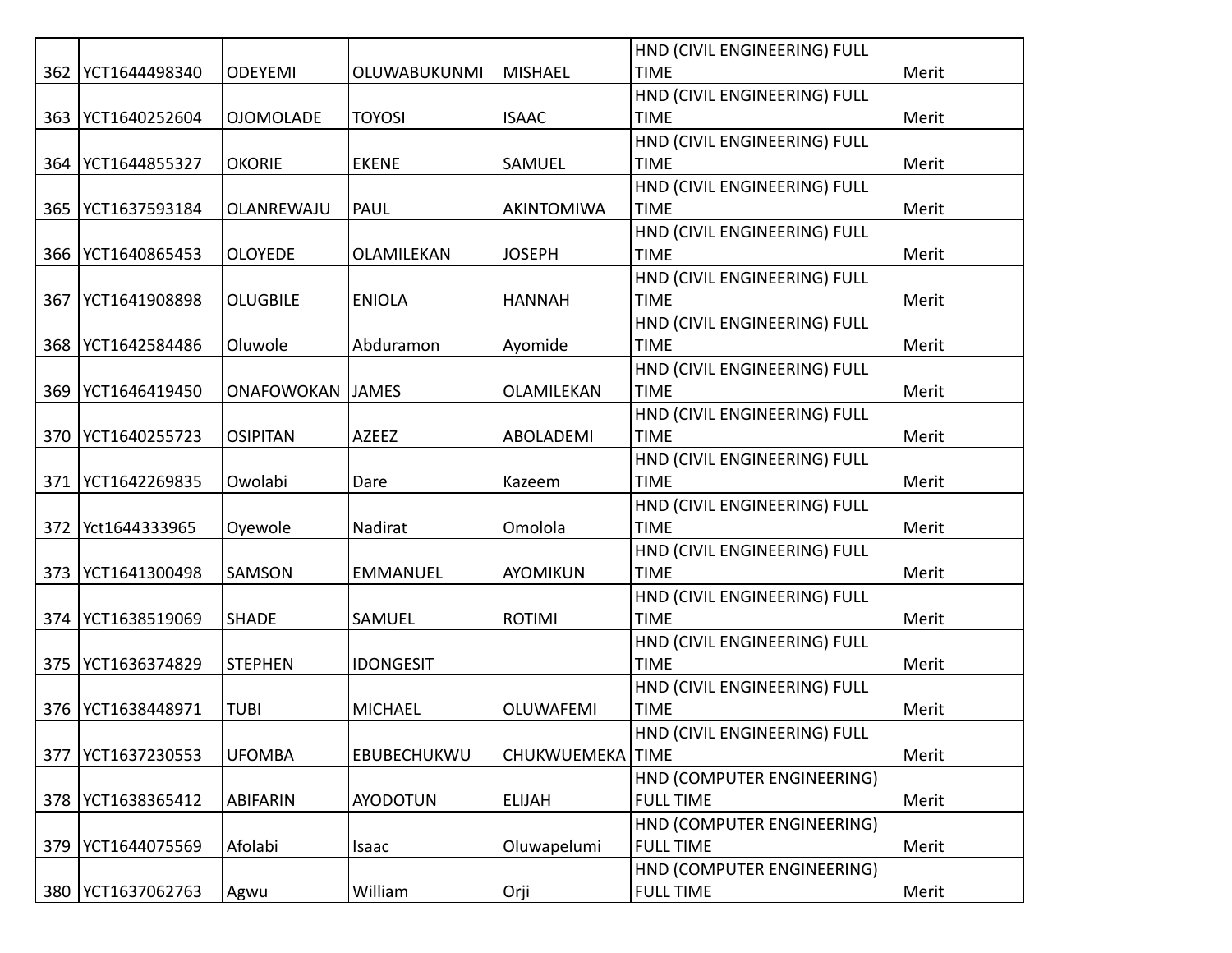|     |                     |                 |                 |                   | HND (COMPUTER ENGINEERING)  |       |
|-----|---------------------|-----------------|-----------------|-------------------|-----------------------------|-------|
| 381 | YCT1641804516       | Bamidele        | Sunday          | Oluwatobiloba     | <b>FULL TIME</b>            | Merit |
|     |                     |                 |                 |                   | HND (COMPUTER ENGINEERING)  |       |
| 382 | YCT1642088598       | Gbajumo         | Osonamefo       | Praise            | <b>FULL TIME</b>            | Merit |
|     |                     |                 |                 | <b>OLUWATOMIW</b> | HND (COMPUTER ENGINEERING)  |       |
| 383 | YCT1636534974       | <b>GBAMOLA</b>  | <b>AYOFEMI</b>  | A                 | <b>FULL TIME</b>            | Merit |
|     |                     |                 |                 |                   | HND (COMPUTER ENGINEERING)  |       |
| 384 | YCT1638883537       | martin          | joanan          | ndifreke          | <b>FULL TIME</b>            | Merit |
|     |                     |                 |                 |                   | HND (COMPUTER ENGINEERING)  |       |
| 385 | YCT1646827997       | Odediran        | Emmanuel        | Kayode            | <b>FULL TIME</b>            | Merit |
|     |                     |                 |                 |                   | HND (COMPUTER ENGINEERING)  |       |
| 386 | YCT1645442029       | Ogwuma          | Chimere         | Obinwanne         | <b>FULL TIME</b>            | Merit |
|     |                     |                 |                 |                   | HND (COMPUTER ENGINEERING)  |       |
| 387 | YCT1636484475       | <b>OLAOGUN</b>  | EBUNOLUWA       | <b>GRACE</b>      | <b>FULL TIME</b>            | Merit |
|     |                     |                 |                 |                   | HND (COMPUTER ENGINEERING)  |       |
| 388 | YCT1637178401       | Onokpite        | Terry           | Erhiga            | <b>FULL TIME</b>            | Merit |
|     |                     |                 |                 |                   | HND (COMPUTER ENGINEERING)  |       |
| 389 | YCT1644399542       | <b>OTAIKU</b>   | <b>TOHEEB</b>   | OLUWASEGUN        | <b>FULL TIME</b>            | Merit |
|     |                     |                 |                 |                   | HND (COMPUTER ENGINEERING)  |       |
| 390 | YCT1643303060       | Oyemomi         | Mayowa          | Gabriel           | <b>FULL TIME</b>            | Merit |
|     |                     |                 |                 |                   | HND (COMPUTER ENGINEERING)  |       |
| 391 | YCT1638997031       | <b>OYETUNJI</b> | <b>TEMITOPE</b> | <b>SULAIMON</b>   | <b>FULL TIME</b>            | Merit |
|     |                     |                 |                 |                   | HND (COMPUTER ENGINEERING)  |       |
| 392 | YCT1645689928       | <b>ROSENJE</b>  | <b>TOHEEB</b>   | <b>OLADAYO</b>    | <b>FULL TIME</b>            | Merit |
|     |                     |                 |                 |                   | HND (COMPUTER ENGINEERING)  |       |
| 393 | YCT1643556803       | Sanni           | Precious        | Olawale           | <b>FULL TIME</b>            | Merit |
|     |                     |                 |                 |                   | HND (COMPUTER ENGINEERING)  |       |
|     | 394   YCT1641843788 | Ufot            | Kpereobong      | Peter             | <b>FULL TIME</b>            | Merit |
|     |                     |                 |                 |                   | HND (COMPUTER ENGINEERING)  |       |
| 395 | YCT1637918547       | <b>UZOEGBO</b>  | <b>BLESSING</b> |                   | <b>FULL TIME</b>            | Merit |
|     |                     |                 |                 |                   | HND (COMPUTER SCIENCE) FULL |       |
| 396 | YCT1644427980       | ADEBAYO         | <b>ADEBISI</b>  | <b>ZAINAB</b>     | <b>TIME</b>                 | Merit |
|     |                     |                 |                 |                   | HND (COMPUTER SCIENCE) FULL |       |
| 397 | YCT1633428463       | <b>ADEKUNLE</b> | <b>FOLAKEMI</b> | ZAINAB            | <b>TIME</b>                 | Merit |
|     |                     |                 |                 |                   | HND (COMPUTER SCIENCE) FULL |       |
| 398 | YCT1636391668       | Adenekan        | Simbiat         | Kofoworola        | <b>TIME</b>                 | Merit |
|     |                     |                 |                 |                   | HND (COMPUTER SCIENCE) FULL |       |
| 399 | YCT1644491939       | afolayan        | taofeek         | timileyin         | <b>TIME</b>                 | Merit |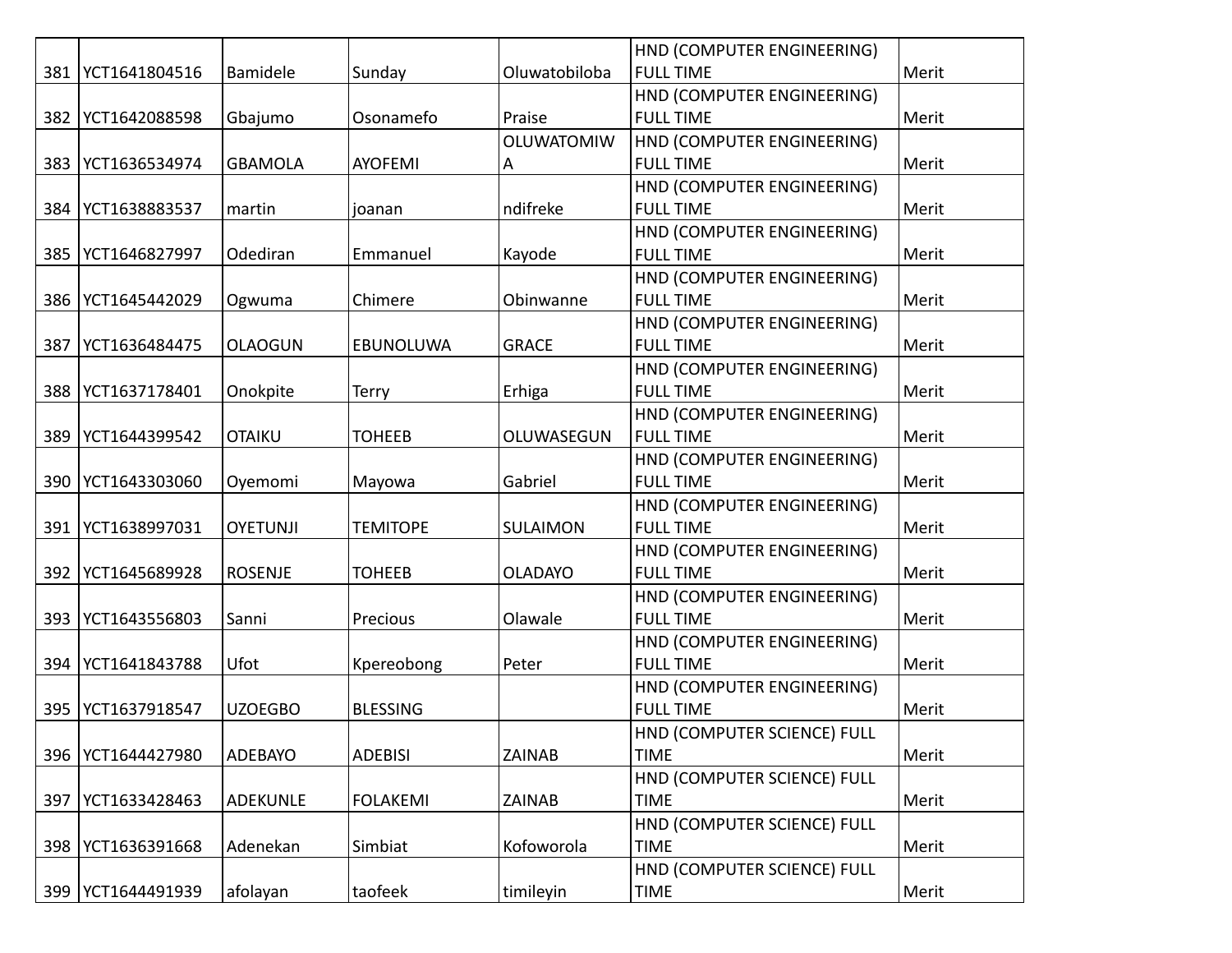|     |                     |               |                 |                   | HND (COMPUTER SCIENCE) FULL |       |
|-----|---------------------|---------------|-----------------|-------------------|-----------------------------|-------|
| 400 | YCT1641802709       | <b>AGUZIE</b> | <b>ANTHONIA</b> | <b>NNENNA</b>     | <b>TIME</b>                 | Merit |
|     |                     |               |                 |                   | HND (COMPUTER SCIENCE) FULL |       |
| 401 | YCT1643017785       | <b>AJASA</b>  | <b>AKEEL</b>    | <b>ADEKUNLE</b>   | <b>TIME</b>                 | Merit |
|     |                     |               |                 |                   | HND (COMPUTER SCIENCE) FULL |       |
| 402 | YCT1645354303       | Alabi         | Akolawole       | Kabir             | <b>TIME</b>                 | Merit |
|     |                     |               |                 |                   | HND (COMPUTER SCIENCE) FULL |       |
| 403 | YCT1642005073       | <b>ALLI</b>   | <b>AL-AMEEN</b> | <b>OLAYINKA</b>   | <b>TIME</b>                 | Merit |
|     |                     |               |                 |                   | HND (COMPUTER SCIENCE) FULL |       |
| 404 | YCT1641990852       | Awolola       | Lateefat        | Boluwatife        | <b>TIME</b>                 | Merit |
|     |                     |               |                 |                   | HND (COMPUTER SCIENCE) FULL |       |
| 405 | YCT1644578155       | Babalola      | Janet           | Funmilayo         | <b>TIME</b>                 | Merit |
|     |                     |               |                 |                   | HND (COMPUTER SCIENCE) FULL |       |
| 406 | YCT1643393013       | Bankole       | Francis         | Olabisi           | <b>TIME</b>                 | Merit |
|     |                     |               |                 |                   | HND (COMPUTER SCIENCE) FULL |       |
| 407 | YCT1637056484       | Bello         | Rafiu           | <b>Muyis</b>      | <b>TIME</b>                 | Merit |
|     |                     |               |                 |                   | HND (COMPUTER SCIENCE) FULL |       |
| 408 | YCT1637590173       | Dada          | Emmanuel        | Oluwadamilola     | <b>TIME</b>                 | Merit |
|     |                     |               |                 |                   | HND (COMPUTER SCIENCE) FULL |       |
| 409 | YCT1643718953       | <b>EDAFE</b>  | <b>MIRACLE</b>  | <b>MADUABUCHI</b> | <b>TIME</b>                 | Merit |
|     |                     |               |                 |                   | HND (COMPUTER SCIENCE) FULL |       |
| 410 | YCT1644783991       | Emmanuel      | Oluchi          | Elizabeth         | <b>TIME</b>                 | Merit |
|     |                     |               |                 |                   | HND (COMPUTER SCIENCE) FULL |       |
| 411 | YCT1643363244       | Eruotor       | Daniel          | Oghenero          | <b>TIME</b>                 | Merit |
|     |                     |               |                 |                   | HND (COMPUTER SCIENCE) FULL |       |
| 412 | YCT1642104526       | Eshemiedomi   | Samuel          | Oghenevwede       | <b>TIME</b>                 | Merit |
|     |                     |               |                 |                   | HND (COMPUTER SCIENCE) FULL |       |
| 413 | YCT1643788618       | Fadimu        | Raphael         | Oluwatomiloba     | <b>TIME</b>                 | Merit |
|     |                     |               |                 |                   | HND (COMPUTER SCIENCE) FULL |       |
| 414 | YCT1641522770       | Falana        | Gbolabo         | Samson            | <b>TIME</b>                 | Merit |
|     |                     |               |                 |                   | HND (COMPUTER SCIENCE) FULL |       |
| 415 | YCT1637139714       | gabriel       | chinedu         | omenke            | <b>TIME</b>                 | Merit |
|     |                     |               |                 |                   | HND (COMPUTER SCIENCE) FULL |       |
| 416 | YCT1647159068       | Idoko         | Marcelina       | Uregu             | <b>TIME</b>                 | Merit |
|     |                     |               |                 |                   | HND (COMPUTER SCIENCE) FULL |       |
| 417 | YCT1641393366       | <b>IDOWU</b>  | <b>MICHEAL</b>  | <b>BABATUNDE</b>  | <b>TIME</b>                 | Merit |
|     |                     |               |                 |                   | HND (COMPUTER SCIENCE) FULL |       |
|     | 418   YCT1643930518 | idowu         | oladimeji       | hammed            | <b>TIME</b>                 | Merit |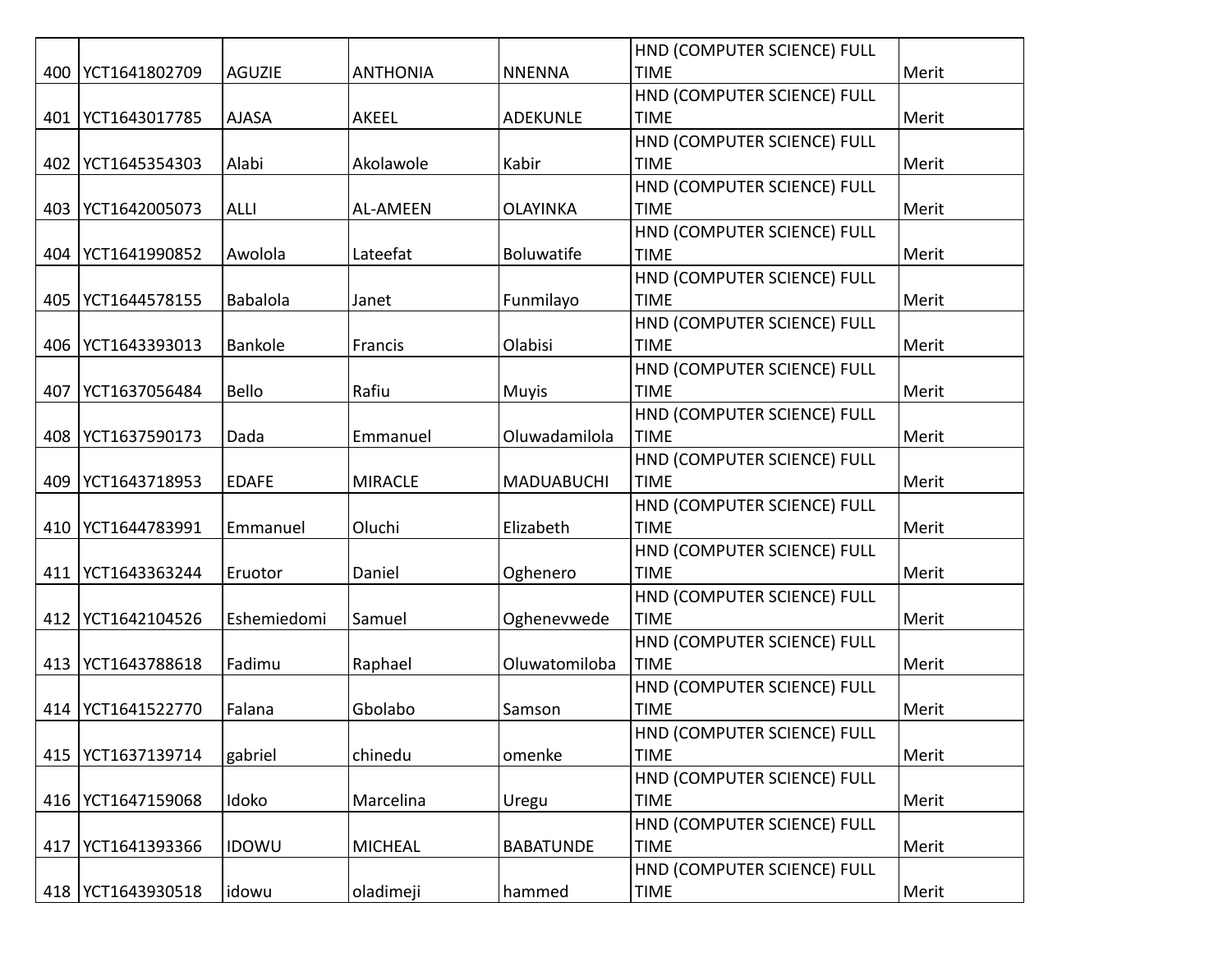|     |               |                   |                  |                    | HND (COMPUTER SCIENCE) FULL |       |
|-----|---------------|-------------------|------------------|--------------------|-----------------------------|-------|
| 419 | YCT1644844083 | ifeanacho         | kevin            | chinazom           | <b>TIME</b>                 | Merit |
|     |               |                   |                  |                    | HND (COMPUTER SCIENCE) FULL |       |
| 420 | YCT1636709423 | <b>IKE</b>        | <b>UZOMA</b>     | <b>RONALD</b>      | <b>TIME</b>                 | Merit |
|     |               |                   |                  |                    | HND (COMPUTER SCIENCE) FULL |       |
| 421 | YCT1644570340 | Inaolaji          | <b>Taofeek</b>   | Akinkunmi          | <b>TIME</b>                 | Merit |
|     |               |                   |                  |                    | HND (COMPUTER SCIENCE) FULL |       |
| 422 | YCT1640341650 | Kareem            | Azeezat          | Oyindamola         | <b>TIME</b>                 | Merit |
|     |               |                   |                  |                    | HND (COMPUTER SCIENCE) FULL |       |
| 423 | YCT1637612499 | <b>KOLADE</b>     | AZEEZ            | <b>OLASUNKANMI</b> | <b>TIME</b>                 | Merit |
|     |               |                   |                  |                    | HND (COMPUTER SCIENCE) FULL |       |
| 424 | YCT1637141225 | <b>MBALASO</b>    | AMARACHI         | <b>JENNIFER</b>    | <b>TIME</b>                 | Merit |
|     |               |                   |                  |                    | HND (COMPUTER SCIENCE) FULL |       |
| 425 | YCT1636645122 | MOMOH             | <b>IDOWU</b>     | <b>AHMED</b>       | <b>TIME</b>                 | Merit |
|     |               |                   |                  |                    | HND (COMPUTER SCIENCE) FULL |       |
| 426 | YCT1641923600 | Nwabueze          | Chiamaka         | Faith              | <b>TIME</b>                 | Merit |
|     |               |                   |                  |                    | HND (COMPUTER SCIENCE) FULL |       |
| 427 | YCT1638447170 | Nwosu             | <b>Martins</b>   | Ifeanyichukwu      | <b>TIME</b>                 | Merit |
|     |               |                   |                  |                    | HND (COMPUTER SCIENCE) FULL |       |
| 428 | YCT1637319139 | <b>OBIESHI</b>    | <b>PROSPER</b>   | <b>IFEANYI</b>     | <b>TIME</b>                 | Merit |
|     |               |                   |                  |                    | HND (COMPUTER SCIENCE) FULL |       |
| 429 | YCT1636732690 | ogbeide           | christian        | ehimudiamhen       | <b>TIME</b>                 | Merit |
|     |               |                   |                  |                    | HND (COMPUTER SCIENCE) FULL |       |
| 430 | YCT1642518069 | Okonkwo           | Johnpaul         | Chibuzor           | <b>TIME</b>                 | Merit |
|     |               |                   |                  |                    | HND (COMPUTER SCIENCE) FULL |       |
| 431 | YCT1646477240 | Okpor             | Uweoma           | Adewale            | <b>TIME</b>                 | Merit |
|     |               |                   |                  |                    | HND (COMPUTER SCIENCE) FULL |       |
| 432 | YCT1636645033 | <b>OKUNLOLA</b>   | <b>JOHN</b>      | OLAMILEKAN         | <b>TIME</b>                 | Merit |
|     |               |                   |                  |                    | HND (COMPUTER SCIENCE) FULL |       |
| 433 | YCT1642244676 | <b>OKWUCHI</b>    | <b>MARVELOUS</b> | <b>CHIBUZO</b>     | <b>TIME</b>                 | Merit |
|     |               |                   |                  |                    | HND (COMPUTER SCIENCE) FULL |       |
| 434 | YCT1637783594 | <b>OLALERE</b>    | SODIQ            | OLAMILEKAN         | <b>TIME</b>                 | Merit |
|     |               |                   |                  |                    | HND (COMPUTER SCIENCE) FULL |       |
| 435 | YCT1642001164 | Olawuyi           | Michael          |                    | <b>TIME</b>                 | Merit |
|     |               | <b>OLORUNGBOH</b> |                  |                    | HND (COMPUTER SCIENCE) FULL |       |
| 436 | YCT1642694875 | <b>UNMI</b>       | <b>DAVID</b>     | <b>DAMILOLA</b>    | <b>TIME</b>                 | Merit |
|     |               |                   |                  |                    | HND (COMPUTER SCIENCE) FULL |       |
| 437 | YCT1644558995 | Oluleye           | Hephzibah        | Oyinkansola        | <b>TIME</b>                 | Merit |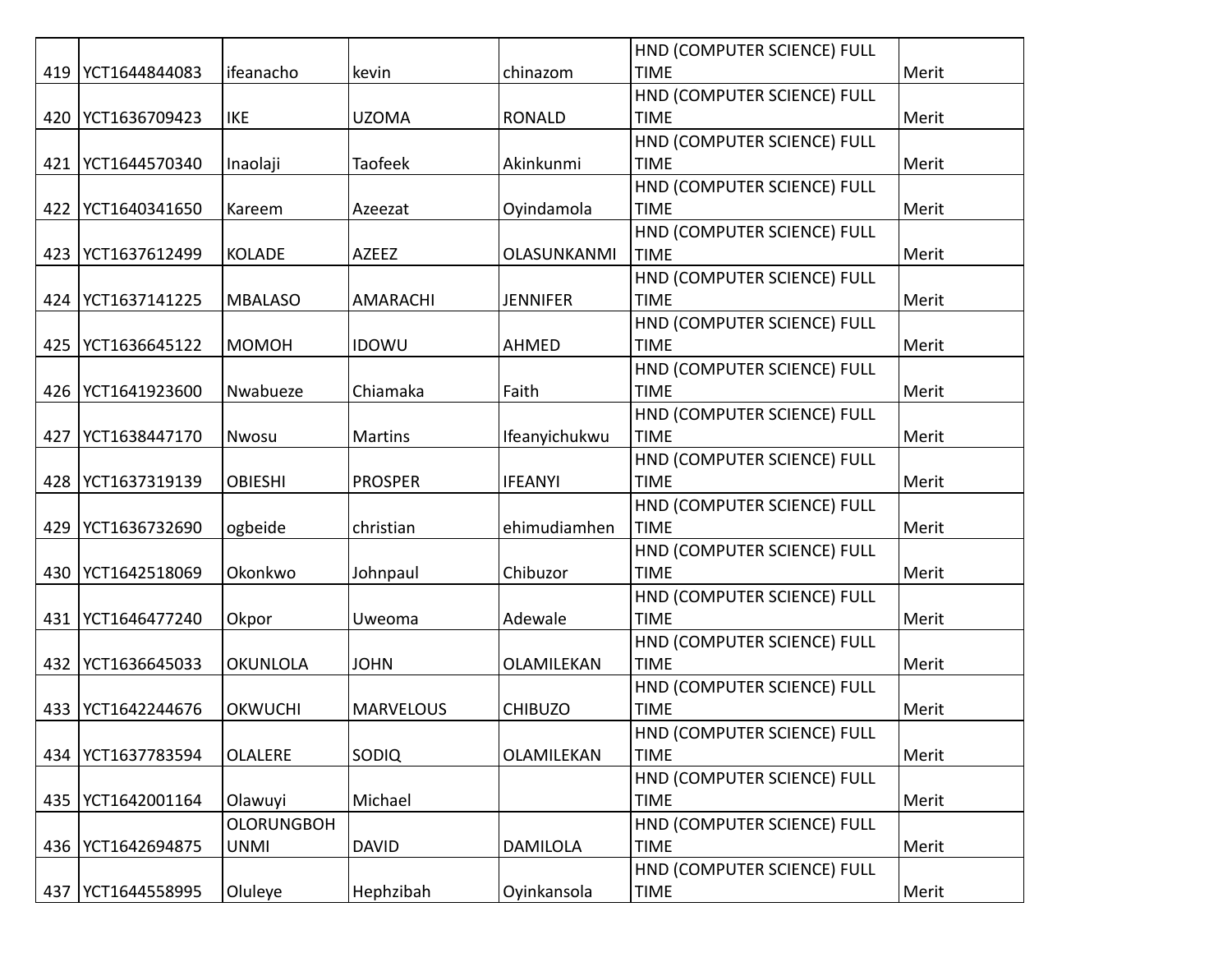|     |               |                  | <b>TOLUWANIAGBAR</b> |                  | HND (COMPUTER SCIENCE) FULL  |       |
|-----|---------------|------------------|----------------------|------------------|------------------------------|-------|
| 438 | YCT1636975043 | <b>OMOTAYO</b>   | Α                    | ADESEWA          | <b>TIME</b>                  | Merit |
|     |               |                  |                      |                  | HND (COMPUTER SCIENCE) FULL  |       |
| 439 | YCT1636216385 | Onah             | Joseph               | Adoga            | <b>TIME</b>                  | Merit |
|     |               |                  |                      |                  | HND (COMPUTER SCIENCE) FULL  |       |
| 440 | YCT1636962140 | Onyekwuo         | Anayochukwu          | Cosmos           | <b>TIME</b>                  | Merit |
|     |               |                  |                      |                  | HND (COMPUTER SCIENCE) FULL  |       |
| 441 | YCT1641570934 | <b>OSEZUA</b>    | <b>FAITH</b>         |                  | <b>TIME</b>                  | Merit |
|     |               |                  |                      |                  | HND (COMPUTER SCIENCE) FULL  |       |
| 442 | YCT1637201488 | <b>OVIEGHARA</b> | <b>EDOGHORO</b>      | <b>SYLVESTER</b> | <b>TIME</b>                  | Merit |
|     |               |                  |                      |                  | HND (COMPUTER SCIENCE) FULL  |       |
| 443 | YCT1642158372 | oyediji          | oluwatimilehin       | james            | <b>TIME</b>                  | Merit |
|     |               |                  |                      |                  | HND (COMPUTER SCIENCE) FULL  |       |
| 444 | YCT1641816764 | <b>POPOOLA</b>   | PELUMI               | <b>AYOMIDE</b>   | <b>TIME</b>                  | Merit |
|     |               |                  |                      |                  | HND (COMPUTER SCIENCE) FULL  |       |
| 445 | YCT1639639987 | Shodolamu        | Olamide              | Gabriel          | <b>TIME</b>                  | Merit |
|     |               |                  |                      |                  | HND (COMPUTER SCIENCE) FULL  |       |
| 446 | YCT1641984257 | SHONOWO          | SAMUEL               | <b>OLUWAFEMI</b> | <b>TIME</b>                  | Merit |
|     |               |                  |                      |                  | HND (COMPUTER SCIENCE) FULL  |       |
| 447 | YCT1641475807 | SOREMI           | <b>OLAOLUWA</b>      | <b>EMMANUEL</b>  | <b>TIME</b>                  | Merit |
|     |               |                  |                      |                  | HND (COMPUTER SCIENCE) FULL  |       |
| 448 | YCT1641825632 | Taiwo            | Esther               | Olawumi          | <b>TIME</b>                  | Merit |
|     |               |                  |                      |                  | HND (COMPUTER SCIENCE) FULL  |       |
| 449 | YCT1636558663 | <b>TESLEEM</b>   | <b>AYOMIDE</b>       | <b>SUNDAY</b>    | <b>TIME</b>                  | Merit |
|     |               |                  |                      |                  | HND (COMPUTER SCIENCE) FULL  |       |
| 450 | YCT1643810857 | <b>UGWUANYI</b>  | <b>VICTOR</b>        | <b>CHIKODI</b>   | <b>TIME</b>                  | Merit |
|     |               |                  |                      |                  | HND (CROP PRODUCTION         |       |
| 451 | YCT1639568558 | <b>ABDULAHI</b>  | <b>IBRAHIM</b>       | <b>OLANIYI</b>   | <b>TECHNOLOGY) FULL TIME</b> | Merit |
|     |               |                  |                      |                  | <b>HND (CROP PRODUCTION</b>  |       |
| 452 | YCT1637765599 | Abiodun          | Titilayo             | Benedicta        | <b>TECHNOLOGY) FULL TIME</b> | Merit |
|     |               |                  |                      |                  | HND (CROP PRODUCTION         |       |
| 453 | YCT1644761422 | <b>ADEAGBO</b>   | <b>FELIX</b>         | <b>ADEBIMPE</b>  | <b>TECHNOLOGY) FULL TIME</b> | Merit |
|     |               |                  |                      |                  | HND (CROP PRODUCTION         |       |
| 454 | YCT1645982459 | <b>BONIFACE</b>  | <b>ELIZABETH</b>     | <b>JANET</b>     | <b>TECHNOLOGY) FULL TIME</b> | Merit |
|     |               |                  |                      |                  | HND (CROP PRODUCTION         |       |
| 455 | YCT1643779204 | Giwa             | Abeeb                | Olawale          | <b>TECHNOLOGY) FULL TIME</b> | Merit |
|     |               |                  |                      |                  | HND (CROP PRODUCTION         |       |
| 456 | YCT1640167476 | Ifetayo          | Mary                 | Hadijat          | TECHNOLOGY) FULL TIME        | Merit |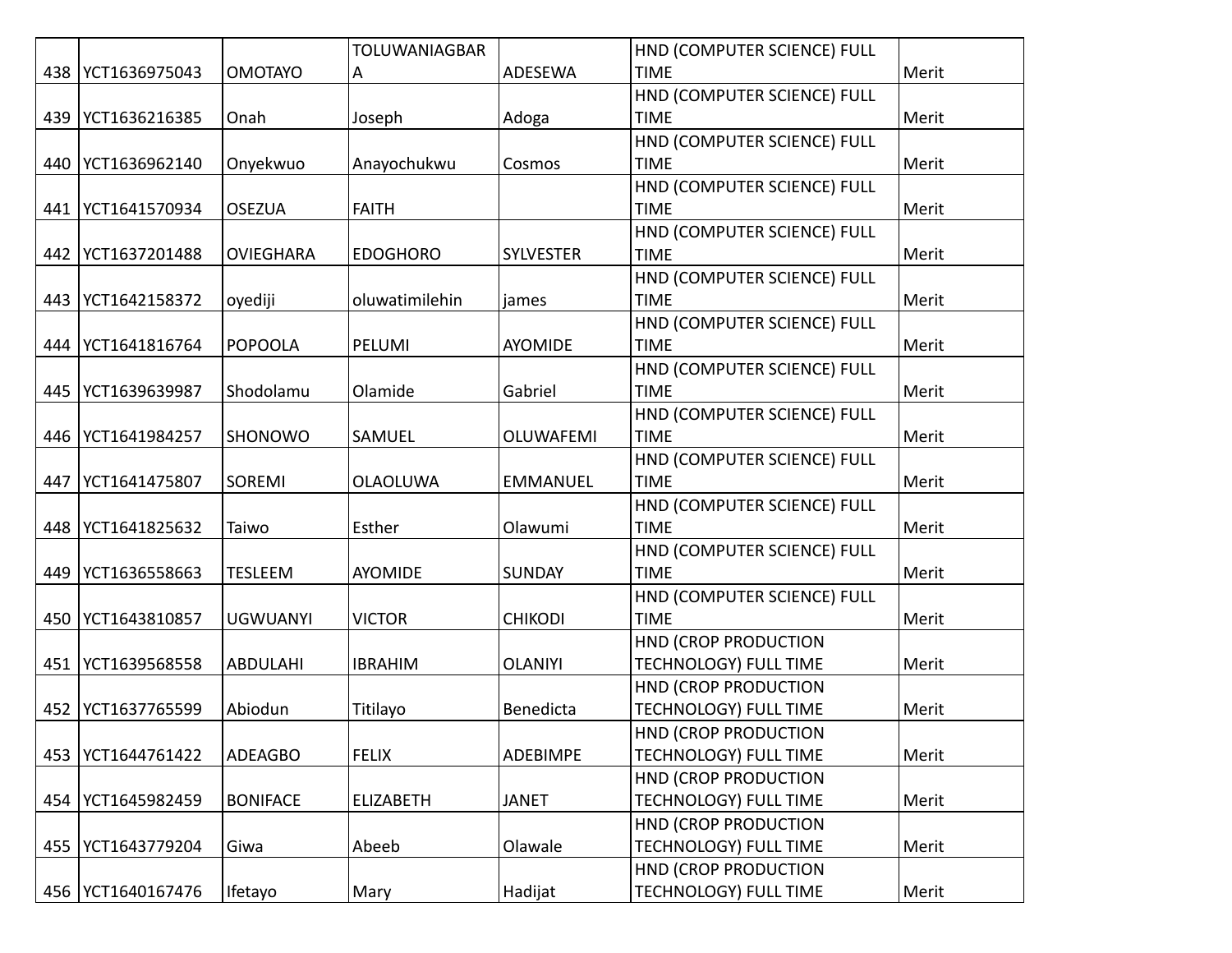|     |               |                  |                   |                   | HND (CROP PRODUCTION         |       |
|-----|---------------|------------------|-------------------|-------------------|------------------------------|-------|
| 457 | YCT1643719156 | <b>LAHAN</b>     | <b>IYANUOLUWA</b> | SAMUEL            | TECHNOLOGY) FULL TIME        | Merit |
|     |               |                  |                   |                   | HND (CROP PRODUCTION         |       |
| 458 | YCT1643712051 | LAWAL            | <b>AZEEZAT</b>    | <b>OYINDAMOLA</b> | TECHNOLOGY) FULL TIME        | Merit |
|     |               |                  |                   |                   | HND (CROP PRODUCTION         |       |
| 459 | YCT1643381682 | <b>MUSA</b>      | SULAIMON          | OLASUNKANMI       | TECHNOLOGY) FULL TIME        | Merit |
|     |               |                  |                   |                   | HND (CROP PRODUCTION         |       |
| 460 | YCT1644662246 | OLORUNNOLA       | OLUWASEUN         | <b>LYDIA</b>      | TECHNOLOGY) FULL TIME        | Merit |
|     |               |                  |                   |                   | HND (ELECTRICAL ENGINEERING) |       |
| 461 | YCT1642071998 | <b>ABAYOMI</b>   | <b>AYODELE</b>    | SAMUEL            | <b>FULL TIME</b>             | Merit |
|     |               |                  |                   |                   | HND (ELECTRICAL ENGINEERING) |       |
| 462 | YCT1636536961 | ABDULAZEEZ       | ABDULAZEEZ        | <b>ABIOLA</b>     | <b>FULL TIME</b>             | Merit |
|     |               |                  |                   |                   | HND (ELECTRICAL ENGINEERING) |       |
| 463 | YCT1636216311 | <b>ADEBIYI</b>   | <b>SIKIRU</b>     | AKOLAWOLE         | <b>FULL TIME</b>             | Merit |
|     |               |                  |                   |                   | HND (ELECTRICAL ENGINEERING) |       |
| 464 | YCT1642073223 | <b>ADEDEJI</b>   | ADURAGBEMI        | <b>JOSEPH</b>     | <b>FULL TIME</b>             | Merit |
|     |               |                  |                   |                   | HND (ELECTRICAL ENGINEERING) |       |
| 465 | YCT1647812074 | <b>ADEGBITE</b>  | <b>TOBI</b>       | <b>EMMANUEL</b>   | <b>FULL TIME</b>             | Merit |
|     |               |                  |                   |                   | HND (ELECTRICAL ENGINEERING) |       |
| 466 | YCT1642070012 | <b>ADENUGA</b>   | <b>ENOCH</b>      | <b>TEMILOLUWA</b> | <b>FULL TIME</b>             | Merit |
|     |               |                  |                   |                   | HND (ELECTRICAL ENGINEERING) |       |
| 467 | YCT1641403835 | <b>ADEOYE</b>    | ADEWALE           | SAMSUDEEN         | <b>FULL TIME</b>             | Merit |
|     |               |                  |                   |                   | HND (ELECTRICAL ENGINEERING) |       |
| 468 | YCT1637572445 | ADEYEMI          | <b>KAYODE</b>     | <b>EMMANUEL</b>   | <b>FULL TIME</b>             | Merit |
|     |               |                  |                   |                   | HND (ELECTRICAL ENGINEERING) |       |
| 469 | YCT1637067057 | AGBENIGA         | <b>MUBARAK</b>    | <b>OLAJIDE</b>    | <b>FULL TIME</b>             | Merit |
|     |               |                  |                   |                   | HND (ELECTRICAL ENGINEERING) |       |
| 470 | YCT1638168455 | <b>AKINSOOTO</b> | <b>OKIKI</b>      | OLUWASEGUN        | <b>FULL TIME</b>             | Merit |
|     |               |                  |                   |                   | HND (ELECTRICAL ENGINEERING) |       |
| 471 | YCT1644063996 | David            | <b>DANIEL</b>     | <b>OBAJOBA</b>    | <b>FULL TIME</b>             | Merit |
|     |               |                  |                   |                   | HND (ELECTRICAL ENGINEERING) |       |
| 472 | YCT1639758610 | dogban           | makanjuola        | houstrouvi        | <b>FULL TIME</b>             | Merit |
|     |               |                  |                   |                   | HND (ELECTRICAL ENGINEERING) |       |
| 473 | YCT1645463972 | <b>EDIALE</b>    | AKHERE            | SOLOMON           | <b>FULL TIME</b>             | Merit |
|     |               |                  |                   |                   | HND (ELECTRICAL ENGINEERING) |       |
| 474 | YCT1638432528 | Elom             | ThankGod          | Chikwado          | <b>FULL TIME</b>             | Merit |
|     |               |                  |                   |                   | HND (ELECTRICAL ENGINEERING) |       |
| 475 | YCT1642162376 | Enyia            | Victor            | Chukwuebuka       | <b>FULL TIME</b>             | Merit |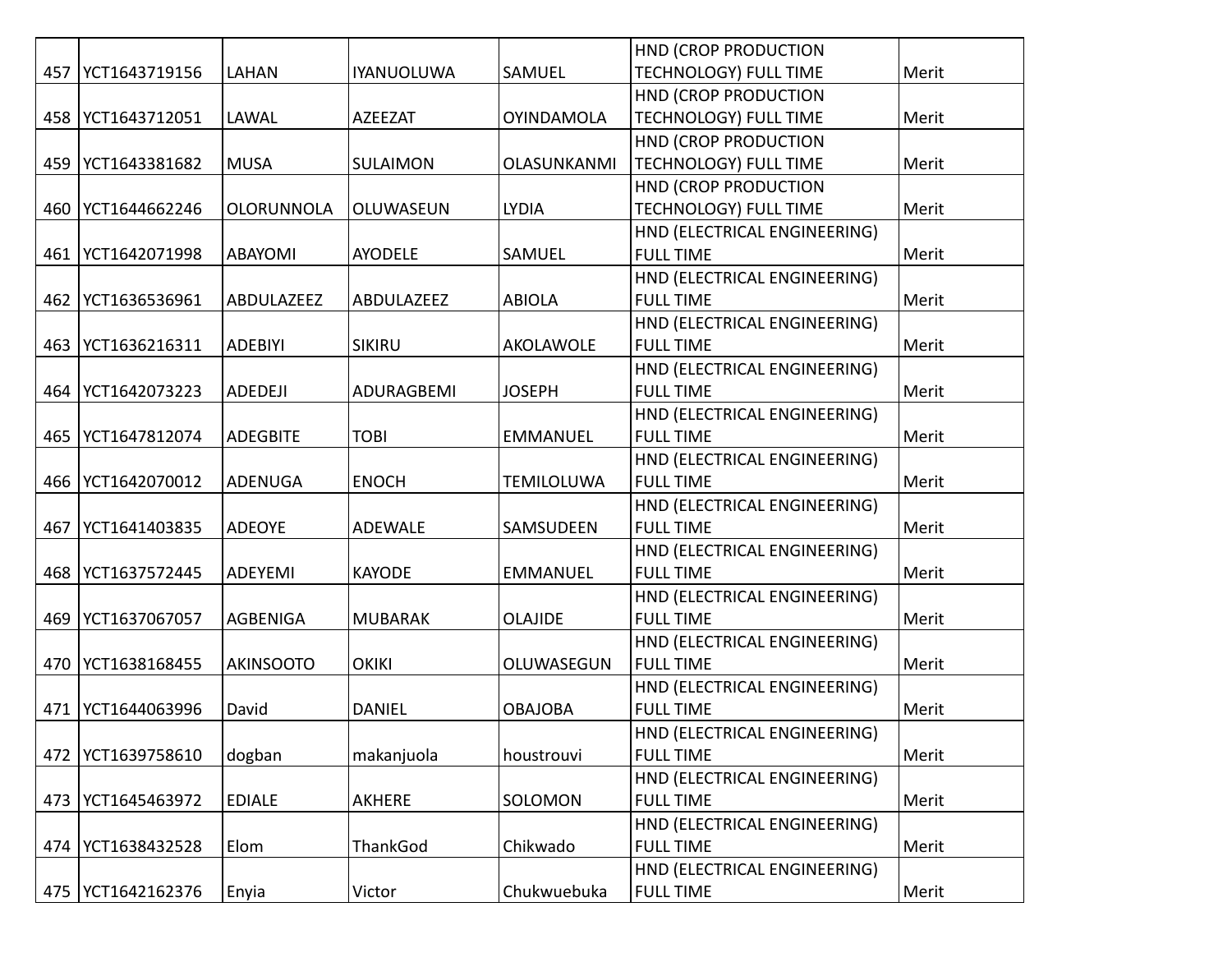|     |                     |                   |                    |                   | HND (ELECTRICAL ENGINEERING) |       |
|-----|---------------------|-------------------|--------------------|-------------------|------------------------------|-------|
| 476 | YCT1641801090       | EZE               | <b>EMMANUEL</b>    | <b>NONSO</b>      | <b>FULL TIME</b>             | Merit |
|     |                     |                   |                    |                   | HND (ELECTRICAL ENGINEERING) |       |
| 477 | YCT1643379776       | <b>FADESIRE</b>   | <b>AYANFE</b>      | <b>EMMANUEL</b>   | <b>FULL TIME</b>             | Merit |
|     |                     |                   |                    |                   | HND (ELECTRICAL ENGINEERING) |       |
|     | 478   YCT1647172391 | <b>IROBOINOSE</b> | <b>ENDURANCE</b>   | <b>LOUIS</b>      | <b>FULL TIME</b>             | Merit |
|     |                     |                   |                    |                   | HND (ELECTRICAL ENGINEERING) |       |
| 479 | YCT1644838776       | Isaiah            | Elijah             | Eno               | <b>FULL TIME</b>             | Merit |
|     |                     |                   |                    |                   | HND (ELECTRICAL ENGINEERING) |       |
| 480 | YCT1639388208       | <b>MOSAKU</b>     | <b>JOHN</b>        | <b>OLUWASEYI</b>  | <b>FULL TIME</b>             | Merit |
|     |                     |                   |                    |                   | HND (ELECTRICAL ENGINEERING) |       |
| 481 | YCT1637306183       | <b>MUHAMMED</b>   | Yusuf              | <b>OLALEKAN</b>   | <b>FULL TIME</b>             | Merit |
|     |                     |                   |                    |                   | HND (ELECTRICAL ENGINEERING) |       |
| 482 | YCT1639476586       | <b>NKEOSENYEM</b> | <b>MARYJANE</b>    | <b>TOSOBUAFOR</b> | <b>FULL TIME</b>             | Merit |
|     |                     |                   |                    |                   | HND (ELECTRICAL ENGINEERING) |       |
| 483 | YCT1645613305       | <b>NTAH</b>       | <b>FRANKLINE</b>   | EBERECHUKWU       | <b>FULL TIME</b>             | Merit |
|     |                     |                   |                    |                   | HND (ELECTRICAL ENGINEERING) |       |
| 484 | YCT1640297391       | Nworah            | David              |                   | <b>FULL TIME</b>             | Merit |
|     |                     |                   |                    |                   | HND (ELECTRICAL ENGINEERING) |       |
| 485 | YCT1642492967       | ODU               | <b>BULOUKATIMI</b> | <b>FLOURISH</b>   | <b>FULL TIME</b>             | Merit |
|     |                     |                   |                    |                   | HND (ELECTRICAL ENGINEERING) |       |
| 486 | YCT1645121729       | <b>OKHENAYE</b>   | <b>VINCENT</b>     | <b>JEFFERY</b>    | <b>FULL TIME</b>             | Merit |
|     |                     |                   |                    |                   | HND (ELECTRICAL ENGINEERING) |       |
| 487 | YCT1636574093       | <b>OKOGUN</b>     | <b>ODION</b>       | <b>DENNIS</b>     | <b>FULL TIME</b>             | Merit |
|     |                     |                   |                    |                   | HND (ELECTRICAL ENGINEERING) |       |
| 488 | YCT1641914513       | <b>OKWEYE</b>     | CHUKWUEMEKA        | <b>BENEDICT</b>   | <b>FULL TIME</b>             | Merit |
|     |                     |                   |                    |                   | HND (ELECTRICAL ENGINEERING) |       |
| 489 | YCT1641582468       | Oladepo           | Gbolahan           | Micheal           | <b>FULL TIME</b>             | Merit |
|     |                     | ONYEMEREKW        |                    |                   | HND (ELECTRICAL ENGINEERING) |       |
| 490 | YCT1639918075       | Е                 | <b>UCHECHUKWU</b>  | <b>FESTUS</b>     | <b>FULL TIME</b>             | Merit |
|     |                     |                   |                    |                   | HND (ELECTRICAL ENGINEERING) |       |
| 491 | YCT1636369505       | <b>OYEKAN</b>     | SAMUEL             | <b>ADENIYI</b>    | <b>FULL TIME</b>             | Merit |
|     |                     |                   |                    |                   | HND (ELECTRICAL ENGINEERING) |       |
| 492 | YCT1643047800       | <b>OYEWOLE</b>    | <b>OLAYINKA</b>    | benjamin          | <b>FULL TIME</b>             | Merit |
|     |                     |                   |                    |                   | HND (ELECTRICAL ENGINEERING) |       |
| 493 | YCT1637527030       | Soaga             | Mubarak            | Olanrewaju        | <b>FULL TIME</b>             | Merit |
|     |                     |                   |                    |                   | HND (ELECTRICAL ENGINEERING) |       |
|     | 494   YCT1641376016 | <b>UGOH</b>       | <b>OBICHI</b>      | SANDRA            | <b>FULL TIME</b>             | Merit |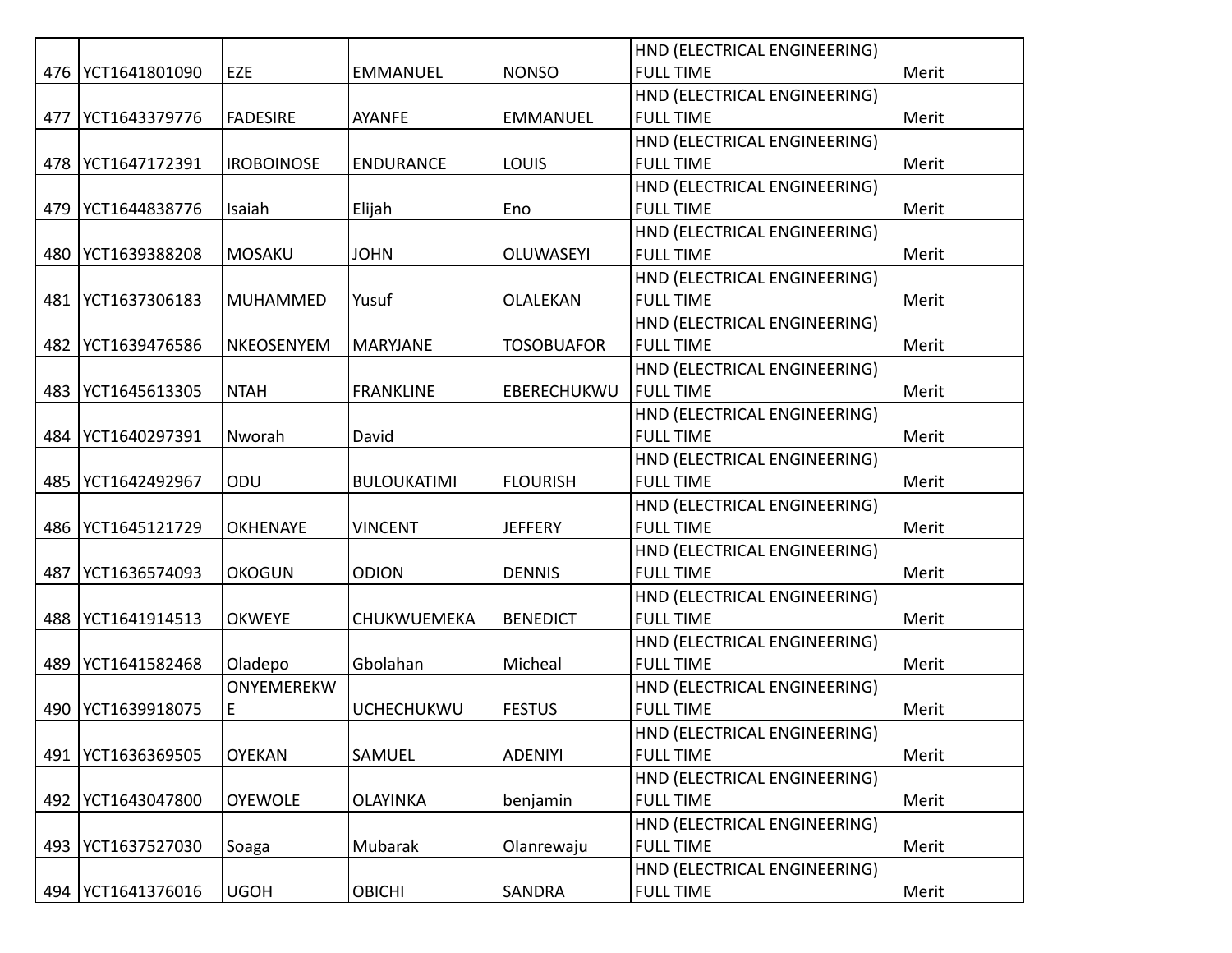|     |               |                 |                  |                 | HND (ELECTRICAL ENGINEERING) |       |
|-----|---------------|-----------------|------------------|-----------------|------------------------------|-------|
| 495 | YCT1640266444 | Ukoha           | Emmanuel         | Junior          | <b>FULL TIME</b>             | Merit |
|     |               |                 |                  |                 | HND (ELECTRICAL ENGINEERING) |       |
| 496 | YCT1640264905 | <b>YUSUF</b>    | <b>TIMILEYIN</b> | <b>RIDWAN</b>   | <b>FULL TIME</b>             | Merit |
|     |               |                 |                  |                 | HND (ENVIRONMENTAL BIOLOGY)  |       |
| 497 | YCT1639303481 | <b>ABAYOMI</b>  | <b>ISLAMIAT</b>  | SEMIU           | <b>FULL TIME</b>             | Merit |
|     |               |                 |                  |                 | HND (ENVIRONMENTAL BIOLOGY)  |       |
| 498 | YCT1638034563 | <b>ABEGUNDE</b> | <b>DAMILOLA</b>  | <b>GRACE</b>    | <b>FULL TIME</b>             | Merit |
|     |               |                 |                  |                 | HND (ENVIRONMENTAL BIOLOGY)  |       |
| 499 | YCT1637127010 | Adegbite        | Iretioluwa       | Obanbo          | <b>FULL TIME</b>             | Merit |
|     |               |                 |                  |                 | HND (ENVIRONMENTAL BIOLOGY)  |       |
| 500 | YCT1637765024 | <b>ADELANI</b>  | <b>BOLATITO</b>  | <b>KAFAYAT</b>  | <b>FULL TIME</b>             | Merit |
|     |               |                 |                  |                 | HND (ENVIRONMENTAL BIOLOGY)  |       |
| 501 | YCT1636995383 | ADEOSUN         | <b>HAMMED</b>    | <b>ADEKUNLE</b> | <b>FULL TIME</b>             | Merit |
|     |               |                 |                  |                 | HND (ENVIRONMENTAL BIOLOGY)  |       |
| 502 | YCT1638007322 | Adeshina        | Olubukola        | Deborah         | <b>FULL TIME</b>             | Merit |
|     |               |                 |                  |                 | HND (ENVIRONMENTAL BIOLOGY)  |       |
| 503 | YCT1636544138 | adio            | adewale          | toheeb          | <b>FULL TIME</b>             | Merit |
|     |               |                 |                  |                 | HND (ENVIRONMENTAL BIOLOGY)  |       |
| 504 | YCT1636976293 | <b>AJAYI</b>    | <b>BUKOLA</b>    |                 | <b>FULL TIME</b>             | Merit |
|     |               |                 |                  |                 | HND (ENVIRONMENTAL BIOLOGY)  |       |
| 505 | YCT1646062253 | Alabede         | Oluwadamilola    | Seun            | <b>FULL TIME</b>             | Merit |
|     |               |                 |                  |                 | HND (ENVIRONMENTAL BIOLOGY)  |       |
| 506 | YCT1638217864 | ALI             | <b>TESSY</b>     | <b>OGWA</b>     | <b>FULL TIME</b>             | Merit |
|     |               |                 |                  |                 | HND (ENVIRONMENTAL BIOLOGY)  |       |
| 507 | YCT1644077504 | <b>ARIYIBI</b>  | <b>IDOWU</b>     | <b>MUEES</b>    | <b>FULL TIME</b>             | Merit |
|     |               |                 |                  |                 | HND (ENVIRONMENTAL BIOLOGY)  |       |
| 508 | YCT1644406866 | Ayanu           | Babatomiwa       | Peter           | <b>FULL TIME</b>             | Merit |
|     |               |                 |                  |                 | HND (ENVIRONMENTAL BIOLOGY)  |       |
| 509 | YCT1641230978 | Babatunde       | Anuoluwapo       | Oriyomi         | <b>FULL TIME</b>             | Merit |
|     |               |                 |                  | OLUWADAMILO     | HND (ENVIRONMENTAL BIOLOGY)  |       |
| 510 | YCT1645003887 | <b>BANJOKO</b>  | <b>BARAKAT</b>   | LA              | <b>FULL TIME</b>             | Merit |
|     |               |                 |                  |                 | HND (ENVIRONMENTAL BIOLOGY)  |       |
| 511 | YCT1647557810 | <b>BISIRIYU</b> | LATEEFAT         | <b>TAIWO</b>    | <b>FULL TIME</b>             | Merit |
|     |               |                 |                  |                 | HND (ENVIRONMENTAL BIOLOGY)  |       |
| 512 | YCT1642333515 | Bodunde         | <b>Busola</b>    | Precious        | <b>FULL TIME</b>             | Merit |
|     |               |                 |                  |                 | HND (ENVIRONMENTAL BIOLOGY)  |       |
| 513 | YCT1644059034 | Disi            | Biboye           | Laressa         | <b>FULL TIME</b>             | Merit |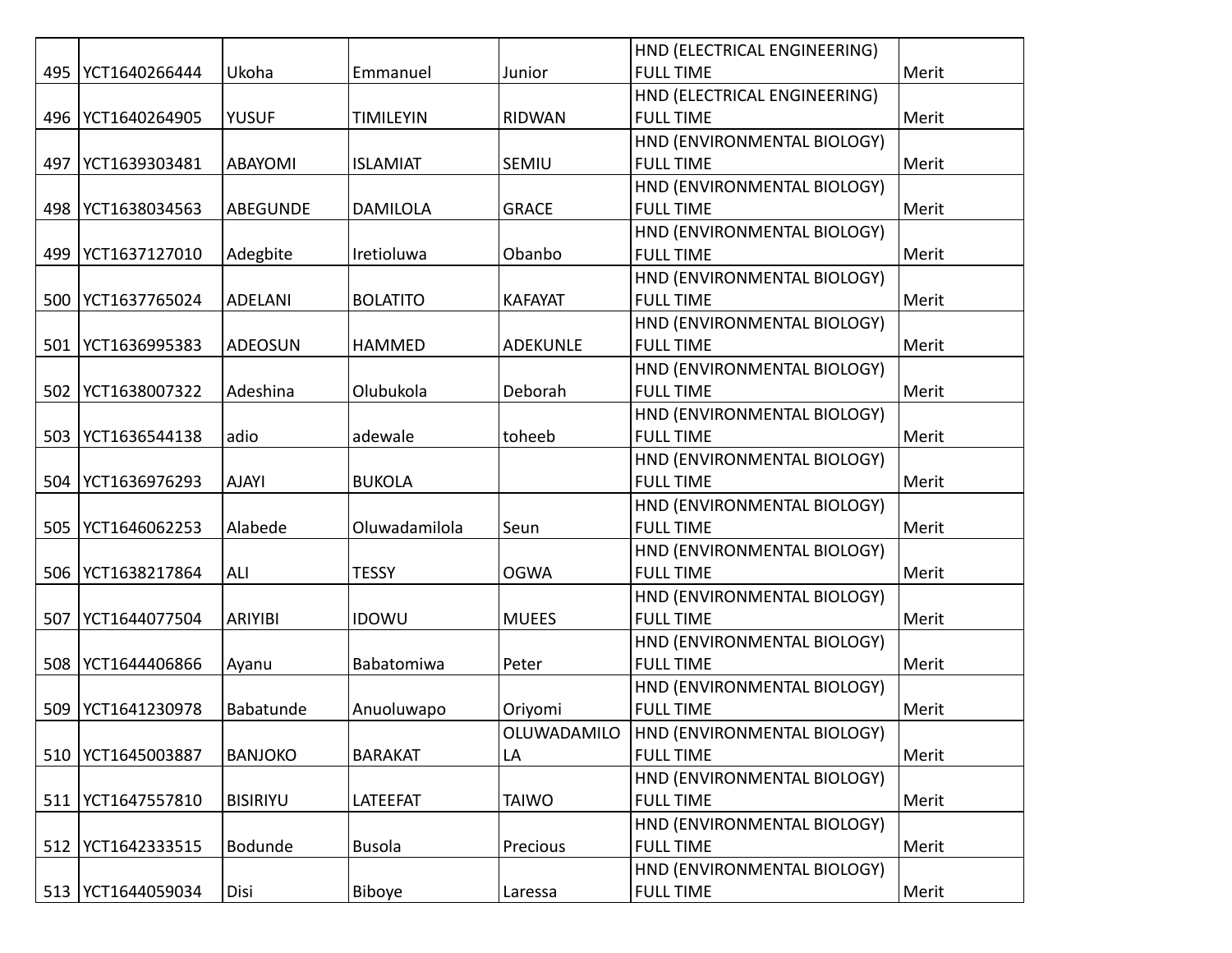|     |                     |                 |                    |                   | HND (ENVIRONMENTAL BIOLOGY) |       |
|-----|---------------------|-----------------|--------------------|-------------------|-----------------------------|-------|
| 514 | YCT1646628555       | <b>ELAMAH</b>   | <b>CYNTHIA</b>     | <b>AYO</b>        | <b>FULL TIME</b>            | Merit |
|     |                     |                 |                    |                   | HND (ENVIRONMENTAL BIOLOGY) |       |
| 515 | YCT1638197383       | <b>ESSANG</b>   | <b>MARY</b>        | <b>JOLLEYKING</b> | <b>FULL TIME</b>            | Merit |
|     |                     |                 |                    |                   | HND (ENVIRONMENTAL BIOLOGY) |       |
| 516 | YCT1639150725       | EZE             | <b>ODINAKA</b>     | <b>MODESTA</b>    | <b>FULL TIME</b>            | Merit |
|     |                     |                 |                    |                   | HND (ENVIRONMENTAL BIOLOGY) |       |
| 517 | YCT1643715113       | <b>FASHOYI</b>  | <b>OYINKANSOLA</b> | <b>TITILOPE</b>   | <b>FULL TIME</b>            | Merit |
|     |                     |                 |                    |                   | HND (ENVIRONMENTAL BIOLOGY) |       |
| 518 | YCT1643112637       | Ganiyu          | Olusoji            | Joshua            | <b>FULL TIME</b>            | Merit |
|     |                     |                 |                    |                   | HND (ENVIRONMENTAL BIOLOGY) |       |
| 519 | YCT1636975846       | <b>HAMMED</b>   | <b>SEKINAT</b>     | <b>OLAIDE</b>     | <b>FULL TIME</b>            | Merit |
|     |                     |                 |                    |                   | HND (ENVIRONMENTAL BIOLOGY) |       |
| 520 | YCT1639038331       | Hycienth        | Thelma             | Onyekachi         | <b>FULL TIME</b>            | Merit |
|     |                     |                 |                    |                   | HND (ENVIRONMENTAL BIOLOGY) |       |
| 521 | YCT1636374937       | Ibrahim         | Abisola            | Joy               | <b>FULL TIME</b>            | Merit |
|     |                     |                 |                    |                   | HND (ENVIRONMENTAL BIOLOGY) |       |
| 522 | YCT1638446467       | <b>IGE</b>      | <b>TEMILOLUWA</b>  | <b>DORCAS</b>     | <b>FULL TIME</b>            | Merit |
|     |                     |                 |                    |                   | HND (ENVIRONMENTAL BIOLOGY) |       |
| 523 | YCT1637679149       | <b>ISHOLA</b>   | <b>TITILOPE</b>    | <b>ROFFIAT</b>    | <b>FULL TIME</b>            | Merit |
|     |                     |                 |                    |                   | HND (ENVIRONMENTAL BIOLOGY) |       |
| 524 | YCT1641836506       | Kehinde         | Olajide            | <b>Bright</b>     | <b>FULL TIME</b>            | Merit |
|     |                     |                 |                    |                   | HND (ENVIRONMENTAL BIOLOGY) |       |
| 525 | YCT1636469399       | Kujore          | Omobolanle         | Fausat            | <b>FULL TIME</b>            | Merit |
|     |                     |                 |                    |                   | HND (ENVIRONMENTAL BIOLOGY) |       |
| 526 | YCT1637075807       | KUSANU          | <b>TAIWO</b>       | <b>REBECCA</b>    | <b>FULL TIME</b>            | Merit |
|     |                     |                 |                    |                   | HND (ENVIRONMENTAL BIOLOGY) |       |
| 527 | YCT1642773284       | LAWAL           | <b>ANDRA</b>       | <b>MOTUNRAYO</b>  | <b>FULL TIME</b>            | Merit |
|     |                     |                 |                    |                   | HND (ENVIRONMENTAL BIOLOGY) |       |
| 528 | YCT1637485384       | Lemboye         | Kafayat            | Omolara           | <b>FULL TIME</b>            | Merit |
|     |                     |                 |                    |                   | HND (ENVIRONMENTAL BIOLOGY) |       |
| 529 | YCT1636716761       | <b>MATTHEW</b>  | <b>OLORUNWA</b>    | <b>ABIODUN</b>    | <b>FULL TIME</b>            | Merit |
|     |                     |                 |                    |                   | HND (ENVIRONMENTAL BIOLOGY) |       |
| 530 | YCT1641219490       | MURITALA        | <b>ALIYU</b>       | <b>BABATUNDE</b>  | <b>FULL TIME</b>            | Merit |
|     |                     |                 |                    |                   | HND (ENVIRONMENTAL BIOLOGY) |       |
| 531 | YCT1636362847       | <b>NWAEFULU</b> | <b>THERESA</b>     | <b>EBELE</b>      | <b>FULL TIME</b>            | Merit |
|     |                     |                 |                    |                   | HND (ENVIRONMENTAL BIOLOGY) |       |
|     | 532   YCT1643306356 | <b>OBANOR</b>   | <b>LOVELYN</b>     | <b>CHIDINMA</b>   | <b>FULL TIME</b>            | Merit |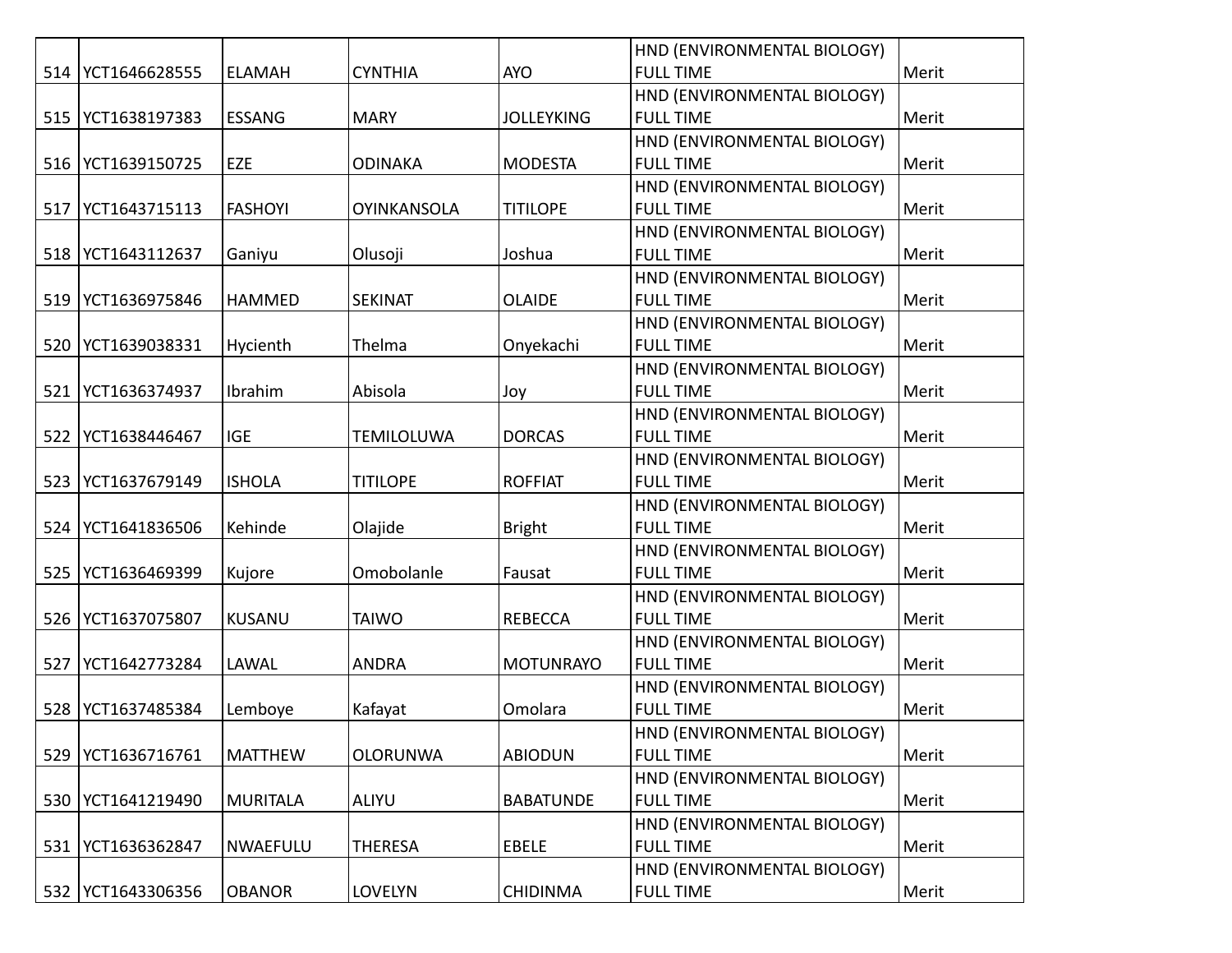|     |               |                  |                   |                 | HND (ENVIRONMENTAL BIOLOGY)            |       |
|-----|---------------|------------------|-------------------|-----------------|----------------------------------------|-------|
| 533 | YCT1643319230 | <b>OBIDELE</b>   | SAHEED            | <b>ABIOLA</b>   | <b>FULL TIME</b>                       | Merit |
|     |               |                  |                   |                 | HND (ENVIRONMENTAL BIOLOGY)            |       |
| 534 | YCT1636736481 | <b>ODOEMELAM</b> | <b>CHIGOZIE</b>   | <b>MELODY</b>   | <b>FULL TIME</b>                       | Merit |
|     |               |                  |                   |                 | HND (ENVIRONMENTAL BIOLOGY)            |       |
| 535 | YCT1646224666 | Okeike           | Williams          | Mark            | <b>FULL TIME</b>                       | Merit |
|     |               |                  |                   |                 | HND (ENVIRONMENTAL BIOLOGY)            |       |
| 536 | YCT1642409289 | <b>OKHANI</b>    | <b>EUNICE</b>     | <b>OMEGE</b>    | <b>FULL TIME</b>                       | Merit |
|     |               |                  |                   |                 | HND (ENVIRONMENTAL BIOLOGY)            |       |
| 537 | YCT1639571124 | OKPARAJIAKU      | <b>VERA</b>       | <b>CHIDINMA</b> | <b>FULL TIME</b>                       | Merit |
|     |               |                  |                   |                 | HND (ENVIRONMENTAL BIOLOGY)            |       |
| 538 | YCT1642098153 | Oladapo          | Feyisayo          | Abisodun        | <b>FULL TIME</b>                       | Merit |
|     |               |                  |                   |                 | HND (ENVIRONMENTAL BIOLOGY)            |       |
| 539 | YCT1642263025 | Oladeinde        | Samuel            | Ayomide         | <b>FULL TIME</b>                       | Merit |
|     |               |                  |                   | OLUWARANTIM     | HND (ENVIRONMENTAL BIOLOGY)            |       |
| 540 | YCT1637164426 | <b>OLANIYAN</b>  | <b>OREOLUWA</b>   |                 | <b>FULL TIME</b>                       | Merit |
|     |               |                  |                   |                 | HND (ENVIRONMENTAL BIOLOGY)            |       |
| 541 | YCT1644744820 | Olawuyi          | Ayomide           | Abosede         | <b>FULL TIME</b>                       | Merit |
|     |               |                  |                   |                 | HND (ENVIRONMENTAL BIOLOGY)            |       |
| 542 | YCT1637242255 | Oniye            | Oluwapelumi       | Sara            | <b>FULL TIME</b>                       | Merit |
|     |               |                  |                   |                 | HND (ENVIRONMENTAL BIOLOGY)            |       |
| 543 | YCT1645695522 | <b>OPANIYAN</b>  | <b>MOYINOLUWA</b> | <b>OLAWALE</b>  | <b>FULL TIME</b>                       | Merit |
|     |               |                  |                   |                 | HND (ENVIRONMENTAL BIOLOGY)            |       |
| 544 | YCT1637066388 | <b>OSIKOYA</b>   | <b>OLAMIDE</b>    | <b>ABISODUN</b> | <b>FULL TIME</b>                       | Merit |
|     |               |                  |                   |                 | HND (ENVIRONMENTAL BIOLOGY)            |       |
| 545 | YCT1644349502 | <b>ROBERT</b>    | <b>TAMAR</b>      | SANDRA          | <b>FULL TIME</b>                       | Merit |
|     |               |                  |                   |                 | HND (ENVIRONMENTAL BIOLOGY)            |       |
| 546 | YCT1636386033 | SALAMI           | <b>SULIAT</b>     | <b>OYENIKE</b>  | <b>FULL TIME</b>                       | Merit |
|     |               |                  |                   |                 | HND (ENVIRONMENTAL BIOLOGY)            |       |
| 547 | YCT1637065896 | Seriki           | Odunayo           | Ayisat          | <b>FULL TIME</b>                       | Merit |
|     |               |                  |                   |                 | HND (ENVIRONMENTAL BIOLOGY)            |       |
| 548 | YCT1647543198 | SOREMI           | <b>TENIOLA</b>    | <b>OMOWUNMI</b> | <b>FULL TIME</b>                       | Merit |
|     |               |                  |                   |                 | HND (ENVIRONMENTAL BIOLOGY)            |       |
| 549 | YCT1642152032 | <b>SUBAIR</b>    | <b>KEHINDE</b>    | ANJOLAOLUWA     | <b>FULL TIME</b>                       | Merit |
|     |               |                  |                   |                 | HND (ENVIRONMENTAL BIOLOGY)            |       |
| 550 | YCT1638827922 | Ukandu           | Faith             | Nma             | <b>FULL TIME</b>                       | Merit |
| 551 | YCT1638186460 | <b>ADEKUNLE</b>  | <b>BISOLA</b>     | ANABEL          | HND (FASHION DESIGN) FULL TIME         | Merit |
| 552 | YCT1641376681 | ANIFOWOSE        | SINMISOLA         | PETER           | HND (FASHION DESIGN) FULL TIME   Merit |       |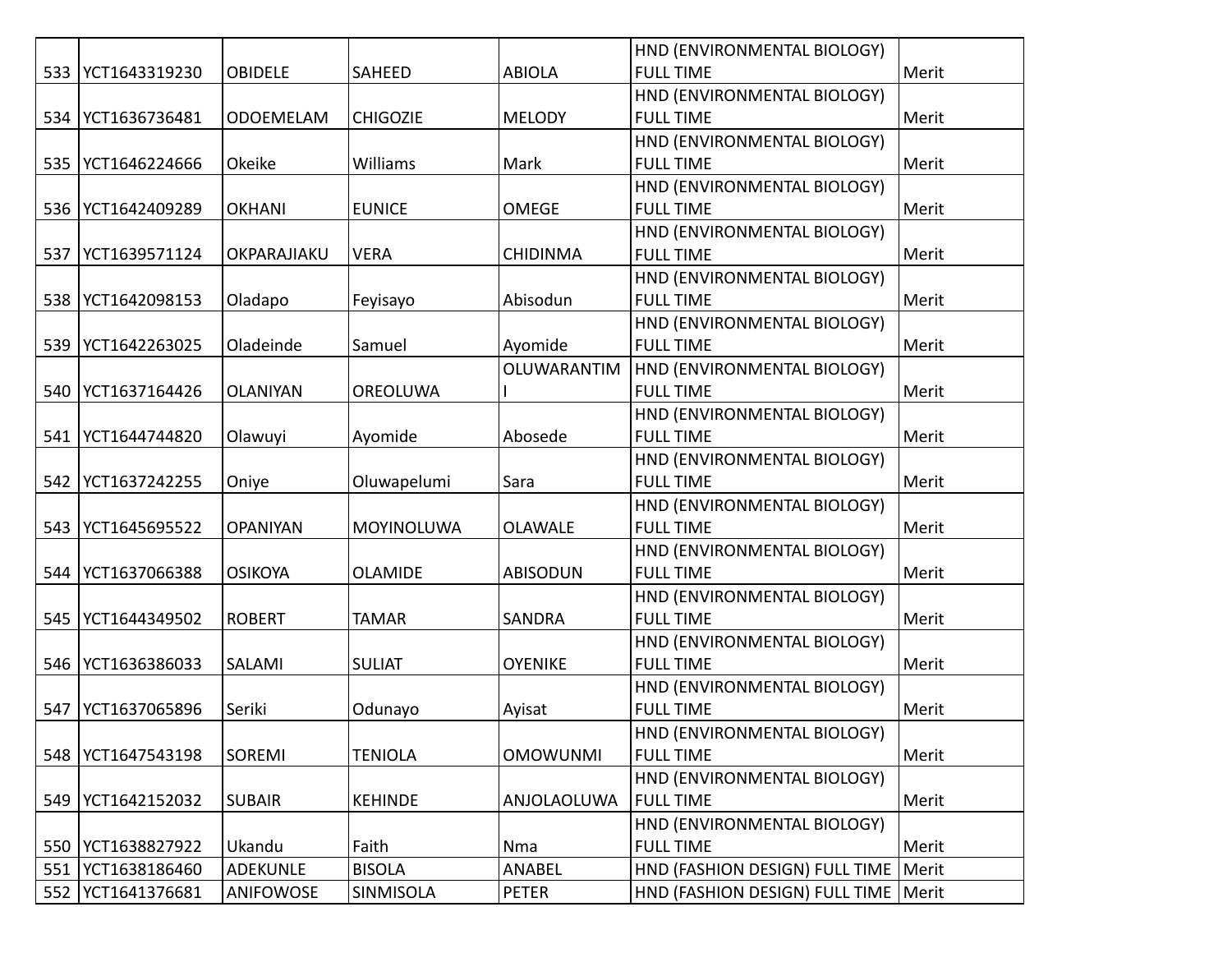| 553 | YCT1642758232       | <b>ASHIRU</b>  | <b>NURUDEEN</b>  | <b>OPEYEMI</b>      | HND (FASHION DESIGN) FULL TIME   Merit    |       |
|-----|---------------------|----------------|------------------|---------------------|-------------------------------------------|-------|
| 554 | YCT1637153185       | <b>ESEBRE</b>  | SARAH            | <b>INYANG</b>       | HND (FASHION DESIGN) FULL TIME            | Merit |
| 555 | YCT1642509729       | <b>IDOWU</b>   | <b>BILIKISU</b>  | <b>BISOYE</b>       | HND (FASHION DESIGN) FULL TIME   Merit    |       |
| 556 | YCT1645430261       | Johnson        | Felicia          | Iyanuoluwa          | HND (FASHION DESIGN) FULL TIME   Merit    |       |
| 557 | YCT1637001317       | LATEEF         | <b>DAMILOLA</b>  | <b>CHRISTIANA</b>   | HND (FASHION DESIGN) FULL TIME            | Merit |
| 558 | YCT1641209091       | Moyaki         | Anesi            | Mabel               | HND (FASHION DESIGN) FULL TIME            | Merit |
| 559 | YCT1636628168       | Odedoyin       | Seyi             | Adesola             | HND (FASHION DESIGN) FULL TIME            | Merit |
| 560 | YCT1641542780       | Odeyinka       | Titilayo         | Oyinkan             | HND (FASHION DESIGN) FULL TIME            | Merit |
|     |                     |                |                  | <b>OLUEBUBECHUK</b> |                                           |       |
| 561 | YCT1644767405       | <b>OGBU</b>    | <b>REGINA</b>    | WU                  | HND (FASHION DESIGN) FULL TIME   Merit    |       |
| 562 | YCT1646817291       | Ogunsanwo      | Daniel           | Tobi                | HND (FASHION DESIGN) FULL TIME            | Merit |
| 563 | YCT1642067040       | <b>OIO</b>     | <b>SEGUN</b>     | <b>ABIODUN</b>      | HND (FASHION DESIGN) FULL TIME            | Merit |
| 564 | YCT1640361405       | <b>OLAGOKE</b> | <b>ENIOLA</b>    | <b>ABIGAIL</b>      | HND (FASHION DESIGN) FULL TIME            | Merit |
| 565 | YCT1645689421       | <b>OSOKU</b>   | <b>PRISCILLA</b> | <b>NGOZI</b>        | HND (FASHION DESIGN) FULL TIME            | Merit |
| 566 | YCT1639957133       | <b>SHOLEYE</b> | <b>TAIWO</b>     | <b>NOHEEMAT</b>     | HND (FASHION DESIGN) FULL TIME            | Merit |
| 567 | YCT1637736312       | <b>UMEADI</b>  | <b>CHIGOZIE</b>  | <b>HENRIETTA</b>    | HND (FASHION DESIGN) FULL TIME            | Merit |
| 568 | YCT1638973630       | Uthman         | Hibatullah       | Adebola             | HND (FASHION DESIGN) FULL TIME            | Merit |
|     |                     |                |                  |                     | HND (FOOD TECHNOLOGY) FULL                |       |
| 569 | YCT1640169153       | Abdul-ganiu    | Toibat           | Olaide              | <b>TIME</b>                               | Merit |
|     |                     |                |                  |                     | HND (FOOD TECHNOLOGY) FULL                |       |
| 570 | YCT1645268626       | ADEBAYO        | <b>OMOTOLA</b>   | <b>RECHEAL</b>      | <b>TIME</b>                               | Merit |
|     |                     |                |                  |                     | HND (FOOD TECHNOLOGY) FULL                |       |
| 571 | YCT1636116958       | ADELEYE        | <b>MOTUNRAYO</b> | <b>BUKOLA</b>       | <b>TIME</b>                               | Merit |
|     |                     |                |                  |                     | HND (FOOD TECHNOLOGY) FULL                |       |
| 572 | YCT1642512421       | <b>AFIOUS</b>  | <b>ENDURANCE</b> | <b>VEMESO</b>       | <b>TIME</b>                               | Merit |
|     |                     |                |                  |                     | HND (FOOD TECHNOLOGY) FULL                |       |
| 573 | YCT1643014785       | AKHARUME       | <b>VIVIAN</b>    | <b>OMOLE</b>        | <b>TIME</b>                               | Merit |
|     |                     |                |                  |                     | HND (FOOD TECHNOLOGY) FULL                |       |
| 574 | YCT1636996273       | <b>ANAGHA</b>  | <b>BLESSING</b>  | <b>GIFT</b>         | <b>TIME</b>                               | Merit |
|     |                     |                |                  |                     | HND (FOOD TECHNOLOGY) FULL                |       |
|     | 575   YCT1639471278 | <b>ANYAORA</b> | <b>ESTHER</b>    | <b>OLUEBUBE</b>     | <b>TIME</b>                               | Merit |
|     |                     |                |                  |                     | OLUWAREMILEK   HND (FOOD TECHNOLOGY) FULL |       |
| 576 | YCT1643967643       | ARAWUNMI       | <b>MATTHEW</b>   | UN                  | <b>TIME</b>                               | Merit |
|     |                     |                |                  |                     | HND (FOOD TECHNOLOGY) FULL                |       |
| 577 | YCT1636634490       | Ayinde         | Oluwadamilola    | Oluwatosin          | <b>TIME</b>                               | Merit |
|     |                     |                |                  |                     | HND (FOOD TECHNOLOGY) FULL                |       |
|     | 578   YCT1638801758 | Bassey         | Justina          | Wiseman             | <b>TIME</b>                               | Merit |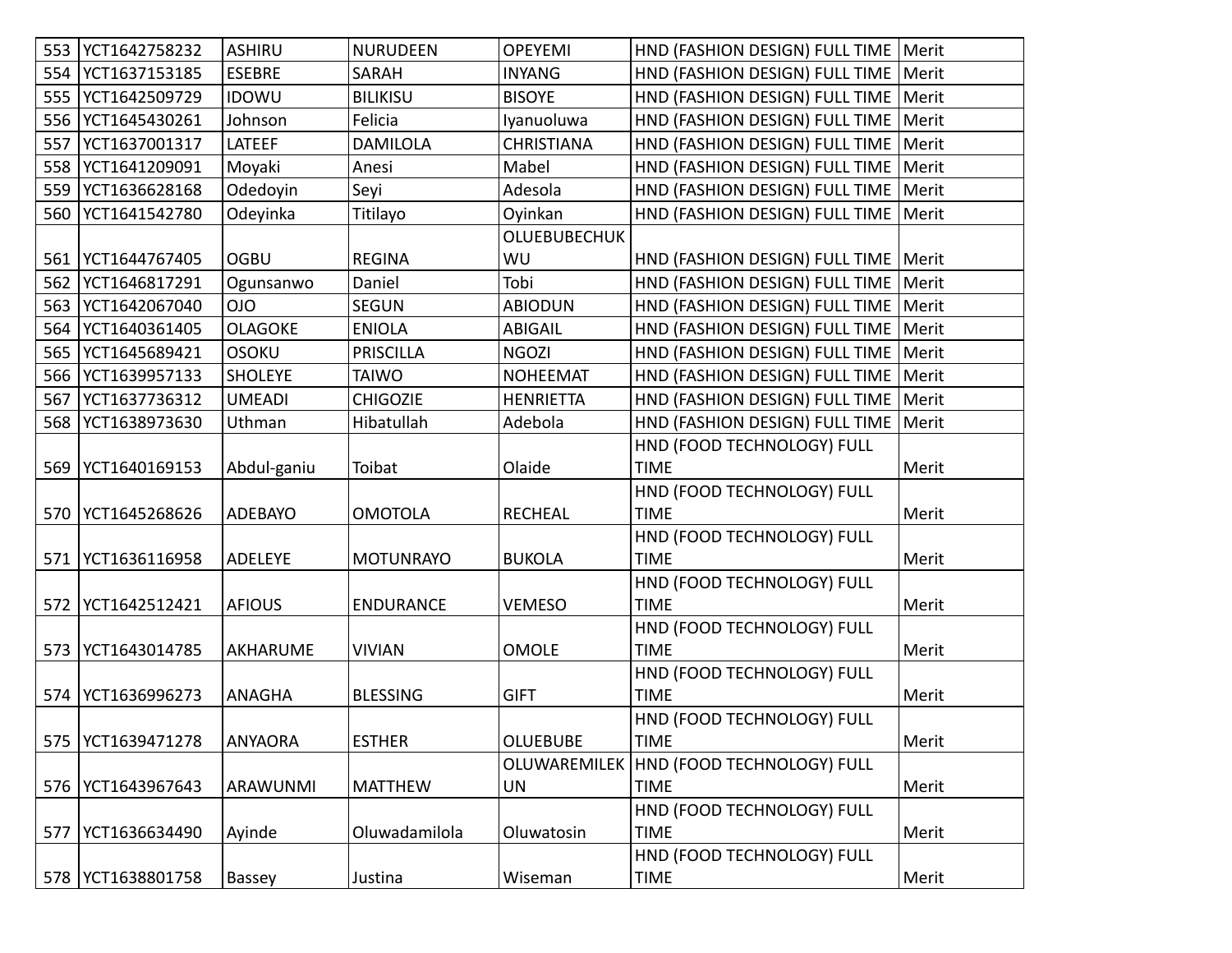|     |               |                         |                    | <b>OSAGUMWENR</b>   | HND (FOOD TECHNOLOGY) FULL |       |
|-----|---------------|-------------------------|--------------------|---------------------|----------------------------|-------|
| 579 | YCT1637001336 | EDORISIAGBON   EMMANUEL |                    | O                   | <b>TIME</b>                | Merit |
|     |               |                         |                    |                     | HND (FOOD TECHNOLOGY) FULL |       |
| 580 | YCT1642077326 | <b>EGBO</b>             | <b>EZINNE</b>      | <b>BENEDICTA</b>    | <b>TIME</b>                | Merit |
|     |               |                         |                    |                     | HND (FOOD TECHNOLOGY) FULL |       |
| 581 | YCT1637679039 | <b>EZE</b>              | <b>SUSSAN</b>      | <b>NNENNAYA</b>     | <b>TIME</b>                | Merit |
|     |               |                         |                    |                     | HND (FOOD TECHNOLOGY) FULL |       |
| 582 | YCT1642078872 | <b>EZEKIEL</b>          | <b>RITA</b>        | <b>ELIZABETH</b>    | <b>TIME</b>                | Merit |
|     |               |                         |                    |                     | HND (FOOD TECHNOLOGY) FULL |       |
| 583 | YCT1638978595 | Ilias                   | Ismail             | <b>Bamidele</b>     | <b>TIME</b>                | Merit |
|     |               |                         |                    |                     | HND (FOOD TECHNOLOGY) FULL |       |
| 584 | YCT1636993000 | <b>IMOH</b>             | <b>AMARACHI</b>    | <b>EMMANUELLA</b>   | <b>TIME</b>                | Merit |
|     |               |                         |                    |                     | HND (FOOD TECHNOLOGY) FULL |       |
| 585 | YCT1637080323 | <b>ISAAC</b>            | <b>MARYJANE</b>    | <b>CHIOMA</b>       | <b>TIME</b>                | Merit |
|     |               |                         |                    |                     | HND (FOOD TECHNOLOGY) FULL |       |
| 586 | YCT1640714404 | <b>ISHOLA</b>           | <b>MARIAM</b>      | <b>OLUWABUSAYO</b>  | <b>TIME</b>                | Merit |
|     |               |                         |                    |                     | HND (FOOD TECHNOLOGY) FULL |       |
| 587 | YCT1642754958 | <b>JAKPA</b>            | <b>MOSES</b>       | <b>ORISHETIMEYI</b> | <b>TIME</b>                | Merit |
|     |               |                         |                    |                     | HND (FOOD TECHNOLOGY) FULL |       |
| 588 | YCT1644901149 | <b>JOKOTOLA</b>         | <b>RHODA</b>       | <b>OLUWASOGO</b>    | <b>TIME</b>                | Merit |
|     |               |                         |                    |                     | HND (FOOD TECHNOLOGY) FULL |       |
| 589 | YCT1642781293 | <b>MAKINDE</b>          | <b>IBUKUNOLUWA</b> | <b>YETUNDE</b>      | <b>TIME</b>                | Merit |
|     |               |                         |                    |                     | HND (FOOD TECHNOLOGY) FULL |       |
| 590 | YCT1633696193 | <b>NWAKA</b>            | <b>IFEYINWA</b>    | <b>EMMANUELLA</b>   | <b>TIME</b>                | Merit |
|     |               |                         |                    |                     | HND (FOOD TECHNOLOGY) FULL |       |
| 591 | YCT1645194985 | <b>ODINI</b>            | <b>OGECHI</b>      | <b>VIOLA</b>        | <b>TIME</b>                | Merit |
|     |               |                         |                    |                     | HND (FOOD TECHNOLOGY) FULL |       |
| 592 | YCT1636383916 | <b>ODUYEBO</b>          | <b>OLAMIDE</b>     | <b>ADEBOLA</b>      | <b>TIME</b>                | Merit |
|     |               |                         |                    |                     | HND (FOOD TECHNOLOGY) FULL |       |
| 593 | YCT1636375657 | <b>OGUNFUYE</b>         | <b>ARINOLA</b>     | ARAMIDE             | <b>TIME</b>                | Merit |
|     |               |                         |                    |                     | HND (FOOD TECHNOLOGY) FULL |       |
| 594 | YCT1642017091 | <b>OJENIYI</b>          | <b>ELIZABETH</b>   | <b>OLAWUNMI</b>     | <b>TIME</b>                | Merit |
|     |               |                         |                    |                     | HND (FOOD TECHNOLOGY) FULL |       |
| 595 | YCT1639642472 | okeke                   | peace              | odinakachukwlu      | <b>TIME</b>                | Merit |
|     |               |                         |                    |                     | HND (FOOD TECHNOLOGY) FULL |       |
| 596 | YCT1646721006 | <b>OLALERE</b>          | SAHEED             | DAMILARE            | <b>TIME</b>                | Merit |
|     |               |                         |                    |                     | HND (FOOD TECHNOLOGY) FULL |       |
| 597 | YCT1642620342 | Olamilokun              | Suliat             | Abisola             | <b>TIME</b>                | Merit |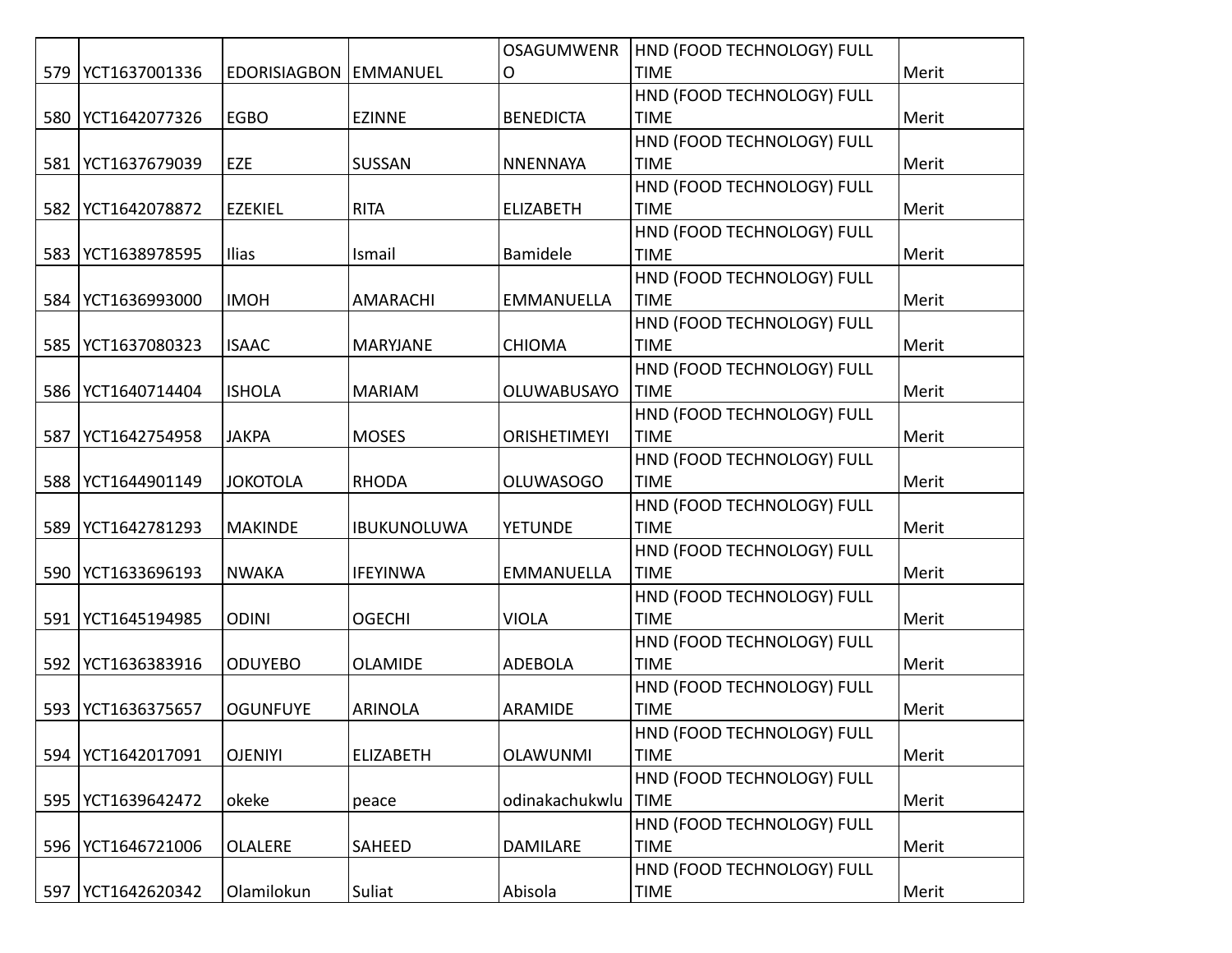|     |                     |                 |                  |                   | HND (FOOD TECHNOLOGY) FULL             |       |
|-----|---------------------|-----------------|------------------|-------------------|----------------------------------------|-------|
|     | 598   YCT1644667150 | <b>OMOWO</b>    | <b>OLUSEYE</b>   | <b>STEPHEN</b>    | <b>TIME</b>                            | Merit |
|     |                     |                 |                  |                   | HND (FOOD TECHNOLOGY) FULL             |       |
| 599 | YCT1645001215       | Oshinjinrin     | Chelsea          | Fawaz             | <b>TIME</b>                            | Merit |
|     |                     |                 |                  |                   | HND (FOOD TECHNOLOGY) FULL             |       |
| 600 | YCT1640619484       | <b>OTTUN</b>    | <b>YETUNDE</b>   | <b>UZENAT</b>     | <b>TIME</b>                            | Merit |
|     |                     |                 |                  |                   | HND (FOOD TECHNOLOGY) FULL             |       |
| 601 | YCT1638788533       | <b>OYEBANJI</b> | <b>OLASUBOMI</b> | <b>OMOTOKE</b>    | <b>TIME</b>                            | Merit |
|     |                     |                 |                  |                   | HND (FOOD TECHNOLOGY) FULL             |       |
|     | 602   YCT1639146795 | Raji            | Onayi            | Aminat            | <b>TIME</b>                            | Merit |
|     |                     |                 |                  |                   | HND (FOOD TECHNOLOGY) FULL             |       |
| 603 | YCT1635884645       | RAJI            | <b>TEMITOPE</b>  | SAMIAT            | <b>TIME</b>                            | Merit |
|     |                     |                 |                  |                   | HND (FOOD TECHNOLOGY) FULL             |       |
| 604 | YCT1641113507       | SOYOBI          | OREOLUWA         | <b>ESTHER</b>     | <b>TIME</b>                            | Merit |
|     |                     |                 |                  |                   | HND (FOOD TECHNOLOGY) FULL             |       |
| 605 | YCT1639179201       | <b>TELLA</b>    | OLUWADAMILOLA    | OLUWASEYI         | <b>TIME</b>                            | Merit |
| 606 | YCT1640256017       | Adeniyi         | David            | Muyiwa            | HND (GRAPHIC DESIGN) FULL TIME         | Merit |
| 607 | YCT1643282590       | <b>ADEWALE</b>  | <b>DANIEL</b>    | <b>ADEKUNLE</b>   | HND (GRAPHIC DESIGN) FULL TIME   Merit |       |
| 608 | YCT1642056124       | <b>ADISA</b>    | <b>OPEYEMI</b>   | <b>SUNDAY</b>     | HND (GRAPHIC DESIGN) FULL TIME         | Merit |
| 609 | YCT1636806063       | Ajayi           | Omotomiwa        | Fawaz             | HND (GRAPHIC DESIGN) FULL TIME         | Merit |
| 610 | YCT1642508492       | <b>AKINOLA</b>  | <b>GABRIEL</b>   | <b>DAMILOLA</b>   | HND (GRAPHIC DESIGN) FULL TIME         | Merit |
| 611 | YCT1635201141       | <b>BELLO</b>    | AKOREDELE        | <b>ADISA</b>      | HND (GRAPHIC DESIGN) FULL TIME         | Merit |
| 612 | YCT1639393351       | <b>DAHUNSI</b>  | <b>VICTOR</b>    | <b>OMOTAYO</b>    | HND (GRAPHIC DESIGN) FULL TIME         | Merit |
| 613 | YCT1639408842       | <b>ELESHO</b>   | <b>OLAYINKA</b>  | <b>MOTUNRAYO</b>  | HND (GRAPHIC DESIGN) FULL TIME         | Merit |
| 614 | YCT1637077543       | <b>FABUSIWA</b> | <b>OWOLABI</b>   | <b>AYODEJI</b>    | HND (GRAPHIC DESIGN) FULL TIME         | Merit |
| 615 | YCT1644645101       | <b>JOHNSON</b>  | <b>FOLAHANMI</b> | <b>DAVID</b>      | HND (GRAPHIC DESIGN) FULL TIME         | Merit |
| 616 | YCT1644328592       | <b>NDAH</b>     | <b>THOMAS</b>    | <b>OJOMAPKENE</b> | HND (GRAPHIC DESIGN) FULL TIME         | Merit |
| 617 | YCT1636016038       | <b>OKESANYA</b> | <b>ADEBOLA</b>   | <b>JOSEPH</b>     | HND (GRAPHIC DESIGN) FULL TIME         | Merit |
| 618 | YCT1638806405       | Opaleye         | Kaokabdeen       | Shola             | HND (GRAPHIC DESIGN) FULL TIME         | Merit |
| 619 | YCT1640690674       | <b>ORETAN</b>   | <b>VICTOR</b>    | <b>IBAMAYI</b>    | HND (GRAPHIC DESIGN) FULL TIME   Merit |       |
| 620 | YCT1642586209       | OYEDEJI         | <b>OLAITAN</b>   | JEREMIAH          | HND (GRAPHIC DESIGN) FULL TIME   Merit |       |
| 621 | YCT1636379681       | <b>RAUFU</b>    | <b>OLAYINKA</b>  | SAMUEL            | HND (GRAPHIC DESIGN) FULL TIME         | Merit |
| 622 | YCT1637246035       | <b>SILUADE</b>  | <b>DAMILOLA</b>  | <b>SEUN</b>       | HND (GRAPHIC DESIGN) FULL TIME         | Merit |
| 623 | YCT1644675348       | Tella           | Endurance        | Gbemileke         | HND (GRAPHIC DESIGN) FULL TIME         | Merit |
|     |                     |                 |                  |                   | <b>HND (HOSPITALITY</b>                |       |
|     | 624   YCT1640095017 | <b>ABIODUN</b>  | ADESHEWA         | <b>DEBORAH</b>    | MANAGEMENT) FULL TIME                  | Merit |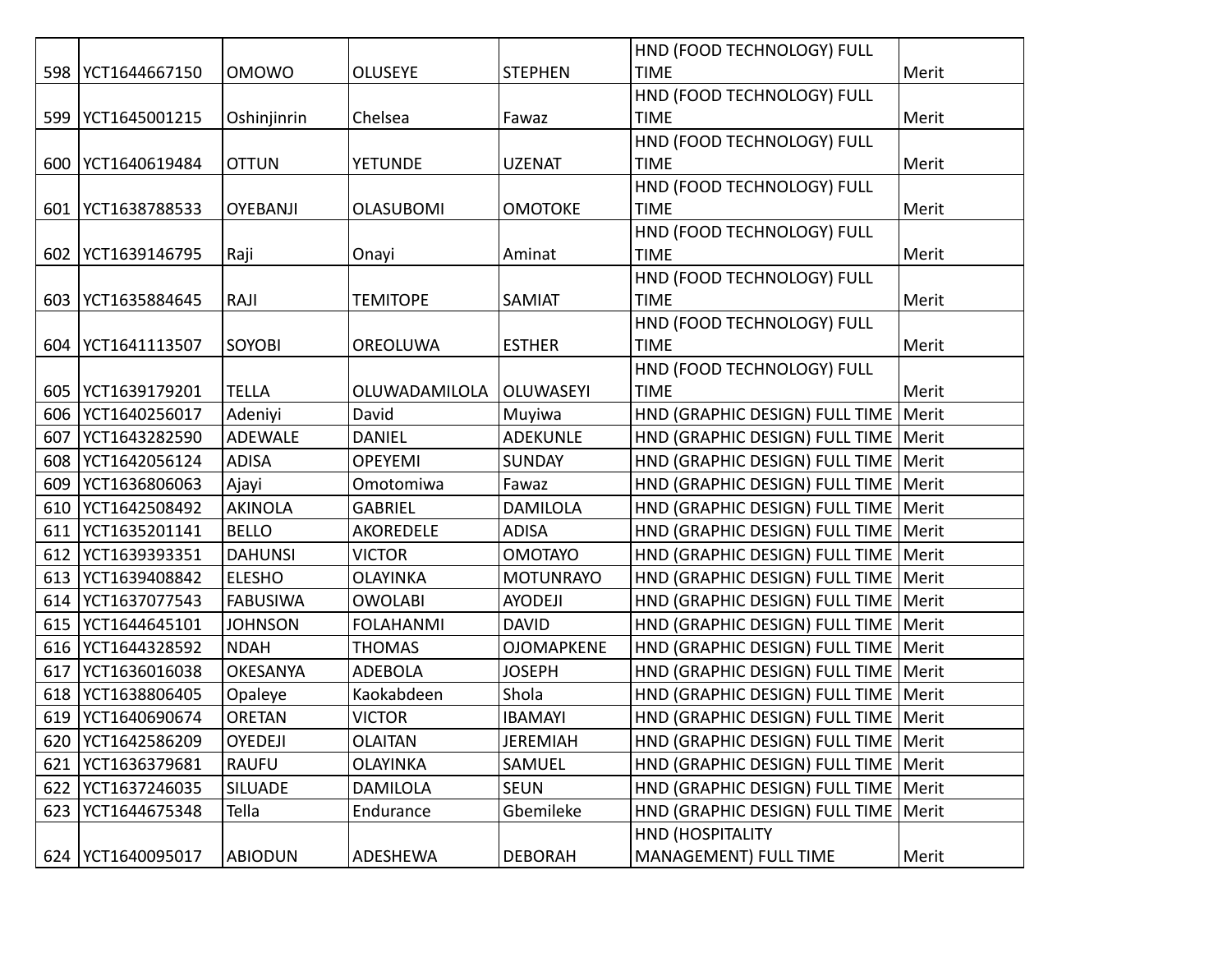|     |               |                   |                   |                  | <b>HND (HOSPITALITY</b>      |       |
|-----|---------------|-------------------|-------------------|------------------|------------------------------|-------|
| 625 | YCT1643841568 | Adeleke           | Adeola            | Oghenene         | MANAGEMENT) FULL TIME        | Merit |
|     |               |                   |                   |                  | <b>HND (HOSPITALITY</b>      |       |
| 626 | YCT1640150998 | <b>ADEOYO</b>     | <b>OLOWO</b>      | <b>ANIFOWOSE</b> | MANAGEMENT) FULL TIME        | Merit |
|     |               |                   |                   |                  | HND (HOSPITALITY             |       |
| 627 | YCT1639477273 | <b>ADEYEMO</b>    | <b>ESTHER</b>     | <b>AYOBAMI</b>   | <b>MANAGEMENT) FULL TIME</b> | Merit |
|     |               |                   |                   |                  | <b>HND (HOSPITALITY</b>      |       |
| 628 | YCT1637054834 | Akintokunbo       | Tolulope          | Esther           | MANAGEMENT) FULL TIME        | Merit |
|     |               | <b>CHUKWUNWEI</b> |                   |                  | <b>HND (HOSPITALITY</b>      |       |
| 629 | YCT1639023051 | KE                | <b>ONYINYECHI</b> | <b>NALD</b>      | MANAGEMENT) FULL TIME        | Merit |
|     |               |                   |                   |                  | <b>HND (HOSPITALITY</b>      |       |
| 630 | YCT1640731047 | <b>CLEMENT</b>    | <b>OPEYEMI</b>    | <b>ELIZABETH</b> | MANAGEMENT) FULL TIME        | Merit |
|     |               |                   |                   |                  | HND (HOSPITALITY             |       |
| 631 | YCT1640947710 | Ebeagbor          | Treasure          | Ehizofua         | MANAGEMENT) FULL TIME        | Merit |
|     |               |                   |                   |                  | HND (HOSPITALITY             |       |
| 632 | YCT1642951313 | Eke               | Austin            | Chinonso         | <b>MANAGEMENT) FULL TIME</b> | Merit |
|     |               | <b>EKONG-</b>     |                   |                  | <b>HND (HOSPITALITY</b>      |       |
| 633 | YCT1644235162 | <b>WILLIAMS</b>   | <b>MMAEYEN</b>    | <b>ANOINTING</b> | MANAGEMENT) FULL TIME        | Merit |
|     |               |                   |                   |                  | <b>HND (HOSPITALITY</b>      |       |
| 634 | YCT1641808183 | Elohasi           | Jennifer          | Chidera          | MANAGEMENT) FULL TIME        | Merit |
|     |               |                   |                   |                  | HND (HOSPITALITY             |       |
| 635 | YCT1643629226 | Fatade            | <b>Bisola</b>     | Rofiat           | MANAGEMENT) FULL TIME        | Merit |
|     |               |                   |                   |                  | <b>HND (HOSPITALITY</b>      |       |
| 636 | YCT1642604651 | Hammed            | Temitope          | Sahadat          | MANAGEMENT) FULL TIME        | Merit |
|     |               |                   |                   |                  | <b>HND (HOSPITALITY</b>      |       |
| 637 | YCT1642423194 | <b>Iliasu</b>     | <b>Basit</b>      | Biodun           | MANAGEMENT) FULL TIME        | Merit |
|     |               |                   |                   |                  | <b>HND (HOSPITALITY</b>      |       |
| 638 | YCT1645009290 | <b>IMAFIDON</b>   | <b>FAITH</b>      | <b>OSARO</b>     | MANAGEMENT) FULL TIME        | Merit |
|     |               |                   |                   |                  | HND (HOSPITALITY             |       |
| 639 | YCT1643812194 | <b>MBA</b>        | <b>AMARACHI</b>   | <b>JANE</b>      | MANAGEMENT) FULL TIME        | Merit |
|     |               |                   |                   |                  | HND (HOSPITALITY             |       |
| 640 | YCT1642206828 | MURITALA          | <b>KAMAL</b>      | AYOMIDE          | <b>MANAGEMENT) FULL TIME</b> | Merit |
|     |               |                   |                   |                  | <b>HND (HOSPITALITY</b>      |       |
| 641 | YCT1643722368 | Ngene             | Stephanie         | Chinenye         | <b>MANAGEMENT) FULL TIME</b> | Merit |
|     |               |                   |                   | Ifeanyinachukw   | <b>HND (HOSPITALITY</b>      |       |
| 642 | YCT1642161676 | Nnamaka           | Anita             | u                | MANAGEMENT) FULL TIME        | Merit |
|     |               |                   |                   |                  | HND (HOSPITALITY             |       |
| 643 | YCT1637063427 | <b>OJEAGA</b>     | <b>OMO</b>        | <b>JOYCE</b>     | MANAGEMENT) FULL TIME        | Merit |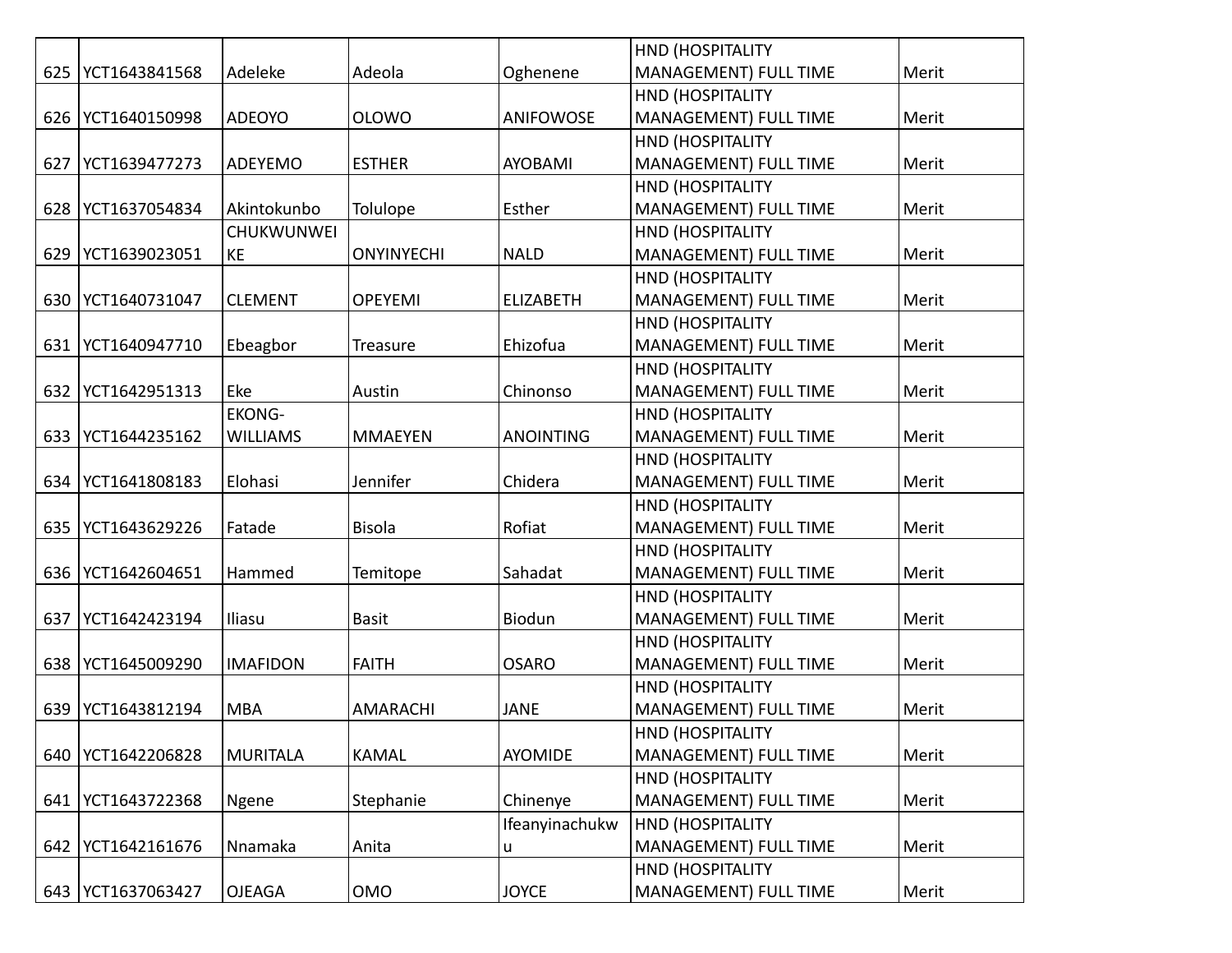|     |                     |                  |                   |                    | HND (HOSPITALITY                  |       |
|-----|---------------------|------------------|-------------------|--------------------|-----------------------------------|-------|
| 644 | YCT1641561149       | <b>OJEDIRAN</b>  | <b>TEMITOPE</b>   | <b>DORCAS</b>      | MANAGEMENT) FULL TIME             | Merit |
|     |                     |                  |                   |                    | <b>HND (HOSPITALITY</b>           |       |
| 645 | YCT1637774392       | <b>OKOYE</b>     | <b>CHIDIMMA</b>   | <b>PRECIOUS</b>    | MANAGEMENT) FULL TIME             | Merit |
|     |                     |                  |                   |                    | <b>HND (HOSPITALITY</b>           |       |
| 646 | YCT1642003016       | <b>OKPEGBORO</b> | <b>PEACE</b>      | <b>GIFT</b>        | MANAGEMENT) FULL TIME             | Merit |
|     |                     |                  |                   |                    | <b>HND (HOSPITALITY</b>           |       |
| 647 | YCT1639565704       | <b>OLADIPUPO</b> | <b>DEBORAH</b>    | <b>OLUWASEYI</b>   | <b>MANAGEMENT) FULL TIME</b>      | Merit |
|     |                     |                  |                   |                    | <b>HND (HOSPITALITY</b>           |       |
| 648 | YCT1643368236       | olalekan         | kafayat           | olajumoke          | MANAGEMENT) FULL TIME             | Merit |
|     |                     |                  |                   |                    | HND (HOSPITALITY                  |       |
| 649 | YCT1643637172       | <b>OLATUNJI</b>  | OLUWADAMILOLA     | <b>OMOTOLANI</b>   | MANAGEMENT) FULL TIME             | Merit |
|     |                     |                  |                   |                    | HND (HOSPITALITY                  |       |
| 650 | YCT1638464651       | OLAYIWOLA        | <b>KAFAYAT</b>    | <b>OYINKANSOLA</b> | <b>MANAGEMENT) FULL TIME</b>      | Merit |
|     |                     |                  |                   |                    | HND (HOSPITALITY                  |       |
| 651 | YCT1641667574       | <b>OLUWADARE</b> | <b>BUKOLA</b>     | <b>IMISIOLUWA</b>  | MANAGEMENT) FULL TIME             | Merit |
|     |                     |                  |                   |                    | HND (HOSPITALITY                  |       |
| 652 | YCT1638980304       | <b>ONYEBUWO</b>  | <b>HENRY</b>      | <b>CHIJIOKE</b>    | <b>MANAGEMENT) FULL TIME</b>      | Merit |
|     |                     |                  |                   |                    | <b>HND (HOSPITALITY</b>           |       |
| 653 | YCT1640937365       | <b>ORETAN</b>    | <b>SANDRA</b>     | <b>EYIMONEMOFE</b> | MANAGEMENT) FULL TIME             | Merit |
|     |                     |                  |                   |                    | HND (HOSPITALITY                  |       |
| 654 | YCT1639474496       | POPOOLA          | <b>DAMILOLA</b>   | <b>HANNAH</b>      | MANAGEMENT) FULL TIME             | Merit |
|     |                     |                  |                   |                    | <b>HND (HOSPITALITY</b>           |       |
| 655 | YCT1643463071       | RAJI             | <b>ADENIKE</b>    | <b>AZEESAT</b>     | MANAGEMENT) FULL TIME             | Merit |
|     |                     |                  |                   |                    | <b>HND (HOSPITALITY</b>           |       |
| 656 | YCT1640086932       | <b>SODUNKE</b>   | <b>OMOWUNMI</b>   | <b>MARY</b>        | MANAGEMENT) FULL TIME             | Merit |
|     |                     |                  |                   |                    | HND (HOSPITALITY                  |       |
| 657 | YCT1642492114       | Ucheonye         | Chisom            | Mary               | MANAGEMENT) FULL TIME             | Merit |
|     |                     |                  |                   |                    | HND (HOSPITALITY                  |       |
| 658 | YCT1638627159       | <b>UGWUAMA</b>   | <b>BEAUTY</b>     | <b>OLUMA</b>       | MANAGEMENT) FULL TIME             | Merit |
|     |                     |                  |                   |                    | HND (HOSPITALITY                  |       |
| 659 | YCT1645169210       | <b>UNADIKE</b>   | <b>GRACE</b>      | <b>CHINAZA</b>     | MANAGEMENT) FULL TIME             | Merit |
|     |                     |                  |                   |                    | HND (INDUSTRIAL DESIGN -          |       |
| 660 | YCT1637766368       | ANAMASONYE       | <b>IFEANYI</b>    | <b>HENRYJIONES</b> | <b>CERAMICS OPTION) FULL TIME</b> | Merit |
|     |                     |                  |                   |                    | HND (INDUSTRIAL DESIGN -          |       |
| 661 | YCT1639487296       | <b>IMORU</b>     | <b>CHRISTIANA</b> | <b>ABIODUN</b>     | <b>CERAMICS OPTION) FULL TIME</b> | Merit |
|     |                     |                  |                   |                    | HND (INDUSTRIAL DESIGN -          |       |
|     | 662   YCT1644523542 | ABDULAZEEZ       | ZAINAB            | <b>BOLATITO</b>    | <b>TEXTILE OPTION) FULL TIME</b>  | Merit |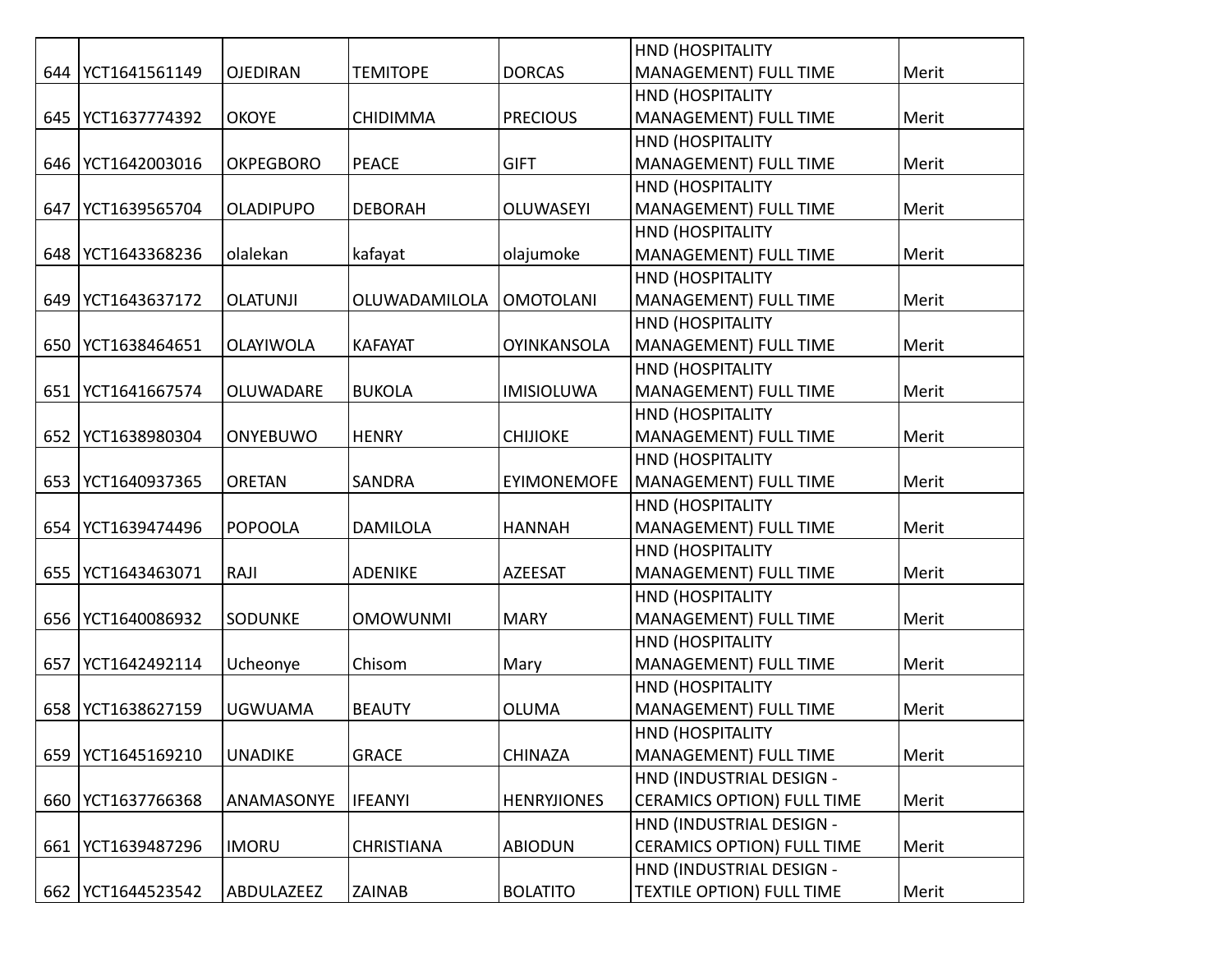|     |               |                   |                  |                    | HND (INDUSTRIAL DESIGN -         |       |
|-----|---------------|-------------------|------------------|--------------------|----------------------------------|-------|
| 663 | YCT1642250663 | adebakin          | wuraola          | aduke              | <b>TEXTILE OPTION) FULL TIME</b> | Merit |
|     |               |                   |                  |                    | HND (INDUSTRIAL DESIGN -         |       |
| 664 | YCT1637244077 | <b>ADENIJI</b>    | <b>GANIYAT</b>   | <b>ADEOLA</b>      | <b>TEXTILE OPTION) FULL TIME</b> | Merit |
|     |               |                   |                  |                    | HND (INDUSTRIAL DESIGN -         |       |
| 665 | YCT1638784755 | ADENUGA           | <b>ADETUNJI</b>  | <b>ADEBOLA</b>     | TEXTILE OPTION) FULL TIME        | Merit |
|     |               |                   |                  |                    | HND (INDUSTRIAL DESIGN -         |       |
| 666 | YCT1640687264 | <b>AKINOLA</b>    | <b>ABIMBOLA</b>  | <b>RACHEAL</b>     | <b>TEXTILE OPTION) FULL TIME</b> | Merit |
|     |               |                   |                  |                    | HND (INDUSTRIAL DESIGN -         |       |
| 667 | YCT1643023411 | alabi             | barakat          | adenike            | <b>TEXTILE OPTION) FULL TIME</b> | Merit |
|     |               |                   |                  |                    | HND (INDUSTRIAL DESIGN -         |       |
| 668 | YCT1643383653 | <b>ALO</b>        | <b>PHOEBE</b>    | <b>OMOFADEKEMI</b> | <b>TEXTILE OPTION) FULL TIME</b> | Merit |
|     |               |                   |                  |                    | HND (INDUSTRIAL DESIGN -         |       |
| 669 | YCT1643020527 | Animashaun        | Mariam           | Mosunmola          | <b>TEXTILE OPTION) FULL TIME</b> | Merit |
|     |               |                   |                  |                    | HND (INDUSTRIAL DESIGN -         |       |
| 670 | YCT1640085901 | ARINZE            | <b>ESTHER</b>    | <b>CHIDINMA</b>    | <b>TEXTILE OPTION) FULL TIME</b> | Merit |
|     |               |                   |                  |                    | HND (INDUSTRIAL DESIGN -         |       |
| 671 | YCT1641547423 | <b>EKPO</b>       | <b>BLESSING</b>  | <b>EDIDIONG</b>    | <b>TEXTILE OPTION) FULL TIME</b> | Merit |
|     |               |                   |                  |                    | HND (INDUSTRIAL DESIGN -         |       |
| 672 | YCT1644226306 | <b>ERIC</b>       | <b>PRISCILLA</b> | <b>NSIKAN</b>      | <b>TEXTILE OPTION) FULL TIME</b> | Merit |
|     |               |                   |                  |                    | HND (INDUSTRIAL DESIGN -         |       |
| 673 | YCT1644847261 | Francis           | Samuel           | oluwaseun          | <b>TEXTILE OPTION) FULL TIME</b> | Merit |
|     |               |                   |                  |                    | HND (INDUSTRIAL DESIGN -         |       |
| 674 | YCT1641811513 | <b>OGBONNA</b>    | <b>ESTHER</b>    | <b>EYINOMA</b>     | <b>TEXTILE OPTION) FULL TIME</b> | Merit |
|     |               |                   |                  |                    | HND (INDUSTRIAL DESIGN -         |       |
| 675 | YCT1636419468 | <b>OKPOYE</b>     | <b>REJOICE</b>   | <b>CHINAZA</b>     | <b>TEXTILE OPTION) FULL TIME</b> | Merit |
|     |               |                   |                  |                    | HND (INDUSTRIAL DESIGN -         |       |
| 676 | YCT1637342414 | okusanwo          | OLUWANNISHOLA    | rebecca            | <b>TEXTILE OPTION) FULL TIME</b> | Merit |
|     |               |                   |                  |                    | HND (INDUSTRIAL DESIGN -         |       |
| 677 | YCT1641821559 | olaiya            | deborah          | adedotun           | TEXTILE OPTION) FULL TIME        | Merit |
|     |               |                   |                  |                    | HND (INDUSTRIAL DESIGN -         |       |
| 678 | YCT1637220708 | <b>OWOLABI</b>    | PAUL             | <b>DAMILARE</b>    | <b>TEXTILE OPTION) FULL TIME</b> | Merit |
|     |               |                   |                  |                    | HND (INDUSTRIAL DESIGN -         |       |
| 679 | YCT1638356917 | <b>POPOOLA</b>    | <b>MARIA</b>     | <b>OMOWUNMI</b>    | <b>TEXTILE OPTION) FULL TIME</b> | Merit |
|     |               |                   |                  |                    | HND (INDUSTRIAL MAINTENANCE      |       |
| 680 | YCT1642542077 | <b>AIYEDOGBON</b> | <b>OLUWAFEMI</b> | <b>TIMILEYIN</b>   | <b>ENGINEERING) FULL TIME</b>    | Merit |
|     |               |                   |                  |                    | HND (INDUSTRIAL MAINTENANCE      |       |
| 681 | YCT1646669067 | <b>AJAYI</b>      | SAMUEL           | <b>OLUWATOBI</b>   | <b>ENGINEERING) FULL TIME</b>    | Merit |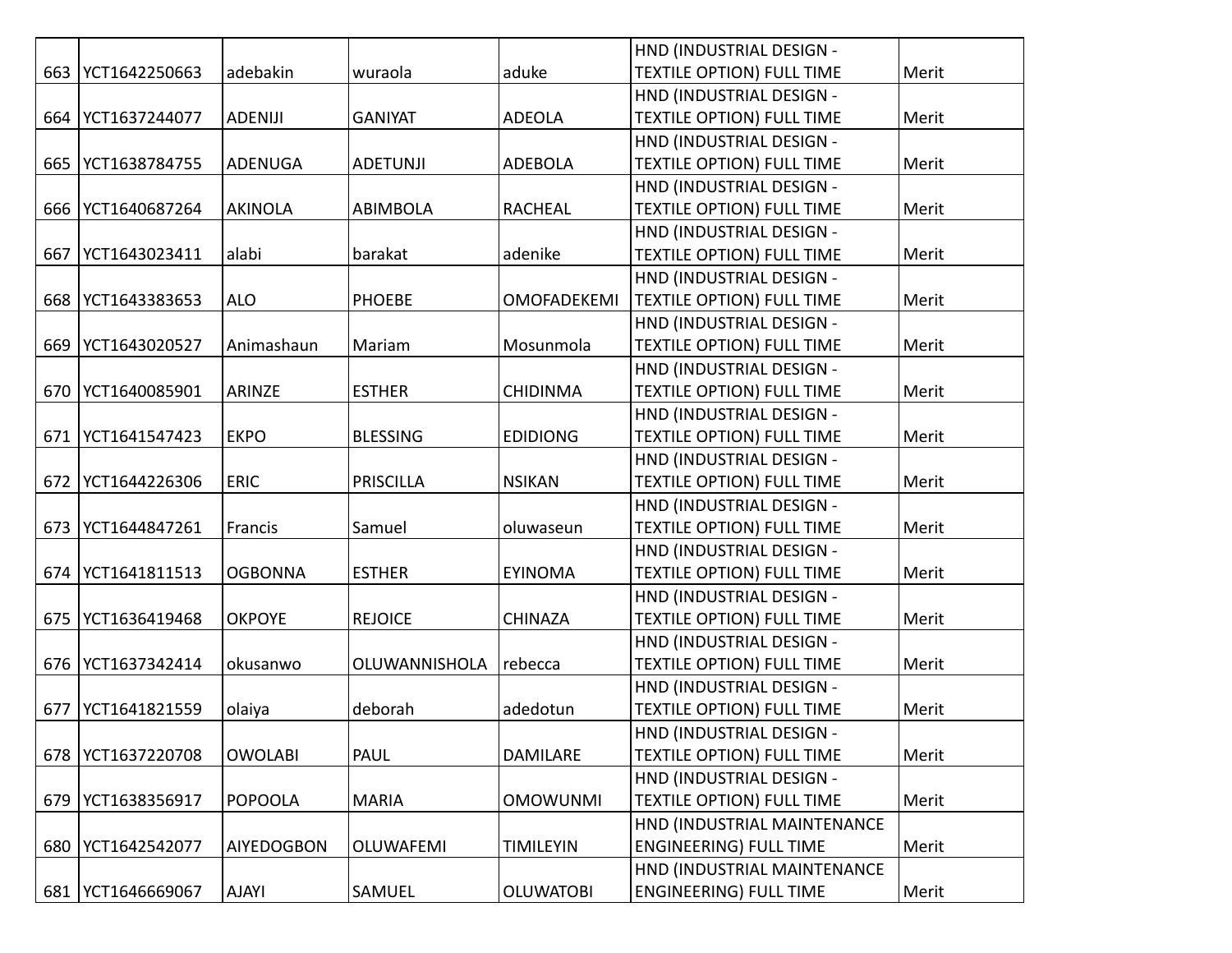|     |               |                  |                   |                  | HND (INDUSTRIAL MAINTENANCE   |       |
|-----|---------------|------------------|-------------------|------------------|-------------------------------|-------|
| 682 | YCT1645188750 | AKEEM            | <b>IBRAHIM</b>    | AREMU            | <b>ENGINEERING) FULL TIME</b> | Merit |
|     |               |                  |                   |                  | HND (INDUSTRIAL MAINTENANCE   |       |
| 683 | YCT1642678580 | Akintayo         | Shedrack          | Kayode           | <b>ENGINEERING) FULL TIME</b> | Merit |
|     |               |                  |                   |                  | HND (INDUSTRIAL MAINTENANCE   |       |
| 684 | YCT1641900376 | anih             | chinonso          | mitchel          | <b>ENGINEERING) FULL TIME</b> | Merit |
|     |               |                  |                   |                  | HND (INDUSTRIAL MAINTENANCE   |       |
| 685 | YCT1638545922 | <b>AYOADE</b>    | <b>MARVELLOUS</b> | <b>OLUWATOBI</b> | <b>ENGINEERING) FULL TIME</b> | Merit |
|     |               |                  |                   |                  | HND (INDUSTRIAL MAINTENANCE   |       |
| 686 | YCT1647837600 | <b>BAMIDELE</b>  | <b>MUBARAK</b>    | <b>OPEYEMI</b>   | <b>ENGINEERING) FULL TIME</b> | Merit |
|     |               |                  |                   |                  | HND (INDUSTRIAL MAINTENANCE   |       |
| 687 | YCT1643046224 | <b>BELLO</b>     | OLUWASEUN         | <b>AYOBAMI</b>   | <b>ENGINEERING) FULL TIME</b> | Merit |
|     |               |                  |                   |                  | HND (INDUSTRIAL MAINTENANCE   |       |
| 688 | YCT1642110393 | Bilesanmi        | Quadri            | Adetokunbo       | <b>ENGINEERING) FULL TIME</b> | Merit |
|     |               |                  |                   |                  | HND (INDUSTRIAL MAINTENANCE   |       |
| 689 | YCT1646134150 | <b>IROBINSO</b>  | <b>IZUCHUKWU</b>  | <b>PRECIOUS</b>  | <b>ENGINEERING) FULL TIME</b> | Merit |
|     |               |                  |                   |                  | HND (INDUSTRIAL MAINTENANCE   |       |
| 690 | YCT1640343117 | Muritala         | <b>Taofeek</b>    | Ademola          | <b>ENGINEERING) FULL TIME</b> | Merit |
|     |               |                  |                   |                  | HND (INDUSTRIAL MAINTENANCE   |       |
| 691 | YCT1644434335 | Oduyemi          | Ahmed             | Victor           | <b>ENGINEERING) FULL TIME</b> | Merit |
|     |               |                  |                   |                  | HND (INDUSTRIAL MAINTENANCE   |       |
| 692 | YCT1638069129 | Olagoke          | Tosin             | Wale             | <b>ENGINEERING) FULL TIME</b> | Merit |
|     |               |                  |                   |                  | HND (INDUSTRIAL MAINTENANCE   |       |
| 693 | YCT1638940972 | Olaonipekun      | Adam              | Adebowale        | <b>ENGINEERING) FULL TIME</b> | Merit |
|     |               |                  |                   |                  | HND (INDUSTRIAL MAINTENANCE   |       |
| 694 | YCT1641900332 | Oloyede          | Olugbenga         | Abraham          | <b>ENGINEERING) FULL TIME</b> | Merit |
|     |               |                  |                   |                  | HND (INDUSTRIAL MAINTENANCE   |       |
| 695 | YCT1642516475 | Olumuyiwa        | Peter             | Iyanuoluwa       | <b>ENGINEERING) FULL TIME</b> | Merit |
|     |               |                  |                   |                  | HND (INDUSTRIAL MAINTENANCE   |       |
| 696 | YCT1637941728 | <b>OLUWAYEMI</b> | <b>TENIOLA</b>    | <b>TEMINI</b>    | <b>ENGINEERING) FULL TIME</b> | Merit |
|     |               |                  |                   |                  | HND (INDUSTRIAL MAINTENANCE   |       |
| 697 | YCT1644438312 | Robert           | Anuoluwapo        | Christopher      | <b>ENGINEERING) FULL TIME</b> | Merit |
|     |               |                  |                   |                  | HND (LEISURE & TOURISM) FULL  |       |
| 698 | YCT1645340660 | AbdulRaheem      | Mariam            | Omolara          | <b>TIME</b>                   | Merit |
|     |               |                  |                   |                  | HND (LEISURE & TOURISM) FULL  |       |
| 699 | YCT1637140364 | Adekunle         | Aishat            | Tanwa            | <b>TIME</b>                   | Merit |
|     |               |                  |                   |                  | HND (LEISURE & TOURISM) FULL  |       |
| 700 | YCT1641718651 | Ajenifuja        | Riliwan           | Adeyemi          | <b>TIME</b>                   | Merit |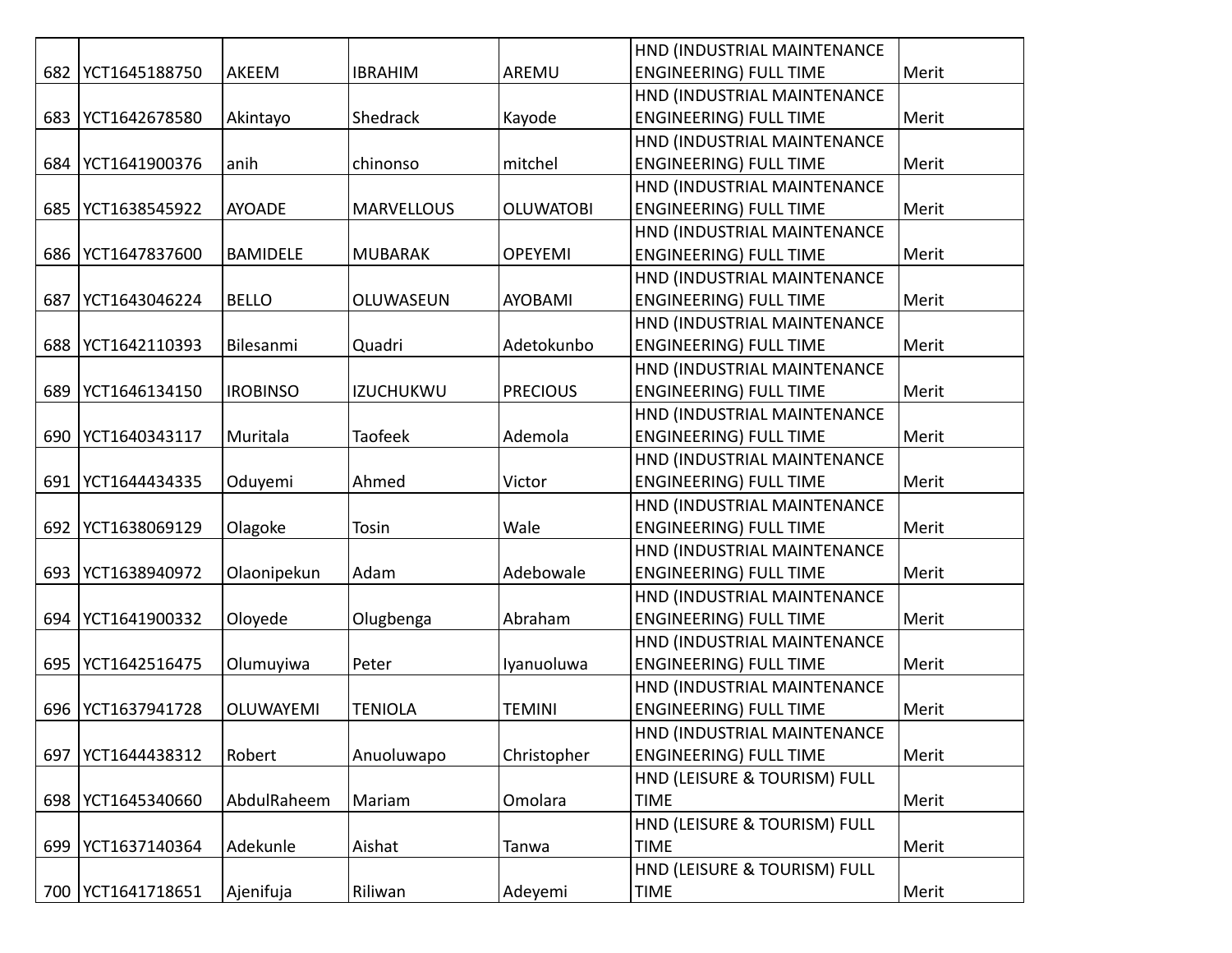|     |                     |                    |                 |                   | HND (LEISURE & TOURISM) FULL |       |
|-----|---------------------|--------------------|-----------------|-------------------|------------------------------|-------|
|     | 701   YCT1636137265 | AKINSANYA          | <b>RUKIYAT</b>  | <b>MOTUNRAYO</b>  | <b>TIME</b>                  | Merit |
|     |                     |                    |                 |                   | HND (LEISURE & TOURISM) FULL |       |
|     | 702   YCT1645081613 | Akponine           | Frank           | Ogheneovo         | <b>TIME</b>                  | Merit |
|     |                     |                    |                 |                   | HND (LEISURE & TOURISM) FULL |       |
|     | 703   YCT1642198649 | Chima              | Joy             | Chika             | <b>TIME</b>                  | Merit |
|     |                     |                    |                 |                   | HND (LEISURE & TOURISM) FULL |       |
| 704 | YCT1642256554       | <b>CHRISTOPHER</b> | <b>JOYCE</b>    | <b>IDARA</b>      | <b>TIME</b>                  | Merit |
|     |                     |                    |                 |                   | HND (LEISURE & TOURISM) FULL |       |
| 705 | YCT1640259316       | <b>EDEKERE</b>     | <b>OLUSHOLA</b> | <b>WHITNEY</b>    | <b>TIME</b>                  | Merit |
|     |                     |                    |                 |                   | HND (LEISURE & TOURISM) FULL |       |
| 706 | YCT1641463702       | Ibitoye            | Victor          | Oluwatobi         | <b>TIME</b>                  | Merit |
|     |                     |                    |                 |                   | HND (LEISURE & TOURISM) FULL |       |
| 707 | YCT1643652433       | <b>ILORI</b>       | <b>VIVIAN</b>   | <b>OMOBOLANLE</b> | <b>TIME</b>                  | Merit |
|     |                     |                    |                 |                   | HND (LEISURE & TOURISM) FULL |       |
| 708 | YCT1636636684       | Lawal              | Opeyemi         | Hamdalat          | <b>TIME</b>                  | Merit |
|     |                     |                    |                 |                   | HND (LEISURE & TOURISM) FULL |       |
| 709 | YCT1636638030       | Obanla             | Fatima          | Tobiloba          | <b>TIME</b>                  | Merit |
|     |                     |                    |                 |                   | HND (LEISURE & TOURISM) FULL |       |
|     | 710   YCT1643187067 | Odebiyi            | Omoyosola       | Akinlawon         | <b>TIME</b>                  | Merit |
|     |                     |                    |                 |                   | HND (LEISURE & TOURISM) FULL |       |
|     | 711   YCT1638255730 | Ogunyemi           | Adekunle        | Daniel            | <b>TIME</b>                  | Merit |
|     |                     |                    |                 |                   | HND (LEISURE & TOURISM) FULL |       |
| 712 | YCT1638255864       | Ogunyemi           | Deborah         | Oluwakemi         | <b>TIME</b>                  | Merit |
|     |                     |                    |                 |                   | HND (LEISURE & TOURISM) FULL |       |
| 713 | YCT1640598995       | <b>OLULEYE</b>     | <b>FUNKE</b>    | <b>GRACE</b>      | <b>TIME</b>                  | Merit |
|     |                     |                    |                 |                   | HND (LEISURE & TOURISM) FULL |       |
|     | 714   YCT1636537173 | Omolade            | Deborah         | Pemisire          | <b>TIME</b>                  | Merit |
|     |                     |                    |                 |                   | HND (LEISURE & TOURISM) FULL |       |
|     | 715   YCT1640256034 | <b>OSIPITAN</b>    | <b>AZEEZAT</b>  | ABOLARINWA        | <b>TIME</b>                  | Merit |
|     | 716   YCT1640185739 | ADEGBENRO          | <b>KEHINDE</b>  | <b>RUKAYAT</b>    | HND (MARKETING) FULL TIME    | Merit |
|     | 717   YCT1636919888 | Adekola            | Mutiat          | Eniola            | HND (MARKETING) FULL TIME    | Merit |
|     | 718   YCT1643640167 | Adeniyi            | Zainab          | Omobolanle        | HND (MARKETING) FULL TIME    | Merit |
|     | 719   YCT1635954818 | Adeniyi            | Samuel          | Abayomi           | HND (MARKETING) FULL TIME    | Merit |
|     | 720   YCT1638396330 | Adeosun            | Olalekan        | Hammed            | HND (MARKETING) FULL TIME    | Merit |
|     | 721   YCT1637169684 | Adeoti             | <b>Success</b>  | Esther            | HND (MARKETING) FULL TIME    | Merit |
|     | 722   YCT1641477783 | <b>ADERINTO</b>    | <b>MUJEEB</b>   | <b>FOLARIN</b>    | HND (MARKETING) FULL TIME    | Merit |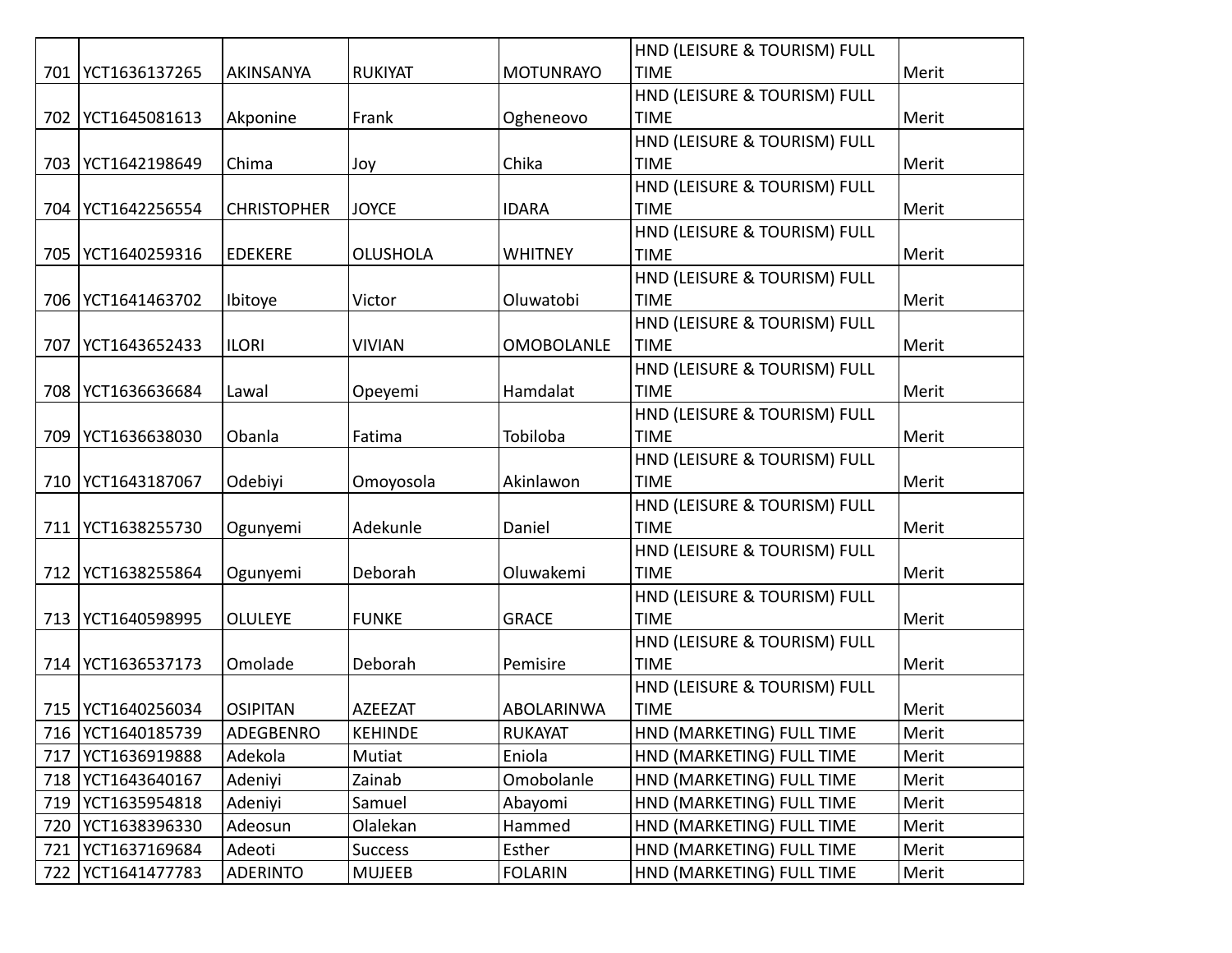|     | 723   YCT1638693798 | Agbaje           | Afeez            | Opeyemi          | HND (MARKETING) FULL TIME | Merit |
|-----|---------------------|------------------|------------------|------------------|---------------------------|-------|
| 724 | YCT1638295346       | Ahon             | Divine           | Ufuoma           | HND (MARKETING) FULL TIME | Merit |
| 725 | YCT1642155129       | AKINDELE         | <b>KAFAYAT</b>   | <b>BUKOLA</b>    | HND (MARKETING) FULL TIME | Merit |
| 726 | YCT1636626038       | AKINLAGUN        | ADEGBOYEGA       | OLAMILEKAN       | HND (MARKETING) FULL TIME | Merit |
| 727 | YCT1636484226       | AKINWANDE        | <b>MARY</b>      | <b>OLUSOLA</b>   | HND (MARKETING) FULL TIME | Merit |
| 728 | YCT1639480240       | Alade            | Uthman           | Olanshile        | HND (MARKETING) FULL TIME | Merit |
| 729 | YCT1638618164       | Alli             | Abiodun          | Adam             | HND (MARKETING) FULL TIME | Merit |
| 730 | YCT1636452357       | Anyanwu          | <b>Martins</b>   | Osinachi         | HND (MARKETING) FULL TIME | Merit |
| 731 | YCT1636740026       | Arogundade       | Segun            | Solomon          | HND (MARKETING) FULL TIME | Merit |
| 732 | YCT1641401859       | Atunde           | OlaOluwa         | Rubben           | HND (MARKETING) FULL TIME | Merit |
| 733 | YCT1642763984       | Babatunde        | Damilola         | Ruth             | HND (MARKETING) FULL TIME | Merit |
| 734 | YCT1640363171       | <b>BAKARE</b>    | <b>USMAN</b>     | <b>OLADAYO</b>   | HND (MARKETING) FULL TIME | Merit |
| 735 | YCT1638861475       | Daniyan          | Rukayat          | Motunrayo        | HND (MARKETING) FULL TIME | Merit |
| 736 | YCT1639788275       | <b>DAVIES</b>    | <b>INIOLUWA</b>  | <b>DEBORAH</b>   | HND (MARKETING) FULL TIME | Merit |
| 737 | YCT1640937494       | Egwurube         | Sunday           | Unazi            | HND (MARKETING) FULL TIME | Merit |
| 738 | YCT1644743324       | Ekong            | Enoobong         | Gift             | HND (MARKETING) FULL TIME | Merit |
| 739 | YCT1638352494       | Ezeh             | Chukwuemeka      | Henry            | HND (MARKETING) FULL TIME | Merit |
| 740 | YCT1641817296       | <b>EZENYI</b>    | <b>CYNTHIA</b>   | <b>OLUCHI</b>    | HND (MARKETING) FULL TIME | Merit |
| 741 | YCT1636622919       | <b>FAREMI</b>    | <b>OLAYIMIKA</b> | <b>ANTHONY</b>   | HND (MARKETING) FULL TIME | Merit |
| 742 | YCT1642064640       | Idowu            | Oluwaseun        | Comfort          | HND (MARKETING) FULL TIME | Merit |
| 743 | YCT1639385096       | Ishola           | Mariam           | Temitope         | HND (MARKETING) FULL TIME | Merit |
| 744 | YCT1640184023       | <b>ISMAILA</b>   | ABDULRAHMAN      |                  | HND (MARKETING) FULL TIME | Merit |
| 745 | YCT1636557495       | <b>IYEKE</b>     | <b>MERCY</b>     |                  | HND (MARKETING) FULL TIME | Merit |
| 746 | YCT1643357986       | James            | Seun             | Emmanuel         | HND (MARKETING) FULL TIME | Merit |
| 747 | YCT1639697993       | Jimoh            | Mistura          | Oyeronke         | HND (MARKETING) FULL TIME | Merit |
| 748 | YCT1640877171       | <b>JOHN</b>      | <b>GRACE</b>     | <b>CHINYERE</b>  | HND (MARKETING) FULL TIME | Merit |
| 749 | YCT1640849199       | LAWAL            | <b>BABATUNDE</b> | <b>BANJY</b>     | HND (MARKETING) FULL TIME | Merit |
| 750 | YCT1641386788       | Malik            | Amirat           | Damilola         | HND (MARKETING) FULL TIME | Merit |
| 751 | YCT1643936258       | <b>NOSAKHARE</b> | <b>GLORIA</b>    | <b>OSARIEMEN</b> | HND (MARKETING) FULL TIME | Merit |
|     | 752   YCT1641807388 | Ogunpola         | Damilola         | Gbemisola        | HND (MARKETING) FULL TIME | Merit |
|     | 753   YCT1645168915 | <b>OIO</b>       | <b>OLAWUNMI</b>  | <b>JOHN</b>      | HND (MARKETING) FULL TIME | Merit |
| 754 | YCT1639383216       | Okeleye          | Abimbola         | Temitope         | HND (MARKETING) FULL TIME | Merit |
| 755 | YCT1636740397       | OKUNNUGA         | <b>KEHINDE</b>   | <b>KAFILAT</b>   | HND (MARKETING) FULL TIME | Merit |
| 756 | YCT1637224125       | <b>OLADEJO</b>   | <b>MATTHEW</b>   | PELUMI           | HND (MARKETING) FULL TIME | Merit |
| 757 | YCT1636218432       | <b>OLADEJO</b>   | <b>JELILAT</b>   | <b>OMOWUNMI</b>  | HND (MARKETING) FULL TIME | Merit |
|     | 758   YCT1642274238 | Olushola         | Oluwabunmi       | Mary             | HND (MARKETING) FULL TIME | Merit |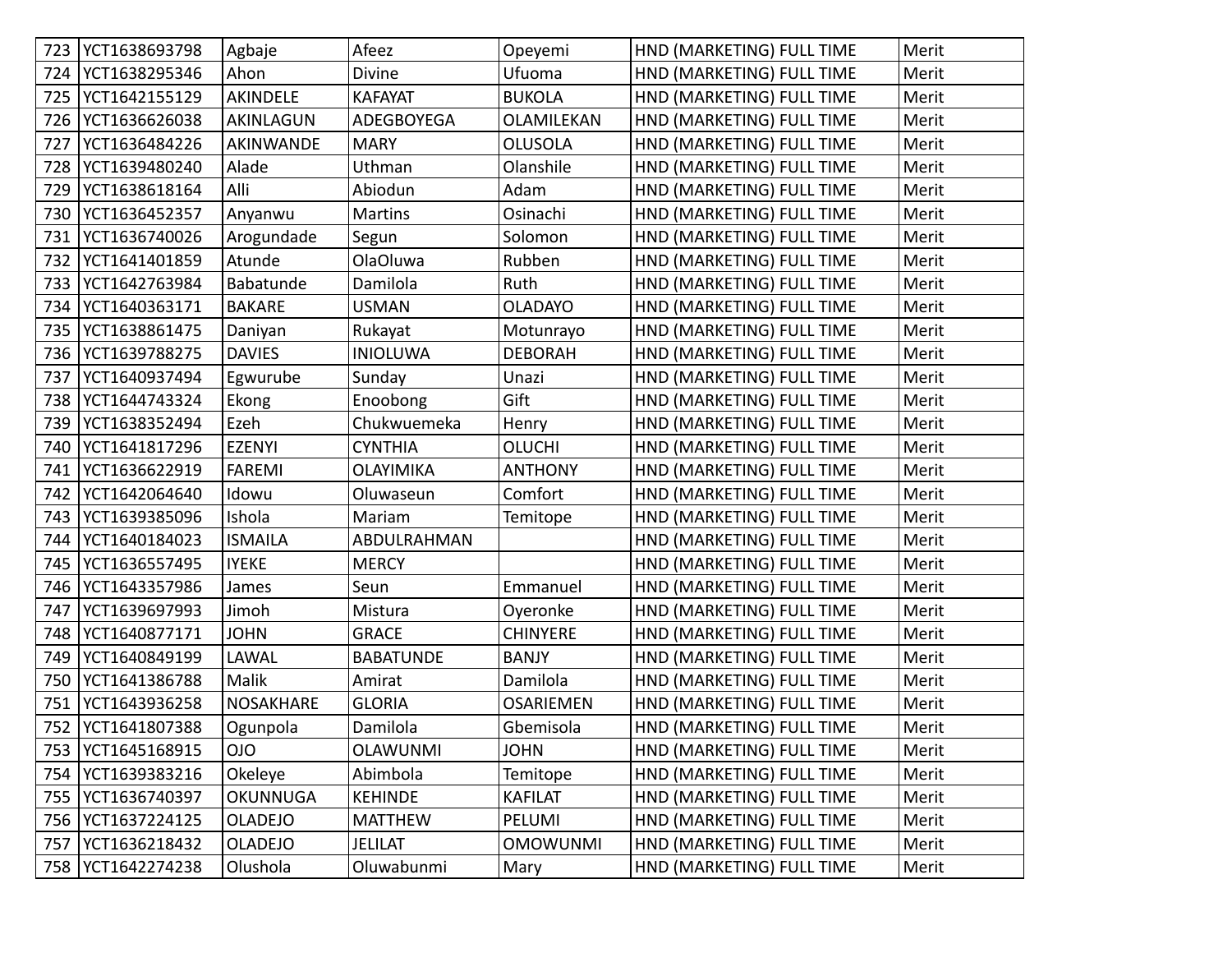|     |                     | <b>OLUWAGBOTE</b> |                    |                  |                           |       |
|-----|---------------------|-------------------|--------------------|------------------|---------------------------|-------|
| 759 | YCT1637144501       | MI                | <b>AYODIPO</b>     | <b>JOEL</b>      | HND (MARKETING) FULL TIME | Merit |
| 760 | YCT1638966645       | onyema            | ogochukwu          | sylvia           | HND (MARKETING) FULL TIME | Merit |
| 761 | YCT1636576430       | <b>OWOEYE</b>     | <b>TAIYE</b>       | <b>PETER</b>     | HND (MARKETING) FULL TIME | Merit |
| 762 | YCT1639472800       | <b>OYESOLA</b>    | <b>DAMILOLA</b>    | <b>ELIZABETH</b> | HND (MARKETING) FULL TIME | Merit |
| 763 | YCT1637045653       | Saliu             | Fathia             | Pelumi           | HND (MARKETING) FULL TIME | Merit |
| 764 | YCT1638484461       | Shobowale         | Busayo             | Dorcas           | HND (MARKETING) FULL TIME | Merit |
| 765 | YCT1638994728       | Shobowale         | Folashade          | Itunu            | HND (MARKETING) FULL TIME | Merit |
| 766 | YCT1642854699       | <b>SUNDAY</b>     | <b>ONYEMOWO</b>    | <b>SHALOM</b>    | HND (MARKETING) FULL TIME | Merit |
| 767 | YCT1641562441       | <b>TONY</b>       | <b>FAITH</b>       | <b>PRECIOUS</b>  | HND (MARKETING) FULL TIME | Merit |
| 768 | YCT1636821147       | Uduehi            | Itohani            | Itohan           | HND (MARKETING) FULL TIME | Merit |
| 769 | YCT1639987672       | Utulu             | Blessing           | <b>Brenda</b>    | HND (MARKETING) FULL TIME | Merit |
|     |                     |                   |                    |                  | HND (MASS COMMUNICATION)  |       |
| 770 | YCT1642681611       | <b>ADEDOYIN</b>   | <b>TOBI</b>        | <b>MORADEKE</b>  | <b>FULL TIME</b>          | Merit |
|     |                     |                   |                    |                  | HND (MASS COMMUNICATION)  |       |
| 771 | YCT1639037483       | Adegbenro         | Aminat             | Motunrayo        | <b>FULL TIME</b>          | Merit |
|     |                     |                   |                    |                  | HND (MASS COMMUNICATION)  |       |
|     | 772   YCT1639996024 | <b>ADEKUNLE</b>   | <b>FAVOUR</b>      | <b>KATE</b>      | <b>FULL TIME</b>          | Merit |
|     |                     |                   |                    |                  | HND (MASS COMMUNICATION)  |       |
| 773 | YCT1644959078       | <b>AGBO</b>       | <b>STEPHEN</b>     | <b>ITODO</b>     | <b>FULL TIME</b>          | Merit |
|     |                     |                   |                    |                  | HND (MASS COMMUNICATION)  |       |
|     | 774   YCT1638882513 | Aina              | <b>Blessing</b>    | Rebecca          | <b>FULL TIME</b>          | Merit |
|     |                     |                   |                    |                  | HND (MASS COMMUNICATION)  |       |
| 775 | YCT1642774087       | Aiyeloja          | Omotoyosi          | Sidiqut          | <b>FULL TIME</b>          | Merit |
|     |                     |                   |                    |                  | HND (MASS COMMUNICATION)  |       |
| 776 | YCT1642937717       | AWUNU             | <b>TEMITOPE</b>    | SONAYON          | <b>FULL TIME</b>          | Merit |
|     |                     |                   |                    |                  | HND (MASS COMMUNICATION)  |       |
| 777 | YCT1636118775       | <b>AYOOLA</b>     | <b>OLUWABUKOLA</b> | <b>ADIAT</b>     | <b>FULL TIME</b>          | Merit |
|     |                     |                   |                    |                  | HND (MASS COMMUNICATION)  |       |
| 778 | YCT1643377268       | Bassey            | Blessing           | Okon             | <b>FULL TIME</b>          | Merit |
|     |                     |                   |                    |                  | HND (MASS COMMUNICATION)  |       |
| 779 | YCT1646820462       | <b>CHIKA</b>      | <b>CHIOMA</b>      | <b>GIFT</b>      | <b>FULL TIME</b>          | Merit |
|     |                     |                   |                    |                  | HND (MASS COMMUNICATION)  |       |
| 780 | YCT1641543910       | Eyiowuawi         | Abosede            | Olayinmika       | <b>FULL TIME</b>          | Merit |
|     |                     |                   |                    |                  | HND (MASS COMMUNICATION)  |       |
| 781 | YCT1641823023       | Igwe              | Francis            | Chidiebere       | <b>FULL TIME</b>          | Merit |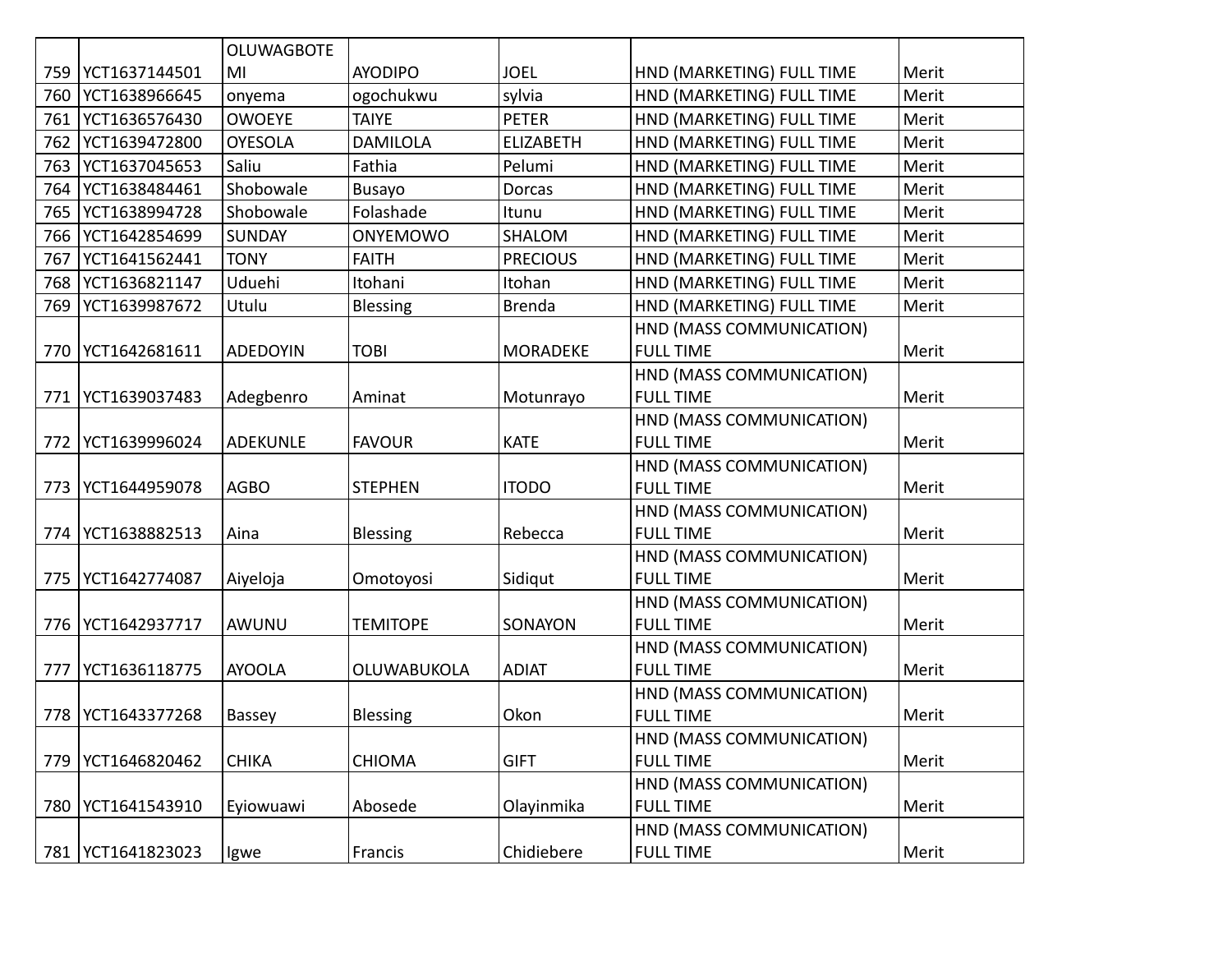|     |               |                    |                   |                                | HND (MASS COMMUNICATION)     |       |
|-----|---------------|--------------------|-------------------|--------------------------------|------------------------------|-------|
| 782 | YCT1643205880 | Imoh               | Allwell           | Ugochukwu                      | <b>FULL TIME</b>             | Merit |
|     |               |                    |                   |                                | HND (MASS COMMUNICATION)     |       |
| 783 | YCT1643123164 | <b>IYAMA</b>       | <b>JOYCE</b>      | <b>ONYEBUCHI</b>               | <b>FULL TIME</b>             | Merit |
|     |               |                    |                   |                                | HND (MASS COMMUNICATION)     |       |
| 784 | YCT1637080757 | <b>KELVIN</b>      | <b>BLESSING</b>   | <b>GOODNESS ELLA FULL TIME</b> |                              | Merit |
|     |               |                    |                   |                                | HND (MASS COMMUNICATION)     |       |
| 785 | YCT1637593804 | Mowette            | Francis           | Tobechukwu                     | <b>FULL TIME</b>             | Merit |
|     |               |                    |                   |                                | HND (MASS COMMUNICATION)     |       |
| 786 | YCT1645375937 | Obiji              | Joyce             | Oluchi                         | <b>FULL TIME</b>             | Merit |
|     |               |                    |                   |                                | HND (MASS COMMUNICATION)     |       |
| 787 | YCT1642938079 | <b>OKWARA</b>      | <b>LILIAN</b>     | <b>ADA</b>                     | <b>FULL TIME</b>             | Merit |
|     |               |                    |                   |                                | HND (MASS COMMUNICATION)     |       |
| 788 | YCT1640765072 | <b>OLANIYAN</b>    | <b>OPEYEMI</b>    | <b>MUJEEB</b>                  | <b>FULL TIME</b>             | Merit |
|     |               |                    |                   |                                | HND (MASS COMMUNICATION)     |       |
| 789 | YCT1639878054 | Olatuga            | Victoria          | Oluwaseun                      | <b>FULL TIME</b>             | Merit |
|     |               |                    |                   |                                | HND (MASS COMMUNICATION)     |       |
| 790 | YCT1636649374 | <b>OSHINKAYODE</b> | <b>BOLUWATIFE</b> | <b>ROSEMARY</b>                | <b>FULL TIME</b>             | Merit |
|     |               |                    |                   |                                | HND (MASS COMMUNICATION)     |       |
| 791 | YCT1638231660 | <b>OYELEKE</b>     | <b>PRECIOUS</b>   | <b>OLUWAYEMISI</b>             | <b>FULL TIME</b>             | Merit |
|     |               |                    |                   |                                | HND (MASS COMMUNICATION)     |       |
| 792 | YCT1638733758 | <b>SONAIKE</b>     | OLUWAYIMIKA       | <b>ESTHER</b>                  | <b>FULL TIME</b>             | Merit |
|     |               |                    |                   |                                | HND (MASS COMMUNICATION)     |       |
| 793 | YCT1639037764 | Stephen            | Onome             | Oluwatosin                     | <b>FULL TIME</b>             | Merit |
|     |               |                    |                   |                                | HND (MASS COMMUNICATION)     |       |
| 794 | YCT1639557702 | <b>TAIWO</b>       | <b>KEHINDE</b>    | <b>DAMILOLA</b>                | <b>FULL TIME</b>             | Merit |
|     |               |                    |                   |                                | HND (MASS COMMUNICATION)     |       |
| 795 | YCT1646818703 | <b>UDOKWU</b>      | <b>DEBORAH</b>    | <b>AMARACHI</b>                | <b>FULL TIME</b>             | Merit |
|     |               |                    |                   |                                | HND (MASS COMMUNICATION)     |       |
| 796 | YCT1646746814 | YAKUBU             | <b>PEACE</b>      | <b>JUSTINA</b>                 | <b>FULL TIME</b>             | Merit |
|     |               |                    |                   |                                | HND (MECHANICAL ENGINEERING) |       |
| 797 | YCT1638619308 | ABARA              | <b>FRIDAY</b>     | <b>ABARA</b>                   | <b>FULL TIME</b>             | Merit |
|     |               |                    |                   |                                | HND (MECHANICAL ENGINEERING) |       |
| 798 | YCT1643124896 | <b>ADEDOTUN</b>    | <b>ADEDOYIN</b>   | <b>ZACCHEAUS</b>               | <b>FULL TIME</b>             | Merit |
|     |               |                    |                   |                                | HND (MECHANICAL ENGINEERING) |       |
| 799 | YCT1646914441 | <b>ADEKUNLE</b>    | OLANREWAJU        | <b>MICHEAL</b>                 | <b>FULL TIME</b>             | Merit |
|     |               |                    |                   |                                | HND (MECHANICAL ENGINEERING) |       |
| 800 | YCT1641544536 | adeleye            | samuel            | akinkunmi                      | <b>FULL TIME</b>             | Merit |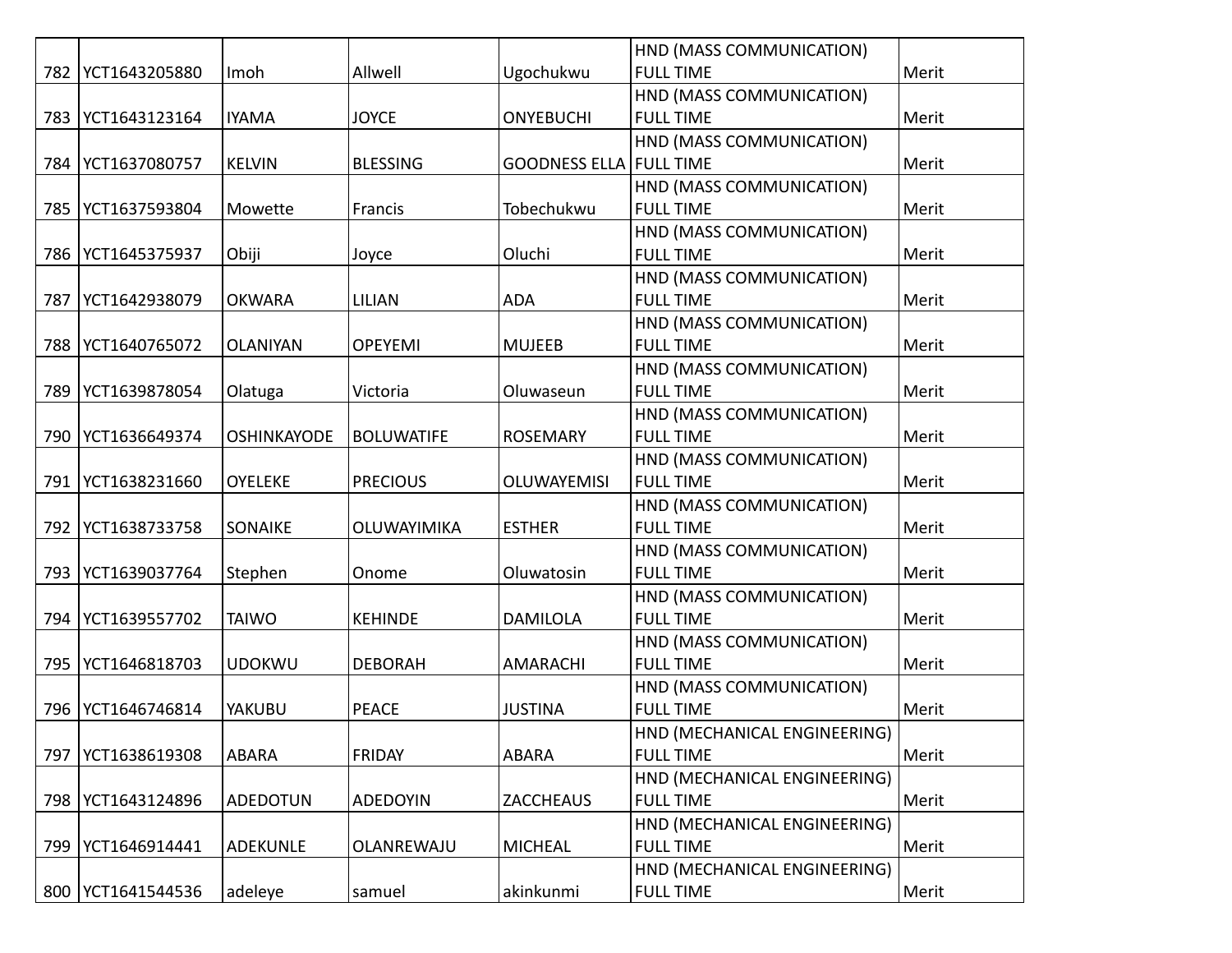|     |                     |                    |                   |                   | HND (MECHANICAL ENGINEERING) |       |
|-----|---------------------|--------------------|-------------------|-------------------|------------------------------|-------|
| 801 | YCT1636711521       | <b>ADENIJI</b>     | <b>KEHINDE</b>    | <b>DAVID</b>      | <b>FULL TIME</b>             | Merit |
|     |                     |                    |                   |                   | HND (MECHANICAL ENGINEERING) |       |
| 802 | YCT1636622950       | adeniji            | quadri            | olalekan          | <b>FULL TIME</b>             | Merit |
|     |                     |                    |                   |                   | HND (MECHANICAL ENGINEERING) |       |
| 803 | YCT1637140656       | ADESANYA           | <b>MATHEW</b>     | OLUWASEGUN        | <b>FULL TIME</b>             | Merit |
|     |                     |                    |                   |                   | HND (MECHANICAL ENGINEERING) |       |
| 804 | YCT1644663116       | Adeshina           | Ridwan            | Mayowa            | <b>FULL TIME</b>             | Merit |
|     |                     |                    |                   |                   | HND (MECHANICAL ENGINEERING) |       |
| 805 | YCT1645179199       | Adetuberu          | Tosin             | David             | <b>FULL TIME</b>             | Merit |
|     |                     |                    |                   |                   | HND (MECHANICAL ENGINEERING) |       |
| 806 | YCT1643755736       | Adio               | Sodiq             | Oluwaseun         | <b>FULL TIME</b>             | Merit |
|     |                     |                    |                   |                   | HND (MECHANICAL ENGINEERING) |       |
| 807 | YCT1640102631       | Afolabi            | Adeola            | Afeez             | <b>FULL TIME</b>             | Merit |
|     |                     |                    |                   |                   | HND (MECHANICAL ENGINEERING) |       |
| 808 | YCT1644927738       | <b>AHMED</b>       | <b>ABDULFATAI</b> | <b>FOLAWUYO</b>   | <b>FULL TIME</b>             | Merit |
|     |                     |                    |                   |                   | HND (MECHANICAL ENGINEERING) |       |
| 809 | YCT1642088115       | <b>AJIBOYE</b>     | <b>ELIJAH</b>     | <b>TEMITAYO</b>   | <b>FULL TIME</b>             | Merit |
|     |                     |                    |                   |                   | HND (MECHANICAL ENGINEERING) |       |
| 810 | YCT1644859896       | Akinreti           | Dhikrullah        | Kolapo            | <b>FULL TIME</b>             | Merit |
|     |                     |                    |                   |                   | HND (MECHANICAL ENGINEERING) |       |
| 811 | YCT1645170923       | Akinsanya          | Anuoluwapo        | Rapheal           | <b>FULL TIME</b>             | Merit |
|     |                     |                    |                   |                   | HND (MECHANICAL ENGINEERING) |       |
|     | 812   YCT1646506382 | <b>ALABI</b>       | <b>PAUL</b>       | <b>OLUWATOBI</b>  | <b>FULL TIME</b>             | Merit |
|     |                     |                    |                   |                   | HND (MECHANICAL ENGINEERING) |       |
| 813 | YCT1640277651       | Alakija            | Kehinde           | Rodhiat           | <b>FULL TIME</b>             | Merit |
|     |                     |                    |                   |                   | HND (MECHANICAL ENGINEERING) |       |
|     | 814   YCT1641043394 | <b>AMATEBE</b>     | <b>EMMANUEL</b>   | <b>EBIKENIYE</b>  | <b>FULL TIME</b>             | Merit |
|     |                     |                    |                   |                   | HND (MECHANICAL ENGINEERING) |       |
| 815 | YCT1636379944       | <b>ATILADE</b>     | <b>OLAOTAN</b>    | <b>ADEOLA</b>     | <b>FULL TIME</b>             | Merit |
|     |                     |                    |                   |                   | HND (MECHANICAL ENGINEERING) |       |
| 816 | YCT1641334208       | Babatola           | Samuel            | Ayoola            | <b>FULL TIME</b>             | Merit |
|     |                     |                    |                   |                   | HND (MECHANICAL ENGINEERING) |       |
| 817 | YCT1638362280       | Bankole            | Qayyum            | Damilare          | <b>FULL TIME</b>             | Merit |
|     |                     |                    |                   |                   | HND (MECHANICAL ENGINEERING) |       |
| 818 | YCT1639572328       | <b>BELLO</b>       | <b>HABEEB</b>     | <b>TAIYE</b>      | <b>FULL TIME</b>             | Merit |
|     |                     |                    |                   |                   | HND (MECHANICAL ENGINEERING) |       |
| 819 | YCT1641295476       | <b>CHIKE-OKOYE</b> | <b>EBUBE</b>      | <b>CHINEMELUM</b> | <b>FULL TIME</b>             | Merit |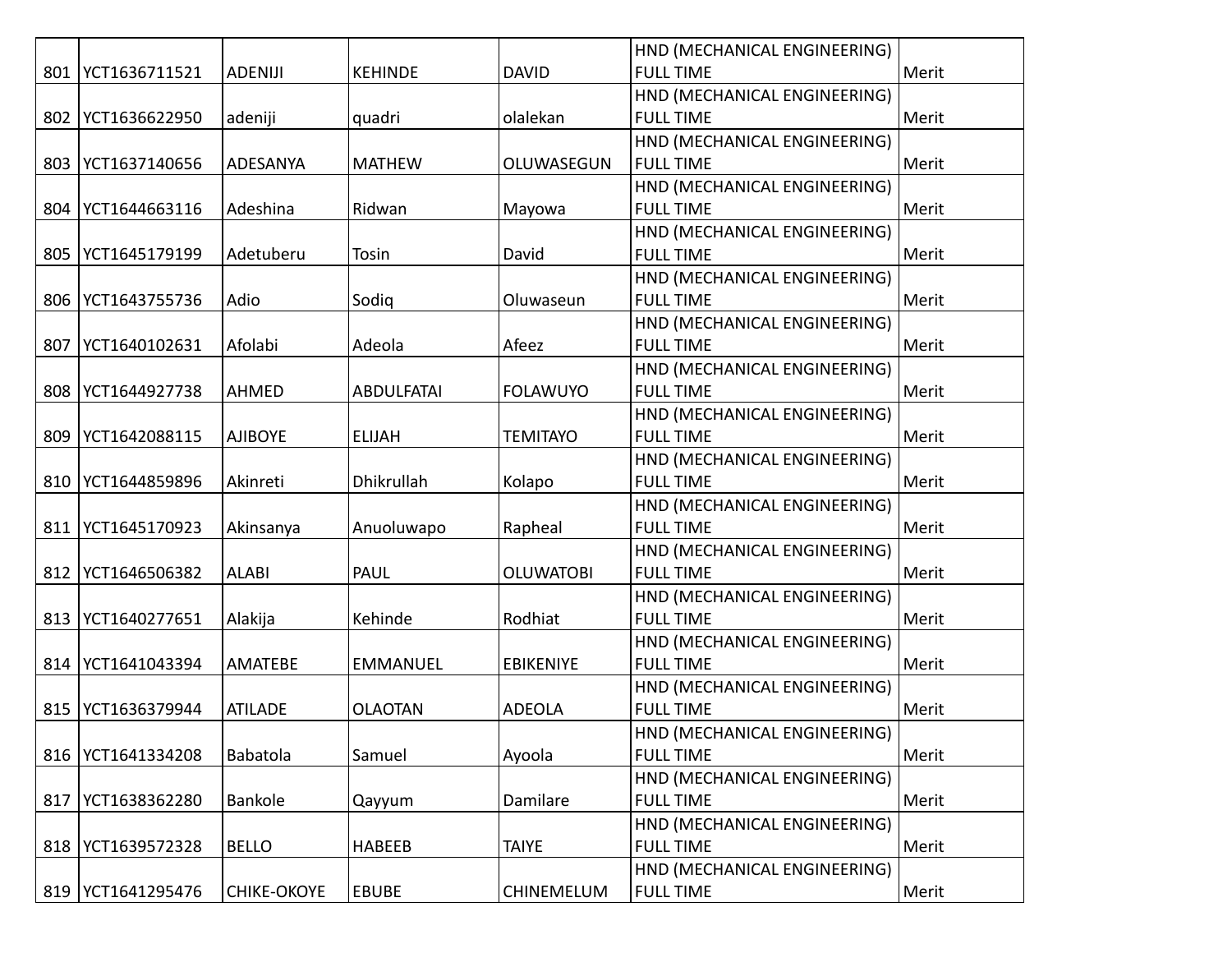|     |                     |                 |                     |                   | HND (MECHANICAL ENGINEERING) |       |
|-----|---------------------|-----------------|---------------------|-------------------|------------------------------|-------|
| 820 | YCT1641554320       | Dagbo           | Abayomi             | David             | <b>FULL TIME</b>             | Merit |
|     |                     |                 |                     |                   | HND (MECHANICAL ENGINEERING) |       |
| 821 | YCT1645541605       | Daniel          | Kenneth             | Oni               | <b>FULL TIME</b>             | Merit |
|     |                     |                 |                     |                   | HND (MECHANICAL ENGINEERING) |       |
| 822 | YCT1639071719       | <b>DIYA</b>     | <b>DAMILOLA</b>     | JULIANA           | <b>FULL TIME</b>             | Merit |
|     |                     |                 |                     |                   | HND (MECHANICAL ENGINEERING) |       |
| 823 | YCT1642519301       | <b>DOPAMU</b>   | <b>OLABAMIBO</b>    | <b>AYOMIDE</b>    | <b>FULL TIME</b>             | Merit |
|     |                     |                 |                     |                   | HND (MECHANICAL ENGINEERING) |       |
|     | 824   YCT1643880305 | <b>DOSU</b>     | <b>JOEL</b>         | <b>OLUWASEYI</b>  | <b>FULL TIME</b>             | Merit |
|     |                     |                 |                     | OLUWAGBEMIL       | HND (MECHANICAL ENGINEERING) |       |
| 825 | YCT1643297866       | <b>FREGENE</b>  | <b>TOSANWUNMI</b>   | EKE               | <b>FULL TIME</b>             | Merit |
|     |                     |                 |                     |                   | HND (MECHANICAL ENGINEERING) |       |
| 826 | YCT1638359494       | <b>GANIYU</b>   | <b>IDOWU</b>        | <b>RAHMON</b>     | <b>FULL TIME</b>             | Merit |
|     |                     |                 |                     |                   | HND (MECHANICAL ENGINEERING) |       |
| 827 | YCT1641395779       | Goddy           | obioma              | Augustine         | <b>FULL TIME</b>             | Merit |
|     |                     |                 |                     |                   | HND (MECHANICAL ENGINEERING) |       |
| 828 | YCT1643621471       | <b>IKHANOBA</b> | <b>AYOMIDE</b>      | <b>IYANUOLUWA</b> | <b>FULL TIME</b>             | Merit |
|     |                     |                 |                     |                   | HND (MECHANICAL ENGINEERING) |       |
| 829 | YCT1638450494       | <b>JOSHUA</b>   | <b>DAMILOLA</b>     | <b>OLUBUNMI</b>   | <b>FULL TIME</b>             | Merit |
|     |                     |                 |                     |                   | HND (MECHANICAL ENGINEERING) |       |
| 830 | YCT1637773035       | LAWAL           | SAMUEL              | <b>OLAMIDE</b>    | <b>FULL TIME</b>             | Merit |
|     |                     |                 |                     |                   | HND (MECHANICAL ENGINEERING) |       |
| 831 | YCT1637068103       | Liameed         | Abdulraheem         | Adedeji           | <b>FULL TIME</b>             | Merit |
|     |                     |                 |                     |                   | HND (MECHANICAL ENGINEERING) |       |
| 832 | YCT1644076512       | <b>LUCKY</b>    | <b>BARITOGESIAN</b> | <b>BARRY</b>      | <b>FULL TIME</b>             | Merit |
|     |                     |                 |                     |                   | HND (MECHANICAL ENGINEERING) |       |
| 833 | YCT1639046075       | Matthew         | Inieti              | Wisdom            | <b>FULL TIME</b>             | Merit |
|     |                     |                 |                     |                   | HND (MECHANICAL ENGINEERING) |       |
| 834 | YCT1643374254       | <b>MERI</b>     | <b>DANIEL</b>       | <b>KELECHI</b>    | <b>FULL TIME</b>             | Merit |
|     |                     |                 |                     |                   | HND (MECHANICAL ENGINEERING) |       |
| 835 | YCT1637318743       | <b>MOORE</b>    | <b>DAMILOLA</b>     | <b>OPEYEMI</b>    | <b>FULL TIME</b>             | Merit |
|     |                     |                 |                     |                   | HND (MECHANICAL ENGINEERING) |       |
| 836 | YCT1644406251       | Na-Allah        | Khalid              | Temitope          | <b>FULL TIME</b>             | Merit |
|     |                     |                 |                     |                   | HND (MECHANICAL ENGINEERING) |       |
| 837 | YCT1644857561       | Nwagbso         | Samuel              | Ihechimere        | <b>FULL TIME</b>             | Merit |
|     |                     |                 |                     |                   | HND (MECHANICAL ENGINEERING) |       |
| 838 | YCT1643269637       | nwogu           | pascal              | osita             | <b>FULL TIME</b>             | Merit |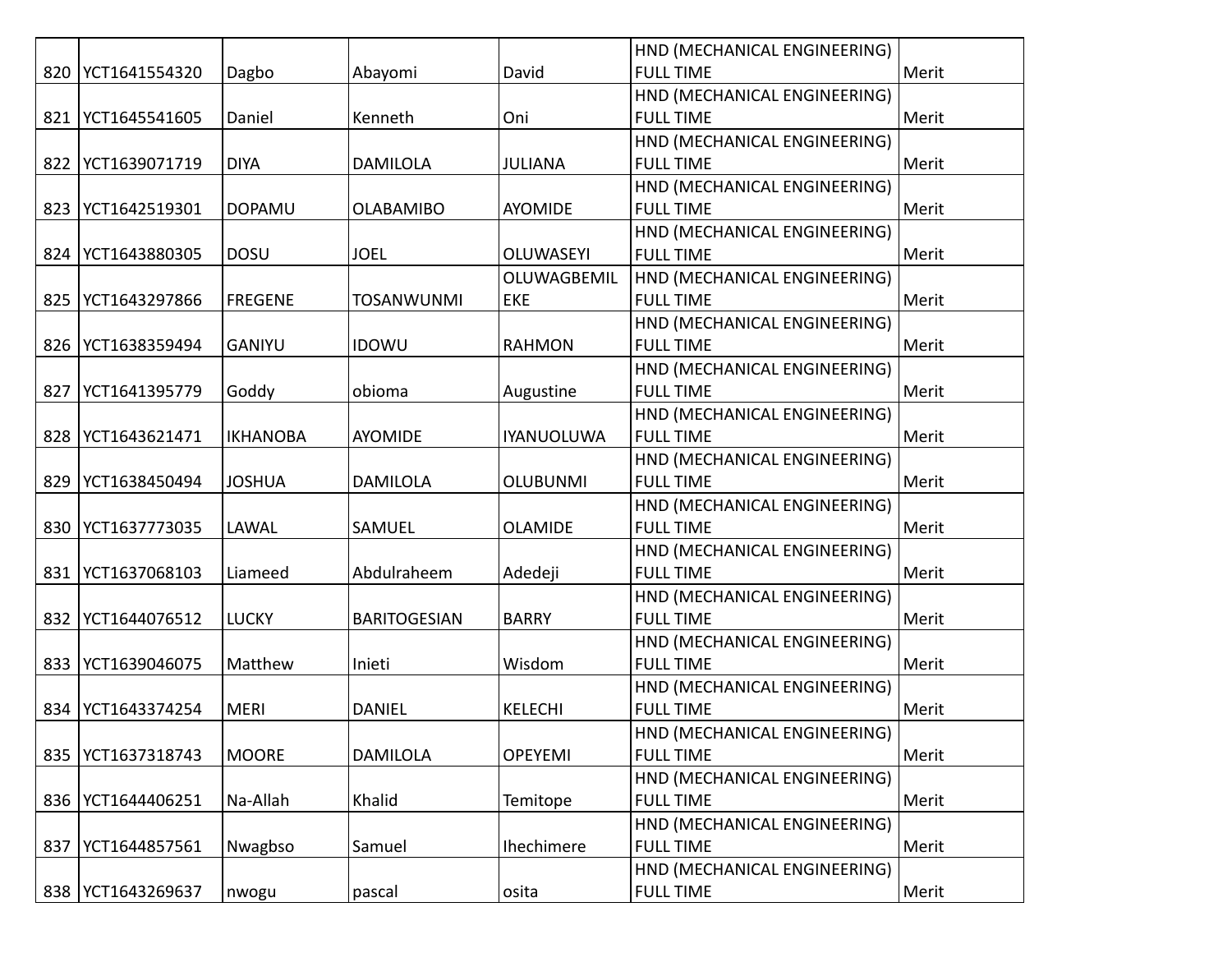|     |               |                  |                   |                    | HND (MECHANICAL ENGINEERING) |       |
|-----|---------------|------------------|-------------------|--------------------|------------------------------|-------|
| 839 | YCT1637427693 | <b>OBASI</b>     | <b>OGBONNA</b>    | <b>JOHN</b>        | <b>FULL TIME</b>             | Merit |
|     |               |                  |                   |                    | HND (MECHANICAL ENGINEERING) |       |
| 840 | YCT1641299806 | Obasi            | Anthony           | Chijioke           | <b>FULL TIME</b>             | Merit |
|     |               |                  |                   |                    | HND (MECHANICAL ENGINEERING) |       |
| 841 | YCT1644836593 | obioma           | ugochukwu         | Daniel             | <b>FULL TIME</b>             | Merit |
|     |               |                  |                   |                    | HND (MECHANICAL ENGINEERING) |       |
| 842 | YCT1637582700 | <b>OBOH</b>      | <b>ALLWELL</b>    | <b>OSEMUDIAMEN</b> | <b>FULL TIME</b>             | Merit |
|     |               |                  |                   |                    | HND (MECHANICAL ENGINEERING) |       |
| 843 | YCT1640235120 | <b>OGUNREKUN</b> | <b>OKIKIOLUWA</b> | <b>OSAYAMEN</b>    | <b>FULL TIME</b>             | Merit |
|     |               |                  |                   |                    | HND (MECHANICAL ENGINEERING) |       |
| 844 | YCT1645780527 | Oguntola         | Olamide           | Joshua             | <b>FULL TIME</b>             | Merit |
|     |               |                  |                   |                    | HND (MECHANICAL ENGINEERING) |       |
| 845 | YCT1639652029 | <b>OHIKUDU</b>   | <b>ELISHA</b>     | Α                  | <b>FULL TIME</b>             | Merit |
|     |               |                  |                   |                    | HND (MECHANICAL ENGINEERING) |       |
| 846 | YCT1642599416 | Ojelabi          | Rebecca           | Oluwafisayomi      | <b>FULL TIME</b>             | Merit |
|     |               |                  |                   |                    | HND (MECHANICAL ENGINEERING) |       |
| 847 | YCT1644365470 | <b>OKE</b>       | <b>ISRAEL</b>     | <b>DAVID</b>       | <b>FULL TIME</b>             | Merit |
|     |               |                  |                   |                    | HND (MECHANICAL ENGINEERING) |       |
| 848 | YCT1643645140 | Okoh             | Anthonious        | Ezioyi             | <b>FULL TIME</b>             | Merit |
|     |               |                  |                   |                    | HND (MECHANICAL ENGINEERING) |       |
| 849 | YCT1640001662 | <b>OKWUOSA</b>   | <b>MONICA</b>     | <b>IJEOMA</b>      | <b>FULL TIME</b>             | Merit |
|     |               |                  |                   |                    | HND (MECHANICAL ENGINEERING) |       |
| 850 | YCT1646832067 | oladipupo        | olaoluwa          |                    | <b>FULL TIME</b>             | Merit |
|     |               |                  |                   |                    | HND (MECHANICAL ENGINEERING) |       |
| 851 | YCT1647321806 | <b>OLAJIDE</b>   | <b>ABDULLAHI</b>  | <b>MOBOLAJI</b>    | <b>FULL TIME</b>             | Merit |
|     |               |                  |                   |                    | HND (MECHANICAL ENGINEERING) |       |
| 852 | YCT1643569419 | Olamoyegun       | Fuad              | Ayobami            | <b>FULL TIME</b>             | Merit |
|     |               |                  |                   |                    | HND (MECHANICAL ENGINEERING) |       |
| 853 | YCT1644855293 | Olloh            | David             | Babundo            | <b>FULL TIME</b>             | Merit |
|     |               |                  |                   |                    | HND (MECHANICAL ENGINEERING) |       |
| 854 | YCT1643736077 | OLUWOSELU        | SAMUEL            | <b>BAMIDELE</b>    | <b>FULL TIME</b>             | Merit |
|     |               |                  |                   |                    | HND (MECHANICAL ENGINEERING) |       |
| 855 | YCT1644846438 | Onafeko          | Babatunde         | Taofeeq            | <b>FULL TIME</b>             | Merit |
|     |               |                  |                   |                    | HND (MECHANICAL ENGINEERING) |       |
| 856 | YCT1646735819 | Oni              | Oluwapelumi       | Adebowale          | <b>FULL TIME</b>             | Merit |
|     |               |                  |                   |                    | HND (MECHANICAL ENGINEERING) |       |
| 857 | YCT1643103106 | ONI              | ZION              | <b>IYINKRISTI</b>  | <b>FULL TIME</b>             | Merit |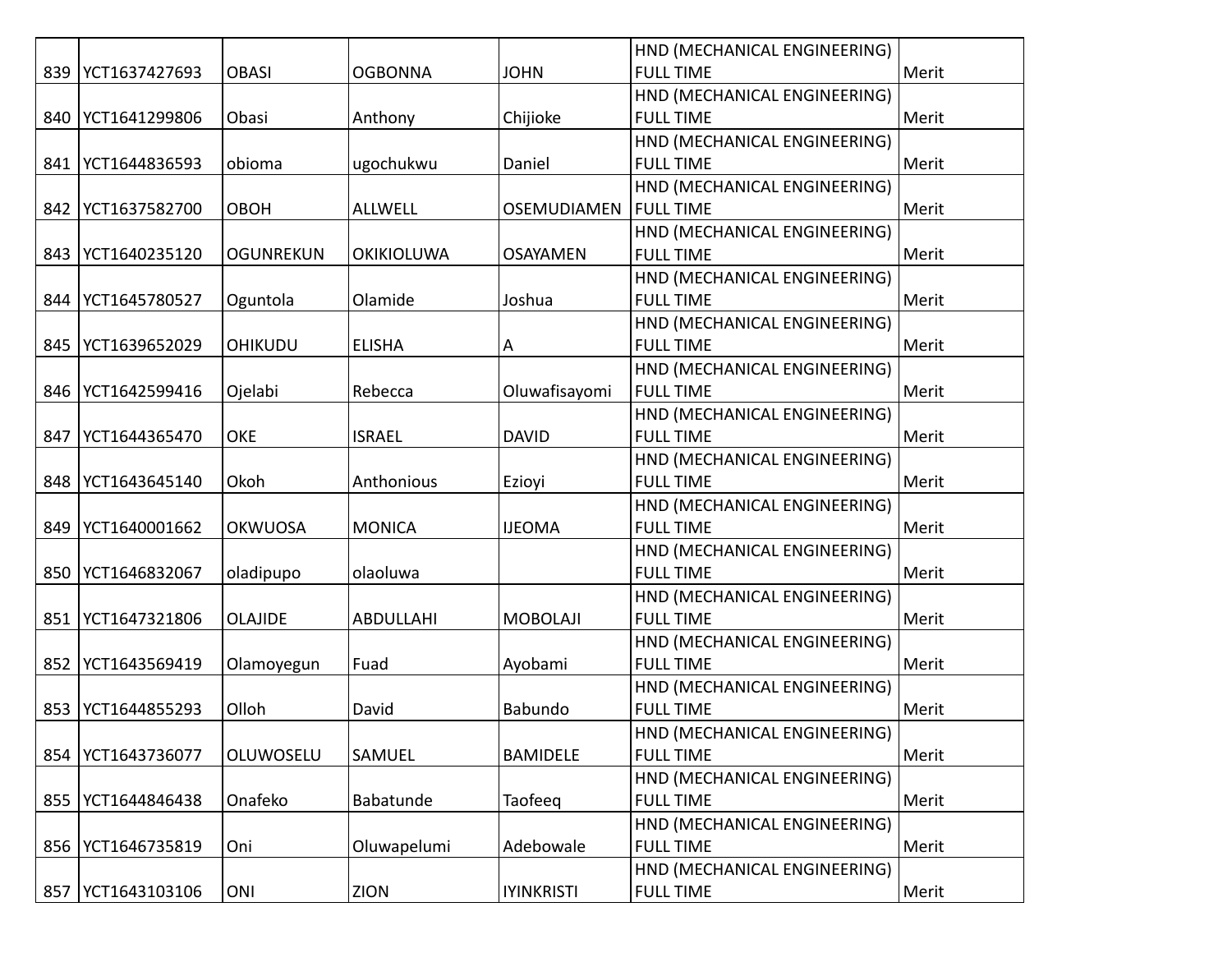|     |                     |                 |                 |                     | HND (MECHANICAL ENGINEERING)  |       |
|-----|---------------------|-----------------|-----------------|---------------------|-------------------------------|-------|
| 858 | YCT1636638106       | <b>OREKOYA</b>  | <b>AFUSAT</b>   | <b>DAMILOLA</b>     | <b>FULL TIME</b>              | Merit |
|     |                     |                 |                 |                     | HND (MECHANICAL ENGINEERING)  |       |
| 859 | YCT1640252643       | ORUMWENSE       | <b>EMMANUEL</b> | <b>OSAGIEDE</b>     | <b>FULL TIME</b>              | Merit |
|     |                     |                 |                 |                     | HND (MECHANICAL ENGINEERING)  |       |
| 860 | YCT1644320169       | Osho            | Kazeem          |                     | <b>FULL TIME</b>              | Merit |
|     |                     |                 |                 |                     | HND (MECHANICAL ENGINEERING)  |       |
| 861 | YCT1638425293       | oyemike         | jeffrey         | azubuike            | <b>FULL TIME</b>              | Merit |
|     |                     |                 |                 |                     | HND (MECHANICAL ENGINEERING)  |       |
| 862 | YCT1640017348       | <b>SAKA</b>     | <b>IDRIS</b>    | ADEWALE             | <b>FULL TIME</b>              | Merit |
|     |                     |                 |                 |                     | HND (MECHANICAL ENGINEERING)  |       |
| 863 | YCT1641987543       | SALAUDEEN       | <b>MUHAMMED</b> | KANYINSOLA          | <b>FULL TIME</b>              | Merit |
|     |                     |                 |                 |                     | HND (MECHANICAL ENGINEERING)  |       |
| 864 | YCT1644921992       | Sanni           | Abdulmateen     | Aminu               | <b>FULL TIME</b>              | Merit |
|     |                     |                 |                 |                     | HND (MECHANICAL ENGINEERING)  |       |
| 865 | YCT1644241081       | SULAIMON        | <b>TOHEEB</b>   | <b>AYOMIDE</b>      | <b>FULL TIME</b>              | Merit |
|     |                     |                 |                 | <b>OLUWATOBILOB</b> | HND (MECHANICAL ENGINEERING)  |       |
| 866 | YCT1636570412       | <b>TINUOYE</b>  | <b>GBENGA</b>   | Α                   | <b>FULL TIME</b>              | Merit |
|     |                     |                 |                 |                     | HND (MECHANICAL ENGINEERING)  |       |
| 867 | YCT1637918060       | Toriola         | Olakunle        | Solomon             | <b>FULL TIME</b>              | Merit |
|     |                     |                 |                 |                     | HND (MECHANICAL ENGINEERING)  |       |
| 868 | YCT1644242842       | <b>UGWARA</b>   | <b>EMMANUEL</b> | <b>ABIODUN</b>      | <b>FULL TIME</b>              | Merit |
|     |                     |                 |                 |                     | HND (METALLURGICAL            |       |
| 869 | YCT1643196759       | Adams           | Michael         | Ayodele             | <b>ENGINEERING) FULL TIME</b> | Merit |
|     |                     |                 |                 |                     | HND (METALLURGICAL            |       |
| 870 | YCT1639955879       | <b>ADEKUNLE</b> | ADEDEJI         | <b>HAMZAT</b>       | <b>ENGINEERING) FULL TIME</b> | Merit |
|     |                     |                 |                 |                     | HND (METALLURGICAL            |       |
| 871 | YCT1637916112       | ADEMUYIWA       | <b>EZEKIEL</b>  | <b>OPEYEMI</b>      | <b>ENGINEERING) FULL TIME</b> | Merit |
|     |                     |                 |                 |                     | HND (METALLURGICAL            |       |
| 872 | YCT1638957795       | AMODU           | <b>TAOHEED</b>  | <b>OLAMIDE</b>      | <b>ENGINEERING) FULL TIME</b> | Merit |
|     |                     |                 |                 |                     | HND (METALLURGICAL            |       |
| 873 | YCT1639755447       | <b>BASHEER</b>  | <b>IBRAHIM</b>  | <b>ABIODUN</b>      | <b>ENGINEERING) FULL TIME</b> | Merit |
|     |                     |                 |                 |                     | HND (METALLURGICAL            |       |
| 874 | YCT1643040294       | Chris           | Timothy         | Oluwatobiloba       | <b>ENGINEERING) FULL TIME</b> | Merit |
|     |                     |                 |                 |                     | HND (METALLURGICAL            |       |
| 875 | YCT1644585913       | Efedi           | Joel            | Chukwuemeka         | <b>ENGINEERING) FULL TIME</b> | Merit |
|     |                     |                 |                 |                     | HND (METALLURGICAL            |       |
|     | 876   Yct1644593113 | Enyeribe        | Christopher     | Chigaemezu          | <b>ENGINEERING) FULL TIME</b> | Merit |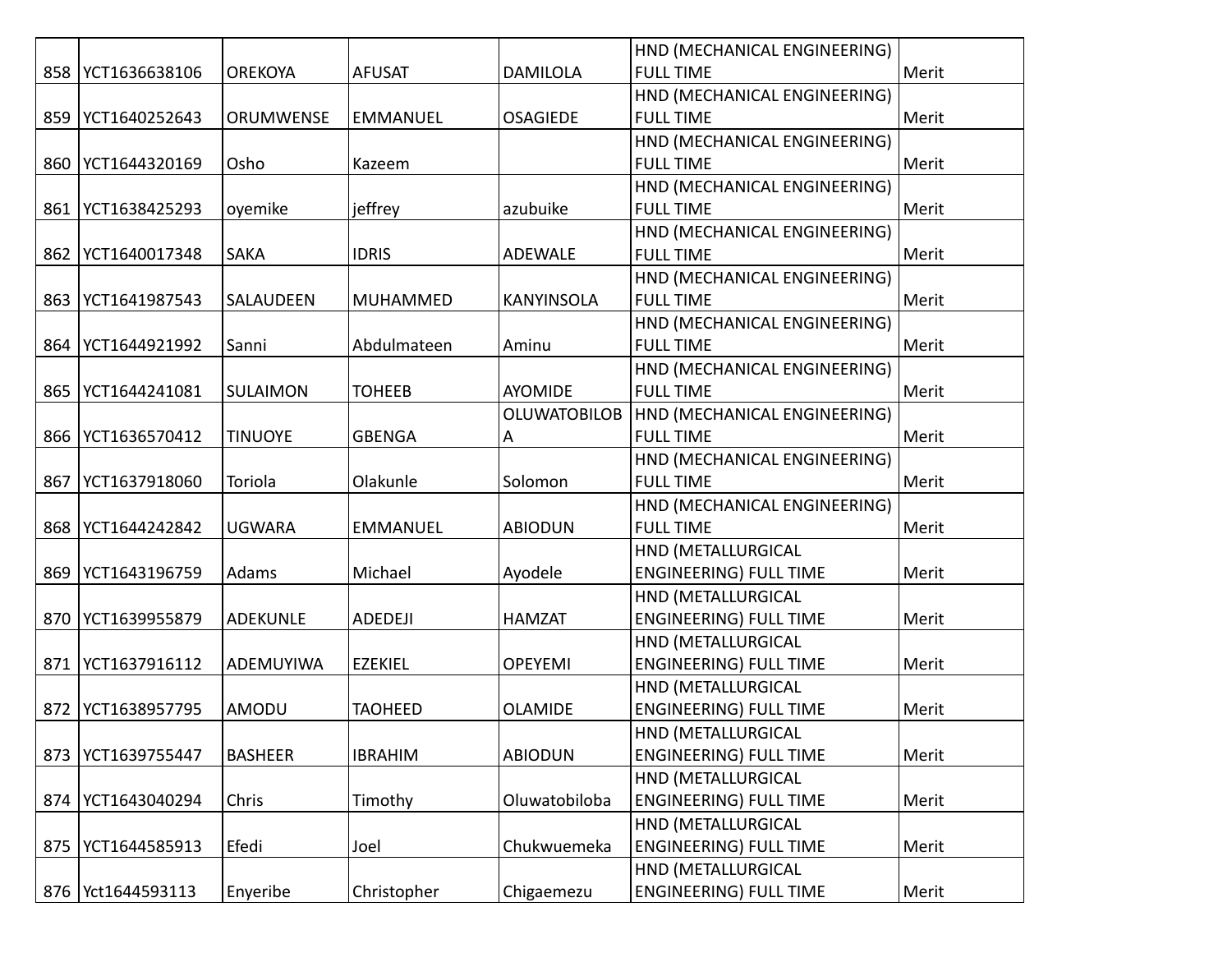|     |               |                   |                   |                    | HND (METALLURGICAL            |       |
|-----|---------------|-------------------|-------------------|--------------------|-------------------------------|-------|
| 877 | YCT1640258950 | <b>GAFAR</b>      | <b>USMAN</b>      | <b>AKINKUNMI</b>   | <b>ENGINEERING) FULL TIME</b> | Merit |
|     |               |                   |                   |                    | HND (METALLURGICAL            |       |
| 878 | YCT1642076170 | <b>IFAGBUYI</b>   | SAMUEL            | AYOMIDE            | <b>ENGINEERING) FULL TIME</b> | Merit |
|     |               |                   |                   |                    | HND (METALLURGICAL            |       |
| 879 | YCT1644343743 | <b>JOEL</b>       | <b>PROMISE</b>    | OJO                | <b>ENGINEERING) FULL TIME</b> | Merit |
|     |               |                   |                   |                    | HND (METALLURGICAL            |       |
| 880 | YCT1644857181 | Kolade            | Olawale           | Isaac              | <b>ENGINEERING) FULL TIME</b> | Merit |
|     |               |                   |                   |                    | HND (METALLURGICAL            |       |
| 881 | YCT1637566112 | <b>NDUKWE</b>     | <b>JOSEPH</b>     | <b>CHIGOZIRIM</b>  | <b>ENGINEERING) FULL TIME</b> | Merit |
|     |               |                   |                   |                    | HND (METALLURGICAL            |       |
| 882 | YCT1645452807 | <b>OCHOUBA</b>    | <b>CHIMEZIE</b>   | <b>JOHN</b>        | <b>ENGINEERING) FULL TIME</b> | Merit |
|     |               |                   |                   |                    | HND (METALLURGICAL            |       |
| 883 | YCT1642410611 | <b>OLADEJI</b>    | <b>ENIOLA</b>     | <b>FARUQ</b>       | <b>ENGINEERING) FULL TIME</b> | Merit |
|     |               |                   |                   |                    | HND (METALLURGICAL            |       |
| 884 | YCT1642760873 | <b>OSENI</b>      | <b>KEHINDE</b>    | ABAYOMI            | <b>ENGINEERING) FULL TIME</b> | Merit |
|     |               |                   |                   |                    | HND (METALLURGICAL            |       |
| 885 | YCT1644805154 | Uthman            | Ademola           | Felix              | <b>ENGINEERING) FULL TIME</b> | Merit |
|     |               |                   |                   |                    | HND (METALLURGICAL            |       |
| 886 | YCT1641377648 | <b>ZIBRIL</b>     | <b>KADRI</b>      | <b>OLAMIDE</b>     | <b>ENGINEERING) FULL TIME</b> | Merit |
| 887 | YCT1637873676 | <b>ABATAN</b>     | <b>MODINAT</b>    | <b>ABIDOYE</b>     | HND (MICROBIOLOGY) FULL TIME  | Merit |
| 888 | YCT1636375090 | ADARAMOLA         | <b>ESTHER</b>     | AFOLASHADE         | HND (MICROBIOLOGY) FULL TIME  | Merit |
| 889 | YCT1646314512 | <b>AGBUDELOYE</b> | <b>BOLUWATIFE</b> | <b>CHRISTIANA</b>  | HND (MICROBIOLOGY) FULL TIME  | Merit |
| 890 | YCT1646299533 | <b>AGHOMON</b>    | EMMANUELLA        | <b>AYODELE</b>     | HND (MICROBIOLOGY) FULL TIME  | Merit |
| 891 | YCT1636479311 | Alimi             | Olabisi           | Olushola           | HND (MICROBIOLOGY) FULL TIME  | Merit |
| 892 | YCT1642179582 | Ayeni             | Oluwafunmilayo    | Ruth               | HND (MICROBIOLOGY) FULL TIME  | Merit |
| 893 | YCT1644260924 | <b>BAHDMUS</b>    | <b>IFEOLUWA</b>   | <b>GLORY</b>       | HND (MICROBIOLOGY) FULL TIME  | Merit |
| 894 | YCT1641487663 | <b>BAMIDELE</b>   | AYOMIDE           | <b>PATIENCE</b>    | HND (MICROBIOLOGY) FULL TIME  | Merit |
| 895 | YCT1643362985 | Chukwuemeka       | Adaeze            | Alice              | HND (MICROBIOLOGY) FULL TIME  | Merit |
| 896 | YCT1638539285 | <b>EYINADE</b>    | <b>ADENIKE</b>    | <b>CHRISTIANAH</b> | HND (MICROBIOLOGY) FULL TIME  | Merit |
| 897 | YCT1647798327 | <b>FADAIRO</b>    | <b>TITILAYO</b>   | RACHAEL            | HND (MICROBIOLOGY) FULL TIME  | Merit |
| 898 | YCT1641486214 | Hungbo            | Sesi              | Mesomawu           | HND (MICROBIOLOGY) FULL TIME  | Merit |
| 899 | YCT1636020216 | Ilo               | Lucy              | Amarachi           | HND (MICROBIOLOGY) FULL TIME  | Merit |
| 900 | YCT1640850560 | Ishola            | Oyindamola        | Alimat             | HND (MICROBIOLOGY) FULL TIME  | Merit |
| 901 | YCT1639475031 | <b>IWASANMI</b>   | ABISOYE           | <b>ESTHER</b>      | HND (MICROBIOLOGY) FULL TIME  | Merit |
| 902 | YCT1639416988 | Kelvin            | Edna              | Nnenna             | HND (MICROBIOLOGY) FULL TIME  | Merit |
| 903 | YCT1636529734 | LAWAL             | <b>KAFAYAT</b>    | <b>OMOWUNMI</b>    | HND (MICROBIOLOGY) FULL TIME  | Merit |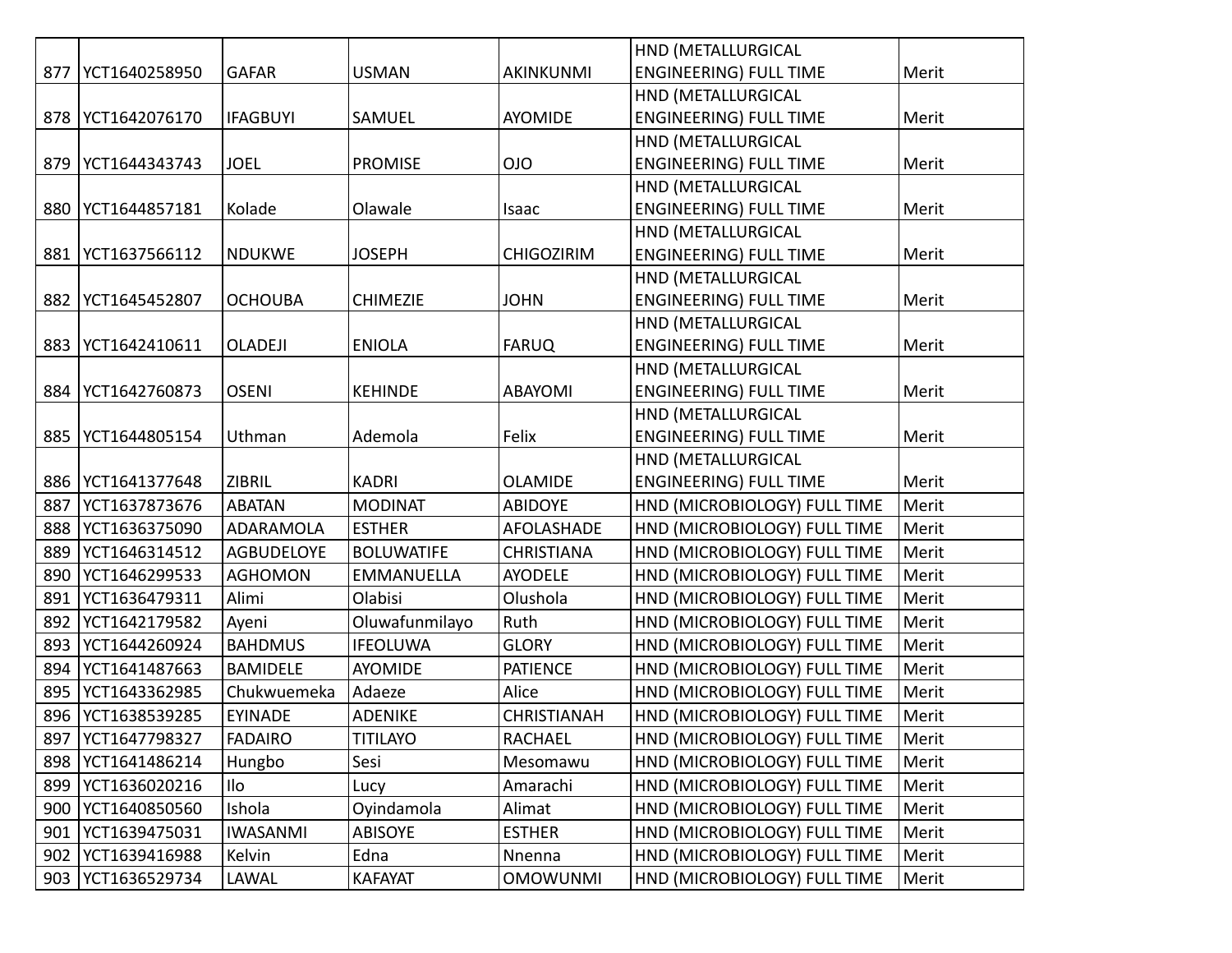| 904 | YCT1639921050       | Molokwu           | Marilyn           | Ifeanyi           | HND (MICROBIOLOGY) FULL TIME | Merit |
|-----|---------------------|-------------------|-------------------|-------------------|------------------------------|-------|
| 905 | YCT1642855324       | <b>OGBEIDE</b>    | <b>MERCY</b>      | <b>TOSIN</b>      | HND (MICROBIOLOGY) FULL TIME | Merit |
| 906 | YCT1636366224       | <b>OKAFOR</b>     | <b>FRANCISCA</b>  | <b>IJEOMA</b>     | HND (MICROBIOLOGY) FULL TIME | Merit |
| 907 | YCT1643062146       | Okike             | Oluchi            | Miracle           | HND (MICROBIOLOGY) FULL TIME | Merit |
| 908 | YCT1638875435       | <b>OLOLAGBOSE</b> | <b>BLESSING</b>   | <b>TITILOPE</b>   | HND (MICROBIOLOGY) FULL TIME | Merit |
| 909 | YCT1646162920       | Olonade           | Elizabeth         | Mayowa            | HND (MICROBIOLOGY) FULL TIME | Merit |
| 910 | YCT1641477535       | <b>OLUSEJE</b>    | <b>TEMILAYOYI</b> | ZAINAB            | HND (MICROBIOLOGY) FULL TIME | Merit |
| 911 | YCT1641900847       | OLUWAGBEMI        | <b>FUNMILAYO</b>  | ANUOLUWAPO        | HND (MICROBIOLOGY) FULL TIME | Merit |
| 912 | YCT1636382614       | <b>OMEH</b>       | <b>BLESSING</b>   | <b>NGOZI</b>      | HND (MICROBIOLOGY) FULL TIME | Merit |
| 913 | YCT1636732868       | omoleye           | deborah           | oluwatobioba      | HND (MICROBIOLOGY) FULL TIME | Merit |
| 914 | YCT1645548842       | Oriowo            | Olamide           | Stella            | HND (MICROBIOLOGY) FULL TIME | Merit |
| 915 | YCT1637675377       | <b>OYEDELE</b>    | <b>SARAH</b>      | <b>OYINDAMOLA</b> | HND (MICROBIOLOGY) FULL TIME | Merit |
| 916 | YCT1640334653       | Samuel            | Marvelous         | Chukwudumebi      | HND (MICROBIOLOGY) FULL TIME | Merit |
| 917 | YCT1640940560       | SULAIMON          | <b>FATIMAH</b>    | <b>OLATEJU</b>    | HND (MICROBIOLOGY) FULL TIME | Merit |
| 918 | YCT1636791778       | <b>TIJANI</b>     | <b>KAOSARAT</b>   | ABIDEMI           | HND (MICROBIOLOGY) FULL TIME | Merit |
|     |                     | <b>UMEONONIGB</b> |                   |                   |                              |       |
| 919 | YCT1644488954       | O                 | <b>IFEOMA</b>     | <b>LOVETH</b>     | HND (MICROBIOLOGY) FULL TIME | Merit |
| 920 | YCT1636875141       | Whesu             | Temiloluwa        | Lolade            | HND (MICROBIOLOGY) FULL TIME | Merit |
| 921 | YCT1644384865       | YAKUBU            | <b>ADIJAT</b>     | <b>JOY</b>        | HND (MICROBIOLOGY) FULL TIME | Merit |
| 922 | YCT1644492554       | <b>YINUSA</b>     | <b>MARIAM</b>     | <b>OPEYEMI</b>    | HND (MICROBIOLOGY) FULL TIME | Merit |
|     |                     |                   |                   |                   | HND (OFFICE TECHNOLOGY       |       |
|     |                     |                   |                   |                   | MANAGEMENT - BILINGUAL) FULL |       |
| 923 | YCT1645885452       | <b>BAMILOSIN</b>  | <b>JOHN</b>       | <b>OPEYEMI</b>    | <b>TIME</b>                  | Merit |
|     |                     |                   |                   |                   | HND (OFFICE TECHNOLOGY       |       |
|     |                     |                   |                   |                   | MANAGEMENT - BILINGUAL) FULL |       |
| 924 | YCT1638181274       | Benson            | Ezinne            | Kate              | <b>TIME</b>                  | Merit |
|     |                     |                   |                   |                   | HND (OFFICE TECHNOLOGY       |       |
|     |                     |                   |                   |                   | MANAGEMENT - BILINGUAL) FULL |       |
| 925 | YCT1636715731       | <b>CHIEDU</b>     | <b>EMMANUEL</b>   | <b>ISIOMA</b>     | <b>TIME</b>                  | Merit |
|     |                     |                   |                   |                   | HND (OFFICE TECHNOLOGY       |       |
|     |                     |                   |                   |                   | MANAGEMENT - BILINGUAL) FULL |       |
|     | 926   YCT1636547726 | Chigbogu          | Mary              | Chukwudumebi      | <b>TIME</b>                  | Merit |
|     |                     |                   |                   |                   | HND (OFFICE TECHNOLOGY       |       |
|     |                     |                   |                   |                   | MANAGEMENT - BILINGUAL) FULL |       |
|     | 927   YCT1644585484 | <b>ENEBELI</b>    | <b>NKECHI</b>     | <b>TONIA</b>      | <b>TIME</b>                  | Merit |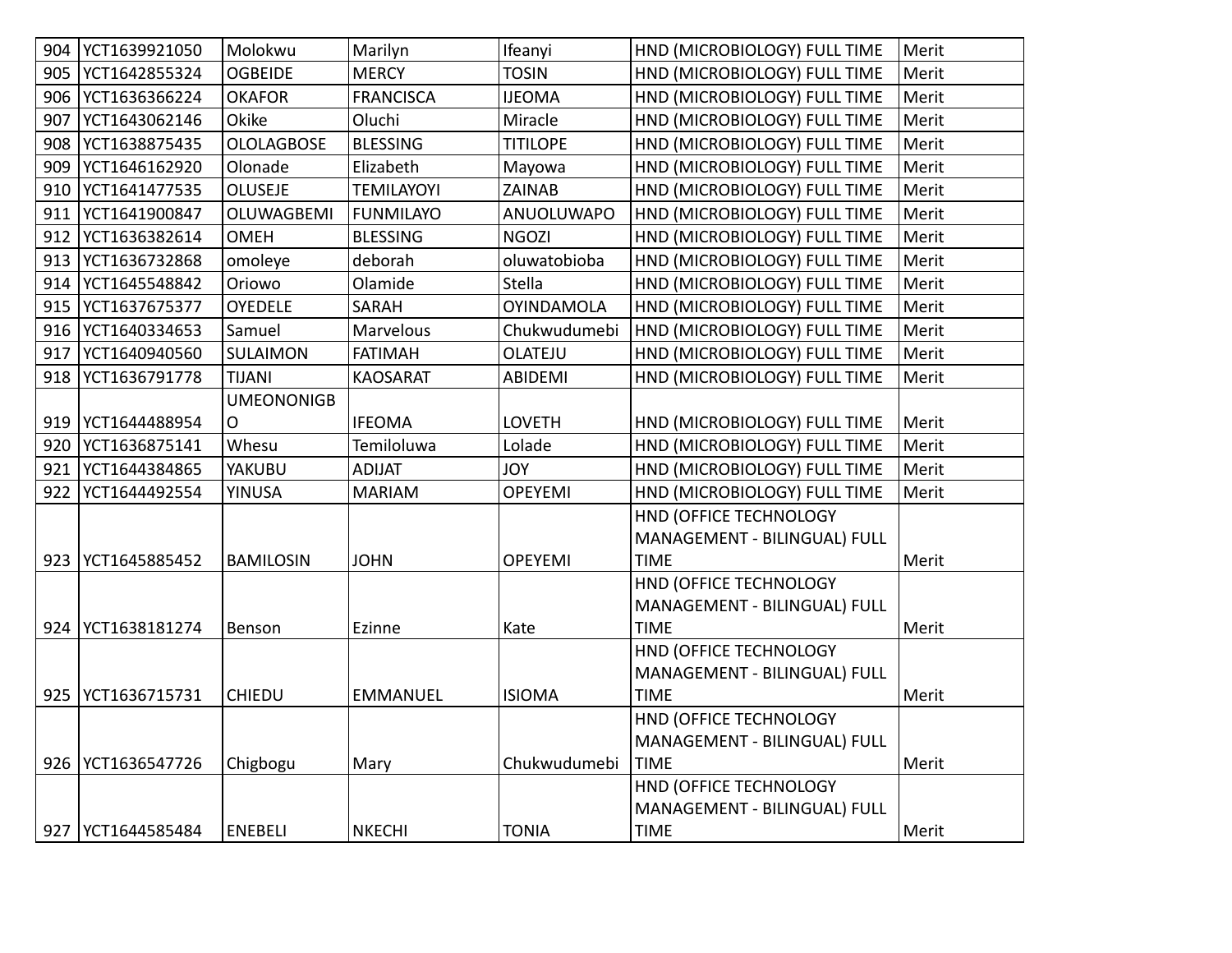|     |                     |                 |                |                  | HND (OFFICE TECHNOLOGY       |       |
|-----|---------------------|-----------------|----------------|------------------|------------------------------|-------|
|     |                     |                 |                |                  | MANAGEMENT - BILINGUAL) FULL |       |
| 928 | YCT1640175870       | Jubril          | Shukurat       | Oluwatobi        | <b>TIME</b>                  | Merit |
|     |                     |                 |                |                  | HND (OFFICE TECHNOLOGY       |       |
|     |                     |                 |                |                  | MANAGEMENT - BILINGUAL) FULL |       |
| 929 | YCT1637230073       | Ogunniyi        | Ajoke          | Adorable         | <b>TIME</b>                  | Merit |
|     |                     |                 |                |                  | HND (OFFICE TECHNOLOGY       |       |
|     |                     |                 |                |                  | MANAGEMENT - BILINGUAL) FULL |       |
| 930 | YCT1647621947       | <b>OGUNREMI</b> | <b>GBENGA</b>  | <b>EMMANUEL</b>  | <b>TIME</b>                  | Merit |
|     |                     |                 |                |                  | HND (OFFICE TECHNOLOGY       |       |
|     |                     |                 |                | OLUWATIMILEYI    | MANAGEMENT - BILINGUAL) FULL |       |
| 931 | YCT1638180176       | <b>OLAITAN</b>  | ABIGAIL        | $\mathsf{N}$     | <b>TIME</b>                  | Merit |
|     |                     |                 |                |                  | HND (OFFICE TECHNOLOGY       |       |
|     |                     |                 |                |                  | MANAGEMENT - BILINGUAL) FULL |       |
| 932 | YCT1638347439       | <b>OTON</b>     | <b>SIFONDE</b> | <b>ARCHIBONG</b> | <b>TIME</b>                  | Merit |
|     |                     |                 |                |                  | HND (OFFICE TECHNOLOGY       |       |
| 933 | YCT1641229941       | Abogun          | Mariam         | olasunkanmi      | <b>MANAGEMENT) FULL TIME</b> | Merit |
|     |                     |                 |                |                  | HND (OFFICE TECHNOLOGY       |       |
| 934 | YCT1638183121       | ADEBAYO         | <b>OPEYEMI</b> | <b>FAITH</b>     | <b>MANAGEMENT) FULL TIME</b> | Merit |
|     |                     |                 |                |                  | HND (OFFICE TECHNOLOGY       |       |
| 935 | YCT1639572852       | Adegbesan       | Olaoluwa       | Segun            | MANAGEMENT) FULL TIME        | Merit |
|     |                     |                 |                |                  | HND (OFFICE TECHNOLOGY       |       |
| 936 | YCT1639055138       | <b>ADEOSUN</b>  | <b>ADENIKE</b> | OREOLUWA         | MANAGEMENT) FULL TIME        | Merit |
|     |                     |                 |                |                  | HND (OFFICE TECHNOLOGY       |       |
| 937 | YCT1639145212       | ADEYEMO         | <b>KEHINDE</b> | <b>ASANAT</b>    | MANAGEMENT) FULL TIME        | Merit |
|     |                     |                 |                |                  | HND (OFFICE TECHNOLOGY       |       |
| 938 | YCT1638529245       | Adeyemo         | Peace          | Pemilerin        | MANAGEMENT) FULL TIME        | Merit |
|     |                     |                 |                |                  | HND (OFFICE TECHNOLOGY       |       |
| 939 | YCT1641988590       | Agbolade        | Olufunmi       | Florence         | MANAGEMENT) FULL TIME        | Merit |
|     |                     |                 |                |                  | HND (OFFICE TECHNOLOGY       |       |
|     | 940   YCT1641897838 | AKEEM           | <b>AMINAT</b>  | ABIDEMI          | MANAGEMENT) FULL TIME        | Merit |
|     |                     |                 |                |                  | HND (OFFICE TECHNOLOGY       |       |
| 941 | YCT1639514025       | <b>BALOGUN</b>  | <b>ODUNAYO</b> | <b>VICTORIA</b>  | MANAGEMENT) FULL TIME        | Merit |
|     |                     |                 |                |                  | HND (OFFICE TECHNOLOGY       |       |
| 942 | YCT1640193936       | <b>BALOGUN</b>  | <b>BUKOLA</b>  | ANUOLUWAPO       | MANAGEMENT) FULL TIME        | Merit |
|     |                     |                 |                |                  | HND (OFFICE TECHNOLOGY       |       |
| 943 | YCT1638029512       | Binuyo          | Rogeebat       | Oluwatimileyin   | MANAGEMENT) FULL TIME        | Merit |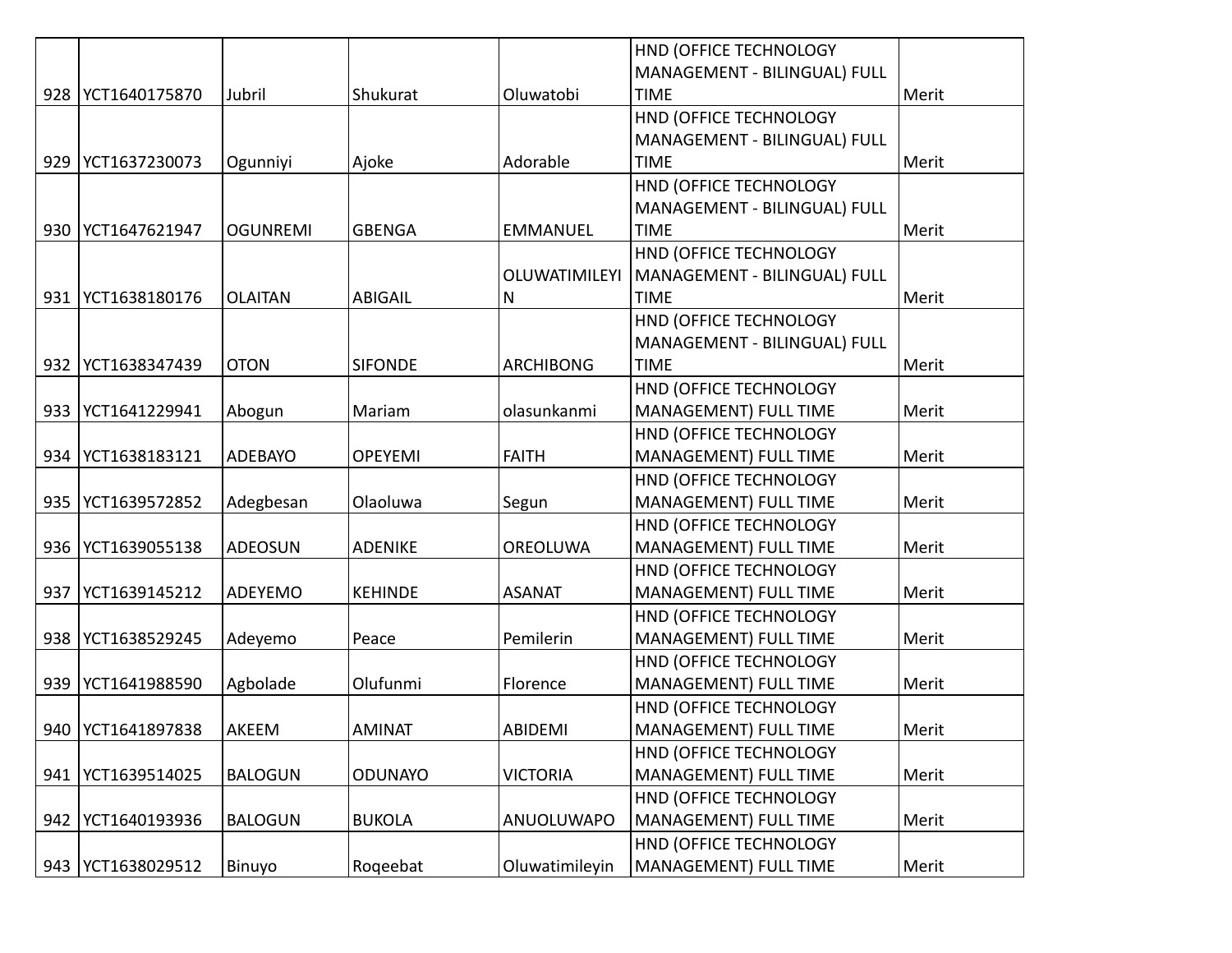|     |               |                  |                   |                 | HND (OFFICE TECHNOLOGY       |       |
|-----|---------------|------------------|-------------------|-----------------|------------------------------|-------|
| 944 | YCT1643635263 | <b>Boytie</b>    | <b>Blessing</b>   | Ufuoma          | MANAGEMENT) FULL TIME        | Merit |
|     |               |                  |                   | AANUOLUWAP      | HND (OFFICE TECHNOLOGY       |       |
| 945 | YCT1636545379 | <b>DAHUNSI</b>   | <b>VICTORIA</b>   | O               | <b>MANAGEMENT) FULL TIME</b> | Merit |
|     |               |                  |                   |                 | HND (OFFICE TECHNOLOGY       |       |
| 946 | YCT1636563309 | <b>DANIEL</b>    | <b>IYANU</b>      | KEMI            | MANAGEMENT) FULL TIME        | Merit |
|     |               |                  |                   |                 | HND (OFFICE TECHNOLOGY       |       |
| 947 | YCT1637572502 | <b>DURU</b>      | <b>ESTHER</b>     | <b>NGOZI</b>    | MANAGEMENT) FULL TIME        | Merit |
|     |               |                  |                   |                 | HND (OFFICE TECHNOLOGY       |       |
| 948 | YCT1638367312 | <b>EBERE</b>     | <b>JOHN</b>       | CHINAGOROM      | MANAGEMENT) FULL TIME        | Merit |
|     |               |                  |                   |                 | HND (OFFICE TECHNOLOGY       |       |
| 949 | YCT1645446015 | <b>EDOSA</b>     | WINNER            | AMENZE          | MANAGEMENT) FULL TIME        | Merit |
|     |               |                  |                   |                 | HND (OFFICE TECHNOLOGY       |       |
| 950 | YCT1639561695 | <b>EMECHETA</b>  | <b>DAVIES</b>     | ONYEDIKACHI     | MANAGEMENT) FULL TIME        | Merit |
|     |               |                  |                   |                 | HND (OFFICE TECHNOLOGY       |       |
| 951 | YCT1642431190 | Emmanuel         | Elizabeth         | Adaeze          | MANAGEMENT) FULL TIME        | Merit |
|     |               |                  |                   |                 | HND (OFFICE TECHNOLOGY       |       |
| 952 | YCT1638964059 | Ezike            | confidence        | neche           | MANAGEMENT) FULL TIME        | Merit |
|     |               |                  |                   |                 | HND (OFFICE TECHNOLOGY       |       |
| 953 | YCT1641384515 | <b>GEORGE</b>    | <b>GODSWILL</b>   | <b>IDOPISE</b>  | MANAGEMENT) FULL TIME        | Merit |
|     |               |                  |                   |                 | HND (OFFICE TECHNOLOGY       |       |
| 954 | YCT1640167577 | <b>HARUNA</b>    | <b>RAFIAT</b>     | <b>RUTH</b>     | MANAGEMENT) FULL TIME        | Merit |
|     |               |                  |                   |                 | HND (OFFICE TECHNOLOGY       |       |
| 955 | YCT1638965302 | Ikumapayi        | Olajide           | Seun            | MANAGEMENT) FULL TIME        | Merit |
|     |               |                  |                   |                 | HND (OFFICE TECHNOLOGY       |       |
| 956 | YCT1641802438 | <b>ISAH</b>      | <b>ASANAT</b>     | <b>KEHINDE</b>  | MANAGEMENT) FULL TIME        | Merit |
|     |               |                  |                   |                 | HND (OFFICE TECHNOLOGY       |       |
| 957 | YCT1642361229 | <b>JIMOH</b>     | <b>OLUWATOYIN</b> | <b>MARY</b>     | MANAGEMENT) FULL TIME        | Merit |
|     |               |                  |                   |                 | HND (OFFICE TECHNOLOGY       |       |
| 958 | YCT1639571515 | Johnson          | Chiamaka          | Abigail         | MANAGEMENT) FULL TIME        | Merit |
|     |               |                  |                   |                 | HND (OFFICE TECHNOLOGY       |       |
| 959 | YCT1639651537 | <b>KOMOLAFE</b>  | <b>OLUWATOBI</b>  | <b>EMMANUEL</b> | MANAGEMENT) FULL TIME        | Merit |
|     |               |                  |                   |                 | HND (OFFICE TECHNOLOGY       |       |
| 960 | YCT1647794410 | <b>MUKHTAR</b>   | <b>ABDULMUJIB</b> | OLALEKAN        | <b>MANAGEMENT) FULL TIME</b> | Merit |
|     |               |                  |                   |                 | HND (OFFICE TECHNOLOGY       |       |
| 961 | YCT1641379033 | <b>MUSTAPHA</b>  | <b>MARYAM</b>     | <b>MORAYO</b>   | MANAGEMENT) FULL TIME        | Merit |
|     |               |                  |                   |                 | HND (OFFICE TECHNOLOGY       |       |
| 962 | YCT1636403740 | <b>NWOKEFORO</b> | <b>OZIOMA</b>     | <b>BLESSING</b> | <b>MANAGEMENT) FULL TIME</b> | Merit |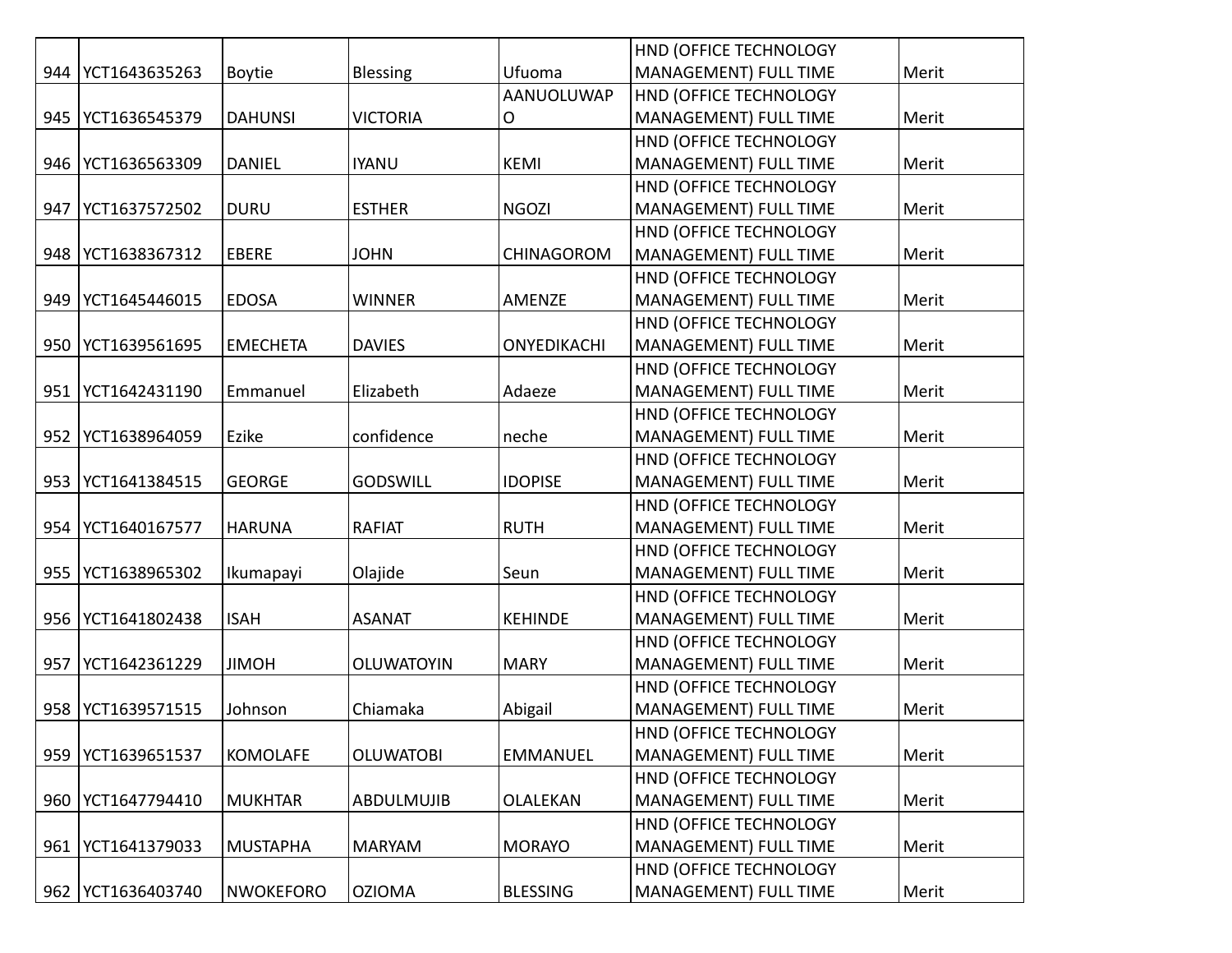|     |               |                   |                  |                    | HND (OFFICE TECHNOLOGY       |       |
|-----|---------------|-------------------|------------------|--------------------|------------------------------|-------|
| 963 | YCT1638366888 | <b>NZEKWE</b>     | <b>MICHAEL</b>   | <b>GODSPOWER</b>   | MANAGEMENT) FULL TIME        | Merit |
|     |               |                   |                  |                    | HND (OFFICE TECHNOLOGY       |       |
| 964 | YCT1638270637 | <b>OBILOR</b>     | <b>ESTHER</b>    | <b>CHIDINMA</b>    | <b>MANAGEMENT) FULL TIME</b> | Merit |
|     |               |                   |                  |                    | HND (OFFICE TECHNOLOGY       |       |
| 965 | YCT1647723213 | <b>ODAH</b>       | <b>KINGSLEY</b>  | <b>IZUCHUKWU</b>   | <b>MANAGEMENT) FULL TIME</b> | Merit |
|     |               |                   |                  |                    | HND (OFFICE TECHNOLOGY       |       |
| 966 | YCT1638468733 | Oderinlo          | Halleluyah       | Gideon             | MANAGEMENT) FULL TIME        | Merit |
|     |               |                   |                  |                    | HND (OFFICE TECHNOLOGY       |       |
| 967 | YCT1642268143 | <b>OKEKE</b>      | <b>KATHERINE</b> | <b>CHINAZA</b>     | MANAGEMENT) FULL TIME        | Merit |
|     |               |                   |                  |                    | HND (OFFICE TECHNOLOGY       |       |
| 968 | YCT1636964600 | <b>OKONKWOR</b>   | <b>FRANCISCA</b> | CHUKWUJINDU        | MANAGEMENT) FULL TIME        | Merit |
|     |               |                   |                  |                    | HND (OFFICE TECHNOLOGY       |       |
| 969 | YCT1639998060 | Oladeji           | Elizabeth        | Ayomide            | <b>MANAGEMENT) FULL TIME</b> | Merit |
|     |               |                   |                  |                    | HND (OFFICE TECHNOLOGY       |       |
| 970 | YCT1639470308 | OLANREWAJU        | <b>PETER</b>     | <b>OLUWASEYI</b>   | <b>MANAGEMENT) FULL TIME</b> | Merit |
|     |               |                   |                  |                    | HND (OFFICE TECHNOLOGY       |       |
| 971 | YCT1636982000 | <b>OLASODE</b>    | <b>IBRAHIM</b>   | <b>OLANIYI</b>     | MANAGEMENT) FULL TIME        | Merit |
|     |               |                   |                  |                    | HND (OFFICE TECHNOLOGY       |       |
| 972 | YCT1639590000 | Olawunmi          | Aminat           | Olaitan            | MANAGEMENT) FULL TIME        | Merit |
|     |               |                   |                  |                    | HND (OFFICE TECHNOLOGY       |       |
| 973 | YCT1638905365 | Olayeye           | Idowu            | Emmanuel           | <b>MANAGEMENT) FULL TIME</b> | Merit |
|     |               |                   |                  |                    | HND (OFFICE TECHNOLOGY       |       |
| 974 | YCT1640025213 | <b>OLOJEDE</b>    | <b>MARY</b>      | <b>OMOLOLA</b>     | MANAGEMENT) FULL TIME        | Merit |
|     |               |                   |                  |                    | HND (OFFICE TECHNOLOGY       |       |
| 975 | YCT1640198857 | <b>OLORUNTOBA</b> | <b>EMMANUEL</b>  | <b>AYOMIDE</b>     | MANAGEMENT) FULL TIME        | Merit |
|     |               |                   |                  |                    | HND (OFFICE TECHNOLOGY       |       |
| 976 | YCT1636719622 | OLUWADARE         | <b>RACHEAL</b>   | <b>ABOSEDE</b>     | MANAGEMENT) FULL TIME        | Merit |
|     |               |                   |                  |                    | HND (OFFICE TECHNOLOGY       |       |
| 977 | YCT1637057414 | <b>OMOTE</b>      | <b>TEMILADE</b>  | <b>VICTORIA</b>    | MANAGEMENT) FULL TIME        | Merit |
|     |               |                   |                  |                    | HND (OFFICE TECHNOLOGY       |       |
| 978 | YCT1636635647 | <b>OTOTE</b>      | <b>OSARIEMEN</b> | <b>ESTHER</b>      | MANAGEMENT) FULL TIME        | Merit |
|     |               |                   |                  |                    | HND (OFFICE TECHNOLOGY       |       |
| 979 | YCT1638610729 | Oyedele           | Rachael          | oluwakemi          | MANAGEMENT) FULL TIME        | Merit |
|     |               |                   |                  |                    | HND (OFFICE TECHNOLOGY       |       |
| 980 | YCT1642567255 | <b>PHILLIPS</b>   | <b>ENIOLA</b>    | <b>CHRISTIANAH</b> | <b>MANAGEMENT) FULL TIME</b> | Merit |
|     |               |                   |                  |                    | HND (OFFICE TECHNOLOGY       |       |
| 981 | YCT1639492297 | SADIKU            | <b>AGBONKERI</b> | <b>EMMANUEL</b>    | <b>MANAGEMENT) FULL TIME</b> | Merit |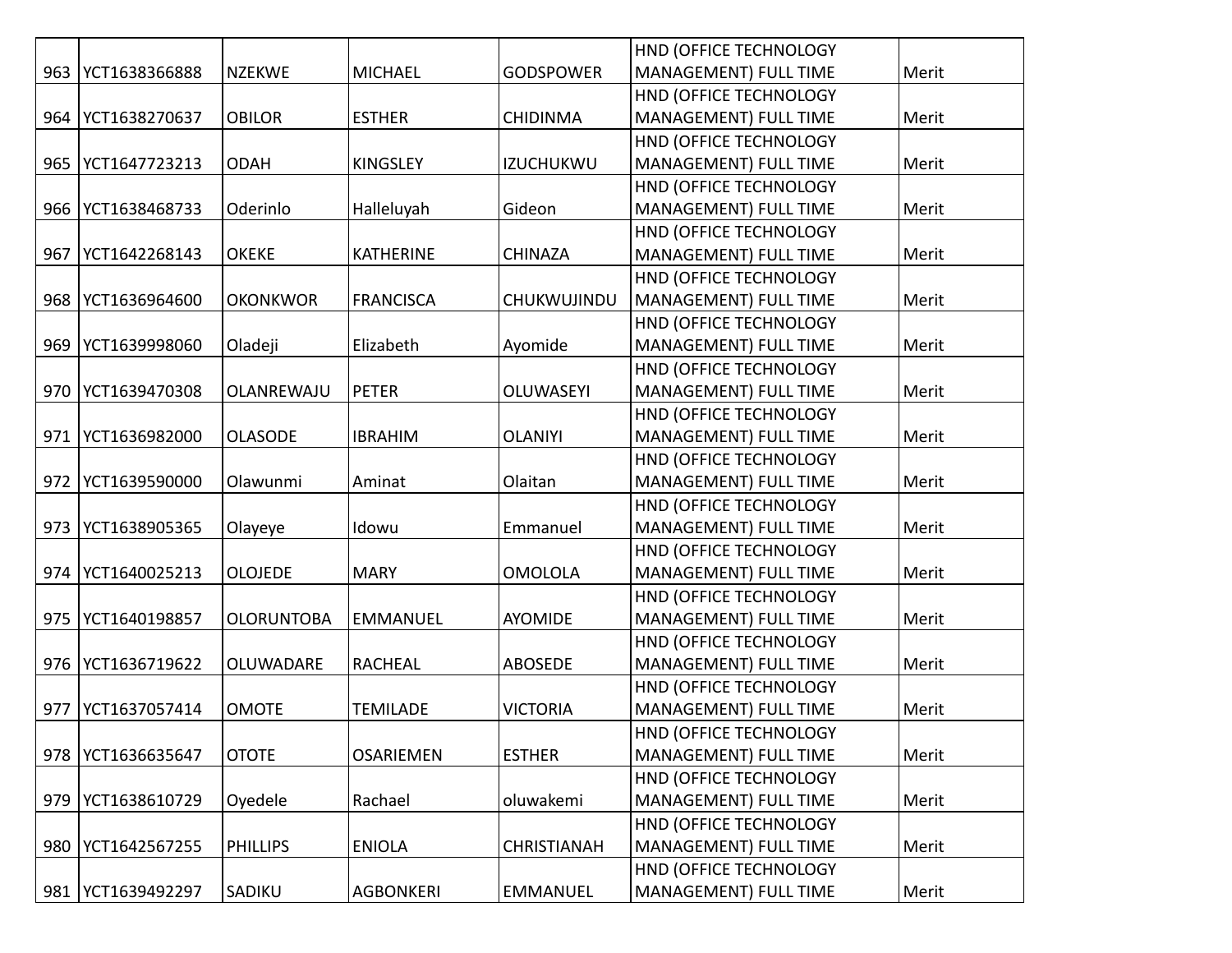|      |                    |                  |                  |                   | HND (OFFICE TECHNOLOGY         |       |
|------|--------------------|------------------|------------------|-------------------|--------------------------------|-------|
| 982  | YCT1647088905      | SALAMI           | AFEEZ            | <b>ISHOLA</b>     | MANAGEMENT) FULL TIME          | Merit |
|      |                    |                  |                  |                   | HND (OFFICE TECHNOLOGY         |       |
| 983  | YCT1640763249      | <b>SHONDE</b>    | <b>YETUNDE</b>   | <b>ABIDEMI</b>    | MANAGEMENT) FULL TIME          | Merit |
|      |                    |                  |                  |                   | HND (OFFICE TECHNOLOGY         |       |
| 984  | YCT1642513555      | SHONIBARE        | <b>ZAINAB</b>    | <b>ADUKE</b>      | MANAGEMENT) FULL TIME          | Merit |
|      |                    |                  |                  |                   | HND (OFFICE TECHNOLOGY         |       |
| 985  | YCT1642158919      | Somuyiwa         | Abdullahi        | Olasiji           | MANAGEMENT) FULL TIME          | Merit |
|      |                    |                  |                  |                   | HND (OFFICE TECHNOLOGY         |       |
| 986  | YCT1644055267      | umerah           | <b>TOCHUKWU</b>  | Raphael           | MANAGEMENT) FULL TIME          | Merit |
| 987  | YCT1639403129      | ABDULRAZAQ       | AMEENAT          | <b>TITILAYO</b>   | HND (PAINTING) FULL TIME       | Merit |
| 988  | YCT1644224524      | ADEBANJI         | <b>GRACE</b>     | OREOLUWA          | HND (PAINTING) FULL TIME       | Merit |
| 989  | YCT1639402244      | <b>ADEGBITE</b>  | <b>ELIJAH</b>    | <b>IMISIOLUWA</b> | HND (PAINTING) FULL TIME       | Merit |
| 990  | YCT1637057173      | Aina             | Olumide          | Isaac             | HND (PAINTING) FULL TIME       | Merit |
| 991  | YCT1638719470      | ALADEJARE        | <b>AYODEJI</b>   | OLUWASEUN         | HND (PAINTING) FULL TIME       | Merit |
| 992  | YCT1637157944      | <b>BELLO</b>     | ADEBOWALE        | <b>RASAQ</b>      | HND (PAINTING) FULL TIME       | Merit |
| 993  | YCT1637954465      | <b>HABIS</b>     | <b>TONY</b>      | <b>IFEANYI</b>    | HND (PAINTING) FULL TIME       | Merit |
| 994  | YCT1641812297      | ijiji            | ufuoma           | peace             | HND (PAINTING) FULL TIME       | Merit |
| 995  | YCT1639744197      | <b>IKWOGBE</b>   | <b>MOSES</b>     | <b>AGHOGHO</b>    | HND (PAINTING) FULL TIME       | Merit |
| 996  | YCT1637155468      | LAWAL            | <b>HABIB</b>     | OLANREWAJU        | HND (PAINTING) FULL TIME       | Merit |
| 997  | YCT1640017669      | OBI              | SAMUEL           | <b>UCHE</b>       | HND (PAINTING) FULL TIME       | Merit |
| 998  | YCT1644834361      | <b>OGBONNA</b>   | <b>GODWIN</b>    | <b>UCHE</b>       | HND (PAINTING) FULL TIME       | Merit |
| 999  | YCT1643628646      | <b>OGUNSHOLA</b> | <b>CLINTON</b>   | <b>JUWON</b>      | HND (PAINTING) FULL TIME       | Merit |
| 1000 | YCT1639734391      | Olatunde         | Emmanuel         |                   | HND (PAINTING) FULL TIME       | Merit |
| 1001 | YCT1637672385      | <b>ONASANYA</b>  | <b>TIMILEHIN</b> | SAMUEL            | HND (PAINTING) FULL TIME       | Merit |
|      | 1002 YCT1642510691 | Osho             | Afeez            | Dare              | HND (PAINTING) FULL TIME       | Merit |
|      | 1003 YCT1641998814 | SOYOMBO          | <b>OLADAYO</b>   | <b>TEMITOPE</b>   | HND (PAINTING) FULL TIME       | Merit |
|      | 1004 YCT1643739339 | UGBADAMU         | <b>BAMIDELE</b>  | <b>HOSANNA</b>    | HND (PAINTING) FULL TIME       | Merit |
|      |                    |                  |                  |                   | HND (PHYSICS WITH ELECTRONICS) |       |
|      | 1005 YCT1642397250 | ABDULAZEEZ       | ABDULHAKEEM      | <b>OYEYEMI</b>    | <b>FULL TIME</b>               | Merit |
|      |                    |                  |                  |                   | HND (PHYSICS WITH ELECTRONICS) |       |
|      | 1006 YCT1642086883 | Adio             | Oluwasegun       | Gideon            | <b>FULL TIME</b>               | Merit |
|      |                    |                  |                  |                   | HND (PHYSICS WITH ELECTRONICS) |       |
|      | 1007 YCT1642245858 | ajayi            | samuel           | kolade            | <b>FULL TIME</b>               | Merit |
|      |                    |                  |                  |                   | HND (PHYSICS WITH ELECTRONICS) |       |
|      | 1008 YCT1637238486 | <b>BOSEDE</b>    | <b>BUNMI</b>     | <b>GLORIA</b>     | <b>FULL TIME</b>               | Merit |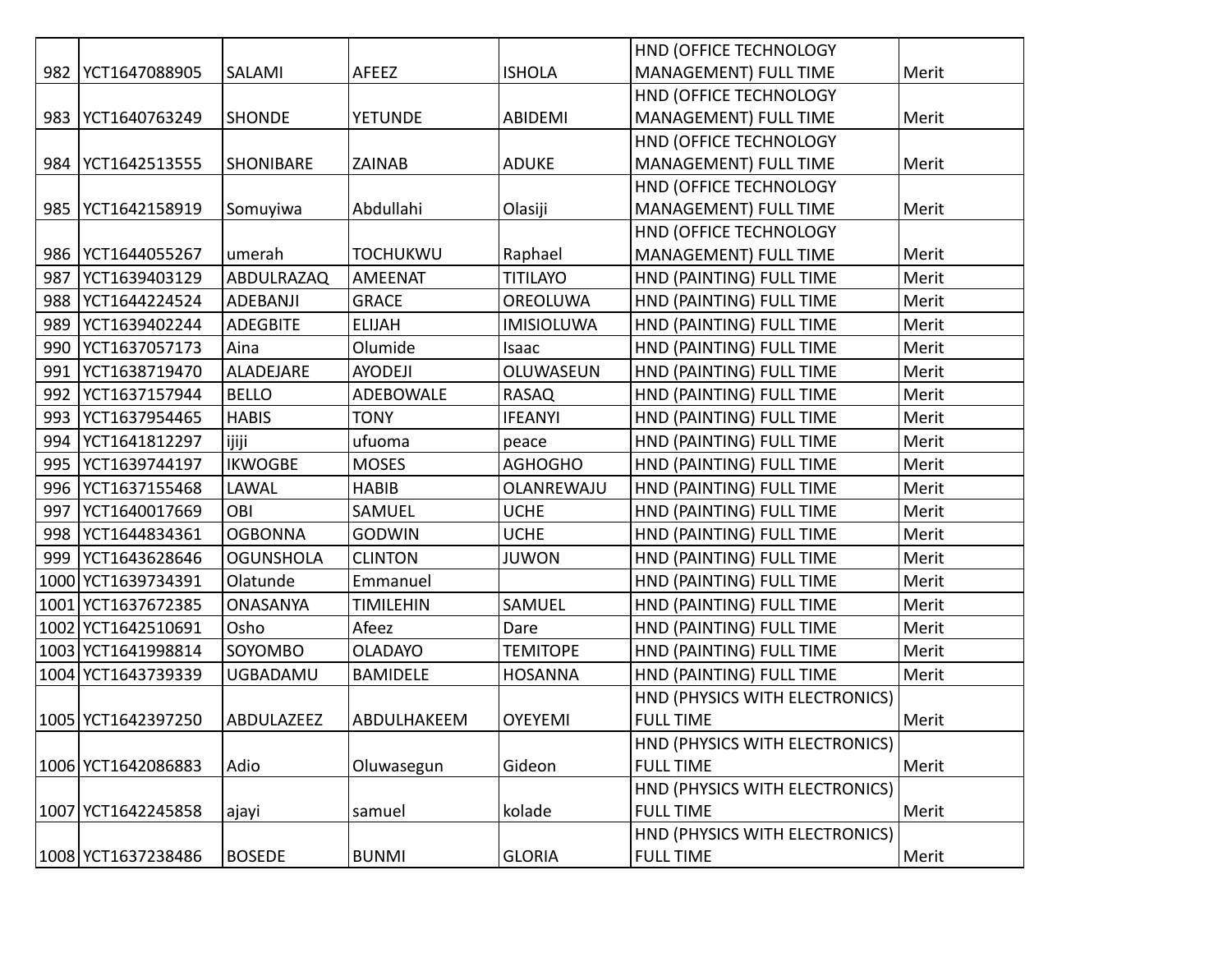|                    |                 |                 |                   | HND (PHYSICS WITH ELECTRONICS) |       |
|--------------------|-----------------|-----------------|-------------------|--------------------------------|-------|
| 1009 YCT1638948900 | <b>EKWEANUA</b> | <b>VICTORIA</b> | <b>CHISOM</b>     | <b>FULL TIME</b>               | Merit |
|                    |                 |                 |                   | HND (PHYSICS WITH ELECTRONICS) |       |
| 1010 YCT1644777660 | <b>IORNENGE</b> | <b>AONDOFA</b>  | <b>BENEDICT</b>   | <b>FULL TIME</b>               | Merit |
|                    |                 |                 |                   | HND (PHYSICS WITH ELECTRONICS) |       |
| 1011 YCT1638279915 | Oduneye         | Ifeoluwa        | <b>Boluwatife</b> | <b>FULL TIME</b>               | Merit |
|                    |                 |                 |                   | HND (PRINTING TECHNOLOGY)      |       |
| 1012 YCT1644786129 | Abejoye         | David           | Eniola            | <b>FULL TIME</b>               | Merit |
|                    |                 |                 |                   | HND (PRINTING TECHNOLOGY)      |       |
| 1013 YCT1647800272 | Adewale         | Itunuoluwa      | Janet             | <b>FULL TIME</b>               | Merit |
|                    |                 |                 |                   | HND (PRINTING TECHNOLOGY)      |       |
| 1014 YCT1644420468 | <b>AGORO</b>    | <b>QUDUS</b>    | <b>OLAMIDE</b>    | <b>FULL TIME</b>               | Merit |
|                    |                 |                 |                   | HND (PRINTING TECHNOLOGY)      |       |
| 1015 YCT1644761275 | Aiyegbusi       | Daniel          | Oladimeji         | <b>FULL TIME</b>               | Merit |
|                    |                 |                 |                   | HND (PRINTING TECHNOLOGY)      |       |
| 1016 YCT1643963256 | Ajayi           | Mubaraq         | Olusegun          | <b>FULL TIME</b>               | Merit |
|                    |                 |                 |                   | HND (PRINTING TECHNOLOGY)      |       |
| 1017 YCT1637950896 | <b>BELLO</b>    | <b>YUSUF</b>    | <b>OPEYEMI</b>    | <b>FULL TIME</b>               | Merit |
|                    |                 |                 |                   | HND (PRINTING TECHNOLOGY)      |       |
| 1018 YCT1637325816 | <b>BISIRIYU</b> | <b>TAIWO</b>    | LATIF             | <b>FULL TIME</b>               | Merit |
|                    |                 |                 |                   | HND (PRINTING TECHNOLOGY)      |       |
| 1019 YCT1644314273 | <b>DOSUNMU</b>  | <b>ISAIAH</b>   | <b>AYOBAMI</b>    | <b>FULL TIME</b>               | Merit |
|                    |                 |                 |                   | HND (PRINTING TECHNOLOGY)      |       |
| 1020 YCT1645616515 | <b>EMEME</b>    | <b>FAVOUR</b>   | <b>AMARACHI</b>   | <b>FULL TIME</b>               | Merit |
|                    |                 |                 |                   | HND (PRINTING TECHNOLOGY)      |       |
| 1021 YCT1637603060 | <b>IDOWU</b>    | OLUWANISOLA     | <b>OLUFEMI</b>    | <b>FULL TIME</b>               | Merit |
|                    |                 |                 |                   | HND (PRINTING TECHNOLOGY)      |       |
| 1022 YCT1644407730 | <b>IYOHA</b>    | <b>IKHALEA</b>  | <b>JEFFREY</b>    | <b>FULL TIME</b>               | Merit |
|                    |                 |                 |                   | HND (PRINTING TECHNOLOGY)      |       |
| 1023 YCT1640030220 | <b>JIMOH</b>    | <b>TOYIN</b>    | <b>MORUFAH</b>    | <b>FULL TIME</b>               | Merit |
|                    |                 |                 |                   | HND (PRINTING TECHNOLOGY)      |       |
| 1024 YCT1644691304 | Leshi           | Abdulhaleem     | Ajibola           | <b>FULL TIME</b>               | Merit |
|                    |                 |                 |                   | HND (PRINTING TECHNOLOGY)      |       |
| 1025 YCT1643794894 | <b>OGUNDEYI</b> | GANIYU          | <b>AJANI</b>      | <b>FULL TIME</b>               | Merit |
|                    |                 |                 |                   | HND (PRINTING TECHNOLOGY)      |       |
| 1026 YCT1644657312 | Olaniyan        | Michael         | Adebiyi           | <b>FULL TIME</b>               | Merit |
|                    |                 |                 |                   | HND (PRINTING TECHNOLOGY)      |       |
| 1027 YCT1637832143 | <b>OLUGBODI</b> | opeoluwa        | peter             | <b>FULL TIME</b>               | Merit |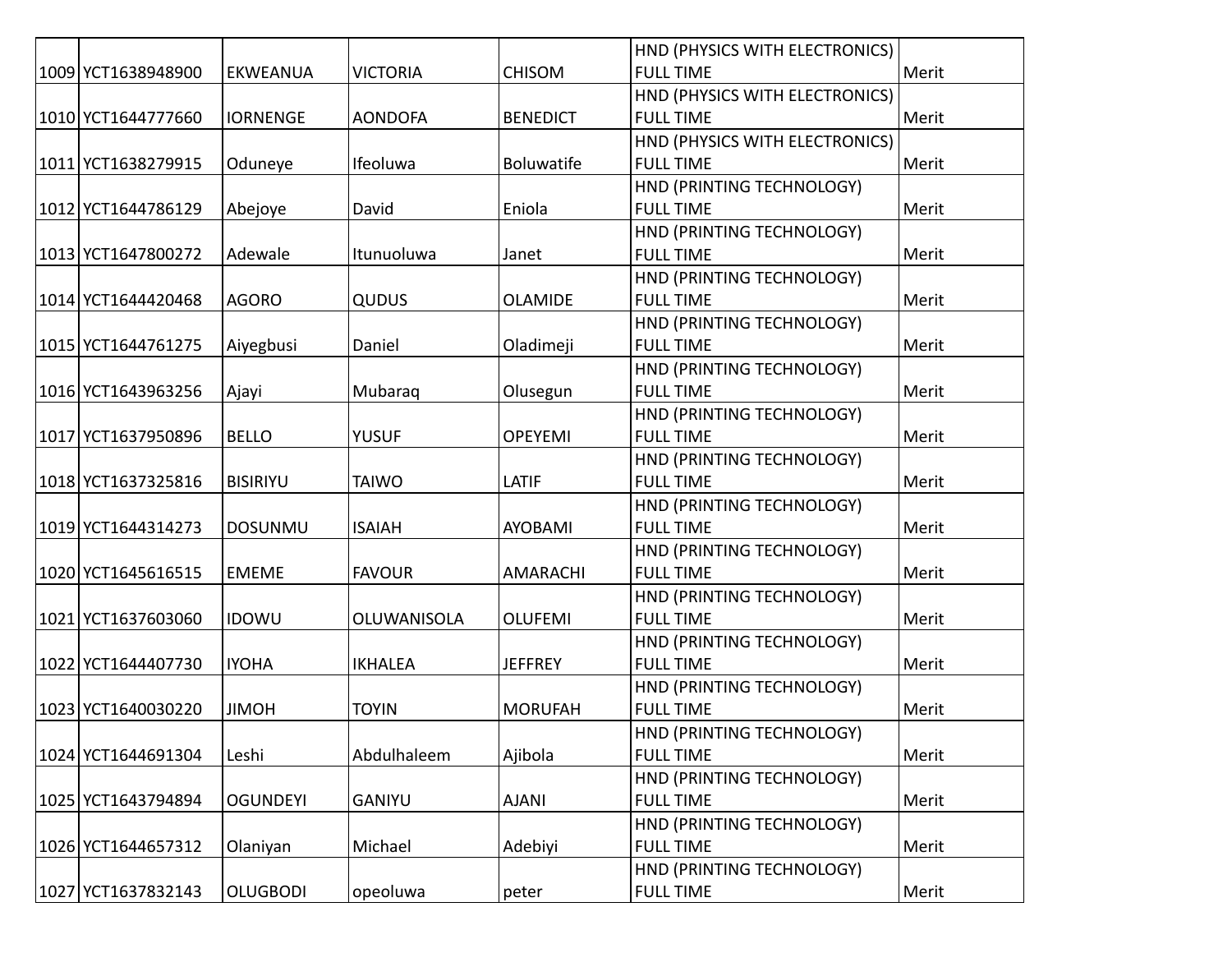|                    |                    |                  |                 | HND (PRINTING TECHNOLOGY)     |       |
|--------------------|--------------------|------------------|-----------------|-------------------------------|-------|
| 1028 YCT1644785002 | Rasaq              | Solomon          | Tomiwa          | <b>FULL TIME</b>              | Merit |
|                    |                    |                  |                 | HND (PRINTING TECHNOLOGY)     |       |
| 1029 YCT1637185574 | <b>TELUWO</b>      | ADEDEJI          | <b>EMMANUEL</b> | <b>FULL TIME</b>              | Merit |
|                    |                    |                  |                 | HND (QUANTITY SURVEYING) FULL |       |
| 1030 YCT1641548928 | Abiola             | Rebecca          | Toluwani        | <b>TIME</b>                   | Merit |
|                    |                    |                  |                 | HND (QUANTITY SURVEYING) FULL |       |
| 1031 YCT1636950416 | ADEBAMBO           | <b>ELIZABETH</b> | <b>OMOTUNDE</b> | <b>TIME</b>                   | Merit |
|                    |                    |                  |                 | HND (QUANTITY SURVEYING) FULL |       |
| 1032 YCT1639137500 | ADEBAYO            | SAMUEL           | OLUWASEGUN      | <b>TIME</b>                   | Merit |
|                    |                    |                  |                 | HND (QUANTITY SURVEYING) FULL |       |
| 1033 YCT1641578754 | ADENEKAN           | OLUWASEGUN       | <b>VICTOR</b>   | <b>TIME</b>                   | Merit |
|                    |                    |                  |                 | HND (QUANTITY SURVEYING) FULL |       |
| 1034 YCT1643379567 | Adeosun            | Olasunkanmi      | Abdulsobur      | <b>TIME</b>                   | Merit |
|                    |                    |                  |                 | HND (QUANTITY SURVEYING) FULL |       |
| 1035 YCT1641373035 | Afemikhe           | Victor           | Eshogiemhe      | <b>TIME</b>                   | Merit |
|                    |                    |                  |                 | HND (QUANTITY SURVEYING) FULL |       |
| 1036 YCT1641475984 | <b>AGBAJE</b>      | <b>MOSHOOD</b>   | <b>ABIOLA</b>   | <b>TIME</b>                   | Merit |
|                    |                    |                  |                 | HND (QUANTITY SURVEYING) FULL |       |
| 1037 YCT1643632714 | <b>ALABI</b>       | <b>OLANIYI</b>   | <b>STEPHEN</b>  | <b>TIME</b>                   | Merit |
|                    |                    |                  |                 | HND (QUANTITY SURVEYING) FULL |       |
| 1038 YCT1640964677 | Arabomen           | Godwin           |                 | <b>TIME</b>                   | Merit |
|                    |                    |                  |                 | HND (QUANTITY SURVEYING) FULL |       |
| 1039 YCT1636791085 | Ayanleye           | Oluwadamilola    | Orire           | <b>TIME</b>                   | Merit |
|                    |                    |                  |                 | HND (QUANTITY SURVEYING) FULL |       |
| 1040 YCT1643800224 | <b>BALOGUN</b>     | <b>BARAKAT</b>   | <b>YETUNDE</b>  | <b>TIME</b>                   | Merit |
|                    |                    |                  |                 | HND (QUANTITY SURVEYING) FULL |       |
| 1041 YCT1636363441 | <b>DUROSARO</b>    | <b>ABIGAEL</b>   | <b>OLAOLUWA</b> | <b>TIME</b>                   | Merit |
|                    |                    |                  |                 | HND (QUANTITY SURVEYING) FULL |       |
| 1042 YCT1645002370 | <b>ENAKIRERIHI</b> | <b>PRECIOUS</b>  | <b>JULIUS</b>   | <b>TIME</b>                   | Merit |
|                    |                    |                  |                 | HND (QUANTITY SURVEYING) FULL |       |
| 1043 YCT1643714233 | <b>FASUSI</b>      | SAMUEL           | <b>SEUN</b>     | <b>TIME</b>                   | Merit |
|                    |                    |                  |                 | HND (QUANTITY SURVEYING) FULL |       |
| 1044 YCT1643209560 | <b>GABRIEL</b>     | <b>ESTHER</b>    | ANUOLUWAPO      | <b>TIME</b>                   | Merit |
|                    |                    |                  |                 | HND (QUANTITY SURVEYING) FULL |       |
| 1045 YCT1637442033 | Ibrahim            | Samuel           | Oladehinde      | <b>TIME</b>                   | Merit |
|                    |                    |                  |                 | HND (QUANTITY SURVEYING) FULL |       |
| 1046 YCT1642497764 | <b>IDOWU</b>       | <b>ODUNAYO</b>   | SAMUEL          | <b>TIME</b>                   | Merit |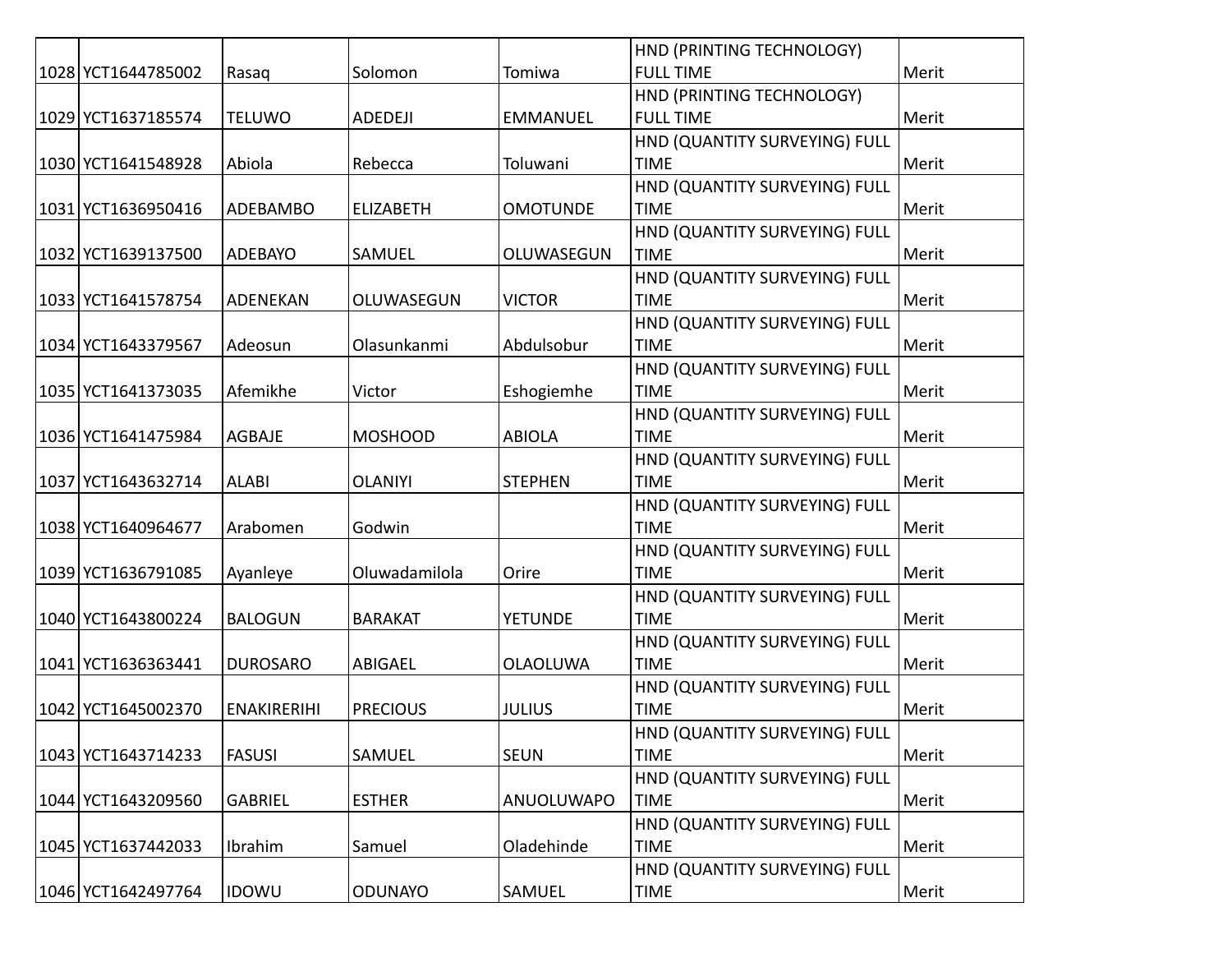|                    |                 |                   |                    | HND (QUANTITY SURVEYING) FULL |       |
|--------------------|-----------------|-------------------|--------------------|-------------------------------|-------|
| 1047 YCT1636022233 | <b>NWABUEZE</b> | <b>DAVID</b>      |                    | <b>TIME</b>                   | Merit |
|                    |                 |                   |                    | HND (QUANTITY SURVEYING) FULL |       |
| 1048 YCT1636818807 | ODESANYA        | <b>OLAMIDE</b>    | OLAMILEKAN         | <b>TIME</b>                   | Merit |
|                    |                 |                   |                    | HND (QUANTITY SURVEYING) FULL |       |
| 1049 YCT1643372281 | <b>ODOFIN</b>   | <b>DANIEL</b>     | OLALEKAN           | <b>TIME</b>                   | Merit |
|                    |                 |                   |                    | HND (QUANTITY SURVEYING) FULL |       |
| 1050 YCT1644851282 | <b>ODUNLAMI</b> | <b>DANIEL</b>     | <b>DEYON</b>       | <b>TIME</b>                   | Merit |
|                    |                 |                   |                    | HND (QUANTITY SURVEYING) FULL |       |
| 1051 YCT1645099462 | <b>OGUN</b>     | <b>MOTUNRAYO</b>  | <b>ESTHER</b>      | <b>TIME</b>                   | Merit |
|                    |                 |                   |                    | HND (QUANTITY SURVEYING) FULL |       |
| 1052 YCT1642442717 | Ogunwale        | Stephen           | Adesoji            | <b>TIME</b>                   | Merit |
|                    |                 |                   |                    | HND (QUANTITY SURVEYING) FULL |       |
| 1053 YCT1636891868 | <b>OHAEBUKA</b> | <b>CHINONSO</b>   | <b>HENRY</b>       | <b>TIME</b>                   | Merit |
|                    |                 |                   |                    | HND (QUANTITY SURVEYING) FULL |       |
| 1054 YCT1638379661 | <b>OIO</b>      | <b>TEMITOPE</b>   | <b>PAUL</b>        | <b>TIME</b>                   | Merit |
|                    |                 |                   |                    | HND (QUANTITY SURVEYING) FULL |       |
| 1055 YCT1636976040 | <b>OJONUGBA</b> | <b>REGINA</b>     | <b>OGBENE</b>      | <b>TIME</b>                   | Merit |
|                    |                 |                   |                    | HND (QUANTITY SURVEYING) FULL |       |
| 1056 YCT1641553143 | <b>OJOYE</b>    | <b>UMULKHAERY</b> | <b>ASANI</b>       | <b>TIME</b>                   | Merit |
|                    |                 |                   |                    | HND (QUANTITY SURVEYING) FULL |       |
| 1057 YCT1639217814 | <b>OKAFOR</b>   | <b>GODWIN</b>     | <b>MICHEAL</b>     | <b>TIME</b>                   | Merit |
|                    |                 |                   |                    | HND (QUANTITY SURVEYING) FULL |       |
| 1058 YCT1642510065 | <b>OLALEKAN</b> | <b>ESTHER</b>     | <b>OLATUNBOSUN</b> | <b>TIME</b>                   | Merit |
|                    |                 |                   |                    | HND (QUANTITY SURVEYING) FULL |       |
| 1059 YCT1643379954 | Olasoju         | Faaiz             | Moyosore           | <b>TIME</b>                   | Merit |
|                    |                 |                   |                    | HND (QUANTITY SURVEYING) FULL |       |
| 1060 YCT1636389901 | <b>OLATUNJI</b> | <b>ISKILU</b>     | <b>ABIODUN</b>     | <b>TIME</b>                   | Merit |
|                    |                 |                   |                    | HND (QUANTITY SURVEYING) FULL |       |
| 1061 YCT1637063067 | <b>ONMATA</b>   | <b>CHRISTIAN</b>  | <b>ALIAKHUE</b>    | <b>TIME</b>                   | Merit |
|                    |                 |                   |                    | HND (QUANTITY SURVEYING) FULL |       |
| 1062 YCT1639405062 | onya            | peace             | ukamaka            | <b>TIME</b>                   | Merit |
|                    |                 |                   |                    | HND (QUANTITY SURVEYING) FULL |       |
| 1063 YCT1644854913 | <b>ONYEKA</b>   | <b>CHIZOBA</b>    | <b>FOYINSAYEMI</b> | <b>TIME</b>                   | Merit |
|                    |                 |                   |                    | HND (QUANTITY SURVEYING) FULL |       |
| 1064 YCT1639069111 | <b>RASAQ</b>    | <b>ORITOKE</b>    | <b>SAIDAT</b>      | <b>TIME</b>                   | Merit |
|                    |                 |                   |                    | HND (QUANTITY SURVEYING) FULL |       |
| 1065 YCT1643380327 | Solomon         | Olorunwa          | Rotimi             | <b>TIME</b>                   | Merit |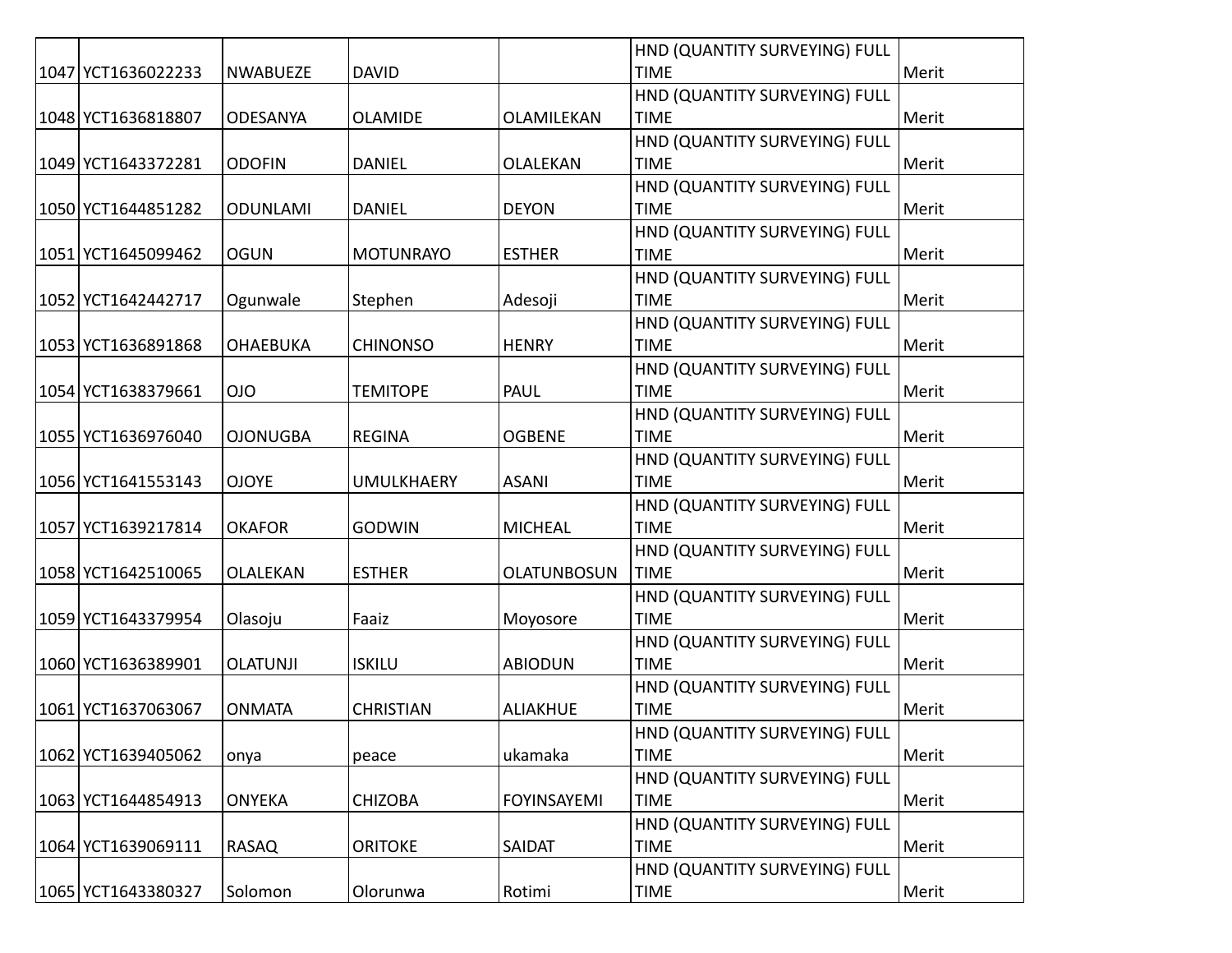| 1066 YCT1641832201 | Asafa            | Abdulrasheed      | Taiwo             | HND (SCULPTURE) FULL TIME  | Merit |
|--------------------|------------------|-------------------|-------------------|----------------------------|-------|
| 1067 YCT1638783892 | AYILARAN         | <b>STELLA</b>     | <b>TEMITAYO</b>   | HND (SCULPTURE) FULL TIME  | Merit |
| 1068 YCT1642684403 | ojegoke          | pelumi            | ayobami           | HND (SCULPTURE) FULL TIME  | Merit |
| 1069 YCT1646138459 | Oladipupo        | Oluwasegun        | Temitope          | HND (SCULPTURE) FULL TIME  | Merit |
| 1070 YCT1638185145 | ABDULRASAQ       | <b>ROFIAT</b>     | <b>OYINDAMOLA</b> | HND (STATISTICS) FULL TIME | Merit |
| 1071 YCT1643968176 | ADEBANJO         | SAMIAT            | ADEBEWAJI         | HND (STATISTICS) FULL TIME | Merit |
| 1072 YCT1644238790 | Adedokun         | Oluwatomiwa       | Mayowa            | HND (STATISTICS) FULL TIME | Merit |
| 1073 YCT1637599731 | <b>ADEOLA</b>    | <b>ABIMBOLA</b>   | <b>RACHAEL</b>    | HND (STATISTICS) FULL TIME | Merit |
| 1074 YCT1637249999 | ADEOSUN          | <b>FAWASUDEEN</b> | <b>JOYMIDE</b>    | HND (STATISTICS) FULL TIME | Merit |
| 1075 YCT1643299476 | Adepegba         | Olamide           | Abraham           | HND (STATISTICS) FULL TIME | Merit |
| 1076 YCT1641832830 | ADEYEMI          | <b>MOSHOOD</b>    | <b>ABIDEMI</b>    | HND (STATISTICS) FULL TIME | Merit |
| 1077 YCT1641650167 | <b>AFENO</b>     | <b>BRIGHT</b>     | <b>MENDEL</b>     | HND (STATISTICS) FULL TIME | Merit |
| 1078 YCT1643618244 | Ahaneku          | Daniel            | Chinonso          | HND (STATISTICS) FULL TIME | Merit |
| 1079 YCT1637764766 | Ajibade          | Abidat            | Abidemi           | HND (STATISTICS) FULL TIME | Merit |
| 1080 YCT1644483948 | Akinbi           | Ayomide           | Ifeoluwa          | HND (STATISTICS) FULL TIME | Merit |
| 1081 YCT1642508898 | <b>AKPAMA</b>    | ABIGEAL           | <b>PEACE</b>      | HND (STATISTICS) FULL TIME | Merit |
| 1082 YCT1645866676 | <b>ALABI</b>     | <b>RAPHAEL</b>    | <b>OLUWAFEMI</b>  | HND (STATISTICS) FULL TIME | Merit |
| 1083 YCT1643967286 | AWOTEDU          | <b>OMOTAYO</b>    | <b>BALIKIS</b>    | HND (STATISTICS) FULL TIME | Merit |
| 1084 YCT1646165262 | Awoyemi          | Abibat            | <b>Bisola</b>     | HND (STATISTICS) FULL TIME | Merit |
| 1085 YCT1638791876 | <b>BELLO</b>     | <b>ROFIAT</b>     | <b>ADETUTU</b>    | HND (STATISTICS) FULL TIME | Merit |
| 1086 YCT1644945798 | <b>CHINEDU</b>   | <b>CHIDINMA</b>   | <b>ESTHER</b>     | HND (STATISTICS) FULL TIME | Merit |
| 1087 YCT1643403556 | Dan              | Saviour           | Udo               | HND (STATISTICS) FULL TIME | Merit |
| 1088 YCT1640681174 | david            | josephine         | jumai             | HND (STATISTICS) FULL TIME | Merit |
| 1089 YCT1637748077 | <b>EDODE</b>     | <b>DANIEL</b>     | <b>JULIUS</b>     | HND (STATISTICS) FULL TIME | Merit |
|                    |                  | Ejike Emmanuel    |                   |                            |       |
| 1090 YCT1638837129 | Ejike            | chinaza           | Emmanuel          | HND (STATISTICS) FULL TIME | Merit |
| 1091 YCT1640792961 | EZE              | <b>CYNTHIA</b>    | <b>CHIOMA</b>     | HND (STATISTICS) FULL TIME | Merit |
| 1092 YCT1638874192 | Fatai            | Ololade           | Mubarak           | HND (STATISTICS) FULL TIME | Merit |
| 1093 YCT1642408691 | HAMMED           | <b>BALIKIS</b>    | <b>OMOWUNMI</b>   | HND (STATISTICS) FULL TIME | Merit |
| 1094 YCT1643907248 | <b>IBIYEMI</b>   | <b>OLUSHOLA</b>   | <b>STEPHEN</b>    | HND (STATISTICS) FULL TIME | Merit |
|                    |                  |                   | Oluebubechukw     |                            |       |
| 1095 YCT1638174871 | Ike              | Joshua            | u                 | HND (STATISTICS) FULL TIME | Merit |
| 1096 YCT1643288668 | <b>ISIUWA</b>    | <b>GRACE</b>      | <b>KELECHI</b>    | HND (STATISTICS) FULL TIME | Merit |
| 1097 YCT1636200303 | <b>ISTIFANUS</b> | <b>BEGE</b>       |                   | HND (STATISTICS) FULL TIME | Merit |
| 1098 YCT1647353555 | <b>JAMES</b>     | <b>TANWA</b>      | <b>DAMILOLA</b>   | HND (STATISTICS) FULL TIME | Merit |
| 1099 YCT1645024800 | Justine          | Ginikachukwu      | Victor            | HND (STATISTICS) FULL TIME | Merit |
| 1100 YCT1641389637 | <b>NNAMANI</b>   | <b>FAVOUR</b>     | <b>CHIWENDU</b>   | HND (STATISTICS) FULL TIME | Merit |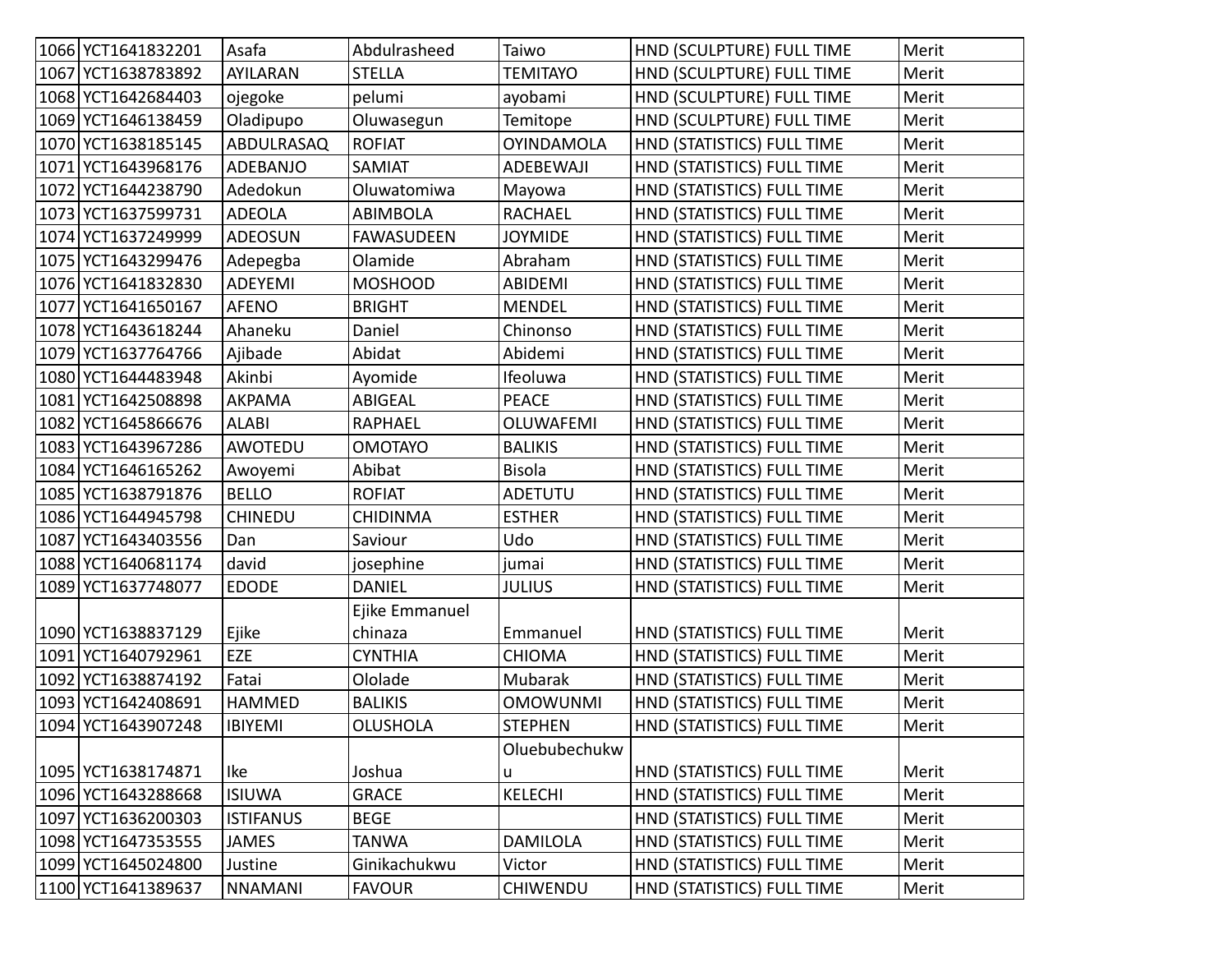| 1101 YCT1644914336 | Nwaosu            | Emmanuel         | Iheanacho         | HND (STATISTICS) FULL TIME       | Merit |
|--------------------|-------------------|------------------|-------------------|----------------------------------|-------|
| 1102 YCT1644235568 | <b>OBABUNMI</b>   | OLUWAFERANMI     | <b>AMINAT</b>     | HND (STATISTICS) FULL TIME       | Merit |
| 1103 YCT1645112443 | <b>ODESANMI</b>   | <b>DAMILOLA</b>  | <b>GRACE</b>      | HND (STATISTICS) FULL TIME       | Merit |
| 1104 YCT1643302871 | <b>OGBA</b>       | <b>JOHNSON</b>   | <b>PETER</b>      | HND (STATISTICS) FULL TIME       | Merit |
| 1105 YCT1641904947 | <b>OGOCHUKWU</b>  | CHUKWUNEMELU     | <b>FAVOUR</b>     | HND (STATISTICS) FULL TIME       | Merit |
| 1106 YCT1646669172 | Ojo               | Temitayo         | Precious          | HND (STATISTICS) FULL TIME       | Merit |
| 1107 YCT1641802389 | <b>OKPARA</b>     | <b>EKENE</b>     | <b>GODWIN</b>     | HND (STATISTICS) FULL TIME       | Merit |
| 1108 YCT1644432004 | Oladokun          | Emmanuel         | Bayo              | HND (STATISTICS) FULL TIME       | Merit |
| 1109 YCT1640953537 | <b>OLAGUNJOYE</b> | <b>AISHAT</b>    | <b>MOJISOLA</b>   | HND (STATISTICS) FULL TIME       | Merit |
| 1110 YCT1642506130 | olajobi           | risikat          | kofoworola        | HND (STATISTICS) FULL TIME       | Merit |
| 1111 YCT1645630268 | Olorunsanya       | Victoria         | Toluwalope        | HND (STATISTICS) FULL TIME       | Merit |
| 1112 YCT1643962611 | <b>OSHODIN</b>    | <b>ODUMA</b>     | <b>BOB</b>        | HND (STATISTICS) FULL TIME       | Merit |
| 1113 YCT1640263471 | <b>OWOEYE</b>     | <b>OLUBUKOLA</b> | <b>PRISCILLIA</b> | HND (STATISTICS) FULL TIME       | Merit |
| 1114 YCT1641199935 | Oyelesi           | James            | Adeyemi           | HND (STATISTICS) FULL TIME       | Merit |
| 1115 YCT1642773108 | <b>OYEWOLE</b>    | <b>TOMIWA</b>    | <b>ISAAC</b>      | HND (STATISTICS) FULL TIME       | Merit |
| 1116 YCT1645865161 | Oyovwe            | Godwin           | choja             | HND (STATISTICS) FULL TIME       | Merit |
| 1117 YCT1647521471 | <b>RABIU</b>      | <b>TOHEEB</b>    | <b>ADEWALE</b>    | HND (STATISTICS) FULL TIME       | Merit |
| 1118 YCT1643573072 | Salaudeen         | Sherifdeen       | Oluwatosin        | HND (STATISTICS) FULL TIME       | Merit |
| 1119 YCT1641651587 | SAMUEL            | <b>KINGSLEY</b>  | <b>NSE</b>        | HND (STATISTICS) FULL TIME       | Merit |
| 1120 YCT1644064033 | Sowobo            | Olutimehin       | Ebenezer          | HND (STATISTICS) FULL TIME       | Merit |
| 1121 YCT1637852699 | Taiwo             | Oluwasegun       | Oluwaseun         | HND (STATISTICS) FULL TIME       | Merit |
| 1122 YCT1636660967 | Tajudeen          | Rugoyah          | Omotola           | HND (STATISTICS) FULL TIME       | Merit |
| 1123 YCT1643111153 | udeh              | ernest           | philip            | HND (STATISTICS) FULL TIME       | Merit |
|                    |                   |                  |                   | HND (SURVEYING &                 |       |
| 1124 YCT1639064095 | Achuka            | Jude             | Ikechukwu         | <b>GEOINFORMATICS) FULL TIME</b> | Merit |
|                    |                   |                  |                   | HND (SURVEYING &                 |       |
| 1125 YCT1638629442 | Adedayo           | Oluwaseyi        | Adeshola          | <b>GEOINFORMATICS) FULL TIME</b> | Merit |
|                    |                   |                  |                   | HND (SURVEYING &                 |       |
| 1126 YCT1643137061 | Adekanmi          | Samuel           | Ayomide           | <b>GEOINFORMATICS) FULL TIME</b> | Merit |
|                    |                   |                  |                   | <b>HND (SURVEYING &amp;</b>      |       |
| 1127 YCT1641833949 | Aguda             | Samuel           | Toluwani          | <b>GEOINFORMATICS) FULL TIME</b> | Merit |
|                    |                   |                  |                   | HND (SURVEYING &                 |       |
| 1128 YCT1638872734 | Ajisogun          | Temidayo         | Samson            | <b>GEOINFORMATICS) FULL TIME</b> | Merit |
|                    |                   |                  |                   | <b>HND (SURVEYING &amp;</b>      |       |
| 1129 YCT1640878466 | Akatu             | Owunebe          | Dennis            | <b>GEOINFORMATICS) FULL TIME</b> | Merit |
|                    |                   |                  |                   | <b>HND (SURVEYING &amp;</b>      |       |
| 1130 YCT1638300871 | Akinbiyi          | Akintunde        | Samuel            | <b>GEOINFORMATICS) FULL TIME</b> | Merit |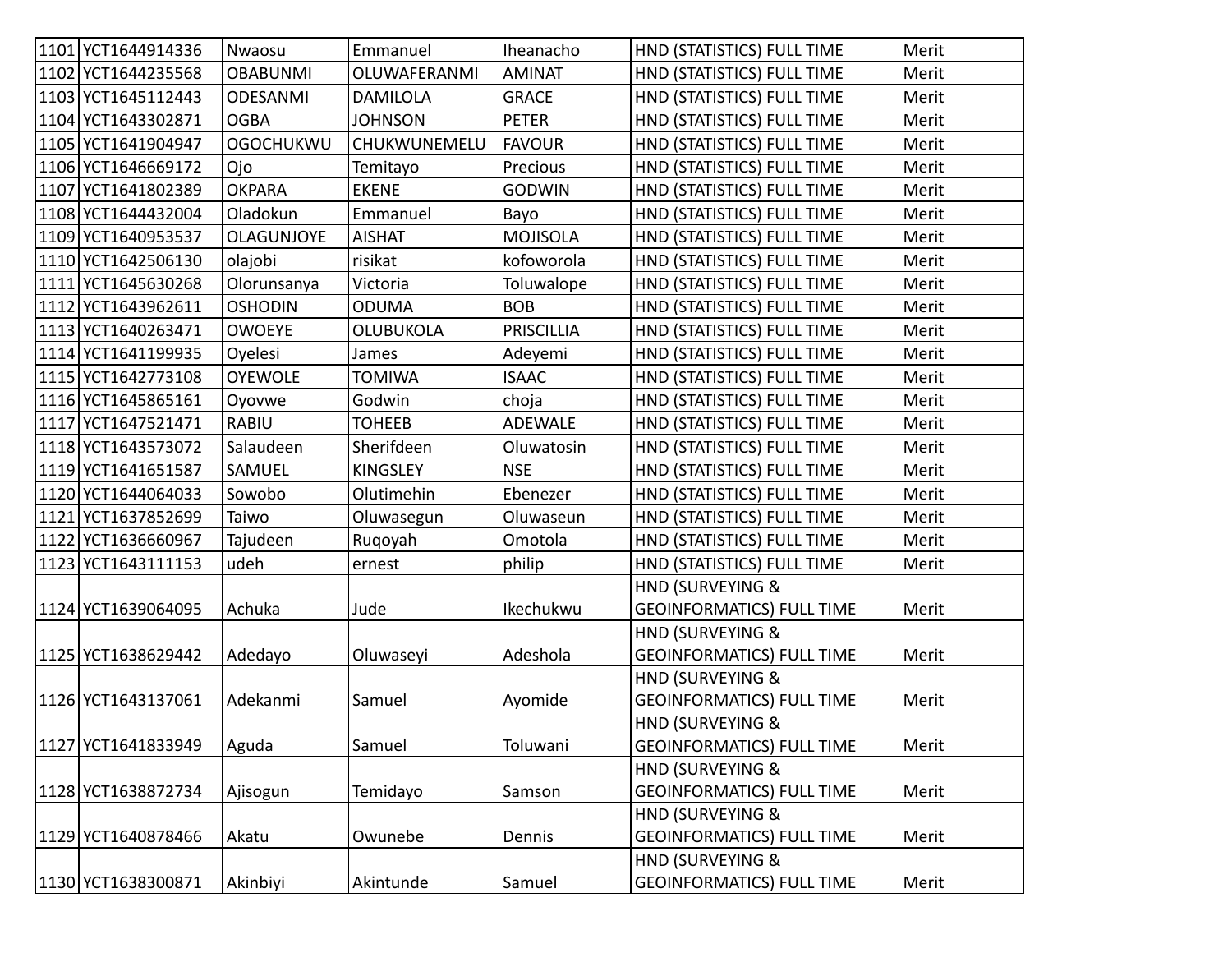|                    |                   |                    |                 | HND (SURVEYING &                 |       |
|--------------------|-------------------|--------------------|-----------------|----------------------------------|-------|
| 1131 YCT1639577738 | <b>BEJIDE</b>     | OLUWASEUN          |                 | <b>GEOINFORMATICS) FULL TIME</b> | Merit |
|                    |                   |                    |                 | HND (SURVEYING &                 |       |
| 1132 YCT1636546976 | <b>DAVID</b>      | AKACHUKWU          | <b>MGBOLU</b>   | <b>GEOINFORMATICS) FULL TIME</b> | Merit |
|                    |                   |                    |                 | <b>HND (SURVEYING &amp;</b>      |       |
| 1133 YCT1640926931 | <b>EKUNDAYO</b>   | <b>OLUWATOYOSI</b> | <b>OLADAPO</b>  | <b>GEOINFORMATICS) FULL TIME</b> | Merit |
|                    |                   |                    |                 | HND (SURVEYING &                 |       |
| 1134 YCT1642587159 | <b>ETUKHO</b>     | <b>UKPEMEABASI</b> | <b>NKERE</b>    | <b>GEOINFORMATICS) FULL TIME</b> | Merit |
|                    |                   |                    |                 | <b>HND (SURVEYING &amp;</b>      |       |
| 1135 YCT1646730460 | <b>GABRIEL</b>    | <b>ODOH</b>        | <b>VERONICA</b> | <b>GEOINFORMATICS) FULL TIME</b> | Merit |
|                    |                   |                    |                 | HND (SURVEYING &                 |       |
| 1136 YCT1643654148 | <b>GAIUS</b>      | <b>EMMANUEL</b>    | <b>CHIMEZIE</b> | <b>GEOINFORMATICS) FULL TIME</b> | Merit |
|                    |                   |                    |                 | HND (SURVEYING &                 |       |
| 1137 YCT1642168415 | <b>GIWA</b>       | <b>SIKIRU</b>      | AYINDE          | <b>GEOINFORMATICS) FULL TIME</b> | Merit |
|                    |                   |                    |                 | HND (SURVEYING &                 |       |
| 1138 YCT1635963456 | Jamiu             | Nafisat            | Aweke           | <b>GEOINFORMATICS) FULL TIME</b> | Merit |
|                    |                   |                    |                 | HND (SURVEYING &                 |       |
| 1139 YCT1642771043 | <b>KOLAWOLE</b>   | <b>FAWAZ</b>       | <b>FOLARIN</b>  | <b>GEOINFORMATICS) FULL TIME</b> | Merit |
|                    |                   |                    |                 | HND (SURVEYING &                 |       |
| 1140 YCT1640271811 | Kumoye            | Ayomide            | Kelvin          | <b>GEOINFORMATICS) FULL TIME</b> | Merit |
|                    |                   |                    |                 | HND (SURVEYING &                 |       |
| 1141 YCT1636544286 | musa              | abdulhameed        | oricha          | <b>GEOINFORMATICS) FULL TIME</b> | Merit |
|                    |                   |                    |                 | <b>HND (SURVEYING &amp;</b>      |       |
| 1142 YCT1643405311 | Najeem            | Sheriffdeen        | Adewale         | <b>GEOINFORMATICS) FULL TIME</b> | Merit |
|                    |                   |                    |                 | HND (SURVEYING &                 |       |
| 1143 YCT1642074270 | NWACHUKWU         | <b>JOSEPH</b>      | <b>EKENE</b>    | <b>GEOINFORMATICS) FULL TIME</b> | Merit |
|                    |                   |                    |                 | HND (SURVEYING &                 |       |
| 1144 YCT1639749883 | <b>OBAJE</b>      | OGU                | <b>JACOB</b>    | <b>GEOINFORMATICS) FULL TIME</b> | Merit |
|                    |                   |                    |                 | HND (SURVEYING &                 |       |
| 1145 YCT1640867551 | Odusanya          | Babatunde          | Oluwagbenga     | <b>GEOINFORMATICS) FULL TIME</b> | Merit |
|                    |                   |                    |                 | <b>HND (SURVEYING &amp;</b>      |       |
| 1146 YCT1637584537 | Ogundeji          | Alabi              | Waheed          | <b>GEOINFORMATICS) FULL TIME</b> | Merit |
|                    |                   |                    |                 | HND (SURVEYING &                 |       |
| 1147 YCT1646225308 | Ogunlaja          | Opeyemi            | Oluwasegun      | <b>GEOINFORMATICS) FULL TIME</b> | Merit |
|                    |                   |                    |                 | HND (SURVEYING &                 |       |
| 1148 YCT1641478898 | <b>OJEMAKINDE</b> | <b>OLUWAFEMI</b>   | SAMSON          | <b>GEOINFORMATICS) FULL TIME</b> | Merit |
|                    |                   |                    |                 | HND (SURVEYING &                 |       |
| 1149 YCT1643302370 | Oladunni          | Elizabeth          | Abisola         | <b>GEOINFORMATICS) FULL TIME</b> | Merit |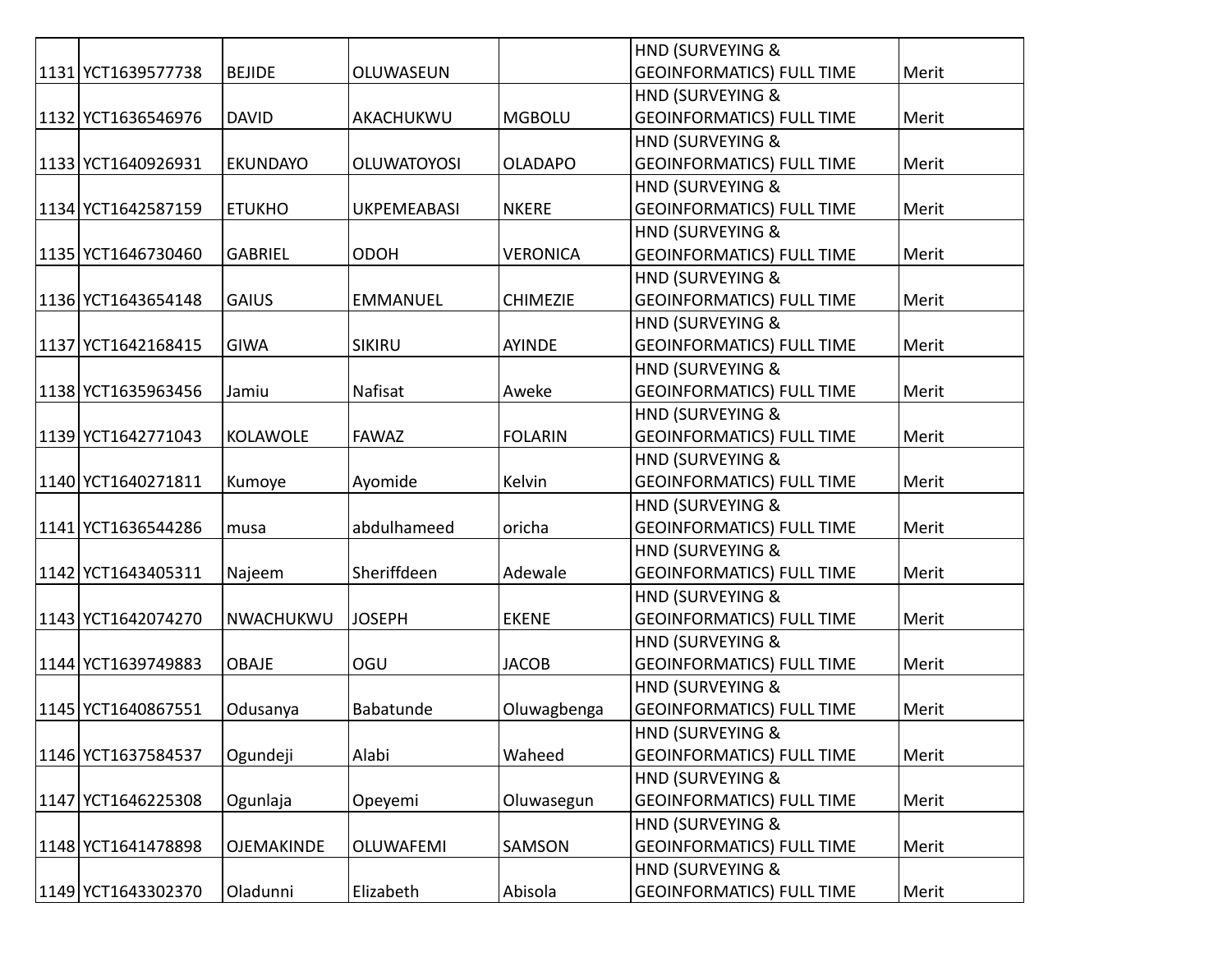|                    |                    |                 |                      | HND (SURVEYING &                 |       |
|--------------------|--------------------|-----------------|----------------------|----------------------------------|-------|
| 1150 YCT1642578931 | Olayemi            | Olamide         | Oluwarotimi          | <b>GEOINFORMATICS) FULL TIME</b> | Merit |
|                    |                    |                 |                      | HND (SURVEYING &                 |       |
| 1151 YCT1640928169 | <b>OLOYEDE</b>     | ABDULLATEEF     | <b>BABATUNDE</b>     | <b>GEOINFORMATICS) FULL TIME</b> | Merit |
|                    |                    |                 |                      | HND (SURVEYING &                 |       |
| 1152 YCT1645786484 | Oni                | Sunday          | Olakunle             | <b>GEOINFORMATICS) FULL TIME</b> | Merit |
|                    |                    |                 |                      | <b>HND (SURVEYING &amp;</b>      |       |
| 1153 YCT1644351379 | <b>OYEDELE</b>     | <b>SULAIMAN</b> | <b>OLAOYE</b>        | <b>GEOINFORMATICS) FULL TIME</b> | Merit |
|                    |                    |                 |                      | HND (SURVEYING &                 |       |
| 1154 YCT1643046550 | Oyerinmade         | Habeeb          | Oladimeji            | <b>GEOINFORMATICS) FULL TIME</b> | Merit |
|                    |                    |                 |                      | HND (SURVEYING &                 |       |
| 1155 YCT1639388113 | RAJI               | SAHEED          | <b>AYOADE</b>        | <b>GEOINFORMATICS) FULL TIME</b> | Merit |
|                    |                    |                 |                      | HND (SURVEYING &                 |       |
| 1156 YCT1644878060 | <b>SAKA</b>        | <b>BADMUS</b>   | <b>OPEYEMI</b>       | <b>GEOINFORMATICS) FULL TIME</b> | Merit |
|                    |                    |                 |                      | HND (SURVEYING &                 |       |
| 1157 YCT1643111921 | <b>SERIKI</b>      | <b>IBRAHIM</b>  | OLAMILEKAN           | <b>GEOINFORMATICS) FULL TIME</b> | Merit |
|                    |                    |                 |                      | HND (SURVEYING &                 |       |
| 1158 YCT1644875337 | <b>TAIWO</b>       | <b>ABDQUDUS</b> | <b>OPEYEMI</b>       | <b>GEOINFORMATICS) FULL TIME</b> | Merit |
|                    |                    |                 |                      | <b>HND (SURVEYING &amp;</b>      |       |
| 1159 YCT1637660924 | <b>VICTOR</b>      | <b>TAIWO</b>    | <b>TOBI</b>          | <b>GEOINFORMATICS) FULL TIME</b> | Merit |
|                    |                    |                 |                      | HND (TEXTILE TECHNOLOGY) FULL    |       |
| 1160 YCT1643373342 | <b>ABDUL</b>       | <b>OPEYEMI</b>  | <b>SHUKRAT</b>       | <b>TIME</b>                      | Merit |
|                    |                    |                 |                      | HND (TEXTILE TECHNOLOGY) FULL    |       |
| 1161 YCT1645620989 | ABDULSALAM         | LATEEFAT        | <b>BUKOLA</b>        | <b>TIME</b>                      | Merit |
|                    |                    |                 |                      | HND (TEXTILE TECHNOLOGY) FULL    |       |
| 1162 YCT1644859031 | <b>ABIOLA</b>      | <b>AJOKE</b>    | <b>KAOSARA</b>       | <b>TIME</b>                      | Merit |
|                    |                    |                 |                      | HND (TEXTILE TECHNOLOGY) FULL    |       |
| 1163 YCT1643968762 | Adeniyi            | Tiwalade        | <b>Bushira</b>       | <b>TIME</b>                      | Merit |
|                    |                    |                 |                      | HND (TEXTILE TECHNOLOGY) FULL    |       |
| 1164 YCT1647798428 | Akerele            | Olamilekan      | Samuel               | <b>TIME</b>                      | Merit |
|                    |                    |                 |                      | HND (TEXTILE TECHNOLOGY) FULL    |       |
| 1165 YCT1646133931 | <b>AKINFOLARIN</b> | <b>GIFT</b>     | <b>OLUWATOYIN</b>    | <b>TIME</b>                      | Merit |
|                    |                    |                 |                      | HND (TEXTILE TECHNOLOGY) FULL    |       |
| 1166 YCT1643812081 | AKINYOSOYE         | <b>TOMISIN</b>  | <b>JANET</b>         | <b>TIME</b>                      | Merit |
|                    |                    |                 | <b>OLUWATIMILEYI</b> | HND (TEXTILE TECHNOLOGY) FULL    |       |
| 1167 YCT1641916441 | amosu              | john            | N                    | <b>TIME</b>                      | Merit |
|                    |                    |                 |                      | HND (TEXTILE TECHNOLOGY) FULL    |       |
| 1168 YCT1647807414 | ARIKAWE            | <b>HAFEES</b>   | <b>ADEOLA</b>        | <b>TIME</b>                      | Merit |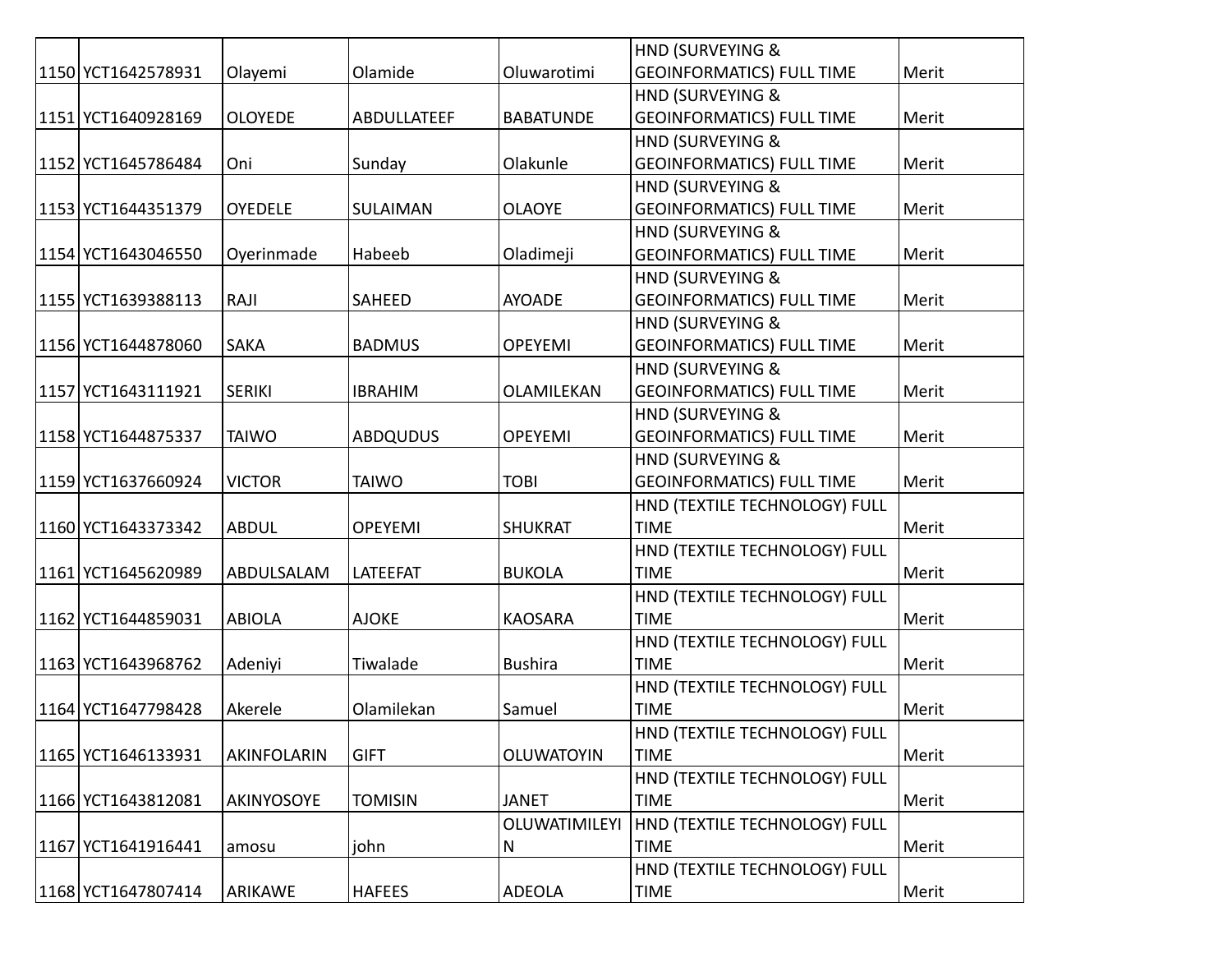|                    |                  |                   | OLAMIJUWONL       | HND (TEXTILE TECHNOLOGY) FULL |       |
|--------------------|------------------|-------------------|-------------------|-------------------------------|-------|
| 1169 YCT1641921399 | <b>DUROJAIYE</b> | <b>JOSHUA</b>     | O                 | <b>TIME</b>                   | Merit |
|                    |                  |                   |                   | HND (TEXTILE TECHNOLOGY) FULL |       |
| 1170 YCT1646720423 | Kodumuo          | Florence          | Chineyenwa        | <b>TIME</b>                   | Merit |
|                    |                  |                   |                   | HND (TEXTILE TECHNOLOGY) FULL |       |
| 1171 YCT1647648047 | Mustapha         | Sarah             | Oluwabunmi        | <b>TIME</b>                   | Merit |
|                    |                  |                   |                   | HND (TEXTILE TECHNOLOGY) FULL |       |
| 1172 YCT1639141810 | <b>OLATUNDE</b>  | <b>OPEMIPO</b>    | <b>MARY</b>       | <b>TIME</b>                   | Merit |
|                    |                  |                   |                   | HND (TEXTILE TECHNOLOGY) FULL |       |
| 1173 YCT1641492475 | <b>PHILLIPS</b>  | <b>OPEYEMI</b>    | <b>TEMIDAYO</b>   | <b>TIME</b>                   | Merit |
|                    |                  |                   |                   | HND (TEXTILE TECHNOLOGY) FULL |       |
| 1174 YCT1642774273 | Salisu           | Ummikhutum        | Teni              | <b>TIME</b>                   | Merit |
|                    |                  |                   |                   | HND (TEXTILE TECHNOLOGY) FULL |       |
| 1175 YCT1647798808 | <b>WILLIE</b>    | SAMUEL            | <b>IDOREYEN</b>   | <b>TIME</b>                   | Merit |
|                    |                  |                   |                   | HND (URBAN & REGIONAL         |       |
| 1176 YCT1643027183 | <b>AROLE</b>     | <b>ODUNAYO</b>    | OLUWASEUN         | PLANNING) FULL TIME           | Merit |
|                    |                  |                   |                   | HND (URBAN & REGIONAL         |       |
| 1177 YCT1641902829 | <b>BABARINDE</b> | <b>SEGUN</b>      | <b>EMMANUEL</b>   | PLANNING) FULL TIME           | Merit |
|                    |                  |                   |                   | HND (URBAN & REGIONAL         |       |
| 1178 YCT1645173804 | Balogun          | Muhammed          | Olamilekan        | PLANNING) FULL TIME           | Merit |
|                    |                  |                   |                   | HND (URBAN & REGIONAL         |       |
| 1179 YCT1638816568 | <b>DIGBORI</b>   | <b>OGHENETEGA</b> | <b>JOEI</b>       | PLANNING) FULL TIME           | Merit |
|                    |                  |                   |                   | HND (URBAN & REGIONAL         |       |
| 1180 YCT1643888938 | <b>HERBERT</b>   | <b>GOODNESS</b>   | <b>OLUEBUBE</b>   | PLANNING) FULL TIME           | Merit |
|                    |                  |                   |                   | HND (URBAN & REGIONAL         |       |
| 1181 YCT1641482460 | <b>ISIWE</b>     | <b>CHIZIM</b>     | <b>SIMON</b>      | PLANNING) FULL TIME           | Merit |
|                    |                  |                   |                   | HND (URBAN & REGIONAL         |       |
| 1182 YCT1646647085 | <b>IWU</b>       | <b>TOCHUKWU</b>   | <b>BRIGHT</b>     | PLANNING) FULL TIME           | Merit |
|                    |                  |                   |                   | HND (URBAN & REGIONAL         |       |
| 1183 YCT1644853711 | <b>IWUDIBIA</b>  | <b>AMARACHI</b>   | <b>GLORY</b>      | PLANNING) FULL TIME           | Merit |
|                    |                  |                   |                   | HND (URBAN & REGIONAL         |       |
| 1184 YCT1643221499 | <b>JOHN</b>      | <b>AUGUSTINE</b>  | <b>SUNDAY</b>     | PLANNING) FULL TIME           | Merit |
|                    |                  |                   |                   | HND (URBAN & REGIONAL         |       |
| 1185 YCT1643901005 | <b>MUSA</b>      | <b>BALIQIS</b>    | <b>TEMITOPE</b>   | PLANNING) FULL TIME           | Merit |
|                    |                  |                   |                   | HND (URBAN & REGIONAL         |       |
| 1186 YCT1646314809 | <b>OBOH</b>      | <b>WILLIAMS</b>   | <b>OVIEOGHENE</b> | PLANNING) FULL TIME           | Merit |
|                    |                  |                   |                   | HND (URBAN & REGIONAL         |       |
| 1187 YCT1643221450 | OBOT             | <b>KUFRE</b>      | <b>JOSEPH</b>     | PLANNING) FULL TIME           | Merit |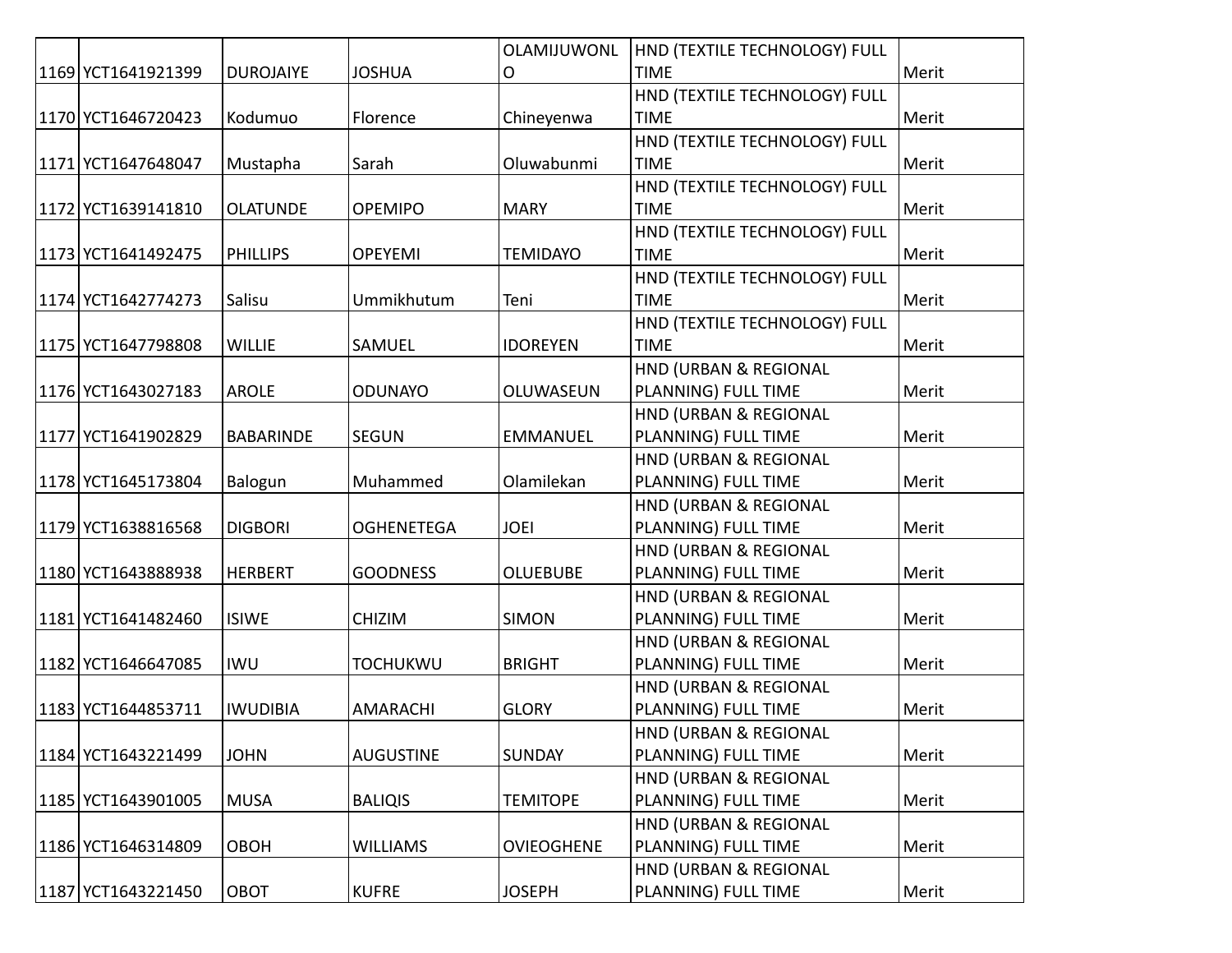|      |                    |                  |                   |                  | HND (URBAN & REGIONAL       |               |
|------|--------------------|------------------|-------------------|------------------|-----------------------------|---------------|
|      | 1188 YCT1640854570 | ojulari          | idris             | adeyemi          | PLANNING) FULL TIME         | Merit         |
|      |                    |                  |                   |                  | HND (URBAN & REGIONAL       |               |
|      | 1189 YCT1642151336 | <b>OSAKWE</b>    | <b>JOSHUA</b>     | <b>OFUNEDICH</b> | PLANNING) FULL TIME         | Merit         |
|      |                    |                  |                   |                  | HND (URBAN & REGIONAL       |               |
|      | 1190 YCT1638483832 | Salami           | Oluwapelumi       | Adewori          | PLANNING) FULL TIME         | Merit         |
|      |                    |                  |                   |                  | HND (URBAN & REGIONAL       |               |
|      | 1191 YCT1641914187 | Sodiya           | Olayinka          | <b>Moses</b>     | PLANNING) FULL TIME         | Merit         |
|      |                    |                  |                   |                  | HND (URBAN & REGIONAL       |               |
|      | 1192 YCT1635949106 | Young            | Daniel            | Uwa              | PLANNING) FULL TIME         | Merit         |
|      | 1193 YCT1639045259 | <b>ABADA</b>     | <b>MARY</b>       | <b>EMEMARETA</b> | HND (ACCOUNTANCY) FULL TIME | Supplementary |
|      | 1194 YCT1645958238 | Abdulateef       | Oluwatosin        | Ibrahim          | HND (ACCOUNTANCY) FULL TIME | Supplementary |
|      | 1195 YCT1636123924 | Abdulrahman      | Muhammedbuhari    |                  | HND (ACCOUNTANCY) FULL TIME | Supplementary |
|      | 1196 YCT1641984793 | <b>ABOGUNRIN</b> | <b>TOLUWALOPE</b> | <b>ADEBISI</b>   | HND (ACCOUNTANCY) FULL TIME | Supplementary |
| 1197 | YCT1642544958      | <b>ADELANA</b>   | <b>TAIWO</b>      | <b>TEMITOPE</b>  | HND (ACCOUNTANCY) FULL TIME | Supplementary |
|      | 1198 YCT1639159134 | <b>AGUGUO</b>    | <b>IFUNANYA</b>   | <b>MIRIAM</b>    | HND (ACCOUNTANCY) FULL TIME | Supplementary |
|      | 1199 YCT1638093837 | <b>AJAYI</b>     | <b>IFEOLUWA</b>   | <b>ABIGEAL</b>   | HND (ACCOUNTANCY) FULL TIME | Supplementary |
| 1200 | YCT1639063013      | <b>AKANDE</b>    | <b>AHMED</b>      | OLADIMEJI        | HND (ACCOUNTANCY) FULL TIME | Supplementary |
| 1201 | YCT1640344281      | Ashafa           | Temitayo          | Rebecca          | HND (ACCOUNTANCY) FULL TIME | Supplementary |
|      | 1202 YCT1638960375 | Atoyebi          | Oluwatosin        | Grace            | HND (ACCOUNTANCY) FULL TIME | Supplementary |
| 1203 | YCT1643805453      | <b>Badmus</b>    | <b>Dorcas</b>     | Omolade          | HND (ACCOUNTANCY) FULL TIME | Supplementary |
|      | 1204 YCT1637684035 | Bello            | Sherif            | Adewale          | HND (ACCOUNTANCY) FULL TIME | Supplementary |
| 1205 | YCT1641203777      | <b>Braimah</b>   | Love              | Osamudiamen      | HND (ACCOUNTANCY) FULL TIME | Supplementary |
|      | 1206 YCT1637839002 | Denapo           | Humulukutub       | Wenafa           | HND (ACCOUNTANCY) FULL TIME | Supplementary |
| 1207 | YCT1637784108      | <b>FAKUNLE</b>   | <b>OLABISI</b>    | <b>BOLAJI</b>    | HND (ACCOUNTANCY) FULL TIME | Supplementary |
| 1208 | YCT1644599458      | <b>GUSANU</b>    | OLUWASEGUN        | <b>TEMIDAYO</b>  | HND (ACCOUNTANCY) FULL TIME | Supplementary |
| 1209 | YCT1640264305      | Inawole          | Augustine         | Olayemi          | HND (ACCOUNTANCY) FULL TIME | Supplementary |
| 1210 | YCT1637011478      | Inuwere          | Kingsley          | Okemena          | HND (ACCOUNTANCY) FULL TIME | Supplementary |
| 1211 | YCT1636554363      | Iroko            | Dorcas            | Temisola         | HND (ACCOUNTANCY) FULL TIME | Supplementary |
|      | 1212 YCT1638613489 | <b>KOEDJIN</b>   | <b>GLADYS</b>     | OLUWAFUNKE       | HND (ACCOUNTANCY) FULL TIME | Supplementary |
|      | 1213 YCT1642498659 | KOLAWOLE         | Oluwafunmilayo    | <b>IBIRONKE</b>  | HND (ACCOUNTANCY) FULL TIME | Supplementary |
|      | 1214 YCT1640850043 | Kugbiyi          | Omolola           | Favour           | HND (ACCOUNTANCY) FULL TIME | Supplementary |
|      | 1215 YCT1645557458 | <b>MORDI</b>     | <b>MERCY</b>      | EBELECHUKWU      | HND (ACCOUNTANCY) FULL TIME | Supplementary |
|      | 1216 YCT1636663724 | NWIWU            | <b>CHIOMA</b>     | <b>MARY</b>      | HND (ACCOUNTANCY) FULL TIME | Supplementary |
|      | 1217 YCT1636450293 | Oduntan          | Yewande           | Oreoluwa         | HND (ACCOUNTANCY) FULL TIME | Supplementary |
|      | 1218 YCT1640335749 | <b>OGUNTOYE</b>  | <b>CLEMENT</b>    | <b>OLATUNJI</b>  | HND (ACCOUNTANCY) FULL TIME | Supplementary |
|      | 1219 YCT1645101270 | <b>OKOSUN</b>    | EMMANUEL          | OSEMUDIAME       | HND (ACCOUNTANCY) FULL TIME | Supplementary |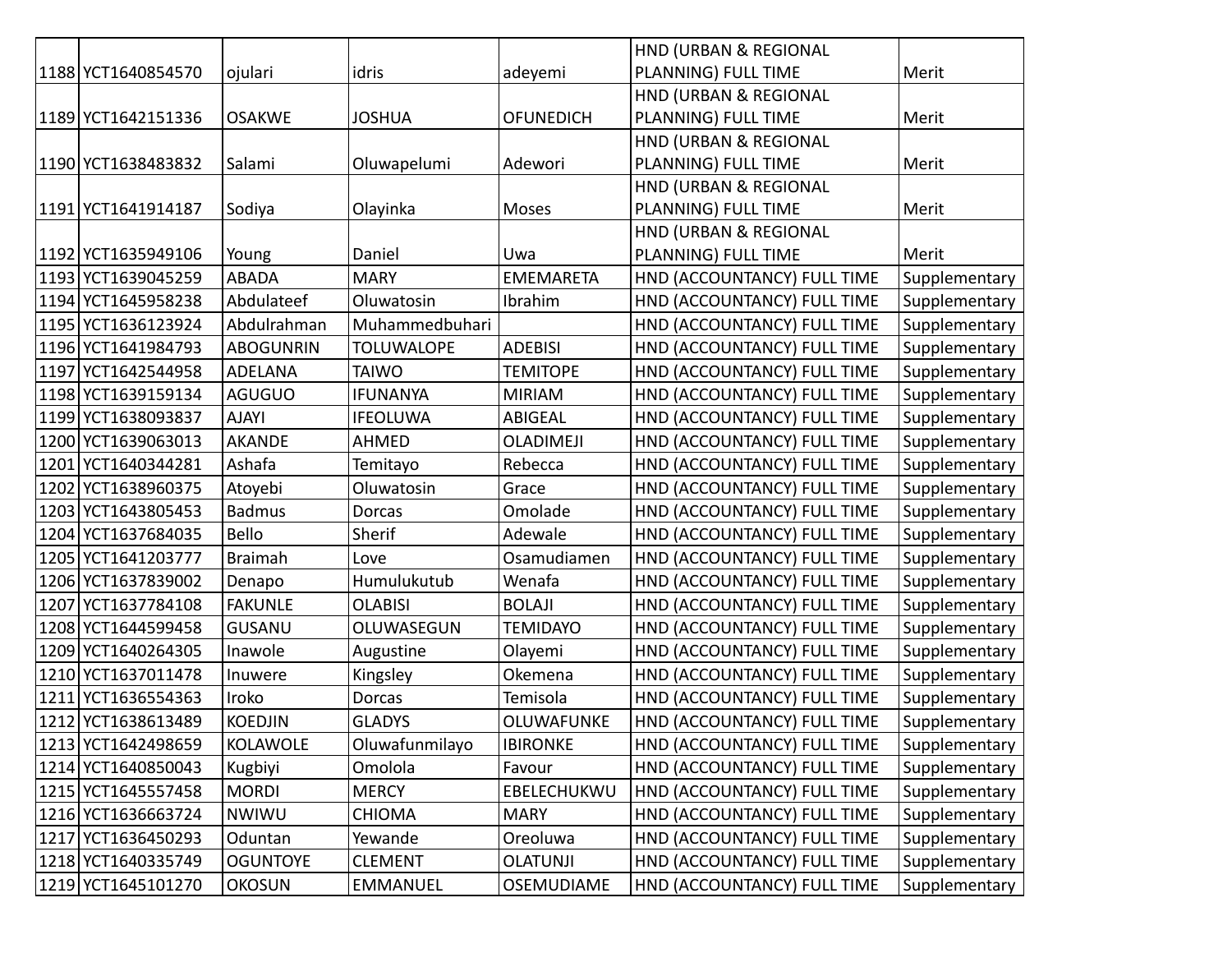| 1220 YCT1638283905 | <b>OLAWUYI</b>   | <b>MARY</b>      | <b>MERCY</b>     | HND (ACCOUNTANCY) FULL TIME  | Supplementary |
|--------------------|------------------|------------------|------------------|------------------------------|---------------|
| 1221 YCT1636626675 | OLUGBEMIJA       | <b>HENRY</b>     | <b>AYODELE</b>   | HND (ACCOUNTANCY) FULL TIME  | Supplementary |
| 1222 YCT1637902277 | <b>ONYEAGORO</b> | <b>STELLA</b>    | <b>CHINYERE</b>  | HND (ACCOUNTANCY) FULL TIME  | Supplementary |
| 1223 YCT1646160493 | <b>ONYIRIOHA</b> | <b>EBUBE</b>     | SANDRA           | HND (ACCOUNTANCY) FULL TIME  | Supplementary |
| 1224 YCT1646745102 | <b>SEREKE</b>    | <b>MARY</b>      | <b>INIOBONG</b>  | HND (ACCOUNTANCY) FULL TIME  | Supplementary |
| 1225 YCT1640854091 | Taiwo            | Benjamin         | Opeyemi          | HND (ACCOUNTANCY) FULL TIME  | Supplementary |
| 1226 YCT1645615257 | Taiwo            | Mayokun          | Josiah           | HND (ACCOUNTANCY) FULL TIME  | Supplementary |
| 1227 YCT1636982138 | <b>TIJANI</b>    | <b>KHAIRAT</b>   | <b>OYEFUNKE</b>  | HND (ACCOUNTANCY) FULL TIME  | Supplementary |
| 1228 YCT1636385986 | <b>TIWO</b>      | <b>DEBORAH</b>   | OLUWASEUN        | HND (ACCOUNTANCY) FULL TIME  | Supplementary |
|                    |                  |                  |                  | HND (ANIMAL PRODUCTION       |               |
| 1229 YCT1637236381 | Odunbaku         | Kabirah          | Oyindamola       | <b>TECHNOLOGY) FULL TIME</b> | Supplementary |
| 1230 YCT1637082304 | Abiodun          | David            | Seyi             | HND (ARCHITECTURE) FULL TIME | Supplementary |
| 1231 YCT1637317467 | <b>ADEKUNLE</b>  | <b>BUKOLA</b>    | <b>DADA</b>      | HND (ARCHITECTURE) FULL TIME | Supplementary |
| 1232 YCT1641995372 | <b>AKINYELE</b>  | <b>OLANSHILE</b> | ADEGBOYEGA       | HND (ARCHITECTURE) FULL TIME | Supplementary |
| 1233 YCT1637672302 | ARISAFE          | <b>AYOMIDE</b>   | <b>GABRIEL</b>   | HND (ARCHITECTURE) FULL TIME | Supplementary |
| 1234 YCT1639580208 | <b>AWODELE</b>   | <b>BABATUNDE</b> | OLASUNKANMI      | HND (ARCHITECTURE) FULL TIME | Supplementary |
| 1235 YCT1639133516 | AYI              | <b>OLUSEUN</b>   | <b>ADEBAYO</b>   | HND (ARCHITECTURE) FULL TIME | Supplementary |
| 1236 YCT1637085083 | Badejo           | Victor           | Adedotun         | HND (ARCHITECTURE) FULL TIME | Supplementary |
| 1237 YCT1638975955 | Dosunmu          | Samuel           | Olayiwola        | HND (ARCHITECTURE) FULL TIME | Supplementary |
| 1238 YCT1636556945 | <b>FALOLA</b>    | <b>KEHINDE</b>   | <b>HUSSEIN</b>   | HND (ARCHITECTURE) FULL TIME | Supplementary |
| 1239 YCT1636558088 | <b>FALOLA</b>    | <b>TAIWO</b>     | <b>HASSAN</b>    | HND (ARCHITECTURE) FULL TIME | Supplementary |
| 1240 YCT1641468949 | <b>IBRAHEEM</b>  | <b>RIDWAN</b>    | <b>BABATUNDE</b> | HND (ARCHITECTURE) FULL TIME | Supplementary |
| 1241 YCT1640261647 | <b>JOHN</b>      | <b>JOSHUA</b>    |                  | HND (ARCHITECTURE) FULL TIME | Supplementary |
| 1242 YCT1644402930 | Kazeem           | Daniel           | Ayomide          | HND (ARCHITECTURE) FULL TIME | Supplementary |
| 1243 YCT1644493118 | LAWAL            | <b>ADEDAYO</b>   | <b>AFEEZ</b>     | HND (ARCHITECTURE) FULL TIME | Supplementary |
| 1244 YCT1643822753 | Lawal            | Abdulfatai       | Oladipupo        | HND (ARCHITECTURE) FULL TIME | Supplementary |
| 1245 YCT1641663816 | <b>MUSA</b>      | OLALEKAN         | <b>KAZEEM</b>    | HND (ARCHITECTURE) FULL TIME | Supplementary |
| 1246 YCT1640074976 | <b>OKWUOLISE</b> | <b>EDAFE</b>     | <b>ROCKSON</b>   | HND (ARCHITECTURE) FULL TIME | Supplementary |
| 1247 YCT1642339296 | oladejo          | sodig            | babatunde        | HND (ARCHITECTURE) FULL TIME | Supplementary |
| 1248 YCT1640865038 | <b>OLADIPUPO</b> | <b>CALEB</b>     | <b>OLABISI</b>   | HND (ARCHITECTURE) FULL TIME | Supplementary |
| 1249 YCT1642751991 | <b>OLANIYAN</b>  | <b>EMMANUEL</b>  | OLUWABUSOYE      | HND (ARCHITECTURE) FULL TIME | Supplementary |
| 1250 YCT1637069859 | <b>OLOYEDE</b>   | <b>BOLAJI</b>    | <b>JOHNSON</b>   | HND (ARCHITECTURE) FULL TIME | Supplementary |
| 1251 YCT1641822692 | <b>OTIKOR</b>    | <b>CHENYEM</b>   | AMOS             | HND (ARCHITECTURE) FULL TIME | Supplementary |
| 1252 YCT1639515711 | SAMUEL           | <b>RUTH</b>      | <b>ODUNAYO</b>   | HND (ARCHITECTURE) FULL TIME | Supplementary |
| 1253 YCT1644667108 | <b>TANIMOWO</b>  | <b>DEBORAH</b>   | <b>BISOLA</b>    | HND (ARCHITECTURE) FULL TIME | Supplementary |
| 1254 YCT1644086330 | TIAMIYU          | ABDULHAKEEM      | DAMILOLA         | HND (ARCHITECTURE) FULL TIME | Supplementary |
| 1255 YCT1638361223 | Twum             | Martins          | Nana             | HND (ARCHITECTURE) FULL TIME | Supplementary |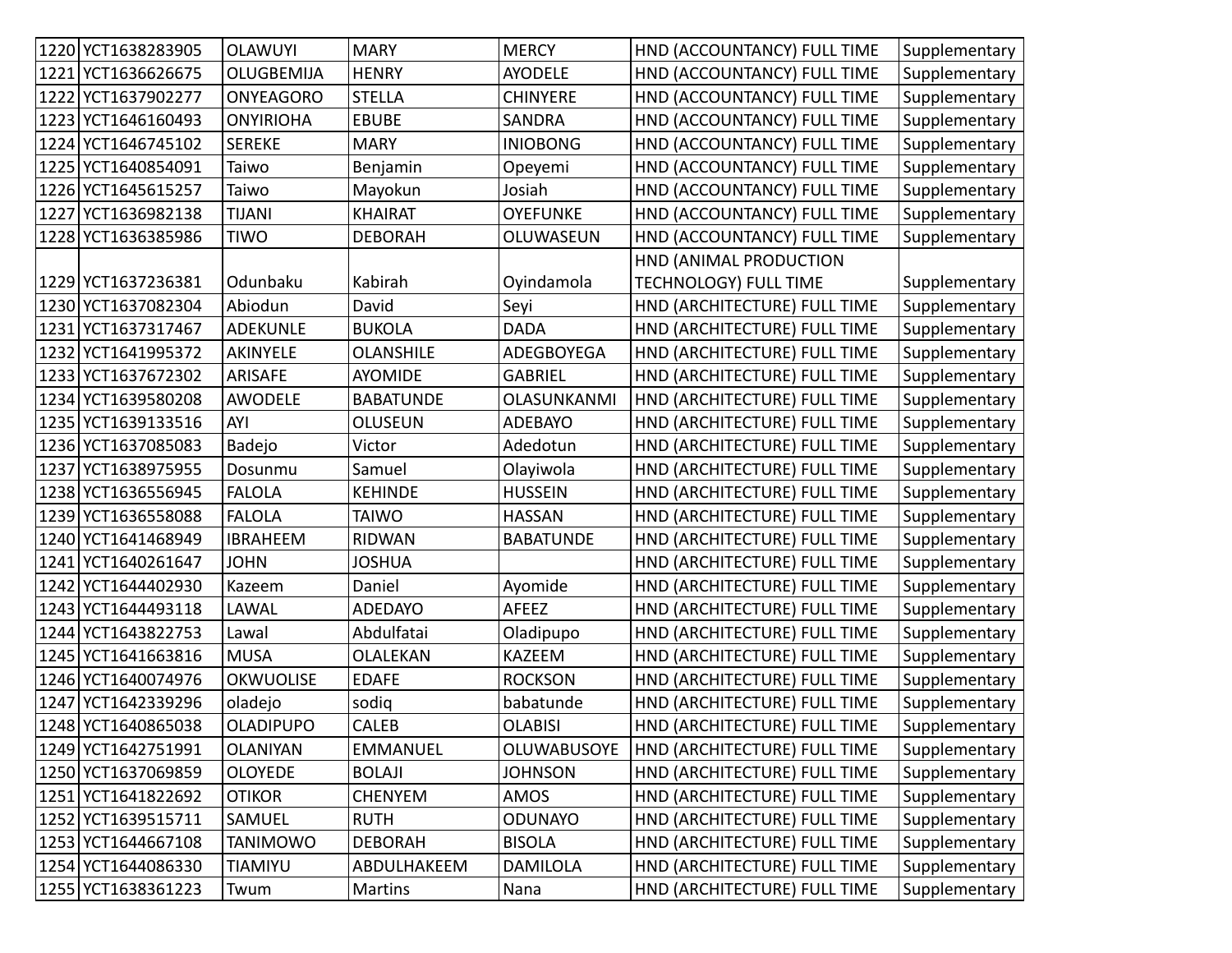|                    |                   |                     |                   | HND (BANKING & FINANCE) FULL |               |
|--------------------|-------------------|---------------------|-------------------|------------------------------|---------------|
| 1256 YCT1647710794 | ABEGUNDE          | <b>RHODA</b>        | OLUWABUKOLA       | <b>TIME</b>                  | Supplementary |
|                    |                   |                     |                   | HND (BANKING & FINANCE) FULL |               |
| 1257 YCT1637673414 | <b>ACHEWA</b>     | <b>FAVOUR</b>       | <b>OGHENERO</b>   | <b>TIME</b>                  | Supplementary |
|                    |                   |                     |                   | HND (BANKING & FINANCE) FULL |               |
| 1258 YCT1643302831 | <b>ADEDINA</b>    | <b>VICTORIA</b>     | <b>OLUWATOSIN</b> | <b>TIME</b>                  | Supplementary |
|                    |                   |                     |                   | HND (BANKING & FINANCE) FULL |               |
| 1259 YCT1637937438 | ADEYEMI           | <b>ADEBAYO</b>      | <b>OLUSOLA</b>    | <b>TIME</b>                  | Supplementary |
|                    |                   |                     |                   | HND (BANKING & FINANCE) FULL |               |
| 1260 YCT1644849729 | <b>ALONGE</b>     | <b>ALEX</b>         | <b>OLAMIDE</b>    | <b>TIME</b>                  | Supplementary |
|                    |                   |                     |                   | HND (BANKING & FINANCE) FULL |               |
| 1261 YCT1636620648 | <b>BADARU</b>     | <b>RAMOTA</b>       | AYOMIDE           | <b>TIME</b>                  | Supplementary |
|                    |                   |                     |                   | HND (BANKING & FINANCE) FULL |               |
| 1262 YCT1637419301 | <b>BAMIGBADE</b>  | <b>FATIMAH</b>      | ADEBUKOLA         | <b>TIME</b>                  | Supplementary |
|                    |                   |                     |                   | HND (BANKING & FINANCE) FULL |               |
| 1263 YCT1642075457 | <b>ELEGHASIM</b>  | <b>DANIEL</b>       | <b>CHUKWUDI</b>   | <b>TIME</b>                  | Supplementary |
|                    |                   |                     |                   | HND (BANKING & FINANCE) FULL |               |
| 1264 YCT1640003831 | Faruq             | Kafila              | <b>Bisola</b>     | <b>TIME</b>                  | Supplementary |
|                    |                   |                     |                   | HND (BANKING & FINANCE) FULL |               |
| 1265 YCT1638187588 | <b>OGUNDERO</b>   | <b>MARIAM</b>       | <b>OMOBUKOLA</b>  | <b>TIME</b>                  | Supplementary |
|                    |                   |                     |                   | HND (BANKING & FINANCE) FULL |               |
| 1266 YCT1642075475 | <b>OLADELE</b>    | <b>OLADAPO</b>      | <b>EMMANUEL</b>   | <b>TIME</b>                  | Supplementary |
|                    |                   |                     |                   | HND (BANKING & FINANCE) FULL |               |
| 1267 YCT1643235371 | <b>OLADOJA</b>    | <b>MARIAM</b>       | OLAJUMOKE         | <b>TIME</b>                  | Supplementary |
|                    |                   |                     |                   | HND (BANKING & FINANCE) FULL |               |
| 1268 YCT1642501568 | <b>OLAWUNMI</b>   | <b>MARIAM</b>       | <b>WURAOLA</b>    | <b>TIME</b>                  | Supplementary |
|                    |                   |                     |                   | HND (BANKING & FINANCE) FULL |               |
| 1269 YCT1643721934 | <b>OLORUNJUBE</b> | <b>OLUWATUNMISE</b> | <b>DEBORAH</b>    | <b>TIME</b>                  | Supplementary |
|                    |                   |                     |                   | HND (BANKING & FINANCE) FULL |               |
| 1270 YCT1641997241 | Onyeobi           | Lawrence            | Chinonso          | <b>TIME</b>                  | Supplementary |
|                    |                   |                     |                   | HND (BANKING & FINANCE) FULL |               |
| 1271 YCT1638788561 | SANNI             | LATEEF              | <b>OLADAPO</b>    | <b>TIME</b>                  | Supplementary |
|                    |                   |                     |                   | HND (BANKING & FINANCE) FULL |               |
| 1272 YCT1639397699 | Ubechu            | Assumpta            | Chiwendu          | <b>TIME</b>                  | Supplementary |
|                    |                   |                     |                   | HND (BANKING & FINANCE) FULL |               |
| 1273 YCT1639137029 | <b>UYE</b>        | <b>SIMEON</b>       | <b>OKON</b>       | <b>TIME</b>                  | Supplementary |
| 1274 YCT1642774328 | Adewale           | Omowunmi            | Zainab            | HND (BIOCHEMISTRY) FULL TIME | Supplementary |
| 1275 YCT1644731749 | AJAGBE            | ADEOYE              | <b>SHERIFF</b>    | HND (BIOCHEMISTRY) FULL TIME | Supplementary |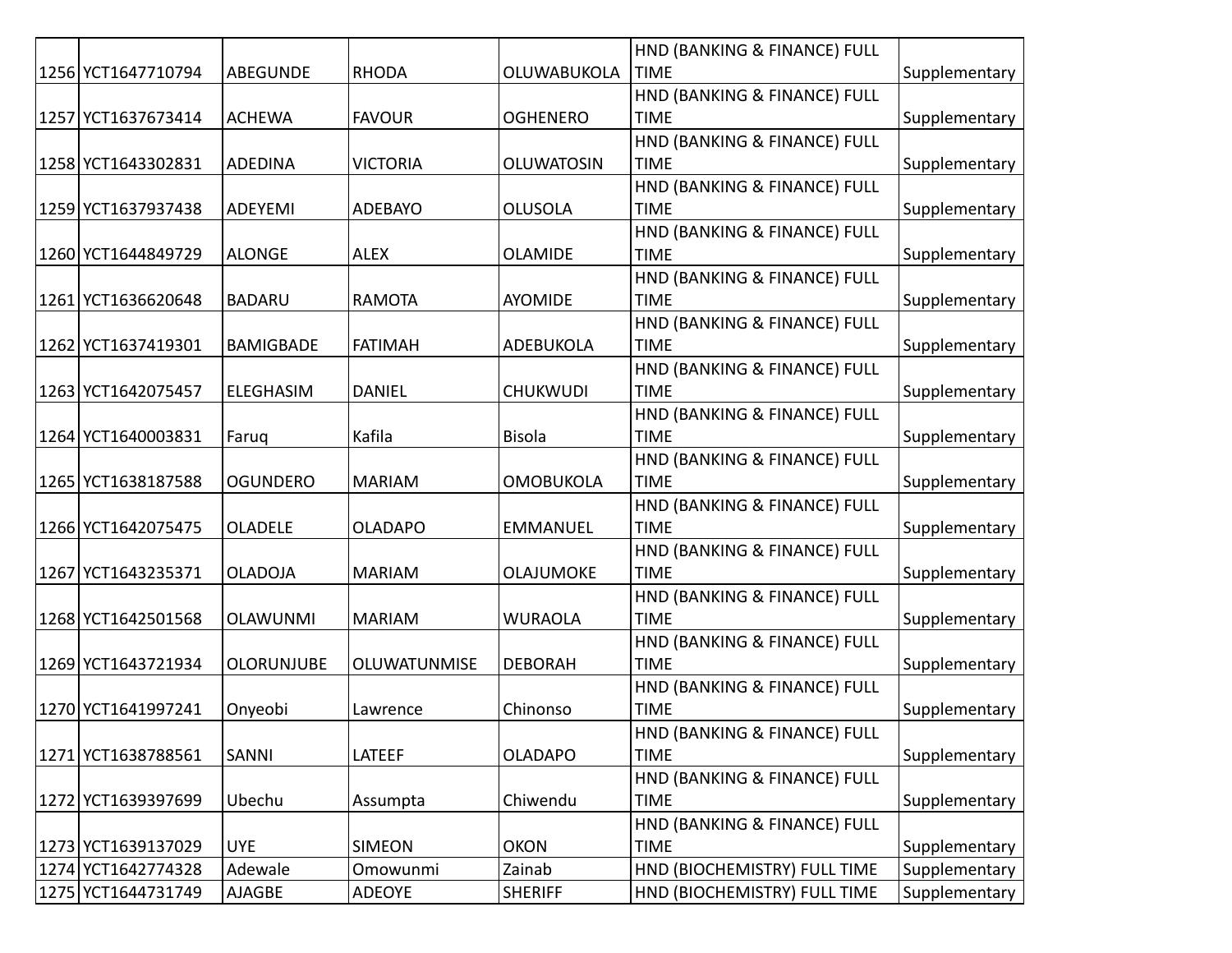| 1276 YCT1645010175 | AKINKUNLE       | <b>FATIHAT</b>   | <b>ADEOLA</b>    | HND (BIOCHEMISTRY) FULL TIME | Supplementary |
|--------------------|-----------------|------------------|------------------|------------------------------|---------------|
| 1277 YCT1642690910 | <b>ATILOLA</b>  | <b>AFOLAKE</b>   | <b>DORCAS</b>    | HND (BIOCHEMISTRY) FULL TIME | Supplementary |
| 1278 YCT1637066697 | <b>EZENWA</b>   | <b>BENEDICTA</b> |                  | HND (BIOCHEMISTRY) FULL TIME | Supplementary |
| 1279 YCT1643034476 | Fatokun         | Peace            | Omolola          | HND (BIOCHEMISTRY) FULL TIME | Supplementary |
| 1280 YCT1636981895 | <b>IKEBUDU</b>  | <b>CHUKWUDI</b>  | <b>BENJAMIN</b>  | HND (BIOCHEMISTRY) FULL TIME | Supplementary |
| 1281 YCT1642863675 | <b>IROLEH</b>   | ODINAKACHUKWU    | PRISCILLA        | HND (BIOCHEMISTRY) FULL TIME | Supplementary |
| 1282 YCT1636975662 | <b>MARTINS</b>  | PELUMI           | <b>SAMUEL</b>    | HND (BIOCHEMISTRY) FULL TIME | Supplementary |
| 1283 YCT1641024358 | Muftau          | Oluwatoyin       | Samiat           | HND (BIOCHEMISTRY) FULL TIME | Supplementary |
| 1284 YCT1639469238 | Oladele         | Itunuoluwa       | Opeyemi          | HND (BIOCHEMISTRY) FULL TIME | Supplementary |
| 1285 YCT1643801873 | Ugwa            | Chidinma         | Janet            | HND (BIOCHEMISTRY) FULL TIME | Supplementary |
|                    |                 |                  |                  | HND (BOOK PUBLISHING) FULL   |               |
| 1286 YCT1644323509 | Abubakar        | Fawaz            | Oluwadamilare    | <b>TIME</b>                  | Supplementary |
|                    |                 |                  |                  | HND (BOOK PUBLISHING) FULL   |               |
| 1287 YCT1644838808 | ADEYEMI         | <b>AYODELE</b>   | <b>BENJAMIN</b>  | <b>TIME</b>                  | Supplementary |
|                    |                 |                  |                  | HND (BOOK PUBLISHING) FULL   |               |
| 1288 YCT1643007840 | Ajiboso         | Tomilola         |                  | <b>TIME</b>                  | Supplementary |
|                    |                 |                  |                  | HND (BOOK PUBLISHING) FULL   |               |
| 1289 YCT1642016993 | Akanbi          | Gloria           | Adedamola        | <b>TIME</b>                  | Supplementary |
|                    |                 |                  |                  | HND (BOOK PUBLISHING) FULL   |               |
| 1290 YCT1637084147 | Balogun         | Omololu          | Rebecca          | <b>TIME</b>                  | Supplementary |
|                    |                 |                  |                  | HND (BOOK PUBLISHING) FULL   |               |
| 1291 YCT1639431440 | EKWEBALAM       | <b>OGECHI</b>    | PERPETUAL        | <b>TIME</b>                  | Supplementary |
|                    |                 |                  |                  | HND (BOOK PUBLISHING) FULL   |               |
| 1292 YCT1640250268 | <b>FALEYE</b>   | <b>IDOWU</b>     | <b>COMFORT</b>   | <b>TIME</b>                  | Supplementary |
|                    |                 |                  |                  | HND (BOOK PUBLISHING) FULL   |               |
| 1293 YCT1637840469 | LAWAL           | <b>MUNIRAT</b>   | <b>OLUBUKOLA</b> | <b>TIME</b>                  | Supplementary |
|                    |                 |                  |                  | HND (BOOK PUBLISHING) FULL   |               |
| 1294 YCT1640861210 | <b>MAJARO</b>   | <b>TEMITOPE</b>  | <b>JOHNSON</b>   | <b>TIME</b>                  | Supplementary |
|                    |                 |                  |                  | HND (BOOK PUBLISHING) FULL   |               |
| 1295 YCT1645116539 | Obiya           | Ebosetale        | Joy              | <b>TIME</b>                  | Supplementary |
|                    |                 |                  |                  | HND (BOOK PUBLISHING) FULL   |               |
| 1296 YCT1644532596 | Sunday          | Regina           | Edem             | <b>TIME</b>                  | Supplementary |
|                    |                 |                  |                  | HND (BOOK PUBLISHING) FULL   |               |
| 1297 YCT1637674907 | Uchaji          | Chidinma         | Confidence       | <b>TIME</b>                  | Supplementary |
|                    |                 |                  |                  | HND (BUILDING TECHNOLOGY)    |               |
| 1298 YCT1643034427 | <b>ADETUNJI</b> | <b>ADESHOLA</b>  | <b>SODIQ</b>     | <b>FULL TIME</b>             | Supplementary |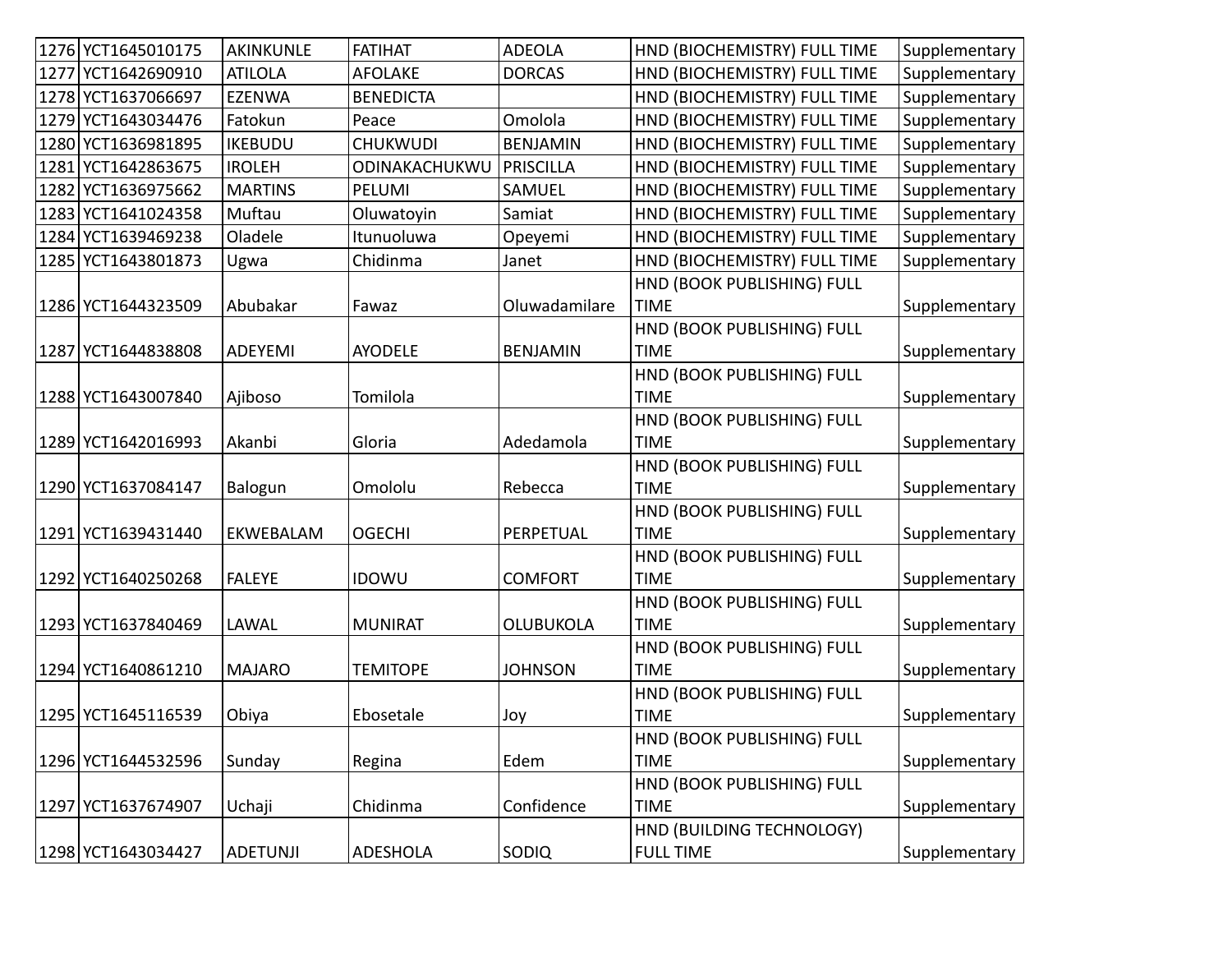|                    |                   |                   |                  | HND (BUILDING TECHNOLOGY)     |               |
|--------------------|-------------------|-------------------|------------------|-------------------------------|---------------|
| 1299 YCT1641914866 | Akinlade          | Odunayo           | Ezekiel          | <b>FULL TIME</b>              | Supplementary |
|                    |                   |                   |                  | HND (BUILDING TECHNOLOGY)     |               |
| 1300 YCT1636716726 | <b>BIOKO</b>      | <b>PRECIOUS</b>   | <b>EBIMIERE</b>  | <b>FULL TIME</b>              | Supplementary |
|                    |                   |                   |                  | HND (BUILDING TECHNOLOGY)     |               |
| 1301 YCT1642270386 | Ezenobi           | Maxwell           | Arinze           | <b>FULL TIME</b>              | Supplementary |
|                    |                   |                   |                  | HND (BUILDING TECHNOLOGY)     |               |
| 1302 YCT1641301649 | <b>IROMINI</b>    | <b>IBRAHIM</b>    | <b>OLAYEMI</b>   | <b>FULL TIME</b>              | Supplementary |
|                    |                   |                   |                  | HND (BUILDING TECHNOLOGY)     |               |
| 1303 YCT1638737615 | Johnson           | Samuel            | Chukwuma         | <b>FULL TIME</b>              | Supplementary |
|                    |                   |                   |                  | HND (BUILDING TECHNOLOGY)     |               |
| 1304 YCT1644262351 | <b>NWOBODO</b>    | <b>UCHECHUKWU</b> | <b>CHARLES</b>   | <b>FULL TIME</b>              | Supplementary |
|                    |                   |                   |                  | HND (BUILDING TECHNOLOGY)     |               |
| 1305 YCT1639566674 | <b>ODUNIKAN</b>   | <b>DOLAPO</b>     | <b>BABATUNDE</b> | <b>FULL TIME</b>              | Supplementary |
|                    |                   |                   |                  | HND (BUILDING TECHNOLOGY)     |               |
| 1306 YCT1638448558 | <b>OLUTENIOLA</b> | <b>OLAWALE</b>    | <b>GABRIEL</b>   | <b>FULL TIME</b>              | Supplementary |
|                    |                   |                   |                  | HND (BUILDING TECHNOLOGY)     |               |
| 1307 YCT1643984648 | Rasaq             | Yusuf             | Gbolahan         | <b>FULL TIME</b>              | Supplementary |
|                    |                   |                   |                  | HND (BUSINESS ADMINISTRATION) |               |
| 1308 YCT1639753347 | Abimbola          | Motunrayo         | Regina           | <b>FULL TIME</b>              | Supplementary |
|                    |                   |                   |                  | HND (BUSINESS ADMINISTRATION) |               |
| 1309 YCT1637159578 | ABU               | <b>BLESSING</b>   | <b>EHIZE</b>     | <b>FULL TIME</b>              | Supplementary |
|                    |                   |                   |                  | HND (BUSINESS ADMINISTRATION) |               |
| 1310 YCT1640975135 | adebanjo          | funmilayo         | goodness         | <b>FULL TIME</b>              | Supplementary |
|                    |                   |                   |                  | HND (BUSINESS ADMINISTRATION) |               |
| 1311 YCT1637247318 | <b>ADEKOYA</b>    | <b>AYOTUNDE</b>   | <b>EMMANUEL</b>  | <b>FULL TIME</b>              | Supplementary |
|                    |                   |                   |                  | HND (BUSINESS ADMINISTRATION) |               |
| 1312 YCT1639644788 | ADEKOYA           | <b>ADIJAT</b>     | AYOMIKU          | <b>FULL TIME</b>              | Supplementary |
|                    |                   |                   |                  | HND (BUSINESS ADMINISTRATION) |               |
| 1313 YCT1642089954 | <b>ADENIYI</b>    | <b>MICHEAL</b>    | <b>OPEYEMI</b>   | <b>FULL TIME</b>              | Supplementary |
|                    |                   |                   |                  | HND (BUSINESS ADMINISTRATION) |               |
| 1314 YCT1646091297 | Adokun            | Oghenetejiri      | <b>Bose</b>      | <b>FULL TIME</b>              | Supplementary |
|                    |                   |                   |                  | HND (BUSINESS ADMINISTRATION) |               |
| 1315 YCT1639731501 | Akerele           | Michael           | Oluwatobi        | <b>FULL TIME</b>              | Supplementary |
|                    |                   |                   |                  | HND (BUSINESS ADMINISTRATION) |               |
| 1316 YCT1637076151 | Akinbode          | Ebenezer          | Boluwatife       | <b>FULL TIME</b>              | Supplementary |
|                    |                   | OLUWAFUNMILAY     |                  | HND (BUSINESS ADMINISTRATION) |               |
| 1317 YCT1637150923 | AKINWONMI         | O                 | RACHAEL          | <b>FULL TIME</b>              | Supplementary |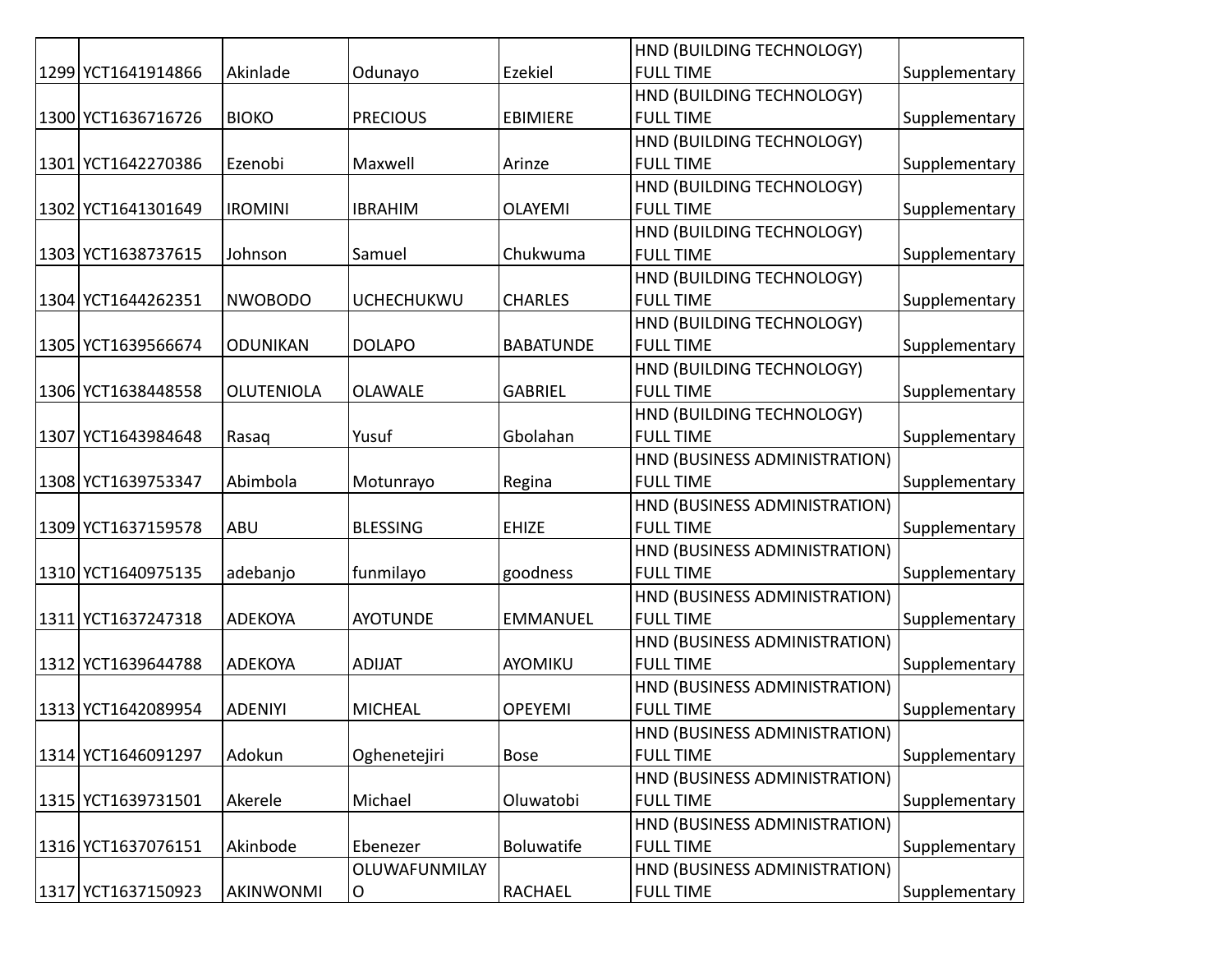|                    |                  |                  |                   | HND (BUSINESS ADMINISTRATION) |               |
|--------------------|------------------|------------------|-------------------|-------------------------------|---------------|
| 1318 YCT1643901779 | AKINYEMI         | <b>ADEBIMPE</b>  | <b>SHAKIRAT</b>   | <b>FULL TIME</b>              | Supplementary |
|                    |                  |                  |                   | HND (BUSINESS ADMINISTRATION) |               |
| 1319 YCT1642589712 | <b>AKIODE</b>    | <b>AFUSAT</b>    | <b>OMOTAYO</b>    | <b>FULL TIME</b>              | Supplementary |
|                    |                  |                  |                   | HND (BUSINESS ADMINISTRATION) |               |
| 1320 YCT1636210102 | <b>ALAYANDE</b>  | <b>RASHIDAT</b>  | <b>OMOLOLA</b>    | <b>FULL TIME</b>              | Supplementary |
|                    |                  |                  |                   | HND (BUSINESS ADMINISTRATION) |               |
| 1321 YCT1642773587 | Amaefule         | Chidinma         | Deborah           | <b>FULL TIME</b>              | Supplementary |
|                    |                  |                  |                   | HND (BUSINESS ADMINISTRATION) |               |
| 1322 YCT1637660621 | Animashaun       | Ayatullah        | Adepeigba         | <b>FULL TIME</b>              | Supplementary |
|                    |                  |                  |                   | HND (BUSINESS ADMINISTRATION) |               |
| 1323 YCT1643171406 | <b>ASOGBA</b>    | <b>ELIZABETH</b> | <b>DAMILOLA</b>   | <b>FULL TIME</b>              | Supplementary |
|                    |                  |                  |                   | HND (BUSINESS ADMINISTRATION) |               |
| 1324 YCT1641471405 | Ayodele          | Quadri           | Olabisi           | <b>FULL TIME</b>              | Supplementary |
|                    |                  |                  |                   | HND (BUSINESS ADMINISTRATION) |               |
| 1325 YCT1643212661 | <b>BADMUS</b>    | <b>BISOLA</b>    | <b>MODINAT</b>    | <b>FULL TIME</b>              | Supplementary |
|                    |                  |                  |                   | HND (BUSINESS ADMINISTRATION) |               |
| 1326 YCT1638898563 | <b>BALOGUN</b>   | <b>OMOTOYOSI</b> | <b>SOFIAT</b>     | <b>FULL TIME</b>              | Supplementary |
|                    |                  |                  |                   | HND (BUSINESS ADMINISTRATION) |               |
| 1327 YCT1638188424 | <b>BANMODU</b>   | OLUWASEUN        | <b>OPEYEMI</b>    | <b>FULL TIME</b>              | Supplementary |
|                    |                  |                  | <b>OLUWAGBOTE</b> | HND (BUSINESS ADMINISTRATION) |               |
| 1328 YCT1643630836 | <b>BOLTON</b>    | <b>FELICIEN</b>  | MI                | <b>FULL TIME</b>              | Supplementary |
|                    |                  |                  |                   | HND (BUSINESS ADMINISTRATION) |               |
| 1329 YCT1638185035 | <b>EKANEM</b>    | <b>ESTHER</b>    | <b>NSIKAK</b>     | <b>FULL TIME</b>              | Supplementary |
|                    |                  |                  |                   | HND (BUSINESS ADMINISTRATION) |               |
| 1330 YCT1639220990 | Ezenwanne        | Chinaza          | John              | <b>FULL TIME</b>              | Supplementary |
|                    |                  |                  |                   | HND (BUSINESS ADMINISTRATION) |               |
| 1331 YCT1645520364 | <b>FADANTAN</b>  | <b>EMMANUEL</b>  | <b>IGEYINADUN</b> | <b>FULL TIME</b>              | Supplementary |
|                    |                  |                  |                   | HND (BUSINESS ADMINISTRATION) |               |
| 1332 YCT1640098944 | <b>FADUNSIN</b>  | <b>TEMITOPE</b>  | OLUWASEUN         | <b>FULL TIME</b>              | Supplementary |
|                    |                  |                  |                   | HND (BUSINESS ADMINISTRATION) |               |
| 1333 YCT1636807325 | <b>GAFARU</b>    | <b>AMINAT</b>    | <b>BISOLA</b>     | <b>FULL TIME</b>              | Supplementary |
|                    |                  |                  |                   | HND (BUSINESS ADMINISTRATION) |               |
| 1334 YCT1641670400 | <b>GBADAMOSI</b> | <b>BISOLA</b>    | AMUDALAT          | <b>FULL TIME</b>              | Supplementary |
|                    |                  |                  |                   | HND (BUSINESS ADMINISTRATION) |               |
| 1335 YCT1637242872 | <b>GEORGE</b>    | OLUWASEUN        | <b>OMOBOLANLE</b> | <b>FULL TIME</b>              | Supplementary |
|                    |                  |                  |                   | HND (BUSINESS ADMINISTRATION) |               |
| 1336 YCT1640691129 | <b>GEORGE</b>    | <b>ESTHER</b>    | PELUMI            | <b>FULL TIME</b>              | Supplementary |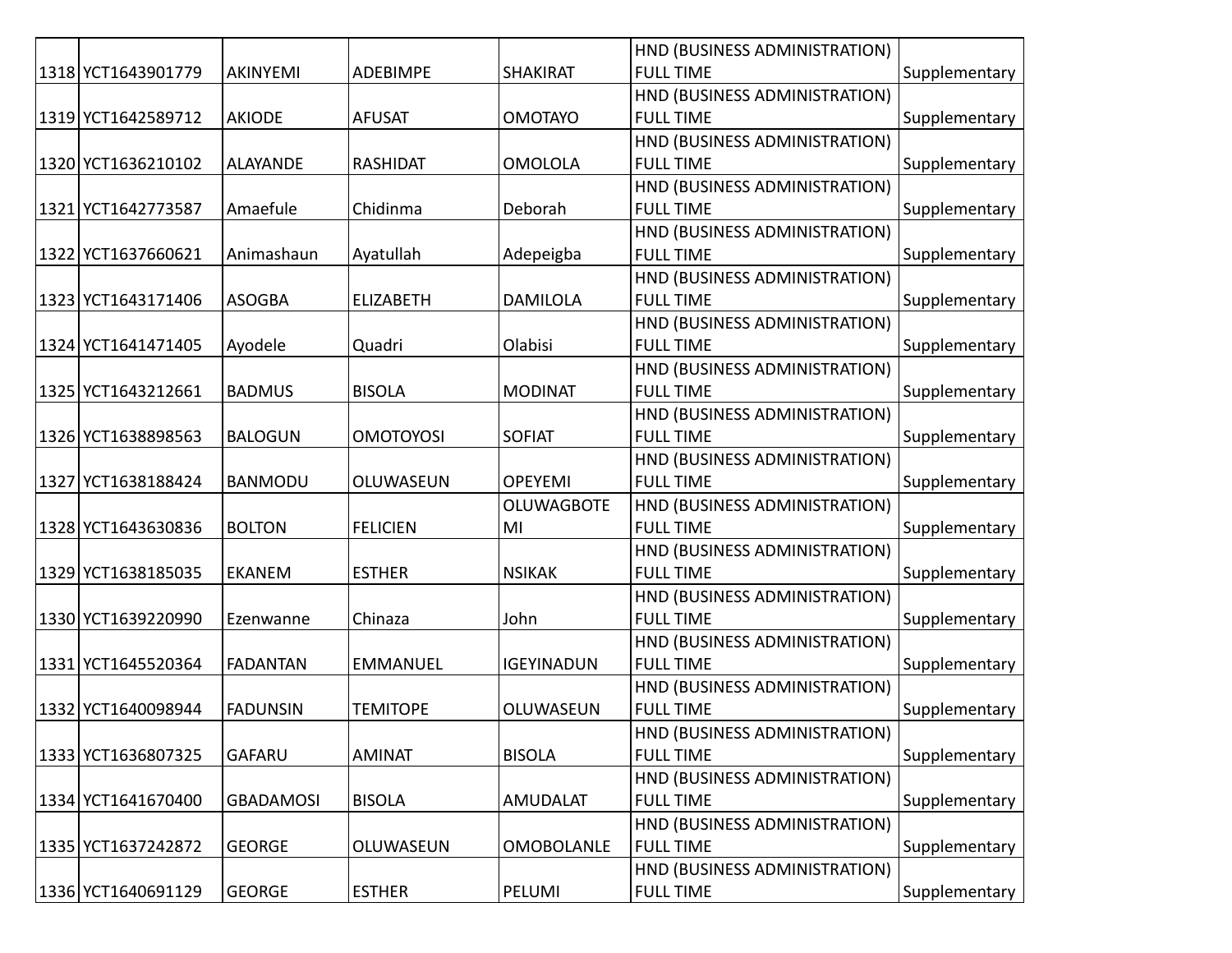|                    |                 |                    |                    | HND (BUSINESS ADMINISTRATION) |               |
|--------------------|-----------------|--------------------|--------------------|-------------------------------|---------------|
| 1337 YCT1642104459 | <b>HAMMED</b>   | <b>KHAIRAT</b>     | <b>OJUOLAPE</b>    | <b>FULL TIME</b>              | Supplementary |
|                    |                 |                    |                    | HND (BUSINESS ADMINISTRATION) |               |
| 1338 YCT1638534764 | <b>HASSAN</b>   | ADEDAMOLA          | <b>MARIAM</b>      | <b>FULL TIME</b>              | Supplementary |
|                    |                 |                    |                    | HND (BUSINESS ADMINISTRATION) |               |
| 1339 YCT1641891973 | <b>IFANEGAN</b> | <b>DAMILOLA</b>    | <b>STEPHEN</b>     | <b>FULL TIME</b>              | Supplementary |
|                    |                 |                    |                    | HND (BUSINESS ADMINISTRATION) |               |
| 1340 YCT1638443134 | igbalaye        | mary               | omowunmi           | <b>FULL TIME</b>              | Supplementary |
|                    |                 |                    |                    | HND (BUSINESS ADMINISTRATION) |               |
| 1341 YCT1638358079 | <b>ISHOLA</b>   | <b>GLORY</b>       | <b>ITUNU</b>       | <b>FULL TIME</b>              | Supplementary |
|                    |                 |                    |                    | HND (BUSINESS ADMINISTRATION) |               |
| 1342 YCT1637656282 | <b>ISMAIL</b>   | <b>ENIOLA</b>      | <b>SODIQ</b>       | <b>FULL TIME</b>              | Supplementary |
|                    |                 |                    |                    | HND (BUSINESS ADMINISTRATION) |               |
| 1343 YCT1642426461 | <b>JUNAID</b>   | <b>ABIBAT</b>      | <b>ADEFISOLA</b>   | <b>FULL TIME</b>              | Supplementary |
|                    |                 |                    |                    | HND (BUSINESS ADMINISTRATION) |               |
| 1344 YCT1638792264 | <b>KAREEM</b>   | <b>SULIAT</b>      | <b>OPEYEMI</b>     | <b>FULL TIME</b>              | Supplementary |
|                    |                 |                    |                    | HND (BUSINESS ADMINISTRATION) |               |
| 1345 YCT1637676863 | <b>MUSEDIK</b>  | <b>IBIDAPO</b>     | <b>ABOLANLE</b>    | <b>FULL TIME</b>              | Supplementary |
|                    |                 |                    |                    | HND (BUSINESS ADMINISTRATION) |               |
| 1346 YCT1637049032 | <b>NICHOLAS</b> | <b>CATHERINE</b>   | <b>TORISHEJU</b>   | <b>FULL TIME</b>              | Supplementary |
|                    |                 |                    |                    | HND (BUSINESS ADMINISTRATION) |               |
| 1347 YCT1641906913 | <b>NNANTA</b>   | <b>CHINWENDU</b>   | <b>STELLA</b>      | <b>FULL TIME</b>              | Supplementary |
|                    |                 |                    |                    | HND (BUSINESS ADMINISTRATION) |               |
| 1348 YCT1641979686 | <b>OBAZI</b>    | <b>BENARD</b>      | <b>OGENYI</b>      | <b>FULL TIME</b>              | Supplementary |
|                    |                 |                    |                    | HND (BUSINESS ADMINISTRATION) |               |
| 1349 YCT1637158495 | <b>OBISANYA</b> | ADESEWA            | <b>VICTORIA</b>    | <b>FULL TIME</b>              | Supplementary |
|                    |                 |                    |                    | HND (BUSINESS ADMINISTRATION) |               |
| 1350 YCT1642421382 | <b>OCHAI</b>    | <b>FRANCIS</b>     | <b>EDACHE</b>      | <b>FULL TIME</b>              | Supplementary |
|                    |                 |                    |                    | HND (BUSINESS ADMINISTRATION) |               |
| 1351 YCT1640997422 | <b>ODUFU</b>    | <b>HOSANNA</b>     | <b>EHIKOWOICHO</b> | <b>FULL TIME</b>              | Supplementary |
|                    |                 |                    |                    | HND (BUSINESS ADMINISTRATION) |               |
| 1352 YCT1642589908 | OGU             | CHIAMAKA           | <b>ANDRA</b>       | <b>FULL TIME</b>              | Supplementary |
|                    |                 |                    |                    | HND (BUSINESS ADMINISTRATION) |               |
| 1353 YCT1641995273 | Okeke           | Happiness          | Awunica            | <b>FULL TIME</b>              | Supplementary |
|                    |                 |                    |                    | HND (BUSINESS ADMINISTRATION) |               |
| 1354 YCT1644878240 | Okolo           | Olive              | Somtochukwu        | <b>FULL TIME</b>              | Supplementary |
|                    |                 |                    |                    | HND (BUSINESS ADMINISTRATION) |               |
| 1355 YCT1639510250 | <b>OKPOKOR</b>  | <b>CHRISTOPHER</b> | <b>ODION</b>       | <b>FULL TIME</b>              | Supplementary |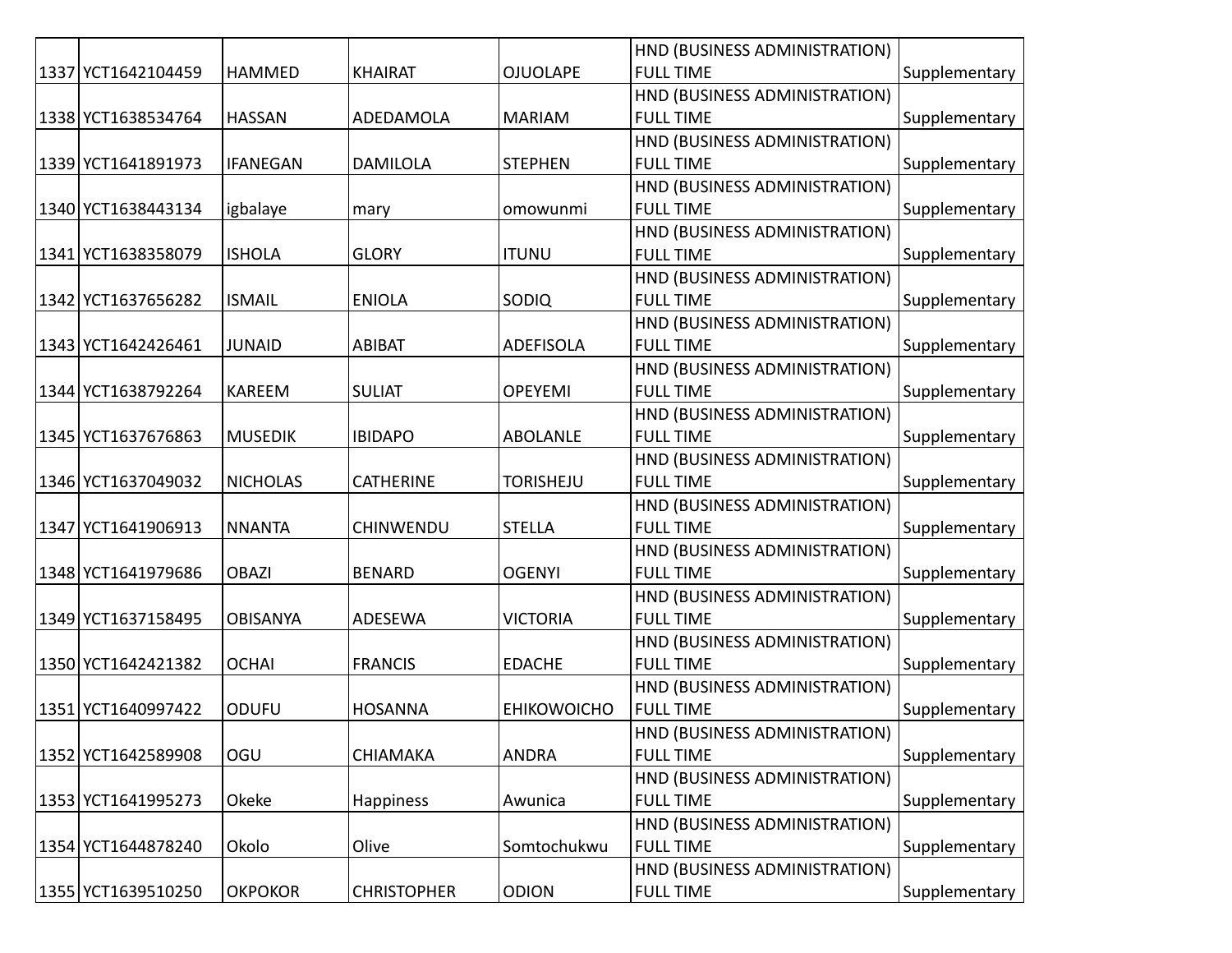|                    |                         |                  |                  | HND (BUSINESS ADMINISTRATION) |               |
|--------------------|-------------------------|------------------|------------------|-------------------------------|---------------|
| 1356 YCT1640261942 | OLADOSU                 | <b>MARIAM</b>    | <b>ENIOLA</b>    | <b>FULL TIME</b>              | Supplementary |
|                    |                         |                  |                  | HND (BUSINESS ADMINISTRATION) |               |
| 1357 YCT1640601580 | OLANREWAJU              | <b>ABOSEDE</b>   | <b>DEBORAH</b>   | <b>FULL TIME</b>              | Supplementary |
|                    |                         |                  |                  | HND (BUSINESS ADMINISTRATION) |               |
| 1358 YCT1637156375 | OLOJO-SAMUEL   BLESSING |                  | <b>OPEYEMI</b>   | <b>FULL TIME</b>              | Supplementary |
|                    |                         |                  |                  | HND (BUSINESS ADMINISTRATION) |               |
| 1359 YCT1637238847 | Olukotun                | Yetunde          | Sariat           | <b>FULL TIME</b>              | Supplementary |
|                    |                         |                  |                  | HND (BUSINESS ADMINISTRATION) |               |
| 1360 YCT1638198132 | Onitolo                 | Halimot          | Konyinsola       | <b>FULL TIME</b>              | Supplementary |
|                    |                         |                  |                  | HND (BUSINESS ADMINISTRATION) |               |
| 1361 YCT1638615196 | Onyegbulem              | Happiness        | Amarachukwu      | <b>FULL TIME</b>              | Supplementary |
|                    |                         |                  |                  | HND (BUSINESS ADMINISTRATION) |               |
| 1362 YCT1638195665 | <b>ORENUGA</b>          | <b>MAYOWA</b>    | OREOLUWA         | <b>FULL TIME</b>              | Supplementary |
|                    |                         |                  |                  | HND (BUSINESS ADMINISTRATION) |               |
| 1363 YCT1637667251 | <b>ORISILE</b>          | <b>OLUWASEYI</b> | <b>OLABISI</b>   | <b>FULL TIME</b>              | Supplementary |
|                    |                         |                  |                  | HND (BUSINESS ADMINISTRATION) |               |
| 1364 YCT1641900416 | <b>OWA</b>              | <b>ADEOLA</b>    | SARAH            | <b>FULL TIME</b>              | Supplementary |
|                    |                         |                  |                  | HND (BUSINESS ADMINISTRATION) |               |
| 1365 YCT1637597112 | <b>OYEWOLE</b>          | <b>OYENIKE</b>   | <b>SULIAT</b>    | <b>FULL TIME</b>              | Supplementary |
|                    |                         |                  |                  | HND (BUSINESS ADMINISTRATION) |               |
| 1366 YCT1638448692 | Paimo                   | Kehinde          | Olaide           | <b>FULL TIME</b>              | Supplementary |
|                    |                         |                  |                  | HND (BUSINESS ADMINISTRATION) |               |
| 1367 YCT1641241468 | <b>PHILIP</b>           | <b>IYE</b>       | <b>RACHEAL</b>   | <b>FULL TIME</b>              | Supplementary |
|                    |                         |                  |                  | HND (BUSINESS ADMINISTRATION) |               |
| 1368 YCT1641592681 | <b>SANNI</b>            | <b>OMOTOYOSI</b> | <b>RUKKAYAT</b>  | <b>FULL TIME</b>              | Supplementary |
|                    |                         |                  |                  | HND (BUSINESS ADMINISTRATION) |               |
| 1369 YCT1639390070 | <b>SHITTU</b>           | <b>MOTUNRAYO</b> | <b>NAIMAT</b>    | <b>FULL TIME</b>              | Supplementary |
|                    |                         |                  |                  | HND (BUSINESS ADMINISTRATION) |               |
| 1370 YCT1637258095 | SULAIMON                | <b>FATIMOH</b>   | <b>ABIODUN</b>   | <b>FULL TIME</b>              | Supplementary |
|                    |                         |                  |                  | HND (BUSINESS ADMINISTRATION) |               |
| 1371 YCT1637574768 | <b>UMUNNA</b>           | MARTIN-GOLDEN    | <b>CHIZITERE</b> | <b>FULL TIME</b>              | Supplementary |
|                    |                         |                  |                  | HND (BUSINESS ADMINISTRATION) |               |
| 1372 YCT1636630807 | <b>URUAKPA</b>          | <b>HOPE</b>      | <b>CHINYERE</b>  | <b>FULL TIME</b>              | Supplementary |
|                    |                         |                  |                  | HND (BUSINESS ADMINISTRATION) |               |
| 1373 YCT1643899314 | <b>VINAKUI</b>          | ADEMOLA          | <b>AINA</b>      | <b>FULL TIME</b>              | Supplementary |
|                    |                         |                  |                  | HND (BUSINESS ADMINISTRATION) |               |
| 1374 YCT1643968708 | YARA                    | <b>OPEYEMI</b>   | <b>MARY</b>      | <b>FULL TIME</b>              | Supplementary |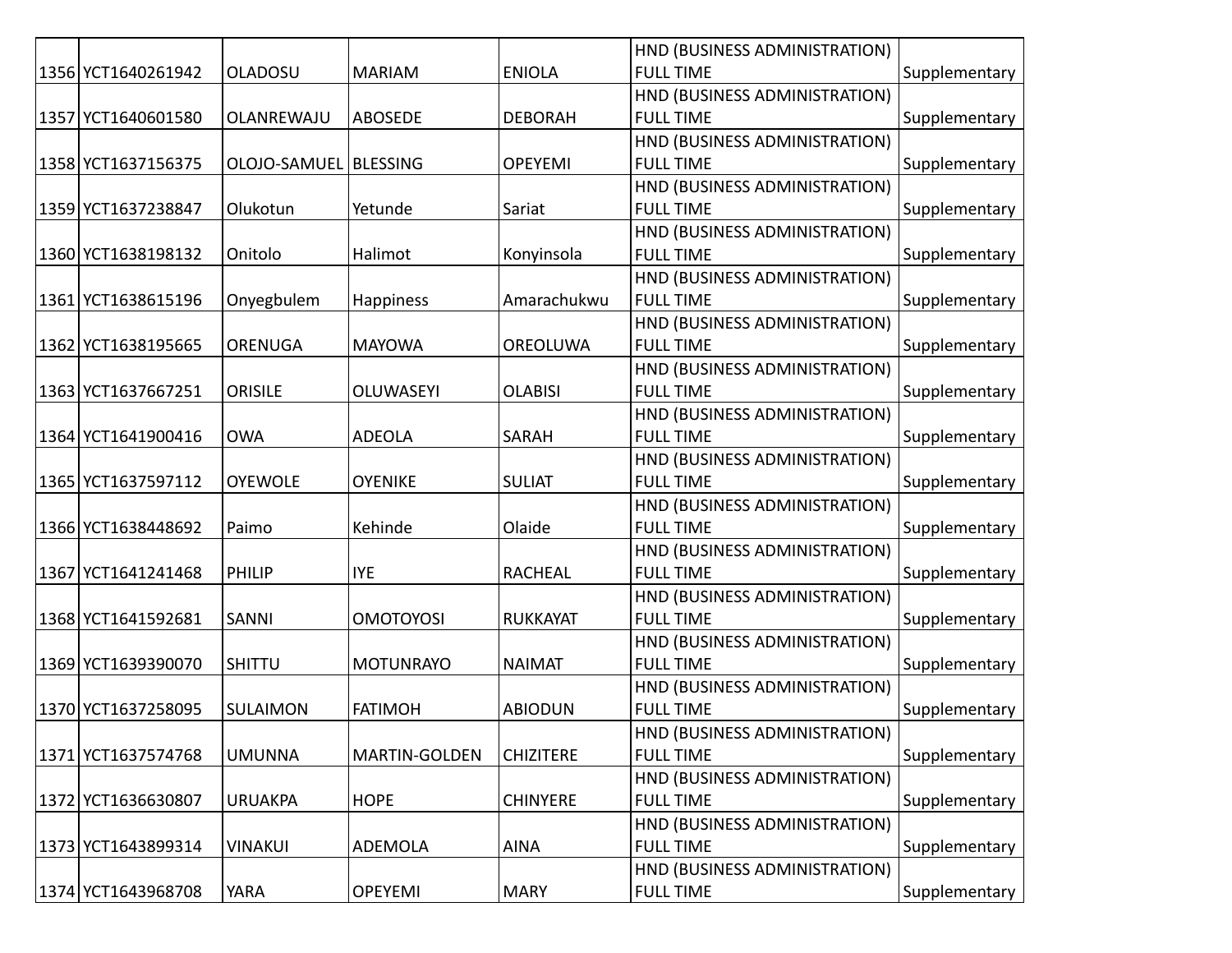|                    |                 |                   |                  | HND (BUSINESS ADMINISTRATION) |               |
|--------------------|-----------------|-------------------|------------------|-------------------------------|---------------|
| 1375 YCT1647034163 | <b>YUSUF</b>    | <b>TAIWO</b>      | <b>NURUDEEN</b>  | <b>FULL TIME</b>              | Supplementary |
|                    |                 |                   | OLUWAJOMILOJ     | HND (CIVIL ENGINEERING) FULL  |               |
| 1376 YCT1646750441 | <b>ADEOGO</b>   | <b>CALEB</b>      | U                | <b>TIME</b>                   | Supplementary |
|                    |                 |                   |                  | HND (CIVIL ENGINEERING) FULL  |               |
| 1377 YCT1638613942 | <b>ADEOTI</b>   | <b>QUADRI</b>     | ADEYEMI          | <b>TIME</b>                   | Supplementary |
|                    |                 |                   |                  | HND (CIVIL ENGINEERING) FULL  |               |
| 1378 YCT1636717708 | AGBELEYE        | ADEMOLA           | <b>EMMANUEL</b>  | <b>TIME</b>                   | Supplementary |
|                    |                 |                   |                  | HND (CIVIL ENGINEERING) FULL  |               |
| 1379 YCT1644833939 | Agoro           | Gbemileke         | Abiodun          | <b>TIME</b>                   | Supplementary |
|                    |                 |                   |                  | HND (CIVIL ENGINEERING) FULL  |               |
| 1380 YCT1643368642 | AKINLAMI        | <b>DAMILARE</b>   | <b>MOSES</b>     | <b>TIME</b>                   | Supplementary |
|                    |                 |                   |                  | HND (CIVIL ENGINEERING) FULL  |               |
| 1381 YCT1636381761 | <b>AKINWALE</b> | OLUWASEGUN        | <b>ENIOLA</b>    | <b>TIME</b>                   | Supplementary |
|                    |                 |                   |                  | HND (CIVIL ENGINEERING) FULL  |               |
| 1382 YCT1637151472 | <b>ALADE</b>    | <b>OLUWATOSIN</b> | <b>IFEOLUWA</b>  | <b>TIME</b>                   | Supplementary |
|                    |                 |                   |                  | HND (CIVIL ENGINEERING) FULL  |               |
| 1383 YCT1636529906 | amagwula        | favour            | baptista         | <b>TIME</b>                   | Supplementary |
|                    |                 |                   |                  | HND (CIVIL ENGINEERING) FULL  |               |
| 1384 YCT1639578298 | Bamgbola        | Folorunsho        | Emmanuel         | <b>TIME</b>                   | Supplementary |
|                    |                 |                   |                  | HND (CIVIL ENGINEERING) FULL  |               |
| 1385 YCT1636469164 | <b>HASSAN</b>   | <b>TAIWO</b>      | <b>KAFAYAT</b>   | <b>TIME</b>                   | Supplementary |
|                    |                 |                   |                  | HND (CIVIL ENGINEERING) FULL  |               |
| 1386 YCT1639824732 | <b>HASSAN</b>   | <b>KHALID</b>     | <b>OLAWALE</b>   | <b>TIME</b>                   | Supplementary |
|                    |                 |                   |                  | HND (CIVIL ENGINEERING) FULL  |               |
| 1387 YCT1636187454 | Ibrahim         | Zackari           | Tunde            | <b>TIME</b>                   | Supplementary |
|                    |                 |                   |                  | HND (CIVIL ENGINEERING) FULL  |               |
| 1388 YCT1638435400 | <b>JOHNSON</b>  | <b>ABAYOMI</b>    | <b>OLUWAFEMI</b> | <b>TIME</b>                   | Supplementary |
|                    |                 |                   |                  | HND (CIVIL ENGINEERING) FULL  |               |
| 1389 YCT1642178727 | <b>LATEEF</b>   | <b>ISMAILA</b>    | <b>ADEWALE</b>   | <b>TIME</b>                   | Supplementary |
|                    |                 |                   |                  | HND (CIVIL ENGINEERING) FULL  |               |
| 1390 YCT1645721191 | <b>MUHAMMED</b> | <b>SHEHU</b>      | <b>TIJANI</b>    | <b>TIME</b>                   | Supplementary |
|                    |                 |                   |                  | HND (CIVIL ENGINEERING) FULL  |               |
| 1391 YCT1638434768 | <b>NWUBA</b>    | <b>EMMANUEL</b>   | <b>CHISOM</b>    | <b>TIME</b>                   | Supplementary |
|                    |                 |                   |                  | HND (CIVIL ENGINEERING) FULL  |               |
| 1392 YCT1644243166 | oluwaniyi       | OLUWASEGUN        | shallom          | <b>TIME</b>                   | Supplementary |
|                    |                 |                   |                  | HND (CIVIL ENGINEERING) FULL  |               |
| 1393 YCT1636725428 | <b>OMOTOSHO</b> | ADEDOTUN          | <b>ENOCH</b>     | <b>TIME</b>                   | Supplementary |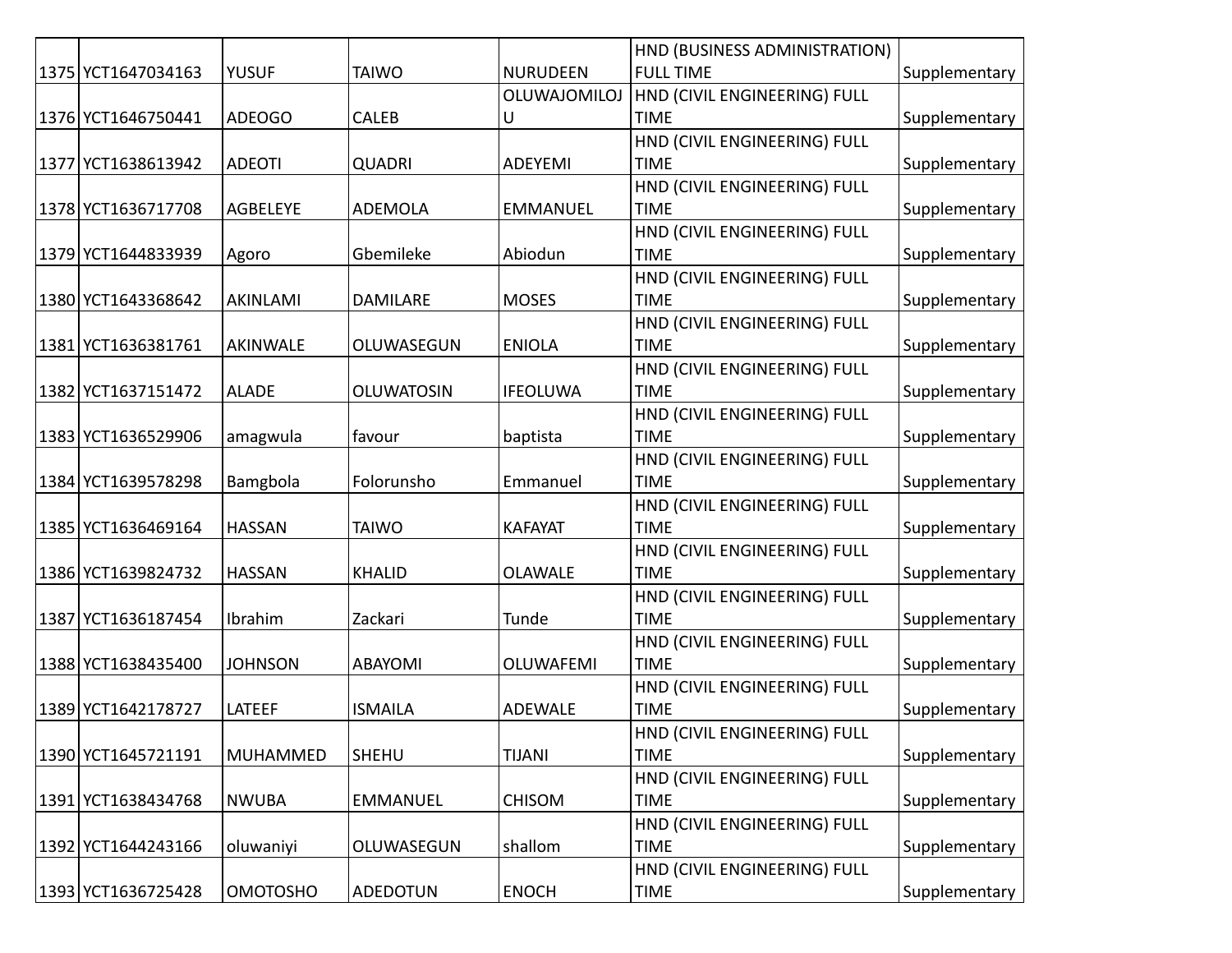|                    |                  |                    |                 | HND (CIVIL ENGINEERING) FULL |               |
|--------------------|------------------|--------------------|-----------------|------------------------------|---------------|
| 1394 YCT1638540860 | ONI              | <b>DANIEL</b>      | <b>OLAMIDE</b>  | <b>TIME</b>                  | Supplementary |
|                    |                  |                    |                 | HND (CIVIL ENGINEERING) FULL |               |
| 1395 YCT1636521938 | <b>OTUBULE</b>   | <b>AYOMIDE</b>     | SAMUEL          | <b>TIME</b>                  | Supplementary |
|                    |                  |                    |                 | HND (CIVIL ENGINEERING) FULL |               |
| 1396 YCT1638436658 | SALAMI           | <b>RASHIDAT</b>    | <b>TEMITAYO</b> | <b>TIME</b>                  | Supplementary |
|                    |                  |                    |                 | HND (CIVIL ENGINEERING) FULL |               |
| 1397 YCT1637701350 | <b>SANUSI</b>    | AZEEZ              | <b>OWOYEMI</b>  | <b>TIME</b>                  | Supplementary |
|                    |                  |                    |                 | HND (CIVIL ENGINEERING) FULL |               |
| 1398 YCT1638186489 | <b>SULAIMAN</b>  | <b>ADETOLA</b>     | <b>KAMAL</b>    | <b>TIME</b>                  | Supplementary |
|                    |                  |                    |                 | HND (CIVIL ENGINEERING) FULL |               |
| 1399 YCT1638433866 | <b>UGWUNNA</b>   | <b>IHUNANYACHI</b> | <b>JAMES</b>    | <b>TIME</b>                  | Supplementary |
|                    |                  |                    |                 | HND (COMPUTER ENGINEERING)   |               |
| 1400 YCT1642159176 | Adebayo          | Oluwapelumi        | Isaiah          | <b>FULL TIME</b>             | Supplementary |
|                    |                  |                    |                 | HND (COMPUTER ENGINEERING)   |               |
| 1401 YCT1636341419 | Adenowo          | Babatunde          | Sodig           | <b>FULL TIME</b>             | Supplementary |
|                    |                  |                    |                 | HND (COMPUTER ENGINEERING)   |               |
| 1402 YCT1641371684 | ADEYEMO          | OLANREWAJU         | <b>KABIRU</b>   | <b>FULL TIME</b>             | Supplementary |
|                    |                  |                    |                 | HND (COMPUTER ENGINEERING)   |               |
| 1403 YCT1640168944 | <b>ATITEBI</b>   | <b>BUKOLA</b>      | <b>BOLATITO</b> | <b>FULL TIME</b>             | Supplementary |
|                    |                  |                    |                 | HND (COMPUTER ENGINEERING)   |               |
| 1404 YCT1637671030 | <b>CHUKWU</b>    | <b>MIRACLE</b>     | <b>EBUBE</b>    | <b>FULL TIME</b>             | Supplementary |
|                    |                  |                    |                 | HND (COMPUTER ENGINEERING)   |               |
| 1405 YCT1643802985 | <b>ERIE</b>      | <b>ELOHO</b>       | <b>PRECIOUS</b> | <b>FULL TIME</b>             | Supplementary |
|                    |                  |                    |                 | HND (COMPUTER ENGINEERING)   |               |
| 1406 YCT1646038776 | <b>ODETUNDE</b>  | <b>YUSUF</b>       | <b>AYODELE</b>  | <b>FULL TIME</b>             | Supplementary |
|                    |                  |                    |                 | HND (COMPUTER ENGINEERING)   |               |
| 1407 YCT1644505192 | Odunaro          | Oluwamosope        | Tobiloba        | <b>FULL TIME</b>             | Supplementary |
|                    |                  |                    |                 | HND (COMPUTER ENGINEERING)   |               |
| 1408 YCT1644579054 | ogunniyi         | victoria           | busayo          | <b>FULL TIME</b>             | Supplementary |
|                    |                  |                    |                 | HND (COMPUTER ENGINEERING)   |               |
| 1409 YCT1644578836 | <b>OKEREKE</b>   | <b>CHIJIOKE</b>    | <b>JAMES</b>    | <b>FULL TIME</b>             | Supplementary |
|                    |                  |                    |                 | HND (COMPUTER ENGINEERING)   |               |
| 1410 YCT1637614126 | <b>OLUWATOBI</b> | <b>ESTHER</b>      | OLUWASEUN       | <b>FULL TIME</b>             | Supplementary |
|                    |                  |                    |                 | HND (COMPUTER ENGINEERING)   |               |
| 1411 YCT1640085803 | Otegbeye         | Olumide            | Olaolu          | <b>FULL TIME</b>             | Supplementary |
|                    |                  |                    |                 | HND (COMPUTER SCIENCE) FULL  |               |
| 1412 YCT1638874517 | Abdulkareem      | Ibrahim            | Abiodun         | <b>TIME</b>                  | Supplementary |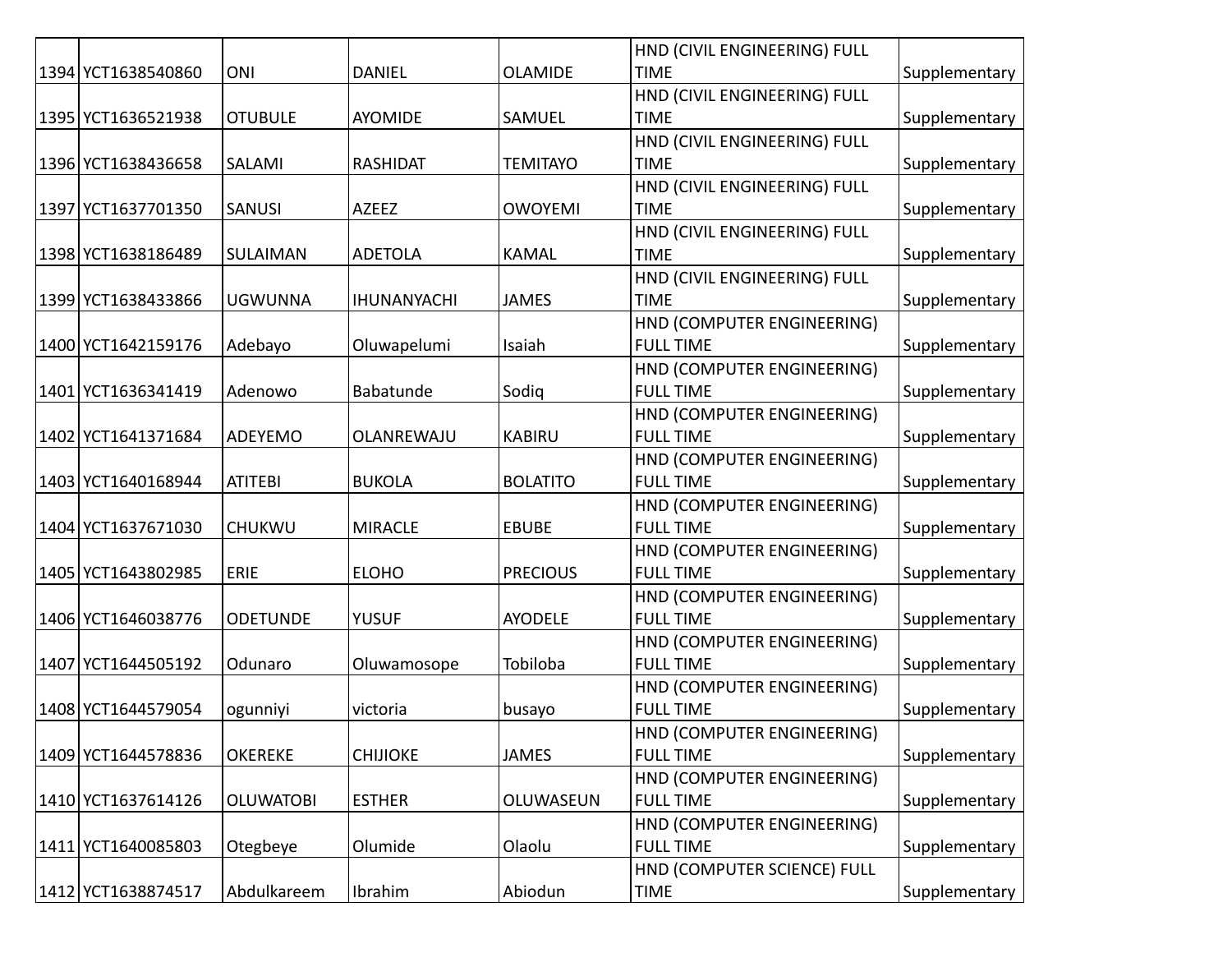|                    |                 |                 |                    | HND (COMPUTER SCIENCE) FULL |               |
|--------------------|-----------------|-----------------|--------------------|-----------------------------|---------------|
| 1413 YCT1642507103 | Abolade         | Peter           | Oluwatosin         | <b>TIME</b>                 | Supplementary |
|                    |                 |                 |                    | HND (COMPUTER SCIENCE) FULL |               |
| 1414 YCT1637665770 | <b>ADEDOYIN</b> | <b>ADENIKE</b>  | <b>ADETONA</b>     | <b>TIME</b>                 | Supplementary |
|                    |                 |                 | <b>MOSHEBOLATA</b> | HND (COMPUTER SCIENCE) FULL |               |
| 1415 YCT1636463224 | ADEPOJU         | <b>AISHA</b>    | N                  | <b>TIME</b>                 | Supplementary |
|                    |                 |                 |                    | HND (COMPUTER SCIENCE) FULL |               |
| 1416 YCT1636724287 | <b>AJALA</b>    | <b>HABEEB</b>   | ADEBAYO            | <b>TIME</b>                 | Supplementary |
|                    |                 |                 |                    | HND (COMPUTER SCIENCE) FULL |               |
| 1417 YCT1643115964 | Ajumobi         | Mariam          | Kofoworola         | <b>TIME</b>                 | Supplementary |
|                    |                 |                 |                    | HND (COMPUTER SCIENCE) FULL |               |
| 1418 YCT1641925194 | Akinlade        | Lauryn          | Adesewa            | <b>TIME</b>                 | Supplementary |
|                    |                 |                 |                    | HND (COMPUTER SCIENCE) FULL |               |
| 1419 YCT1644877253 | Alabi           | Oluwatobi       | Latifat            | <b>TIME</b>                 | Supplementary |
|                    |                 |                 |                    | HND (COMPUTER SCIENCE) FULL |               |
| 1420 YCT1638189222 | Alewi           | Samuel          | Oluwaseun          | <b>TIME</b>                 | Supplementary |
|                    |                 |                 |                    | HND (COMPUTER SCIENCE) FULL |               |
| 1421 YCT1641238466 | Babajide        | Oluwafunmilayo  | Yewande            | <b>TIME</b>                 | Supplementary |
|                    |                 |                 |                    | HND (COMPUTER SCIENCE) FULL |               |
| 1422 YCT1644348949 | <b>BUSUYI</b>   | <b>YETUNDE</b>  | <b>ESTHER</b>      | <b>TIME</b>                 | Supplementary |
|                    |                 |                 |                    | HND (COMPUTER SCIENCE) FULL |               |
| 1423 YCT1644313907 | <b>EYO</b>      | <b>PROMISE</b>  | <b>ASUQUO</b>      | <b>TIME</b>                 | Supplementary |
|                    |                 |                 |                    | HND (COMPUTER SCIENCE) FULL |               |
| 1424 YCT1642073345 | Hassif          | Zainab          | Temitope           | <b>TIME</b>                 | Supplementary |
|                    |                 |                 |                    | HND (COMPUTER SCIENCE) FULL |               |
| 1425 YCT1641122609 | <b>IMAFIDON</b> | <b>CHARLES</b>  | OSARUMWENSE        | <b>TIME</b>                 | Supplementary |
|                    | <b>JOENEZ</b>   |                 |                    | HND (COMPUTER SCIENCE) FULL |               |
| 1426 YCT1635436370 | <b>UNAEZE</b>   | SABINA          | <b>NWAKAEGO</b>    | <b>TIME</b>                 | Supplementary |
|                    |                 |                 |                    | HND (COMPUTER SCIENCE) FULL |               |
| 1427 YCT1638886218 | Jubril          | Noah            | Oluwaseun          | <b>TIME</b>                 | Supplementary |
|                    |                 |                 |                    | HND (COMPUTER SCIENCE) FULL |               |
| 1428 YCT1637667814 | LAWAL           | <b>JAMIU</b>    | <b>ABIODUN</b>     | <b>TIME</b>                 | Supplementary |
|                    |                 |                 |                    | HND (COMPUTER SCIENCE) FULL |               |
| 1429 YCT1643456297 | <b>NNABUGO</b>  | <b>ANGELA</b>   | <b>ONYINYECHI</b>  | <b>TIME</b>                 | Supplementary |
|                    |                 |                 |                    | HND (COMPUTER SCIENCE) FULL |               |
| 1430 YCT1641982012 | <b>NWOSU</b>    | <b>MICHAEL</b>  | <b>MADUABUCHI</b>  | <b>TIME</b>                 | Supplementary |
|                    |                 |                 |                    | HND (COMPUTER SCIENCE) FULL |               |
| 1431 YCT1636840253 | OGWU            | <b>ROSEMARY</b> | <b>ISIOMA</b>      | <b>TIME</b>                 | Supplementary |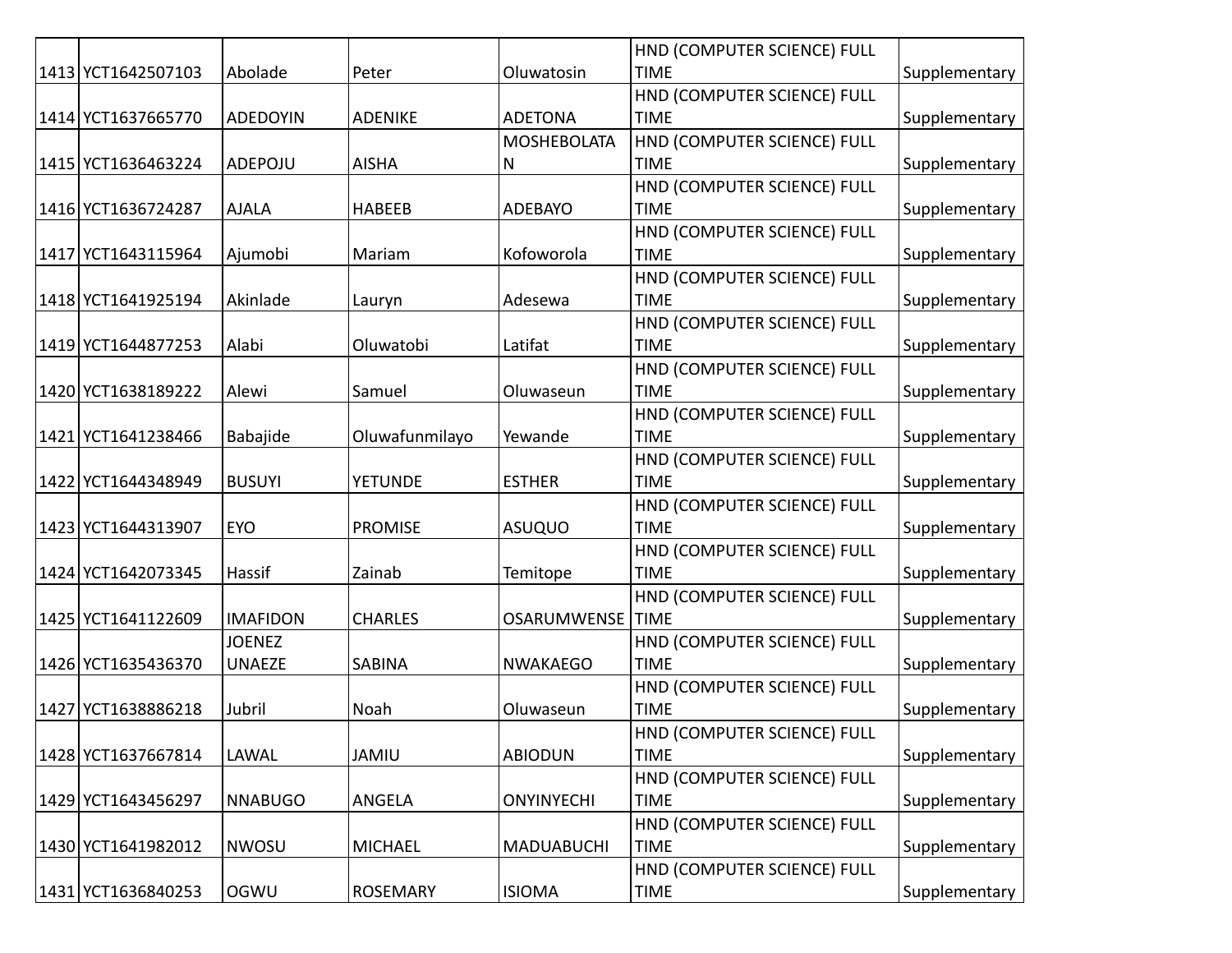|                    |                 |                 |                  | HND (COMPUTER SCIENCE) FULL  |               |
|--------------------|-----------------|-----------------|------------------|------------------------------|---------------|
| 1432 YCT1638444423 | Olajide         | Eribamise       | Anuoluwapo       | <b>TIME</b>                  | Supplementary |
|                    |                 |                 |                  | HND (COMPUTER SCIENCE) FULL  |               |
| 1433 YCT1636367808 | <b>OLOTU</b>    | ANASTASIA       | <b>OLIJE</b>     | <b>TIME</b>                  | Supplementary |
|                    |                 |                 |                  | HND (COMPUTER SCIENCE) FULL  |               |
| 1434 YCT1636476797 | Oloye           | Mabel           |                  | <b>TIME</b>                  | Supplementary |
|                    |                 |                 |                  | HND (COMPUTER SCIENCE) FULL  |               |
| 1435 YCT1643221474 | Omodunni        | Samuel          | Teniola          | <b>TIME</b>                  | Supplementary |
|                    |                 |                 |                  | HND (COMPUTER SCIENCE) FULL  |               |
| 1436 YCT1638269242 | Otubu           | Oluwapelumi     | Jibola           | <b>TIME</b>                  | Supplementary |
|                    |                 |                 |                  | HND (COMPUTER SCIENCE) FULL  |               |
| 1437 YCT1645463466 | SAMUEL          | <b>RICHARD</b>  |                  | <b>TIME</b>                  | Supplementary |
|                    |                 |                 |                  | HND (COMPUTER SCIENCE) FULL  |               |
| 1438 YCT1642602394 | Shado           | Funmilayo       | Gift             | <b>TIME</b>                  | Supplementary |
|                    |                 |                 |                  | HND (COMPUTER SCIENCE) FULL  |               |
| 1439 YCT1638879553 | Sosimi          | Daniel          | Olanrewaju       | <b>TIME</b>                  | Supplementary |
|                    |                 |                 |                  | HND (ELECTRICAL ENGINEERING) |               |
| 1440 YCT1642669892 | Adegboyega      | Tosin           | Deborah          | <b>FULL TIME</b>             | Supplementary |
|                    |                 |                 |                  | HND (ELECTRICAL ENGINEERING) |               |
| 1441 YCT1642710406 | Adenaiya        | Adeleke         | Samuel           | <b>FULL TIME</b>             | Supplementary |
|                    |                 |                 |                  | HND (ELECTRICAL ENGINEERING) |               |
| 1442 YCT1641291935 | ADENEKAN        | JESUDAMILOLA    | AKINPELUMI       | <b>FULL TIME</b>             | Supplementary |
|                    |                 |                 |                  | HND (ELECTRICAL ENGINEERING) |               |
| 1443 YCT1639082951 | <b>ADEWUYI</b>  | <b>SODIQ</b>    | AYOMIDE          | <b>FULL TIME</b>             | Supplementary |
|                    |                 |                 |                  | HND (ELECTRICAL ENGINEERING) |               |
| 1444 YCT1640268499 | Akinrinlola     | Matthew         | Akinbowale       | <b>FULL TIME</b>             | Supplementary |
|                    |                 |                 |                  | HND (ELECTRICAL ENGINEERING) |               |
| 1445 YCT1637825420 | <b>AKINWALE</b> | <b>AYOMIDE</b>  | <b>VICTOR</b>    | <b>FULL TIME</b>             | Supplementary |
|                    |                 |                 |                  | HND (ELECTRICAL ENGINEERING) |               |
| 1446 YCT1641989653 | <b>ANELE</b>    | <b>KINGSLEY</b> | <b>CHIZITERE</b> | <b>FULL TIME</b>             | Supplementary |
|                    |                 |                 |                  | HND (ELECTRICAL ENGINEERING) |               |
| 1447 YCT1643949369 | balogun         | moyinoluwa      | victor           | <b>FULL TIME</b>             | Supplementary |
|                    |                 |                 |                  | HND (ELECTRICAL ENGINEERING) |               |
| 1448 YCT1639770748 | Ben             | Loveth          | Ojochide         | <b>FULL TIME</b>             | Supplementary |
|                    |                 |                 |                  | HND (ELECTRICAL ENGINEERING) |               |
| 1449 YCT1639355448 | <b>Buhari</b>   | Abdulmaleek     | Ayomide          | <b>FULL TIME</b>             | Supplementary |
|                    |                 |                 |                  | HND (ELECTRICAL ENGINEERING) |               |
| 1450 YCT1641571510 | <b>DARAMOLA</b> | <b>KUDIRAT</b>  | <b>MODUPE</b>    | <b>FULL TIME</b>             | Supplementary |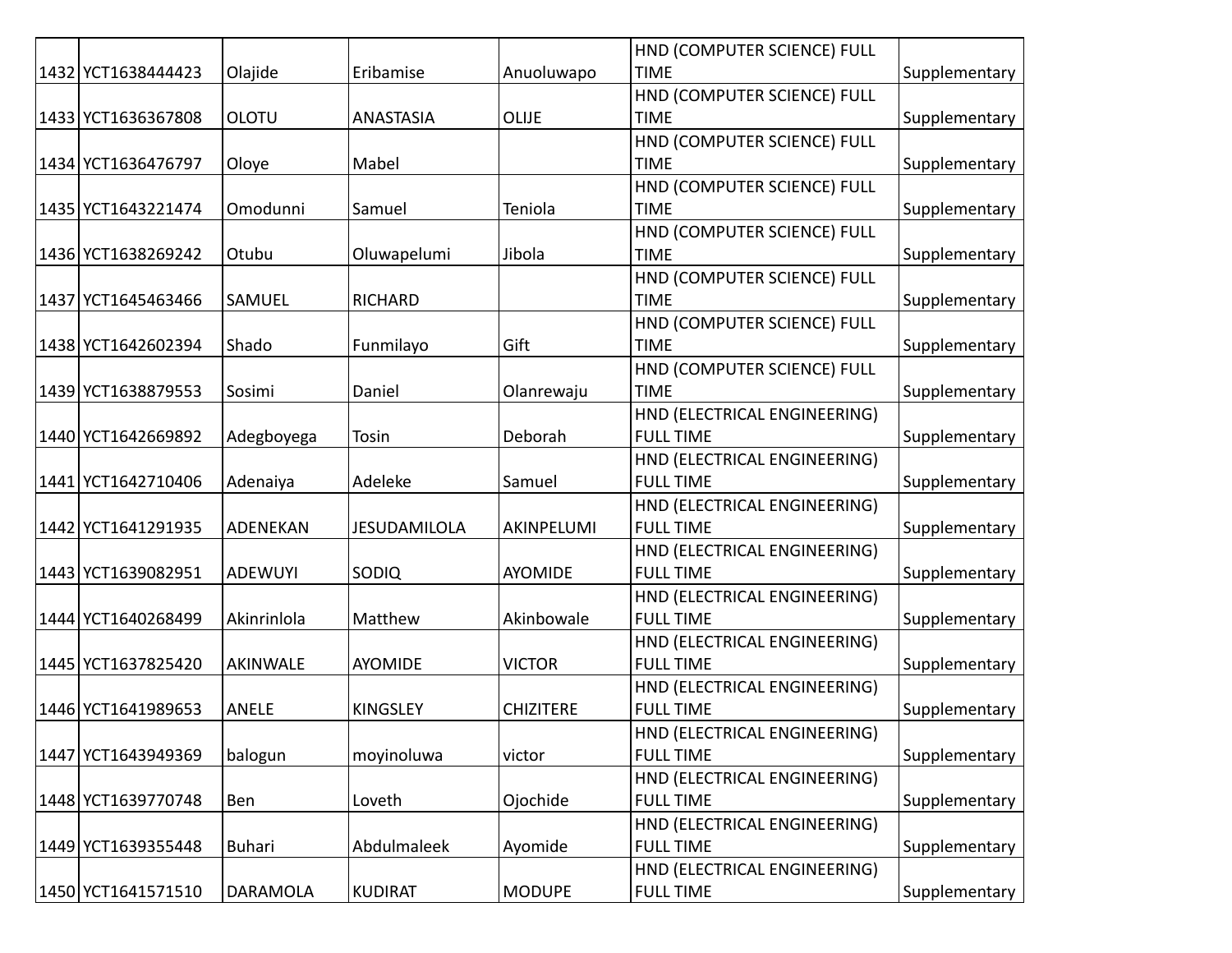|                    |                  |                  |                  | HND (ELECTRICAL ENGINEERING)                 |               |
|--------------------|------------------|------------------|------------------|----------------------------------------------|---------------|
| 1451 YCT1637066705 | <b>DUYILE</b>    | <b>IFEDAYO</b>   | <b>ADEBISI</b>   | <b>FULL TIME</b>                             | Supplementary |
|                    |                  |                  |                  | HND (ELECTRICAL ENGINEERING)                 |               |
| 1452 YCT1637061369 | Ekpo             | John             | Akiba            | <b>FULL TIME</b>                             | Supplementary |
|                    |                  |                  |                  | HND (ELECTRICAL ENGINEERING)                 |               |
| 1453 YCT1643628787 | Eloho            | Jeremiah         |                  | <b>FULL TIME</b>                             | Supplementary |
|                    |                  |                  |                  | HND (ELECTRICAL ENGINEERING)                 |               |
| 1454 YCT1636369793 | <b>FASHINA</b>   | <b>MATHEW</b>    | <b>TIMILEHIN</b> | <b>FULL TIME</b>                             | Supplementary |
|                    |                  |                  |                  | HND (ELECTRICAL ENGINEERING)                 |               |
| 1455 YCT1638442563 | Ikeji            | Onyedikachi      | Innocent         | <b>FULL TIME</b>                             | Supplementary |
|                    |                  |                  |                  | HND (ELECTRICAL ENGINEERING)                 |               |
| 1456 YCT1636544352 | <b>OGUNGBAYE</b> | <b>TOHEEB</b>    | <b>ORIYOMI</b>   | <b>FULL TIME</b>                             | Supplementary |
|                    |                  |                  |                  | HND (ELECTRICAL ENGINEERING)                 |               |
| 1457 YCT1638534753 | <b>OGUNNAIKE</b> | <b>MICHEAL</b>   | <b>AFOLABI</b>   | <b>FULL TIME</b>                             | Supplementary |
|                    |                  |                  |                  | HND (ELECTRICAL ENGINEERING)                 |               |
| 1458 YCT1639227291 | <b>OGUNWOLE</b>  | ADEDEJI          | <b>TIMILEYIN</b> | <b>FULL TIME</b>                             | Supplementary |
|                    |                  |                  |                  | HND (ELECTRICAL ENGINEERING)                 |               |
| 1459 YCT1638369762 | Okekunle         | Kehinde          | Temitayo         | <b>FULL TIME</b>                             | Supplementary |
|                    |                  |                  |                  | HND (ELECTRICAL ENGINEERING)                 |               |
| 1460 YCT1643643446 | Omowole          | Joshua           | Oluwagbenga      | <b>FULL TIME</b>                             | Supplementary |
|                    |                  |                  |                  | HND (ELECTRICAL ENGINEERING)                 |               |
| 1461 YCT1642014140 | <b>SANUSI</b>    | <b>TOHEEB</b>    | <b>OLAYEMI</b>   | <b>FULL TIME</b>                             | Supplementary |
|                    |                  |                  |                  | HND (ELECTRICAL ENGINEERING)                 |               |
| 1462 YCT1638981647 | <b>SOTUNDE</b>   | <b>TAIWO</b>     | <b>HUSSEIN</b>   | <b>FULL TIME</b>                             | Supplementary |
|                    |                  |                  |                  | HND (ENVIRONMENTAL BIOLOGY)                  |               |
| 1463 YCT1643736067 | ADEYEMI          | SODIQ            | <b>AYINLA</b>    | <b>FULL TIME</b>                             | Supplementary |
|                    |                  |                  |                  | HND (ENVIRONMENTAL BIOLOGY)                  |               |
| 1464 YCT1641391742 | <b>ROBBIN</b>    | <b>PATRICK</b>   | <b>EDIANA</b>    | <b>FULL TIME</b>                             | Supplementary |
|                    |                  |                  |                  | HND (ENVIRONMENTAL BIOLOGY)                  |               |
| 1465 YCT1638177852 | Sabintu          | Rukayat          | Omotoke          | <b>FULL TIME</b>                             | Supplementary |
|                    |                  |                  |                  | HND (ENVIRONMENTAL BIOLOGY)                  |               |
| 1466 YCT1638463963 | Shodolamu        | Iyanuoluwa       | Taiwo            | <b>FULL TIME</b>                             | Supplementary |
| 1467 YCT1641905667 | <b>ADEBAYO</b>   | <b>FUNMILAYO</b> | <b>VICTORIA</b>  | HND (FASHION DESIGN) FULL TIME Supplementary |               |
| 1468 YCT1638783601 | <b>AGOM</b>      | <b>GLORY</b>     | <b>OMALI</b>     | HND (FASHION DESIGN) FULL TIME Supplementary |               |
| 1469 YCT1640349201 | Amaechi          | Evangelista      | Chikaodinaka     | HND (FASHION DESIGN) FULL TIME Supplementary |               |
| 1470 YCT1640074387 | AYINDE           | <b>GANIYAT</b>   | <b>KEHINDE</b>   | HND (FASHION DESIGN) FULL TIME Supplementary |               |
| 1471 YCT1642513849 | <b>DAPOJOHN</b>  | <b>ADEDOYIN</b>  | <b>OMOTOYOSI</b> | HND (FASHION DESIGN) FULL TIME Supplementary |               |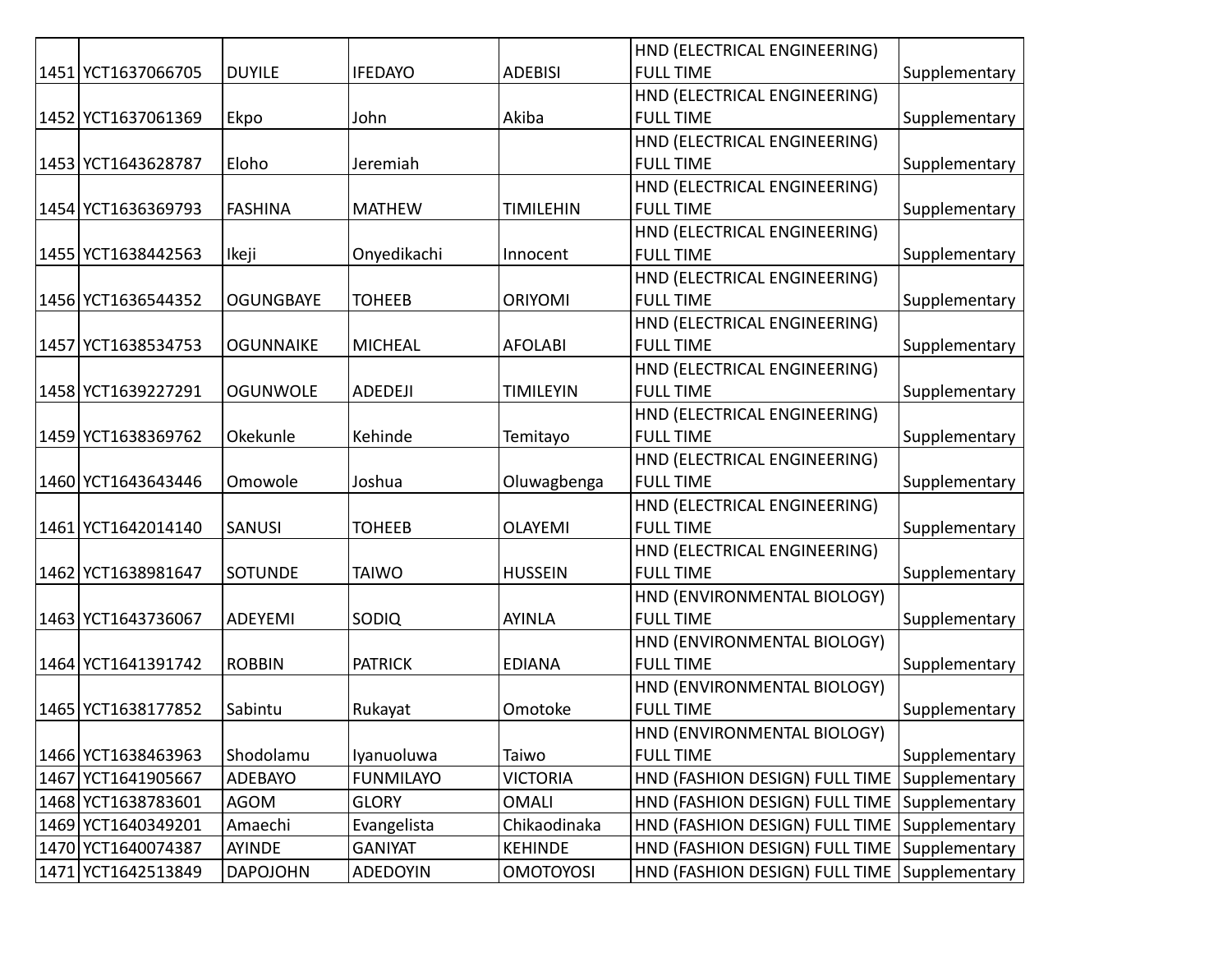| 1472 YCT1636631440 | <b>IBRAHIM</b>    | <b>TEMITOPE</b>    | <b>OMOWONUOLA</b> | HND (FASHION DESIGN) FULL TIME Supplementary |               |
|--------------------|-------------------|--------------------|-------------------|----------------------------------------------|---------------|
| 1473 YCT1640773735 | LAWAL             | <b>RASHEED</b>     | <b>OLATUNJI</b>   | HND (FASHION DESIGN) FULL TIME Supplementary |               |
| 1474 YCT1643720088 | Oluwapile         | Jesukorede         | Esther            | HND (FASHION DESIGN) FULL TIME Supplementary |               |
| 1475 YCT1637152965 | <b>OMENUKO</b>    | <b>CHIZOBA</b>     | <b>BENITA</b>     | HND (FASHION DESIGN) FULL TIME               | Supplementary |
| 1476 YCT1636898675 | Otobo             | Deborah            | Esther            | HND (FASHION DESIGN) FULL TIME               | Supplementary |
| 1477 YCT1636461643 | <b>OWOEYE</b>     | ADURAGBEMI         | OLAMILEKAN        | HND (FASHION DESIGN) FULL TIME               | Supplementary |
| 1478 YCT1643034733 | usman             | oluwadamilola      | esther            | HND (FASHION DESIGN) FULL TIME               | Supplementary |
|                    |                   |                    |                   | HND (FOOD TECHNOLOGY) FULL                   |               |
| 1479 YCT1639319017 | ABUBAKAR          | <b>KHADIJAT</b>    | <b>ABOSEDE</b>    | <b>TIME</b>                                  | Supplementary |
|                    |                   |                    |                   | HND (FOOD TECHNOLOGY) FULL                   |               |
| 1480 YCT1636212225 | <b>AGBOOLA</b>    | <b>JOY</b>         | <b>ADEBOLA</b>    | <b>TIME</b>                                  | Supplementary |
|                    |                   |                    |                   | HND (FOOD TECHNOLOGY) FULL                   |               |
| 1481 YCT1636137158 | <b>AJANAKU</b>    | <b>FOLAMI</b>      | <b>HABEEB</b>     | <b>TIME</b>                                  | Supplementary |
|                    |                   |                    |                   | HND (FOOD TECHNOLOGY) FULL                   |               |
| 1482 YCT1638442798 | <b>AJAYI</b>      | <b>ABOSEDE</b>     | <b>CECILIA</b>    | <b>TIME</b>                                  | Supplementary |
|                    |                   |                    |                   | HND (FOOD TECHNOLOGY) FULL                   |               |
| 1483 YCT1642154595 | <b>AKATAH</b>     | <b>RHODA</b>       | <b>OYINDAMOLA</b> | <b>TIME</b>                                  | Supplementary |
|                    |                   |                    |                   | HND (FOOD TECHNOLOGY) FULL                   |               |
| 1484 YCT1637665277 | <b>AMADI</b>      | <b>IFECHUKWUDE</b> | CONVENANT         | <b>TIME</b>                                  | Supplementary |
|                    |                   |                    |                   | HND (FOOD TECHNOLOGY) FULL                   |               |
| 1485 YCT1641654700 | Atolagbe          | Praise             | Omotoyosi         | <b>TIME</b>                                  | Supplementary |
|                    |                   |                    |                   | HND (FOOD TECHNOLOGY) FULL                   |               |
| 1486 YCT1645545757 | <b>BASHUA</b>     | <b>AYOMIDE</b>     | <b>ADERINSOLA</b> | <b>TIME</b>                                  | Supplementary |
|                    | <b>CHUKWUEMEK</b> |                    |                   | HND (FOOD TECHNOLOGY) FULL                   |               |
| 1487 YCT1647708477 | A                 | <b>CHISOM</b>      | <b>ANABEL</b>     | <b>TIME</b>                                  | Supplementary |
|                    |                   |                    |                   | HND (FOOD TECHNOLOGY) FULL                   |               |
| 1488 YCT1641570782 | <b>ISEYEMI</b>    | <b>TITILAYO</b>    | <b>ESTHER</b>     | <b>TIME</b>                                  | Supplementary |
|                    |                   |                    |                   | HND (FOOD TECHNOLOGY) FULL                   |               |
| 1489 YCT1638621346 | Ogbonna           | Chinonso           | Syene             | <b>TIME</b>                                  | Supplementary |
|                    |                   |                    |                   | HND (FOOD TECHNOLOGY) FULL                   |               |
| 1490 YCT1643275789 | OGUNFOWORA TOBI   |                    | <b>MUKAIL</b>     | <b>TIME</b>                                  | Supplementary |
|                    |                   |                    |                   | HND (FOOD TECHNOLOGY) FULL                   |               |
| 1491 YCT1644588190 | <b>OIO</b>        | AYOMIDE            | <b>JANET</b>      | <b>TIME</b>                                  | Supplementary |
|                    |                   |                    |                   | HND (FOOD TECHNOLOGY) FULL                   |               |
| 1492 YCT1637764163 | <b>OKORO</b>      | <b>EMMANUEL</b>    | EBERE             | <b>TIME</b>                                  | Supplementary |
|                    |                   |                    |                   | HND (FOOD TECHNOLOGY) FULL                   |               |
| 1493 YCT1636730904 | <b>OMIYALE</b>    | <b>ENIOLA</b>      | <b>ESTHER</b>     | <b>TIME</b>                                  | Supplementary |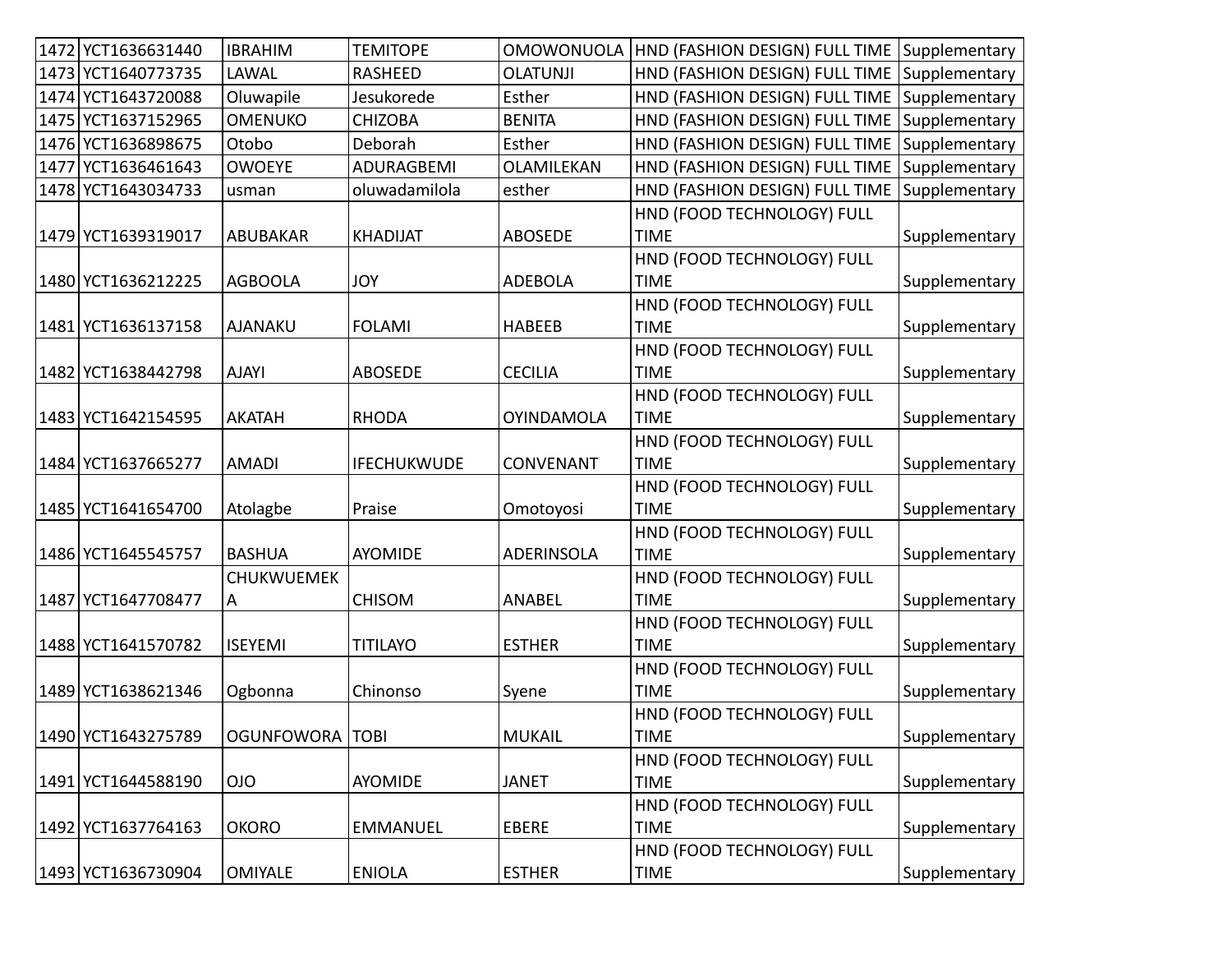|                    |                  |                  |                 | HND (FOOD TECHNOLOGY) FULL                   |               |
|--------------------|------------------|------------------|-----------------|----------------------------------------------|---------------|
| 1494 YCT1636706235 | ORJI             | <b>JOY</b>       | <b>NNEBUIHE</b> | <b>TIME</b>                                  | Supplementary |
|                    |                  |                  |                 | HND (FOOD TECHNOLOGY) FULL                   |               |
| 1495 YCT1641414014 | <b>OYEGUNLE</b>  | <b>GBEMISOLA</b> | <b>MOPELOLA</b> | <b>TIME</b>                                  | Supplementary |
|                    |                  |                  |                 | HND (FOOD TECHNOLOGY) FULL                   |               |
| 1496 YCT1644485391 | <b>PATRICK</b>   | <b>VICTORIA</b>  | <b>CHINOMSO</b> | <b>TIME</b>                                  | Supplementary |
|                    |                  |                  |                 | HND (FOOD TECHNOLOGY) FULL                   |               |
| 1497 YCT1640722044 | Patrick          | Tochi            | Esther          | <b>TIME</b>                                  | Supplementary |
|                    |                  |                  |                 | HND (FOOD TECHNOLOGY) FULL                   |               |
| 1498 YCT1642141866 | <b>QUADRI</b>    | <b>AYOMIDE</b>   | <b>MARYAM</b>   | <b>TIME</b>                                  | Supplementary |
|                    |                  |                  |                 | HND (FOOD TECHNOLOGY) FULL                   |               |
| 1499 YCT1642843508 | SANGODEYI        | <b>MARY</b>      | <b>OLAOLUWA</b> | <b>TIME</b>                                  | Supplementary |
|                    |                  |                  |                 | HND (FOOD TECHNOLOGY) FULL                   |               |
| 1500 YCT1636379103 | <b>SHITTU</b>    | <b>AZEEZAT</b>   | OLUWASEUN       | <b>TIME</b>                                  | Supplementary |
|                    |                  |                  |                 | HND (FOOD TECHNOLOGY) FULL                   |               |
| 1501 YCT1637220101 | <b>TOKI</b>      | OLUWADAMILOLA    | <b>MARGARET</b> | <b>TIME</b>                                  | Supplementary |
| 1502 YCT1643630306 | <b>ADELEYE</b>   | <b>OGOOLUWA</b>  | <b>ENOCH</b>    | HND (GRAPHIC DESIGN) FULL TIME               | Supplementary |
| 1503 YCT1646298023 | <b>KOLEOSHO</b>  | <b>BOLAJI</b>    | ABDULROHEEM     | HND (GRAPHIC DESIGN) FULL TIME Supplementary |               |
| 1504 YCT1637148921 | <b>NWOSU</b>     | <b>JEFFREY</b>   | ARINZE          | HND (GRAPHIC DESIGN) FULL TIME               | Supplementary |
| 1505 YCT1641908185 | <b>OBAJULUWA</b> | <b>TIMOTHY</b>   | OLUWASEGUN      | HND (GRAPHIC DESIGN) FULL TIME               | Supplementary |
| 1506 YCT1637774444 | Obi              | Michael          | Chukwuebuka     | HND (GRAPHIC DESIGN) FULL TIME               | Supplementary |
| 1507 YCT1638357479 | Odugbesan        | Oluwatobi        | John            | HND (GRAPHIC DESIGN) FULL TIME Supplementary |               |
| 1508 YCT1643293265 | Ramos            | Victor           | Olamide         | HND (GRAPHIC DESIGN) FULL TIME               | Supplementary |
|                    |                  |                  |                 | <b>HND (HOSPITALITY</b>                      |               |
| 1509 YCT1639484397 | <b>ADEKOJO</b>   | <b>LYDIA</b>     | ABIDEMI         | MANAGEMENT) FULL TIME                        | Supplementary |
|                    |                  |                  |                 | HND (HOSPITALITY                             |               |
| 1510 YCT1646176913 | ADEYEYE          | OLUWAPELUMI      | <b>MESHACH</b>  | MANAGEMENT) FULL TIME                        | Supplementary |
|                    |                  |                  |                 | <b>HND (HOSPITALITY</b>                      |               |
| 1511 YCT1643633056 | AKINDELE         | <b>RABIAT</b>    | <b>OLAWUNMI</b> | MANAGEMENT) FULL TIME                        | Supplementary |
|                    |                  |                  |                 | <b>HND (HOSPITALITY</b>                      |               |
| 1512 YCT1643987163 | AREMU            | <b>NURUDEEN</b>  | <b>OMONIYI</b>  | MANAGEMENT) FULL TIME                        | Supplementary |
|                    |                  |                  |                 | <b>HND (HOSPITALITY</b>                      |               |
| 1513 YCT1639123783 | AROWOSAFE        | ABOSEDE          | <b>JULIANAH</b> | MANAGEMENT) FULL TIME                        | Supplementary |
|                    |                  |                  |                 | <b>HND (HOSPITALITY</b>                      |               |
| 1514 YCT1642976889 | <b>ASUQUO</b>    | QUEEN            |                 | MANAGEMENT) FULL TIME                        | Supplementary |
|                    |                  |                  |                 | <b>HND (HOSPITALITY</b>                      |               |
| 1515 YCT1641837317 | Atofarati        | Abisola          | Princess        | <b>MANAGEMENT) FULL TIME</b>                 | Supplementary |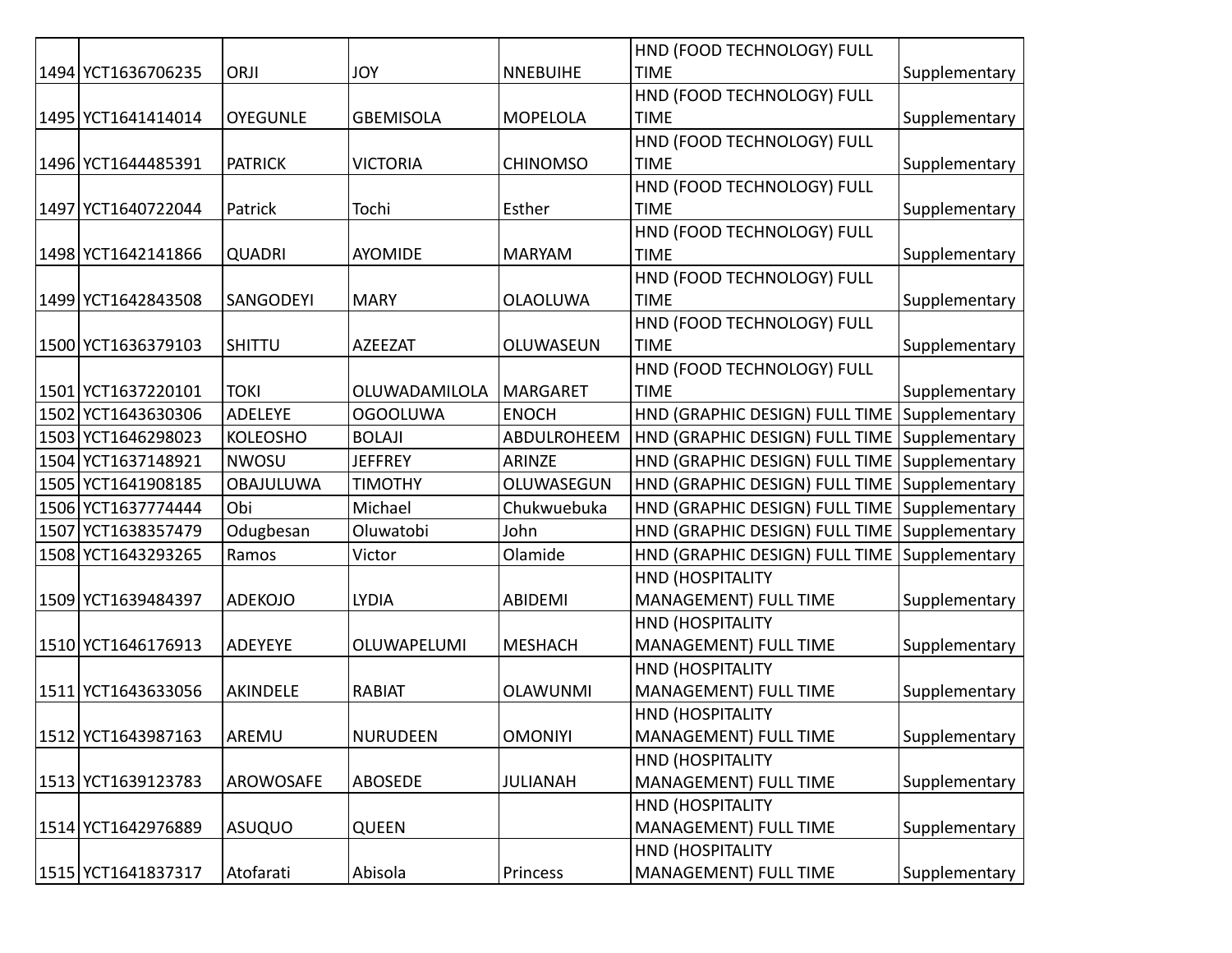| 1516 YCT1638322824 | <b>BADRU</b>      | <b>SIMBIAT</b>  | <b>MOJISOLA</b>  | HND (HOSPITALITY<br>MANAGEMENT) FULL TIME |               |
|--------------------|-------------------|-----------------|------------------|-------------------------------------------|---------------|
|                    |                   |                 |                  | HND (HOSPITALITY                          | Supplementary |
| 1517 YCT1642545313 | <b>EBIDAH</b>     | <b>GLADNESS</b> | <b>OMOYEMEN</b>  | <b>MANAGEMENT) FULL TIME</b>              | Supplementary |
|                    |                   |                 |                  | <b>HND (HOSPITALITY</b>                   |               |
| 1518 YCT1642449733 | <b>ENYILI</b>     | <b>FAVOUR</b>   | <b>CHIMUANYA</b> | <b>MANAGEMENT) FULL TIME</b>              | Supplementary |
|                    |                   |                 |                  | <b>HND (HOSPITALITY</b>                   |               |
| 1519 YCT1642979109 | <b>FALAJIKI</b>   | OLUWADAMILOLA   | <b>COMFORT</b>   | <b>MANAGEMENT) FULL TIME</b>              | Supplementary |
|                    |                   |                 |                  | <b>HND (HOSPITALITY</b>                   |               |
| 1520 YCT1644538321 | <b>FOLOWOSELE</b> | AKINDAMOLA      | <b>EMMANUEL</b>  | <b>MANAGEMENT) FULL TIME</b>              | Supplementary |
|                    |                   |                 |                  | HND (HOSPITALITY                          |               |
| 1521 YCT1637246702 | Jimoh             | Fawaz           | Olasunkanmi      | MANAGEMENT) FULL TIME                     | Supplementary |
|                    |                   |                 |                  | HND (HOSPITALITY                          |               |
| 1522 YCT1638614490 | Lateef            | Oluwaseun       | Olamide          | <b>MANAGEMENT) FULL TIME</b>              | Supplementary |
|                    |                   |                 |                  | HND (HOSPITALITY                          |               |
| 1523 YCT1636746326 | <b>NNODUA</b>     | <b>MARYANNE</b> | <b>DABERE</b>    | MANAGEMENT) FULL TIME                     | Supplementary |
|                    |                   |                 |                  | <b>HND (HOSPITALITY</b>                   |               |
| 1524 YCT1642202870 | <b>NWAIGWE</b>    | <b>MICHEAL</b>  | <b>STEPHEN</b>   | <b>MANAGEMENT) FULL TIME</b>              | Supplementary |
|                    |                   |                 |                  | HND (HOSPITALITY                          |               |
| 1525 YCT1644236363 | <b>ODUFOWOKE</b>  | <b>MERCY</b>    | <b>OPEYEMI</b>   | MANAGEMENT) FULL TIME                     | Supplementary |
|                    |                   |                 |                  | HND (HOSPITALITY                          |               |
| 1526 YCT1645798020 | Ogbuja            | Alice           | Sarah            | <b>MANAGEMENT) FULL TIME</b>              | Supplementary |
|                    |                   |                 |                  | <b>HND (HOSPITALITY</b>                   |               |
| 1527 YCT1643645888 | <b>OJAEKOMO</b>   | <b>VICTORIA</b> | <b>AYOMIKUN</b>  | MANAGEMENT) FULL TIME                     | Supplementary |
|                    |                   |                 |                  | <b>HND (HOSPITALITY</b>                   |               |
| 1528 YCT1642429073 | oladimeji         | sekinat         | adenike          | MANAGEMENT) FULL TIME                     | Supplementary |
|                    |                   |                 |                  | HND (HOSPITALITY                          |               |
| 1529 YCT1642768692 | <b>OLATUNJI</b>   | <b>YEMISI</b>   | <b>ABOSEDE</b>   | MANAGEMENT) FULL TIME                     | Supplementary |
|                    |                   |                 |                  | HND (HOSPITALITY                          |               |
| 1530 YCT1636724581 | Oyatobo           | Opeyemi         | Elizabeth        | MANAGEMENT) FULL TIME                     | Supplementary |
|                    |                   |                 |                  | HND (HOSPITALITY                          |               |
| 1531 YCT1639737066 | <b>SHOWUNMI</b>   | SARAH           | <b>MOTUNRAYO</b> | MANAGEMENT) FULL TIME                     | Supplementary |
|                    |                   |                 |                  | <b>HND (HOSPITALITY</b>                   |               |
| 1532 YCT1642689584 | Tomomewo          | Abosede         | Priscilla        | MANAGEMENT) FULL TIME                     | Supplementary |
|                    |                   |                 |                  | HND (INDUSTRIAL DESIGN -                  |               |
| 1533 YCT1636728141 | <b>BURAIMON</b>   | <b>TAIWO</b>    | <b>AKANNI</b>    | <b>TEXTILE OPTION) FULL TIME</b>          | Supplementary |
|                    |                   |                 |                  | HND (INDUSTRIAL DESIGN -                  |               |
| 1534 YCT1641818742 | disu              | temitope        | ololade          | <b>TEXTILE OPTION) FULL TIME</b>          | Supplementary |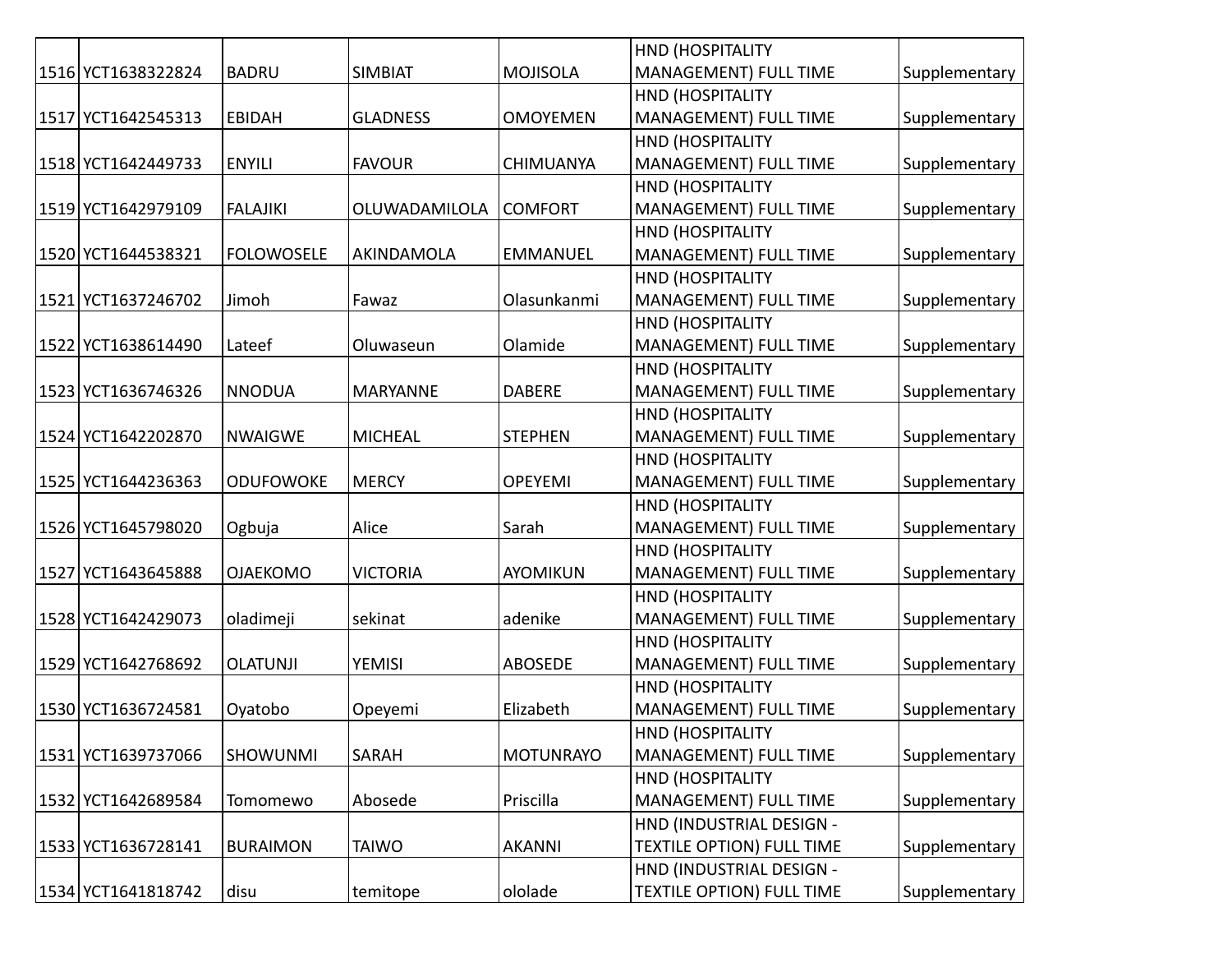|                    |                |                   |                   | HND (INDUSTRIAL DESIGN -         |               |
|--------------------|----------------|-------------------|-------------------|----------------------------------|---------------|
| 1535 YCT1638905717 | <b>JAJI</b>    | <b>ROFIAT</b>     | <b>OPEYEMI</b>    | <b>TEXTILE OPTION) FULL TIME</b> | Supplementary |
|                    |                |                   |                   | HND (INDUSTRIAL DESIGN -         |               |
| 1536 YCT1641378218 | <b>KAMORU</b>  | <b>ANUOLUWAPO</b> | <b>OMOLOLA</b>    | <b>TEXTILE OPTION) FULL TIME</b> | Supplementary |
|                    |                |                   |                   | HND (INDUSTRIAL DESIGN -         |               |
| 1537 YCT1640265271 | <b>MEROKO</b>  | <b>OLUWATOSIN</b> | <b>MARY</b>       | <b>TEXTILE OPTION) FULL TIME</b> | Supplementary |
|                    |                |                   |                   | HND (INDUSTRIAL DESIGN -         |               |
| 1538 YCT1637163950 | OLUWASHINA     | <b>OMOLADE</b>    | <b>RAPHEAL</b>    | <b>TEXTILE OPTION) FULL TIME</b> | Supplementary |
|                    |                |                   |                   | HND (INDUSTRIAL DESIGN -         |               |
| 1539 YCT1637079915 | <b>TESSY</b>   | <b>FUNBI</b>      | <b>MOTUNRAYO</b>  | <b>TEXTILE OPTION) FULL TIME</b> | Supplementary |
|                    |                |                   |                   | HND (INDUSTRIAL DESIGN -         |               |
| 1540 YCT1643714673 | <b>USMAN</b>   | <b>BARAKAT</b>    | <b>ADEJOKE</b>    | <b>TEXTILE OPTION) FULL TIME</b> | Supplementary |
|                    |                |                   |                   | HND (INDUSTRIAL MAINTENANCE      |               |
| 1541 YCT1636375097 | <b>ADEOSUN</b> | <b>OMOLADE</b>    | <b>MICHEAL</b>    | <b>ENGINEERING) FULL TIME</b>    | Supplementary |
|                    |                |                   |                   | HND (INDUSTRIAL MAINTENANCE      |               |
| 1542 YCT1643968536 | <b>ATANDA</b>  | QUDUS             | <b>OMOBOLAJI</b>  | <b>ENGINEERING) FULL TIME</b>    | Supplementary |
|                    |                |                   |                   | HND (INDUSTRIAL MAINTENANCE      |               |
| 1543 YCT1640640665 | Balogun        | Abdulbaki         | Adewale           | <b>ENGINEERING) FULL TIME</b>    | Supplementary |
|                    |                |                   |                   | HND (INDUSTRIAL MAINTENANCE      |               |
| 1544 YCT1638964919 | David          | <b>Bright</b>     | Kelechi           | <b>ENGINEERING) FULL TIME</b>    | Supplementary |
|                    |                |                   |                   | HND (INDUSTRIAL MAINTENANCE      |               |
| 1545 YCT1639579652 | Egberongbe     | Akindipe          | Dimeji            | <b>ENGINEERING) FULL TIME</b>    | Supplementary |
|                    |                |                   |                   | HND (INDUSTRIAL MAINTENANCE      |               |
| 1546 YCT1646338210 | Jaiyesimi      | Olusegun          | Daniel            | <b>ENGINEERING) FULL TIME</b>    | Supplementary |
|                    |                |                   |                   | HND (INDUSTRIAL MAINTENANCE      |               |
| 1547 YCT1641479642 | <b>KOTUN</b>   | <b>FAOSIYAT</b>   | <b>OYINDAMOLA</b> | <b>ENGINEERING) FULL TIME</b>    | Supplementary |
|                    |                |                   |                   | HND (INDUSTRIAL MAINTENANCE      |               |
| 1548 YCT1645648736 | MEDAYEDU       | Babajide          | <b>EMMANUEL</b>   | <b>ENGINEERING) FULL TIME</b>    | Supplementary |
|                    |                |                   |                   | HND (INDUSTRIAL MAINTENANCE      |               |
| 1549 YCT1643811052 | <b>OKOLO</b>   | <b>PRECIOUS</b>   | <b>ILUNAIMEH</b>  | <b>ENGINEERING) FULL TIME</b>    | Supplementary |
|                    |                |                   |                   | HND (INDUSTRIAL MAINTENANCE      |               |
| 1550 YCT1636029442 | Oyemen         | Victor            | Favour            | <b>ENGINEERING) FULL TIME</b>    | Supplementary |
|                    |                |                   | OLUWADAMILA       | HND (INDUSTRIAL MAINTENANCE      |               |
| 1551 YCT1643978842 | SEMIU          | SODIQ             | <b>RE</b>         | <b>ENGINEERING) FULL TIME</b>    | Supplementary |
|                    |                |                   |                   | HND (INDUSTRIAL MAINTENANCE      |               |
| 1552 YCT1643805080 | <b>SUNDAY</b>  | <b>CHUKWUMA</b>   | <b>JOHN</b>       | <b>ENGINEERING) FULL TIME</b>    | Supplementary |
|                    |                |                   |                   | HND (LEISURE & TOURISM) FULL     |               |
| 1553 YCT1642948238 | Adegbite       | Iyanuoluwa        | Derinsola         | <b>TIME</b>                      | Supplementary |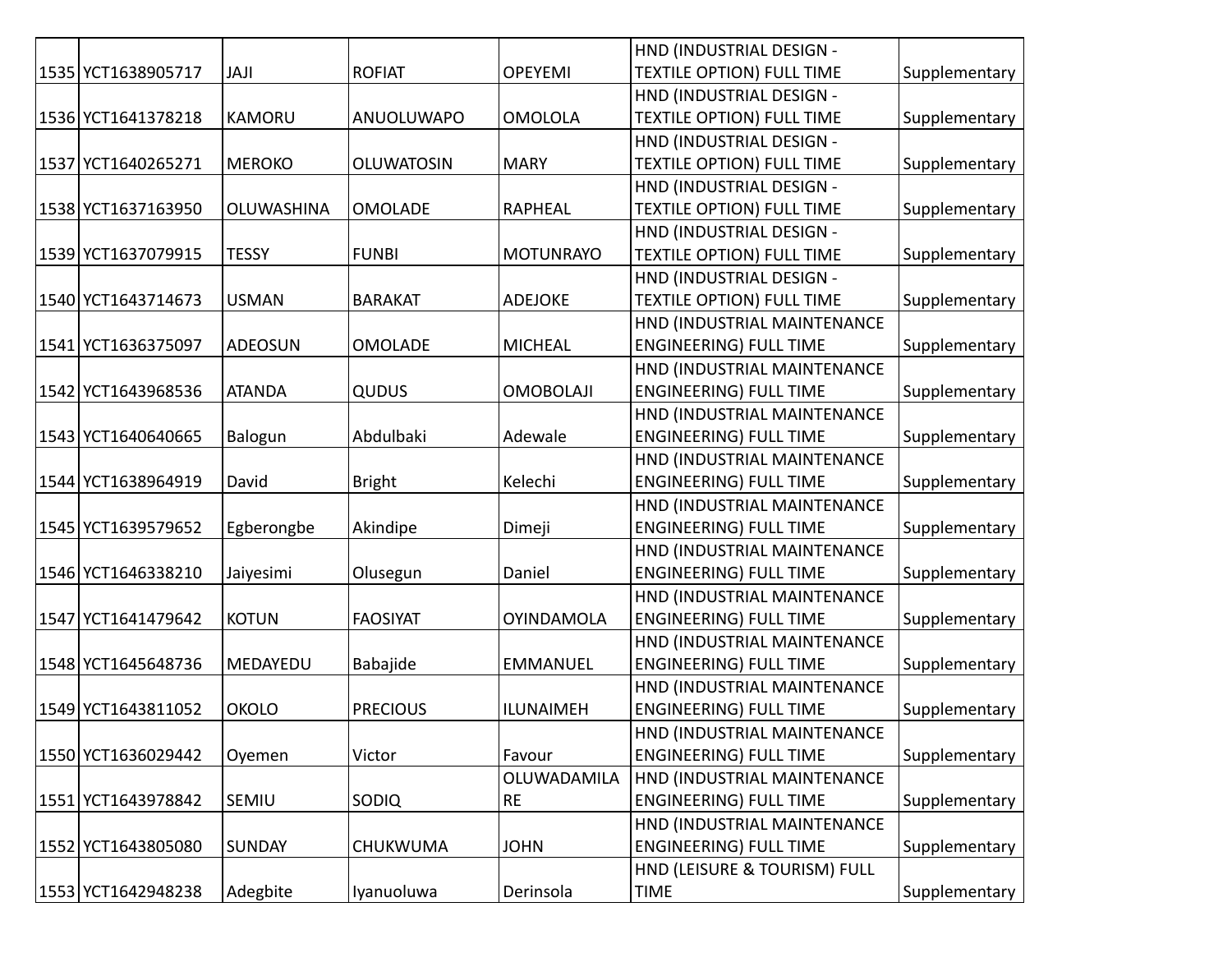|                    |                  |                   |                  | HND (LEISURE & TOURISM) FULL |               |
|--------------------|------------------|-------------------|------------------|------------------------------|---------------|
| 1554 YCT1643884887 | <b>OKUNADE</b>   | <b>BASIT</b>      | <b>OLUWATOBI</b> | <b>TIME</b>                  | Supplementary |
|                    |                  |                   |                  | HND (LEISURE & TOURISM) FULL |               |
| 1555 YCT1646246226 | Salako           | Deborah           | Olateju          | <b>TIME</b>                  | Supplementary |
| 1556 YCT1644306290 | Adebayo          | Oluwakemi         | Folashade        | HND (MARKETING) FULL TIME    | Supplementary |
| 1557 YCT1636561175 | Adeniyi          | Oluwafemi         | Segun            | HND (MARKETING) FULL TIME    | Supplementary |
| 1558 YCT1637089722 | Aiyepe           | Mulikat           | Olamide          | HND (MARKETING) FULL TIME    | Supplementary |
| 1559 YCT1637049731 | Ajayi            | Titilayo          | Zarat            | HND (MARKETING) FULL TIME    | Supplementary |
| 1560 YCT1639789234 | <b>AKINOLA</b>   | ZAINAB            | <b>DAMILOLA</b>  | HND (MARKETING) FULL TIME    | Supplementary |
| 1561 YCT1644492585 | Akinsola         | Sulihat           | oluwapelumi      | HND (MARKETING) FULL TIME    | Supplementary |
| 1562 YCT1642138857 | <b>AVAH</b>      | <b>ISAIAH</b>     | <b>MONDAY</b>    | HND (MARKETING) FULL TIME    | Supplementary |
| 1563 YCT1641709336 | AWOSANYA         | <b>BOLUWATIFE</b> | <b>ESTHER</b>    | HND (MARKETING) FULL TIME    | Supplementary |
| 1564 YCT1644446759 | <b>AYENI</b>     | <b>REBECCA</b>    | <b>ANIKE</b>     | HND (MARKETING) FULL TIME    | Supplementary |
| 1565 YCT1643714799 | AYINDE           | <b>DAMILOLA</b>   | <b>ESTHER</b>    | HND (MARKETING) FULL TIME    | Supplementary |
| 1566 YCT1636124922 | David            | Babatunde         | Joseph           | HND (MARKETING) FULL TIME    | Supplementary |
| 1567 YCT1643714312 | ENIKANSELU       | <b>FUNMILAYO</b>  | <b>ABIGEAL</b>   | HND (MARKETING) FULL TIME    | Supplementary |
| 1568 YCT1639719846 | Erinfolami       | Oluwadamilare     | Daniel           | HND (MARKETING) FULL TIME    | Supplementary |
| 1569 YCT1641576771 | <b>EWEREUFAH</b> | <b>MICHAEL</b>    | <b>OLAWALE</b>   | HND (MARKETING) FULL TIME    | Supplementary |
| 1570 YCT1640435062 | Fodeke           | Gloria            | Afolasade        | HND (MARKETING) FULL TIME    | Supplementary |
| 1571 YCT1640265116 | <b>JACOB</b>     | <b>TOSIN</b>      | <b>MARVELOUS</b> | HND (MARKETING) FULL TIME    | Supplementary |
| 1572 YCT1642758536 | <b>JOHN</b>      | <b>OLADUNNI</b>   | <b>BLESSING</b>  | HND (MARKETING) FULL TIME    | Supplementary |
| 1573 YCT1638186888 | Kareem           | Raliat            | Morenikeji       | HND (MARKETING) FULL TIME    | Supplementary |
| 1574 YCT1639928848 | Mangkong         | Raphael           | Obi              | HND (MARKETING) FULL TIME    | Supplementary |
| 1575 YCT1643718602 | Ngejuru          | Patricia          | Chizobam         | HND (MARKETING) FULL TIME    | Supplementary |
| 1576 YCT1634881616 | Obajimi          | Nimot             | Remilekun        | HND (MARKETING) FULL TIME    | Supplementary |
| 1577 YCT1638389424 | Oduloye          | Adebola           | Oluwadamilare    | HND (MARKETING) FULL TIME    | Supplementary |
| 1578 YCT1647278154 | Oduntan          | Aminat            | Olashile         | HND (MARKETING) FULL TIME    | Supplementary |
| 1579 YCT1639488281 | Ogedi            | Victor            | Ebube            | HND (MARKETING) FULL TIME    | Supplementary |
| 1580 YCT1638917478 | OLANREWAJU       | <b>OYINDAMOLA</b> | <b>OPEYEMI</b>   | HND (MARKETING) FULL TIME    | Supplementary |
| 1581 YCT1639166417 | Olojokosoko      | Zainab            | Simisola         | HND (MARKETING) FULL TIME    | Supplementary |
| 1582 YCT1644402348 | Omoniyi          | Oluwapelumi       | Temitope         | HND (MARKETING) FULL TIME    | Supplementary |
| 1583 YCT1639853530 | Omotayo          | Tawakalitu        | Yetunde          | HND (MARKETING) FULL TIME    | Supplementary |
| 1584 YCT1644489065 | Oremade          | Temitope          | Zaccheaus        | HND (MARKETING) FULL TIME    | Supplementary |
| 1585 YCT1637298591 | <b>OSENI</b>     | RASHEED           | <b>ODUNAYO</b>   | HND (MARKETING) FULL TIME    | Supplementary |
| 1586 YCT1638878310 | <b>OSENI</b>     | <b>ADEWALE</b>    | ABDULAHI         | HND (MARKETING) FULL TIME    | Supplementary |
| 1587 YCT1638513538 | <b>OTUBANJO</b>  | <b>TAWAKALIT</b>  | <b>AYOMIDE</b>   | HND (MARKETING) FULL TIME    | Supplementary |
| 1588 YCT1638452104 | <b>QUADRI</b>    | ADAM              | <b>ABIOLA</b>    | HND (MARKETING) FULL TIME    | Supplementary |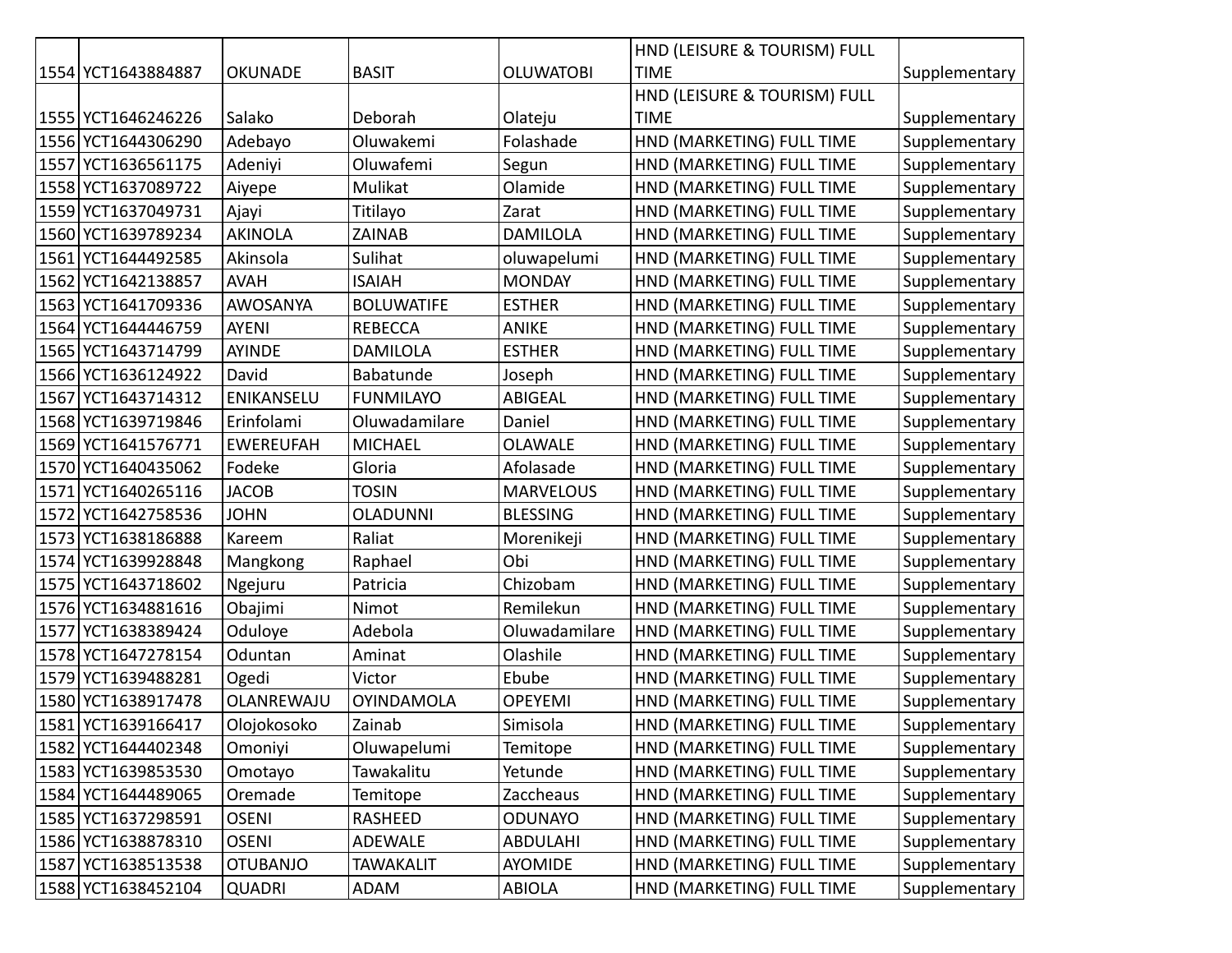| 1589 YCT1641081975 | SALAHUDEEN      | <b>MUTIHAT</b>       | <b>FERANMI</b>   | HND (MARKETING) FULL TIME | Supplementary |
|--------------------|-----------------|----------------------|------------------|---------------------------|---------------|
| 1590 YCT1639496818 | WUSU            | <b>BABATUNDE</b>     | <b>TEMITOPE</b>  | HND (MARKETING) FULL TIME | Supplementary |
| 1591 YCT1642103073 | <b>YUSUF</b>    | <b>HADIJAT</b>       | <b>DUPE</b>      | HND (MARKETING) FULL TIME | Supplementary |
|                    |                 |                      |                  | HND (MASS COMMUNICATION)  |               |
| 1592 YCT1643030264 | Abraham         | faith                | grace            | <b>FULL TIME</b>          | Supplementary |
|                    |                 |                      |                  | HND (MASS COMMUNICATION)  |               |
| 1593 YCT1642085818 | ADELAJA         | <b>TAIWO</b>         | ADETUTU          | <b>FULL TIME</b>          | Supplementary |
|                    |                 |                      |                  | HND (MASS COMMUNICATION)  |               |
| 1594 YCT1636625368 | <b>AJIBOLA</b>  | <b>ADERONKE</b>      | <b>KEHINDE</b>   | <b>FULL TIME</b>          | Supplementary |
|                    |                 |                      |                  | HND (MASS COMMUNICATION)  |               |
| 1595 YCT1639656608 | AKINLEYE        | <b>DANIEL</b>        | OLUWAPELUMI      | <b>FULL TIME</b>          | Supplementary |
|                    |                 | OLUWAGBEMISOL        |                  | HND (MASS COMMUNICATION)  |               |
| 1596 YCT1639761486 | <b>AKINYA</b>   | $\overline{A}$       | AYOMIDE          | <b>FULL TIME</b>          | Supplementary |
|                    |                 |                      |                  | HND (MASS COMMUNICATION)  |               |
| 1597 YCT1637834953 | Babalola        | Ibukunoluwa          | Ayoolamiposi     | <b>FULL TIME</b>          | Supplementary |
|                    |                 |                      |                  | HND (MASS COMMUNICATION)  |               |
| 1598 YCT1645192641 | <b>EWEREOKE</b> | <b>JACINTA</b>       | <b>CHINARUN</b>  | <b>FULL TIME</b>          | Supplementary |
|                    |                 |                      |                  | HND (MASS COMMUNICATION)  |               |
| 1599 YCT1642857666 | <b>IBITOYE</b>  | <b>OLUWADAMILARE</b> | <b>EMMANUEL</b>  | <b>FULL TIME</b>          | Supplementary |
|                    |                 |                      |                  | HND (MASS COMMUNICATION)  |               |
| 1600 YCT1636723490 | Ishau           | Deborah              | Titilayo         | <b>FULL TIME</b>          | Supplementary |
|                    |                 |                      |                  | HND (MASS COMMUNICATION)  |               |
| 1601 YCT1638966964 | Kalejaiye       | Mujeeb               | Omobolaji        | <b>FULL TIME</b>          | Supplementary |
|                    |                 |                      |                  | HND (MASS COMMUNICATION)  |               |
| 1602 YCT1637670701 | nnamani         | ijeoma               | deborah          | <b>FULL TIME</b>          | Supplementary |
|                    |                 |                      |                  | HND (MASS COMMUNICATION)  |               |
| 1603 YCT1636475603 | <b>OBIANO</b>   | <b>CHIOMA</b>        | LYNDAMARY        | <b>FULL TIME</b>          | Supplementary |
|                    |                 |                      |                  | HND (MASS COMMUNICATION)  |               |
| 1604 YCT1645376196 | <b>OKE</b>      | <b>TOMIWA</b>        | <b>PRECIOUS</b>  | <b>FULL TIME</b>          | Supplementary |
|                    |                 |                      |                  | HND (MASS COMMUNICATION)  |               |
| 1605 YCT1640350040 | Orji            | David                | NNAEMEKA         | <b>FULL TIME</b>          | Supplementary |
|                    |                 |                      |                  | HND (MASS COMMUNICATION)  |               |
| 1606 YCT1641312264 | RAJI            | <b>FUNMILAYO</b>     | <b>ESTHER</b>    | <b>FULL TIME</b>          | Supplementary |
|                    |                 |                      |                  | HND (MASS COMMUNICATION)  |               |
| 1607 YCT1638808018 | <b>TOMORI</b>   | ANUOLUWAPO           | <b>RACHEAL</b>   | <b>FULL TIME</b>          | Supplementary |
|                    |                 |                      |                  | HND (MASS COMMUNICATION)  |               |
| 1608 YCT1643376040 | <b>UKAH</b>     | <b>IFEANYI</b>       | <b>OGBONNAYA</b> | <b>FULL TIME</b>          | Supplementary |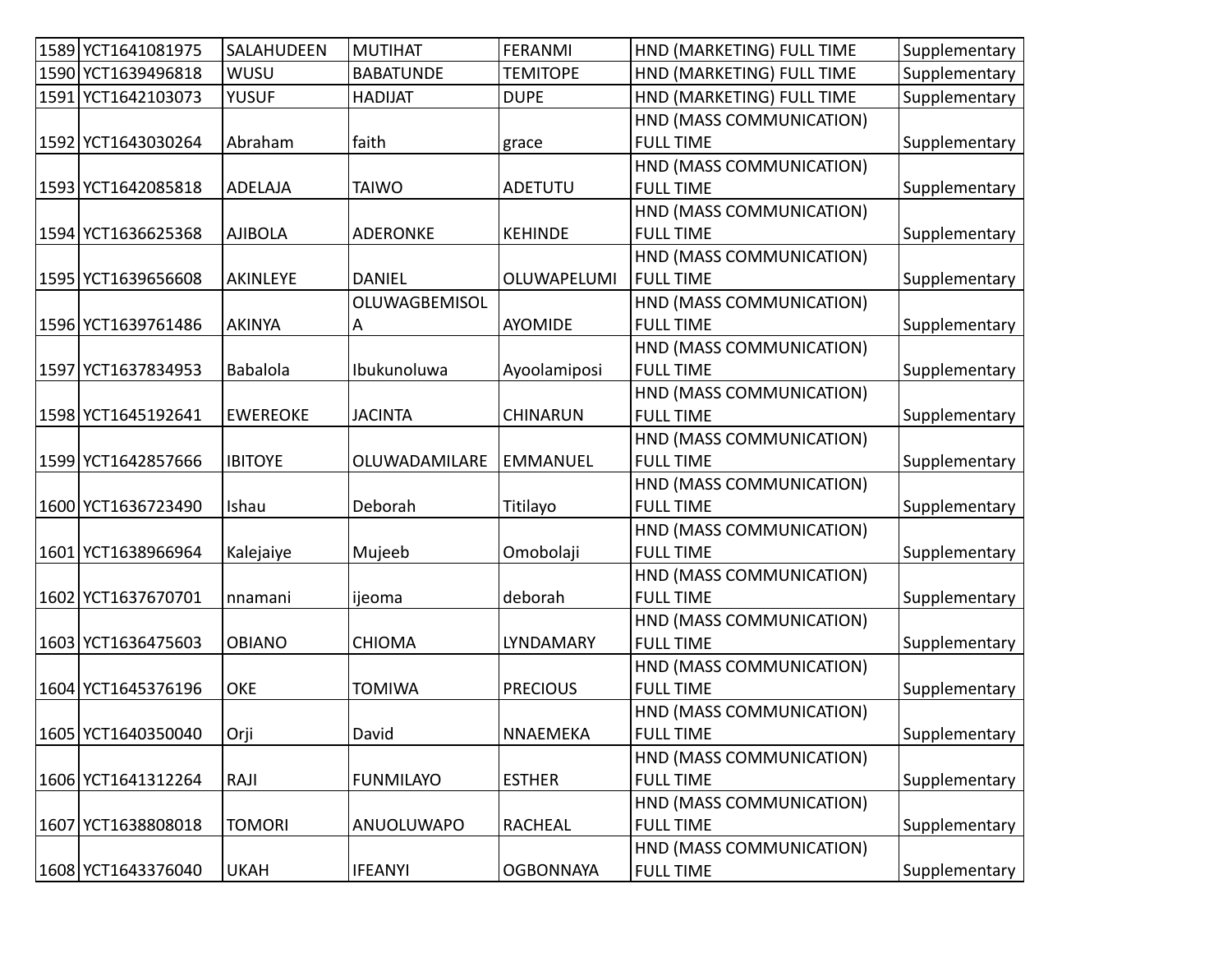|                    |                 |                 |                         | HND (MASS COMMUNICATION)     |               |
|--------------------|-----------------|-----------------|-------------------------|------------------------------|---------------|
| 1609 YCT1643371693 | <b>UWAMALEM</b> | <b>CHISOM</b>   | CHUKWUEMEKA   FULL TIME |                              | Supplementary |
|                    |                 |                 |                         | HND (MECHANICAL ENGINEERING) |               |
| 1610 YCT1642768942 | <b>ABU</b>      | <b>AFEMIKE</b>  | <b>JUDE</b>             | <b>FULL TIME</b>             | Supplementary |
|                    |                 |                 |                         | HND (MECHANICAL ENGINEERING) |               |
| 1611 YCT1636633960 | ADEKANYE        | <b>IBIDUNNI</b> | <b>LYDIA</b>            | <b>FULL TIME</b>             | Supplementary |
|                    |                 |                 |                         | HND (MECHANICAL ENGINEERING) |               |
| 1612 YCT1637913540 | Adepoju         | Favour          | Isaac                   | <b>FULL TIME</b>             | Supplementary |
|                    |                 |                 |                         | HND (MECHANICAL ENGINEERING) |               |
| 1613 YCT1642661283 | Aderewa         | Oluwafemi       | Emmanuel                | <b>FULL TIME</b>             | Supplementary |
|                    |                 |                 |                         | HND (MECHANICAL ENGINEERING) |               |
| 1614 YCT1641888337 | Adetunji        | Emmanuel        | Oluwalayo               | <b>FULL TIME</b>             | Supplementary |
|                    |                 |                 |                         | HND (MECHANICAL ENGINEERING) |               |
| 1615 YCT1636627482 | <b>AFOLABI</b>  | <b>RAYMOND</b>  | <b>KEHINDE</b>          | <b>FULL TIME</b>             | Supplementary |
|                    |                 |                 |                         | HND (MECHANICAL ENGINEERING) |               |
| 1616 YCT1645174143 | Ajayi           | Samuel          | Adebowale               | <b>FULL TIME</b>             | Supplementary |
|                    |                 |                 |                         | HND (MECHANICAL ENGINEERING) |               |
| 1617 YCT1644656317 | <b>AJAYI</b>    | OLANREWAJU      | <b>TAOHEED</b>          | <b>FULL TIME</b>             | Supplementary |
|                    |                 |                 |                         | HND (MECHANICAL ENGINEERING) |               |
| 1618 YCT1638450270 | <b>AJAYI</b>    | <b>MICHEAL</b>  | OLAMILEKAN              | <b>FULL TIME</b>             | Supplementary |
|                    |                 |                 |                         | HND (MECHANICAL ENGINEERING) |               |
| 1619 YCT1643797212 | <b>AJILEYE</b>  | <b>DAVID</b>    | <b>TOLULOPE</b>         | <b>FULL TIME</b>             | Supplementary |
|                    |                 |                 |                         | HND (MECHANICAL ENGINEERING) |               |
| 1620 YCT1643288732 | <b>AKANDE</b>   | SULAIMON        | OLAMILEKAN              | <b>FULL TIME</b>             | Supplementary |
|                    |                 |                 |                         | HND (MECHANICAL ENGINEERING) |               |
| 1621 YCT1642243763 | <b>ALABI</b>    | <b>FAWAZ</b>    | <b>OLAWALE</b>          | <b>FULL TIME</b>             | Supplementary |
|                    |                 |                 |                         | HND (MECHANICAL ENGINEERING) |               |
| 1622 YCT1644257765 | Alausa          | Hassan          | Oladipupo               | <b>FULL TIME</b>             | Supplementary |
|                    |                 |                 |                         | HND (MECHANICAL ENGINEERING) |               |
| 1623 YCT1643723555 | Alege           | Atinuke         | Goldblessing            | <b>FULL TIME</b>             | Supplementary |
|                    |                 |                 |                         | HND (MECHANICAL ENGINEERING) |               |
| 1624 YCT1643215225 | alliu           | oluwaseun       | qudus                   | <b>FULL TIME</b>             | Supplementary |
|                    |                 |                 |                         | HND (MECHANICAL ENGINEERING) |               |
| 1625 YCT1643191434 | <b>ALONGE</b>   | <b>AYOMIDE</b>  | <b>JOSEPH</b>           | <b>FULL TIME</b>             | Supplementary |
|                    |                 |                 |                         | HND (MECHANICAL ENGINEERING) |               |
| 1626 YCT1646064131 | <b>AYOADE</b>   | <b>TOHEEB</b>   | ADEKUNLE                | <b>FULL TIME</b>             | Supplementary |
|                    |                 |                 |                         | HND (MECHANICAL ENGINEERING) |               |
| 1627 YCT1638601432 | <b>BADMUS</b>   | OLAMILEKAN      | <b>MUSODIQ</b>          | <b>FULL TIME</b>             | Supplementary |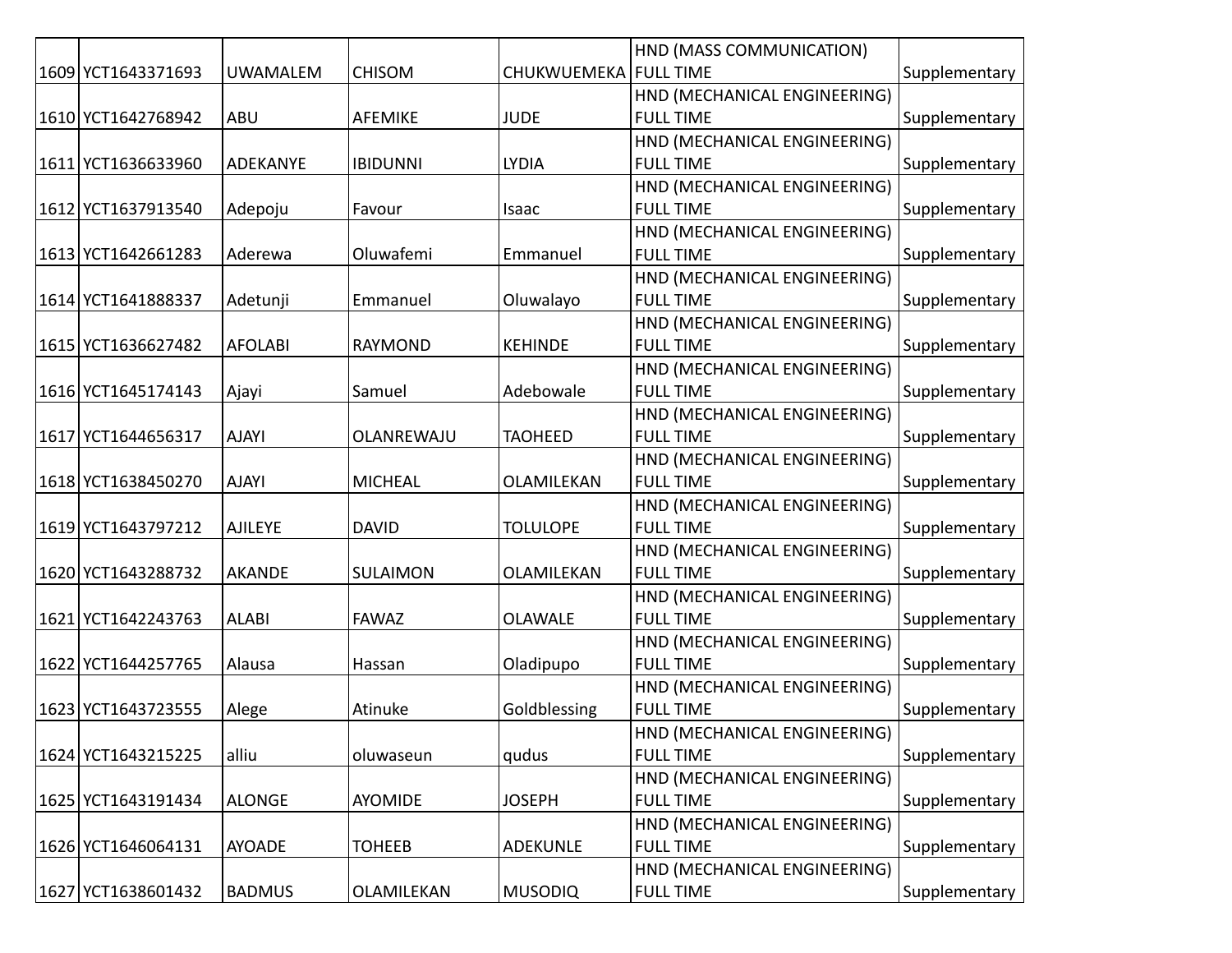|                    |                   |                       |                  | HND (MECHANICAL ENGINEERING) |               |
|--------------------|-------------------|-----------------------|------------------|------------------------------|---------------|
| 1628 YCT1644228863 | Bankole           | Ayuba                 | Adewale          | <b>FULL TIME</b>             | Supplementary |
|                    |                   |                       |                  | HND (MECHANICAL ENGINEERING) |               |
| 1629 YCT1638813600 | <b>BOLARINWA</b>  | <b>OLUWASEYI</b>      | <b>QUAWIY</b>    | <b>FULL TIME</b>             | Supplementary |
|                    |                   |                       |                  | HND (MECHANICAL ENGINEERING) |               |
| 1630 YCT1637151609 | <b>BRAIMOH</b>    | ABDULJABAR            | <b>OSHIOKE</b>   | <b>FULL TIME</b>             | Supplementary |
|                    |                   |                       |                  | HND (MECHANICAL ENGINEERING) |               |
| 1631 YCT1642763961 | <b>FOWOSERE</b>   | <b>DANIEL</b>         | <b>JUWONLO</b>   | <b>FULL TIME</b>             | Supplementary |
|                    |                   |                       |                  | HND (MECHANICAL ENGINEERING) |               |
| 1632 YCT1645526474 | Ifezue            | Julius                | Anthony. C       | <b>FULL TIME</b>             | Supplementary |
|                    |                   |                       |                  | HND (MECHANICAL ENGINEERING) |               |
| 1633 YCT1640599809 | <b>IHEMUJIETO</b> | PRINCEWILL            |                  | <b>FULL TIME</b>             | Supplementary |
|                    |                   |                       |                  | HND (MECHANICAL ENGINEERING) |               |
| 1634 YCT1637043799 | Intukidem         | Emmanuel              | Samuel           | <b>FULL TIME</b>             | Supplementary |
|                    |                   |                       |                  | HND (MECHANICAL ENGINEERING) |               |
| 1635 YCT1637229759 | LAWANSON          | <b>OLUWASEYI</b>      | <b>JOHN</b>      | <b>FULL TIME</b>             | Supplementary |
|                    |                   |                       |                  | HND (MECHANICAL ENGINEERING) |               |
| 1636 YCT1643809029 | MUSILIU           | <b>HASSAN</b>         | <b>GBEMINIYI</b> | <b>FULL TIME</b>             | Supplementary |
|                    |                   |                       |                  | HND (MECHANICAL ENGINEERING) |               |
| 1637 YCT1636112083 | <b>NWAEKE</b>     | <b>HARRISON</b>       | <b>OSEBUELI</b>  | <b>FULL TIME</b>             | Supplementary |
|                    |                   |                       |                  | HND (MECHANICAL ENGINEERING) |               |
| 1638 YCT1644484697 | Odeyemi           | Daniel                | Abiodun          | <b>FULL TIME</b>             | Supplementary |
|                    |                   |                       |                  | HND (MECHANICAL ENGINEERING) |               |
| 1639 YCT1641830534 | Ogunbiyi          | <b>Tolulope</b>       | Bolaji           | <b>FULL TIME</b>             | Supplementary |
|                    |                   | <b>OLORUNGBEMILEK</b> |                  | HND (MECHANICAL ENGINEERING) |               |
| 1640 YCT1645098662 | <b>OJUOLA</b>     | E                     | <b>KWAME</b>     | <b>FULL TIME</b>             | Supplementary |
|                    |                   |                       |                  | HND (MECHANICAL ENGINEERING) |               |
| 1641 YCT1642666716 | Oladapo           | Hammed                | Olatunde         | <b>FULL TIME</b>             | Supplementary |
|                    |                   |                       |                  | HND (MECHANICAL ENGINEERING) |               |
| 1642 YCT1637061983 | <b>OLATUNJI</b>   | <b>ADEBAYO</b>        | <b>BABATUNDE</b> | <b>FULL TIME</b>             | Supplementary |
|                    |                   |                       |                  | HND (MECHANICAL ENGINEERING) |               |
| 1643 YCT1636451627 | <b>OLAWOYE</b>    | <b>KEHINDE</b>        | <b>DAVID</b>     | <b>FULL TIME</b>             | Supplementary |
|                    |                   |                       |                  | HND (MECHANICAL ENGINEERING) |               |
| 1644 YCT1639390529 | Olofin            | Ifedayo               | Jude             | <b>FULL TIME</b>             | Supplementary |
|                    |                   |                       |                  | HND (MECHANICAL ENGINEERING) |               |
| 1645 YCT1639748453 | <b>OLORUNYOMI</b> | <b>TIMILEHIN</b>      | <b>BABATUNDE</b> | <b>FULL TIME</b>             | Supplementary |
|                    | <b>OLOWOLANPE</b> |                       |                  | HND (MECHANICAL ENGINEERING) |               |
| 1646 YCT1638953771 | MO                | Michael               | OLUWASEUN        | <b>FULL TIME</b>             | Supplementary |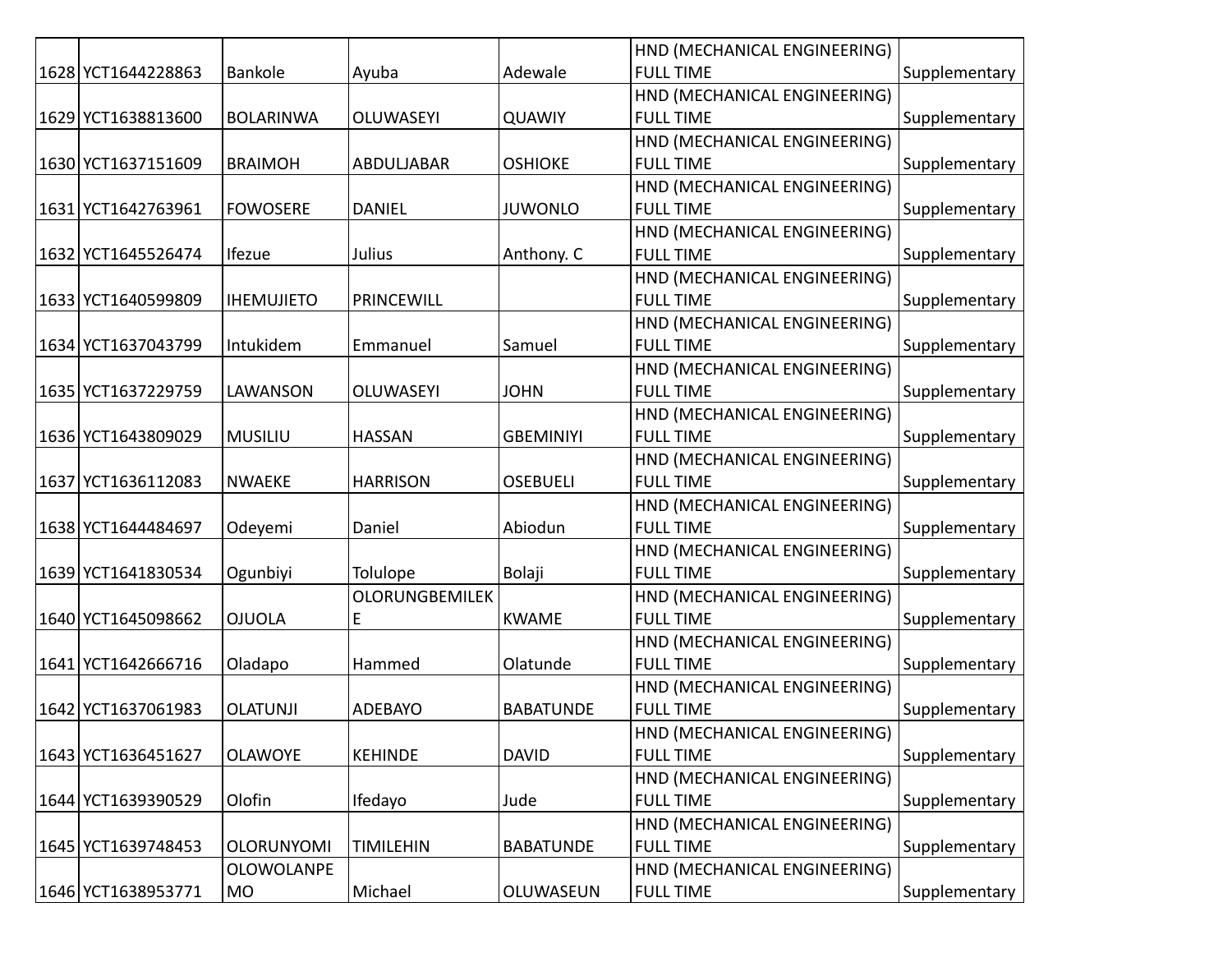|                    |                   |                   |                  | HND (MECHANICAL ENGINEERING)  |               |
|--------------------|-------------------|-------------------|------------------|-------------------------------|---------------|
| 1647 YCT1641993070 | <b>OMODADEPO</b>  | SAMUEL            | <b>BABATUNDE</b> | <b>FULL TIME</b>              | Supplementary |
|                    |                   |                   |                  | HND (MECHANICAL ENGINEERING)  |               |
| 1648 YCT1642693027 | Onyenwe           | <b>Bright</b>     | Kelechi          | <b>FULL TIME</b>              | Supplementary |
|                    |                   |                   |                  | HND (MECHANICAL ENGINEERING)  |               |
| 1649 YCT1645434350 | Opamakinde        | Yakub             | Olatunji         | <b>FULL TIME</b>              | Supplementary |
|                    |                   |                   |                  | HND (MECHANICAL ENGINEERING)  |               |
| 1650 YCT1636626508 | <b>OWOLABI</b>    | <b>KAZEEM</b>     | <b>MAYOWA</b>    | <b>FULL TIME</b>              | Supplementary |
|                    |                   |                   |                  | HND (MECHANICAL ENGINEERING)  |               |
| 1651 YCT1645181723 | <b>OYEWOLE</b>    | <b>PRAISE</b>     | <b>OYEROPO</b>   | <b>FULL TIME</b>              | Supplementary |
|                    |                   |                   |                  | HND (MECHANICAL ENGINEERING)  |               |
| 1652 YCT1646401196 | SALAM             | <b>ABDULBASIT</b> |                  | <b>FULL TIME</b>              | Supplementary |
|                    |                   |                   |                  | HND (MECHANICAL ENGINEERING)  |               |
| 1653 YCT1636663281 | SALAMI            | <b>GODWIN</b>     | <b>ABIODUN</b>   | <b>FULL TIME</b>              | Supplementary |
|                    |                   |                   |                  | HND (MECHANICAL ENGINEERING)  |               |
| 1654 YCT1644907414 | <b>SHONIYI</b>    | <b>IMOLEAYO</b>   | SAMSON           | <b>FULL TIME</b>              | Supplementary |
|                    |                   |                   |                  | HND (MECHANICAL ENGINEERING)  |               |
| 1655 YCT1640879996 | Siyanbola         | Benjamin          | Oluwasegun       | <b>FULL TIME</b>              | Supplementary |
|                    |                   |                   |                  | HND (MECHANICAL ENGINEERING)  |               |
| 1656 YCT1636468685 | SOWEMIMO          | <b>KEHINDE</b>    | <b>ISAIAH</b>    | <b>FULL TIME</b>              | Supplementary |
|                    |                   |                   |                  | HND (MECHANICAL ENGINEERING)  |               |
| 1657 YCT1636124649 | <b>UDEZE</b>      | <b>JANET</b>      | <b>CHISOM</b>    | <b>FULL TIME</b>              | Supplementary |
|                    |                   |                   |                  | HND (METALLURGICAL            |               |
| 1658 YCT1642008998 | Adebalogun        | Oluwanifemi       | Moyosoluwa       | <b>ENGINEERING) FULL TIME</b> | Supplementary |
|                    |                   |                   |                  | HND (METALLURGICAL            |               |
| 1659 YCT1638884898 | adesope           | mujeeb            | adewale          | <b>ENGINEERING) FULL TIME</b> | Supplementary |
|                    |                   |                   |                  | HND (METALLURGICAL            |               |
| 1660 YCT1640100944 | Agbo              | James             | Ebuka            | <b>ENGINEERING) FULL TIME</b> | Supplementary |
|                    |                   |                   |                  | HND (METALLURGICAL            |               |
| 1661 YCT1638831519 | AKINBAMI          | <b>JOSEPH</b>     | OLUWASEGUN       | <b>ENGINEERING) FULL TIME</b> | Supplementary |
|                    |                   |                   |                  | HND (METALLURGICAL            |               |
| 1662 YCT1636366673 | Alabi             | Gboluwaga         | Olamide          | <b>ENGINEERING) FULL TIME</b> | Supplementary |
|                    |                   |                   |                  | HND (METALLURGICAL            |               |
| 1663 YCT1643829643 | <b>ALABI</b>      | <b>TEMITOPE</b>   | SAMIAT           | <b>ENGINEERING) FULL TIME</b> | Supplementary |
|                    |                   |                   |                  | HND (METALLURGICAL            |               |
| 1664 YCT1639720821 | <b>OGUNYOMI</b>   | <b>EMMANUEL</b>   | <b>OLAOLUWA</b>  | <b>ENGINEERING) FULL TIME</b> | Supplementary |
|                    |                   |                   |                  | HND (METALLURGICAL            |               |
| 1665 YCT1644079491 | <b>OLAFIMIHAN</b> | ADEDEJI           | <b>LUCAS</b>     | <b>ENGINEERING) FULL TIME</b> | Supplementary |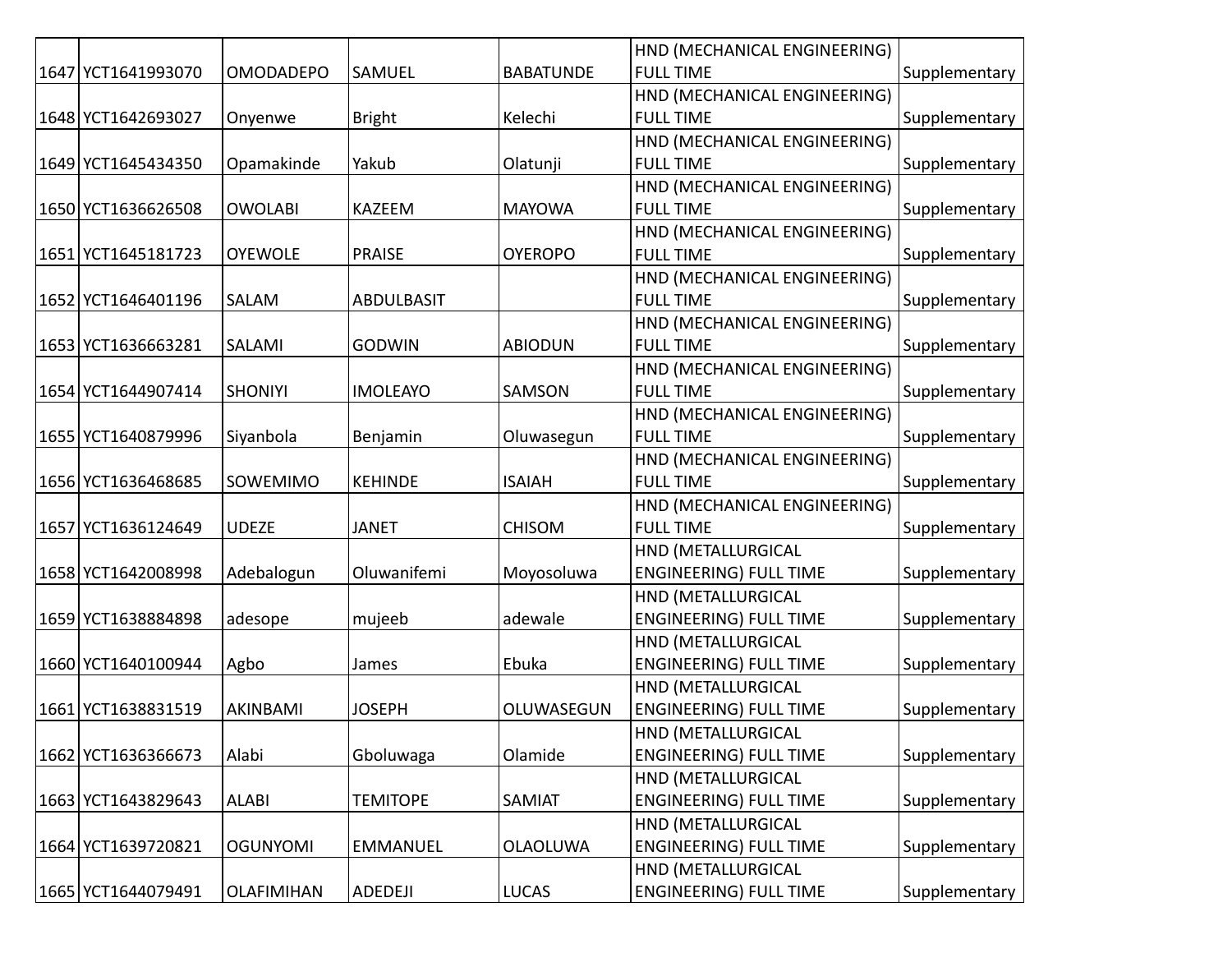|      |                    |                   |                   |                   | HND (METALLURGICAL            |               |
|------|--------------------|-------------------|-------------------|-------------------|-------------------------------|---------------|
|      | 1666 YCT1637743042 | Onyemaka          | Lucky             | Onuoha            | <b>ENGINEERING) FULL TIME</b> | Supplementary |
|      |                    |                   |                   |                   | HND (METALLURGICAL            |               |
|      | 1667 YCT1641844596 | <b>RAUF</b>       | <b>CALEB</b>      |                   | <b>ENGINEERING) FULL TIME</b> | Supplementary |
|      |                    |                   |                   |                   | HND (METALLURGICAL            |               |
|      | 1668 YCT1637754366 | SALAMI            | <b>OLUWATOBI</b>  | <b>GIDEON</b>     | <b>ENGINEERING) FULL TIME</b> | Supplementary |
|      |                    |                   |                   |                   | HND (METALLURGICAL            |               |
|      | 1669 YCT1637671689 | <b>TAIWO</b>      | <b>OLADAYO</b>    | <b>EMMANUEL</b>   | <b>ENGINEERING) FULL TIME</b> | Supplementary |
| 1670 | YCT1640098712      | ADEYEMO           | <b>ESTHER</b>     | <b>ADEWUNMI</b>   | HND (MICROBIOLOGY) FULL TIME  | Supplementary |
| 1671 | YCT1638374979      | Akinsola          | Olamide           | <b>Baligis</b>    | HND (MICROBIOLOGY) FULL TIME  | Supplementary |
| 1672 | YCT1637062840      | AMUSA             | <b>MARIAM</b>     | <b>ADEBUKOLA</b>  | HND (MICROBIOLOGY) FULL TIME  | Supplementary |
| 1673 | YCT1637649609      | Anumaka           | Ruth              | Anurika           | HND (MICROBIOLOGY) FULL TIME  | Supplementary |
| 1674 | YCT1643973371      | <b>AYARA</b>      | <b>BOLAJI</b>     | <b>FAITH</b>      | HND (MICROBIOLOGY) FULL TIME  | Supplementary |
| 1675 | YCT1636197222      | <b>ESELE</b>      | <b>JOY</b>        | OLAJUMOKE         | HND (MICROBIOLOGY) FULL TIME  | Supplementary |
| 1676 | YCT1640543299      | Etiti             | Chioma            | Olivia            | HND (MICROBIOLOGY) FULL TIME  | Supplementary |
| 1677 | YCT1636630780      | <b>FAYOMBO</b>    | <b>DEBORAH</b>    | <b>OLAYINKA</b>   | HND (MICROBIOLOGY) FULL TIME  | Supplementary |
|      | 1678 YCT1642077946 | <b>IBRAHIM</b>    | <b>MARIAM</b>     | <b>OLAMIDE</b>    | HND (MICROBIOLOGY) FULL TIME  | Supplementary |
|      | 1679 YCT1644770401 | <b>JOGHO</b>      | LAJU              | <b>STEPHANIE</b>  | HND (MICROBIOLOGY) FULL TIME  | Supplementary |
| 1680 | YCT1638448001      | <b>KASIM</b>      | <b>ADEBUSOLA</b>  | <b>DEBORAH</b>    | HND (MICROBIOLOGY) FULL TIME  | Supplementary |
| 1681 | YCT1647523809      | <b>MBAH</b>       | <b>OLUCHI</b>     | <b>SMILE</b>      | HND (MICROBIOLOGY) FULL TIME  | Supplementary |
| 1682 | YCT1636640545      | <b>MUSA</b>       | ZAINAB            | <b>AJOKE</b>      | HND (MICROBIOLOGY) FULL TIME  | Supplementary |
| 1683 | YCT1639205674      | <b>NNAMAH</b>     | <b>ESTHER</b>     | <b>ELOCHUKWU</b>  | HND (MICROBIOLOGY) FULL TIME  | Supplementary |
| 1684 | YCT1647791782      | NWACHUKWU         | PHILOMENA         | <b>CHIWENDU</b>   | HND (MICROBIOLOGY) FULL TIME  | Supplementary |
| 1685 | YCT1637940886      | <b>ODUMESI</b>    | <b>OLUWATOSIN</b> | <b>BOLUWATIFE</b> | HND (MICROBIOLOGY) FULL TIME  | Supplementary |
| 1686 | YCT1640858465      | <b>OKEKE</b>      | <b>JULIET</b>     | <b>CHIWENDU</b>   | HND (MICROBIOLOGY) FULL TIME  | Supplementary |
| 1687 | YCT1641550656      | <b>OLADUNJOYE</b> | <b>MOJISOLA</b>   | <b>MEDINAT</b>    | HND (MICROBIOLOGY) FULL TIME  | Supplementary |
| 1688 | YCT1636727871      | OLANREWAJU        | <b>TOBI</b>       | <b>MODUPE</b>     | HND (MICROBIOLOGY) FULL TIME  | Supplementary |
| 1689 | YCT1645430602      | Oluyinka          | Oluwafunke        | Ayomide           | HND (MICROBIOLOGY) FULL TIME  | Supplementary |
| 1690 | YCT1644846365      | ONYEUKWU          | <b>CHIAMAKA</b>   | <b>JOY</b>        | HND (MICROBIOLOGY) FULL TIME  | Supplementary |
|      | 1691 YCT1645011328 | Osumah            | Joan              | Beauty            | HND (MICROBIOLOGY) FULL TIME  | Supplementary |
|      | 1692 YCT1636372509 | <b>OTELE</b>      | <b>TOLUWANIMI</b> | <b>EMMANUEL</b>   | HND (MICROBIOLOGY) FULL TIME  | Supplementary |
|      | 1693 YCT1636377110 | Raheem            | <b>Barakat</b>    | Abidemi           | HND (MICROBIOLOGY) FULL TIME  | Supplementary |
|      | 1694 YCT1637338143 | <b>TIJANI</b>     | <b>KHADIJAT</b>   | <b>OLAYEMI</b>    | HND (MICROBIOLOGY) FULL TIME  | Supplementary |
|      | 1695 YCT1640012317 | <b>TOMORI</b>     | OLUWADAMILOLA     | AFOLASHADE        | HND (MICROBIOLOGY) FULL TIME  | Supplementary |
|      |                    |                   |                   |                   | HND (OFFICE TECHNOLOGY        |               |
|      | 1696 YCT1638781369 | AKUWARA           | <b>STEPHANIE</b>  | <b>CHIDINMA</b>   | MANAGEMENT) FULL TIME         | Supplementary |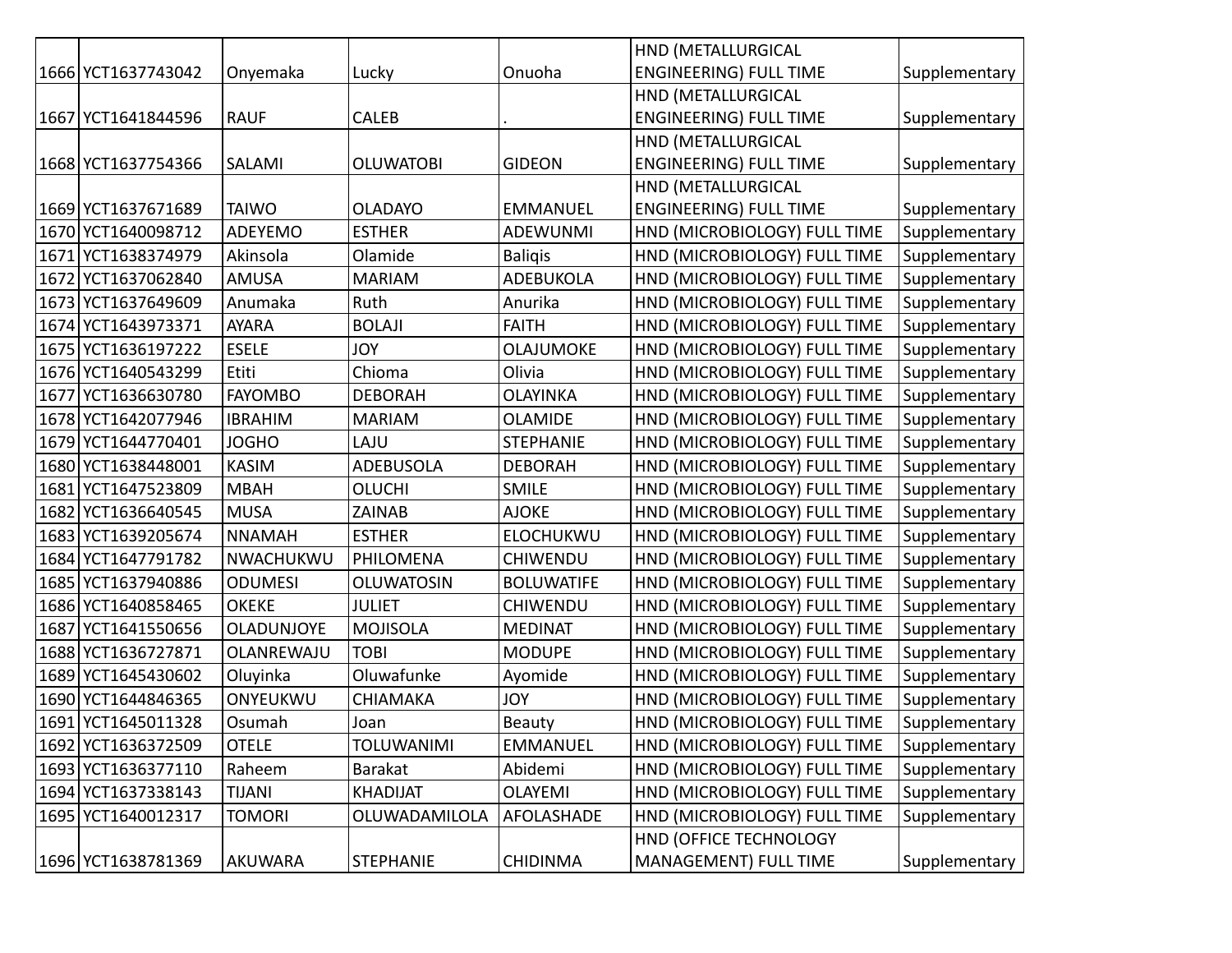|                    | <b>EGBONTOLORU</b> |                |                   | HND (OFFICE TECHNOLOGY        |               |
|--------------------|--------------------|----------------|-------------------|-------------------------------|---------------|
| 1697 YCT1636482971 | N                  | <b>ESTHER</b>  | <b>FOLAKE</b>     | MANAGEMENT) FULL TIME         | Supplementary |
|                    |                    |                |                   | HND (OFFICE TECHNOLOGY        |               |
| 1698 YCT1639649978 | Ekhator            | Samson         | Osareti           | MANAGEMENT) FULL TIME         | Supplementary |
|                    |                    |                |                   | HND (OFFICE TECHNOLOGY        |               |
| 1699 YCT1640791681 | Ezeamaka           | Mercy          | Anwulika          | MANAGEMENT) FULL TIME         | Supplementary |
|                    |                    |                |                   | HND (OFFICE TECHNOLOGY        |               |
| 1700 YCT1639404852 | Ezeani             | Chidiogo       | Scholastica       | MANAGEMENT) FULL TIME         | Supplementary |
|                    |                    |                |                   | HND (OFFICE TECHNOLOGY        |               |
| 1701 YCT1641213477 | <b>IBUKUN</b>      | <b>MARY</b>    | <b>FOLASHADE</b>  | MANAGEMENT) FULL TIME         | Supplementary |
|                    |                    |                |                   | HND (OFFICE TECHNOLOGY        |               |
| 1702 YCT1644399443 | Ikotun             | Joseph         | Ayomide           | MANAGEMENT) FULL TIME         | Supplementary |
|                    |                    |                |                   | HND (OFFICE TECHNOLOGY        |               |
| 1703 YCT1639500646 | OGUDUGU            | <b>LUCKY</b>   | <b>FRANCIS</b>    | MANAGEMENT) FULL TIME         | Supplementary |
|                    |                    |                |                   | HND (OFFICE TECHNOLOGY        |               |
| 1704 YCT1640165722 | <b>OIO</b>         | <b>IYABO</b>   | <b>DEBORAH</b>    | MANAGEMENT) FULL TIME         | Supplementary |
|                    |                    |                |                   | HND (OFFICE TECHNOLOGY        |               |
| 1705 YCT1641309418 | <b>OMOSANYA</b>    | <b>MERCY</b>   | <b>ITUNUOLUWA</b> | MANAGEMENT) FULL TIME         | Supplementary |
|                    |                    |                |                   | HND (OFFICE TECHNOLOGY        |               |
| 1706 YCT1643639120 | Opara              | <b>Bright</b>  | Akuchinyere       | MANAGEMENT) FULL TIME         | Supplementary |
| 1707 YCT1637828096 | <b>EKWEOZOR</b>    | <b>NONSO</b>   | <b>CHARLES</b>    | HND (PAINTING) FULL TIME      | Supplementary |
| 1708 YCT1637409175 | Isau               | Olawale        | Qudus             | HND (PAINTING) FULL TIME      | Supplementary |
|                    |                    |                | OLUWADAMILA       |                               |               |
| 1709 YCT1639406442 | <b>KOSEBINU</b>    | <b>MICHEAL</b> | <b>RE</b>         | HND (PAINTING) FULL TIME      | Supplementary |
|                    |                    |                | OBIKARAMNAC       |                               |               |
| 1710 YCT1646233958 | ONUH               | <b>VICTOR</b>  | <b>HUKWU</b>      | HND (PAINTING) FULL TIME      | Supplementary |
|                    |                    |                |                   | HND (PRINTING TECHNOLOGY)     |               |
| 1711 YCT1636472028 | <b>AJEWOLE</b>     | <b>JOHN</b>    | <b>TIMILEHIN</b>  | <b>FULL TIME</b>              | Supplementary |
|                    |                    |                |                   | HND (PRINTING TECHNOLOGY)     |               |
| 1712 YCT1646775850 | Rafiu              | Adam           | Adewale           | <b>FULL TIME</b>              | Supplementary |
|                    |                    |                |                   | HND (QUANTITY SURVEYING) FULL |               |
| 1713 YCT1643840723 | Adebanjo           | Oluwagbogo     | Elishama          | <b>TIME</b>                   | Supplementary |
|                    |                    |                |                   | HND (QUANTITY SURVEYING) FULL |               |
| 1714 YCT1638600717 | Adekoya            | Temitope       | Samuel            | <b>TIME</b>                   | Supplementary |
|                    |                    |                |                   | HND (QUANTITY SURVEYING) FULL |               |
| 1715 YCT1638383384 | Aderogba           | Taibat         | Adetoro           | <b>TIME</b>                   | Supplementary |
|                    |                    |                |                   | HND (QUANTITY SURVEYING) FULL |               |
| 1716 YCT1636394430 | <b>ALUYA</b>       | <b>HONEST</b>  | ERUMUSELE         | <b>TIME</b>                   | Supplementary |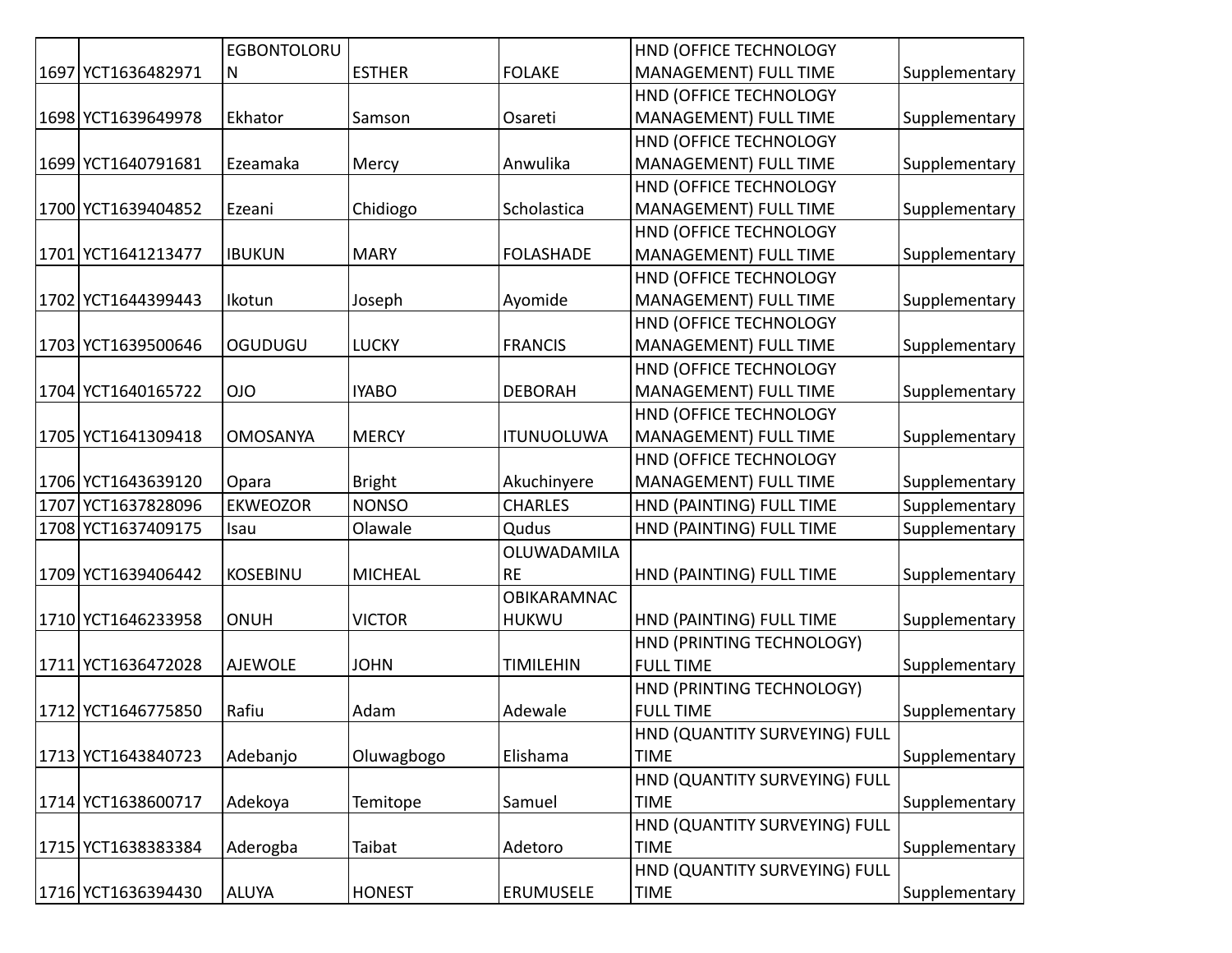|                    |                |                  |                   | HND (QUANTITY SURVEYING) FULL |               |
|--------------------|----------------|------------------|-------------------|-------------------------------|---------------|
| 1717 YCT1636822174 | AYINDE         | <b>ADEDAYO</b>   | <b>MATTHEW</b>    | <b>TIME</b>                   | Supplementary |
|                    |                |                  |                   | HND (QUANTITY SURVEYING) FULL |               |
| 1718 YCT1643378231 | Balogun        | Mayowa           | Rasaak            | <b>TIME</b>                   | Supplementary |
|                    |                |                  |                   | HND (QUANTITY SURVEYING) FULL |               |
| 1719 YCT1643379241 | Borokini       | Fawaz            | Olabode           | <b>TIME</b>                   | Supplementary |
|                    |                |                  |                   | HND (QUANTITY SURVEYING) FULL |               |
| 1720 YCT1637257436 | <b>JONAH</b>   | <b>PROMISE</b>   |                   | <b>TIME</b>                   | Supplementary |
|                    |                |                  |                   | HND (QUANTITY SURVEYING) FULL |               |
| 1721 YCT1642508108 | <b>KUMUYI</b>  | <b>OLADEJI</b>   | <b>DANIEL</b>     | <b>TIME</b>                   | Supplementary |
|                    |                |                  | <b>CHUKWUNONS</b> | HND (QUANTITY SURVEYING) FULL |               |
| 1722 YCT1644067803 | <b>MOGBO</b>   | <b>DANIEL</b>    | O                 | <b>TIME</b>                   | Supplementary |
|                    |                |                  |                   | HND (QUANTITY SURVEYING) FULL |               |
| 1723 YCT1641671082 | <b>OLAGOKE</b> | <b>RAMOTA</b>    | OLUWABUSAYO       | <b>TIME</b>                   | Supplementary |
|                    |                |                  |                   | HND (QUANTITY SURVEYING) FULL |               |
| 1724 YCT1637788648 | Olaniyi        | Olanrewaju       | Sikirulahi        | <b>TIME</b>                   | Supplementary |
|                    |                |                  |                   | HND (QUANTITY SURVEYING) FULL |               |
| 1725 YCT1637323247 | Oluyombo       | Christopher      | Olukunle          | <b>TIME</b>                   | Supplementary |
|                    |                |                  |                   | HND (QUANTITY SURVEYING) FULL |               |
| 1726 YCT1639220250 | <b>ONIKOLA</b> | <b>FADLULLAH</b> | <b>OLAYEMI</b>    | <b>TIME</b>                   | Supplementary |
|                    |                |                  |                   | HND (QUANTITY SURVEYING) FULL |               |
| 1727 YCT1640273502 | Osuolale       | Titilayo         | Opeyemi           | <b>TIME</b>                   | Supplementary |
|                    |                |                  |                   | HND (QUANTITY SURVEYING) FULL |               |
| 1728 YCT1646455285 | Oyinloye       | Kofoworola       | Toliat            | <b>TIME</b>                   | Supplementary |
|                    |                |                  |                   | HND (QUANTITY SURVEYING) FULL |               |
| 1729 YCT1641408227 | Shontan        | Abdulrahman      | Babajide          | <b>TIME</b>                   | Supplementary |
|                    |                |                  |                   | HND (QUANTITY SURVEYING) FULL |               |
| 1730 YCT1638384716 | Udoye          | Christian        | Chinaza           | <b>TIME</b>                   | Supplementary |
|                    | ABDULRAHMA     |                  |                   |                               |               |
| 1731 YCT1642599100 | $\mathsf{N}$   | <b>JUMAI</b>     |                   | HND (STATISTICS) FULL TIME    | Supplementary |
| 1732 YCT1640890073 | Adeniji        | Nurudeen         | Omotayo           | HND (STATISTICS) FULL TIME    | Supplementary |
| 1733 YCT1640802861 | Adeniyi        | Sodig            | Adeyemi           | HND (STATISTICS) FULL TIME    | Supplementary |
| 1734 YCT1640340619 | <b>AKINOLA</b> | <b>TEMITAYO</b>  | <b>EMMANUEL</b>   | HND (STATISTICS) FULL TIME    | Supplementary |
| 1735 YCT1637316251 | <b>ATHORE</b>  | OLUWASEYI        | <b>DAVID</b>      | HND (STATISTICS) FULL TIME    | Supplementary |
| 1736 YCT1643651900 | Igbasan        | Oluwamayokun     | Michael           | HND (STATISTICS) FULL TIME    | Supplementary |
| 1737 YCT1641839084 | <b>JABAR</b>   | <b>TEMITOPE</b>  | <b>HANNA</b>      | HND (STATISTICS) FULL TIME    | Supplementary |
| 1738 YCT1642814460 | Johnson        | Olayimika        | Olajumoke         | HND (STATISTICS) FULL TIME    | Supplementary |